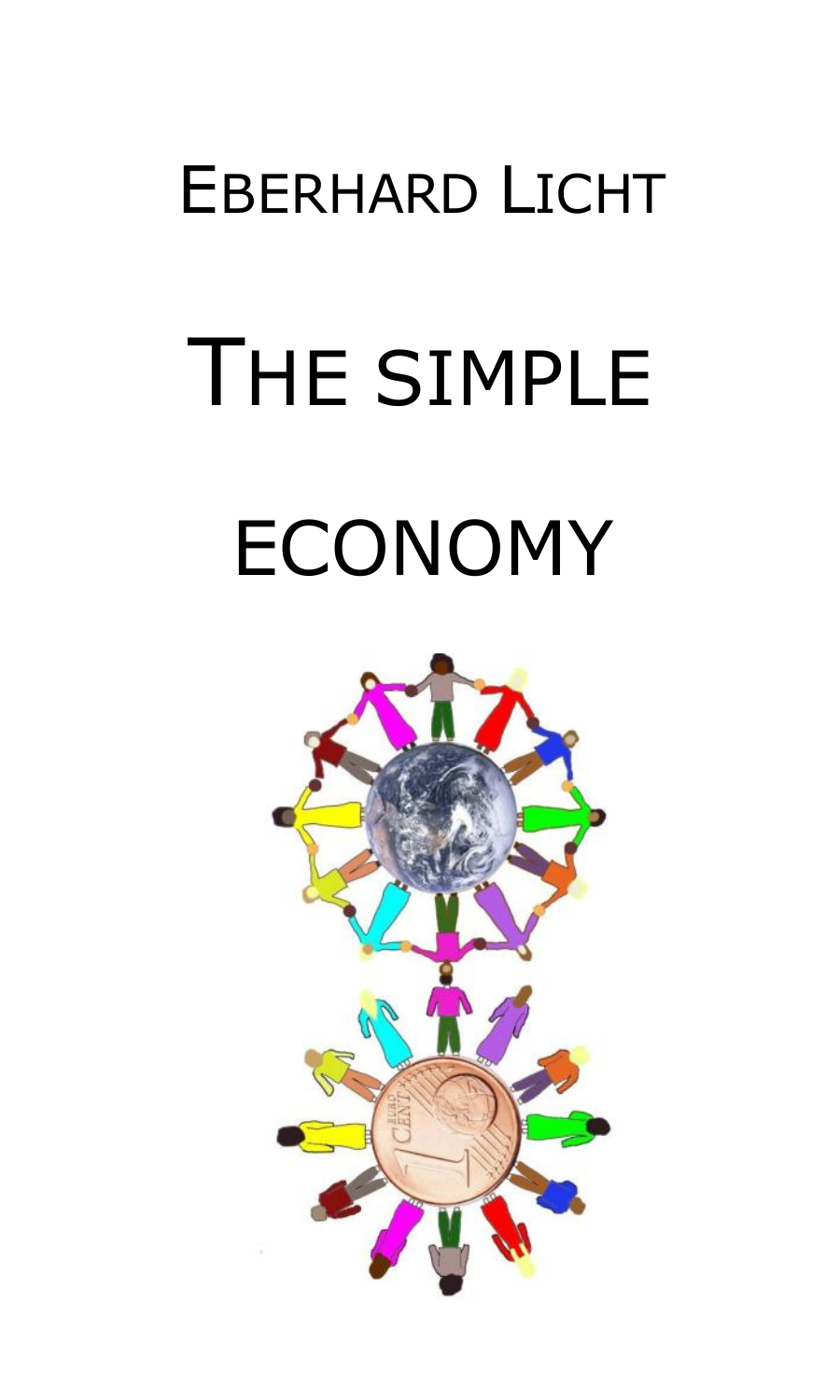# 1st revised edition Brussels, May 24, 2022

# Reproduction expressly desired!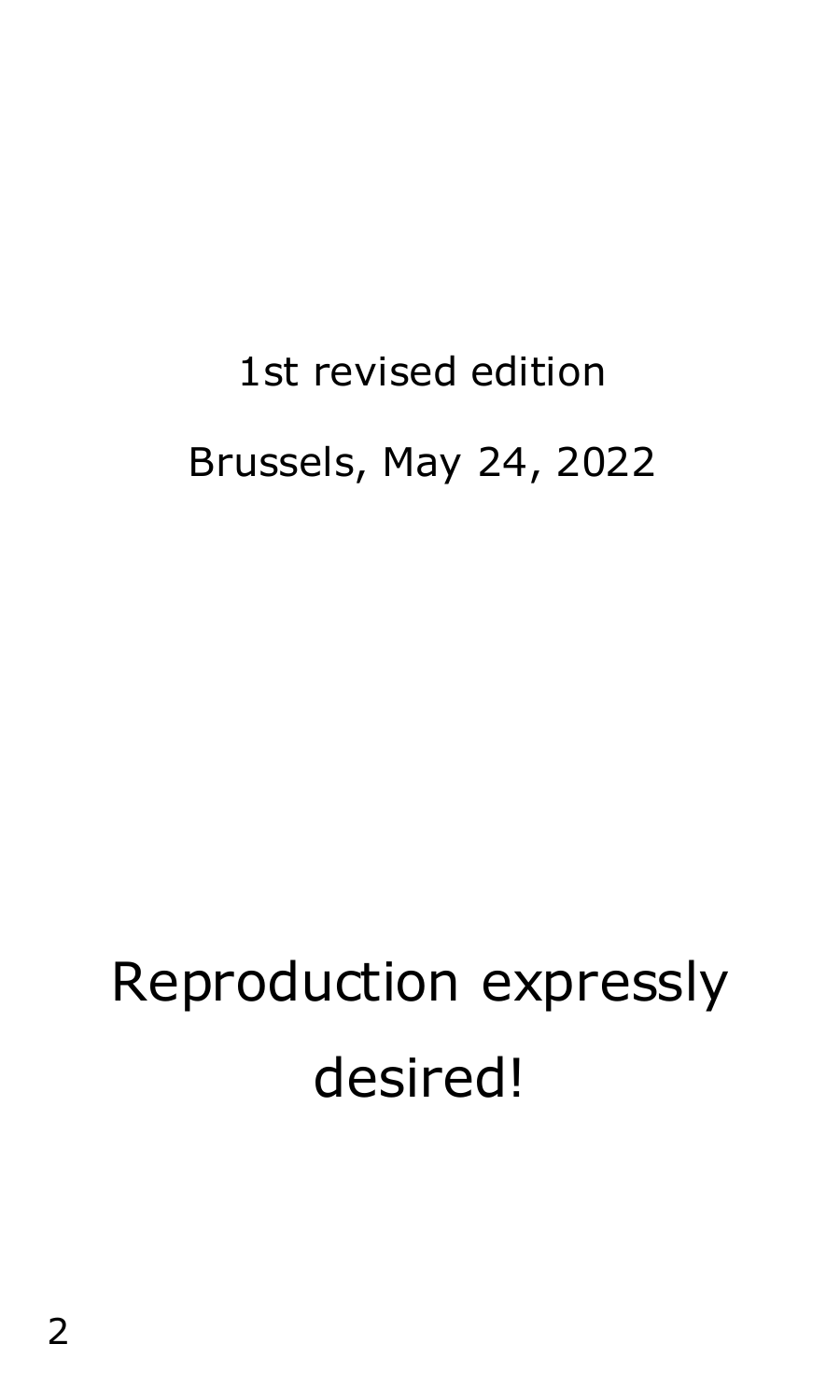Current version:

<https://letusbe.one/doc/mobile.pdf>

Contact: [now@letusbe.one](mailto:now@letusbe.one)

#### **Acknowledgement**

I would like to thank all the doubters. They have given me courage and strength.

I thank Bobby Langer for the first recognition I received and Lucas for the corrections.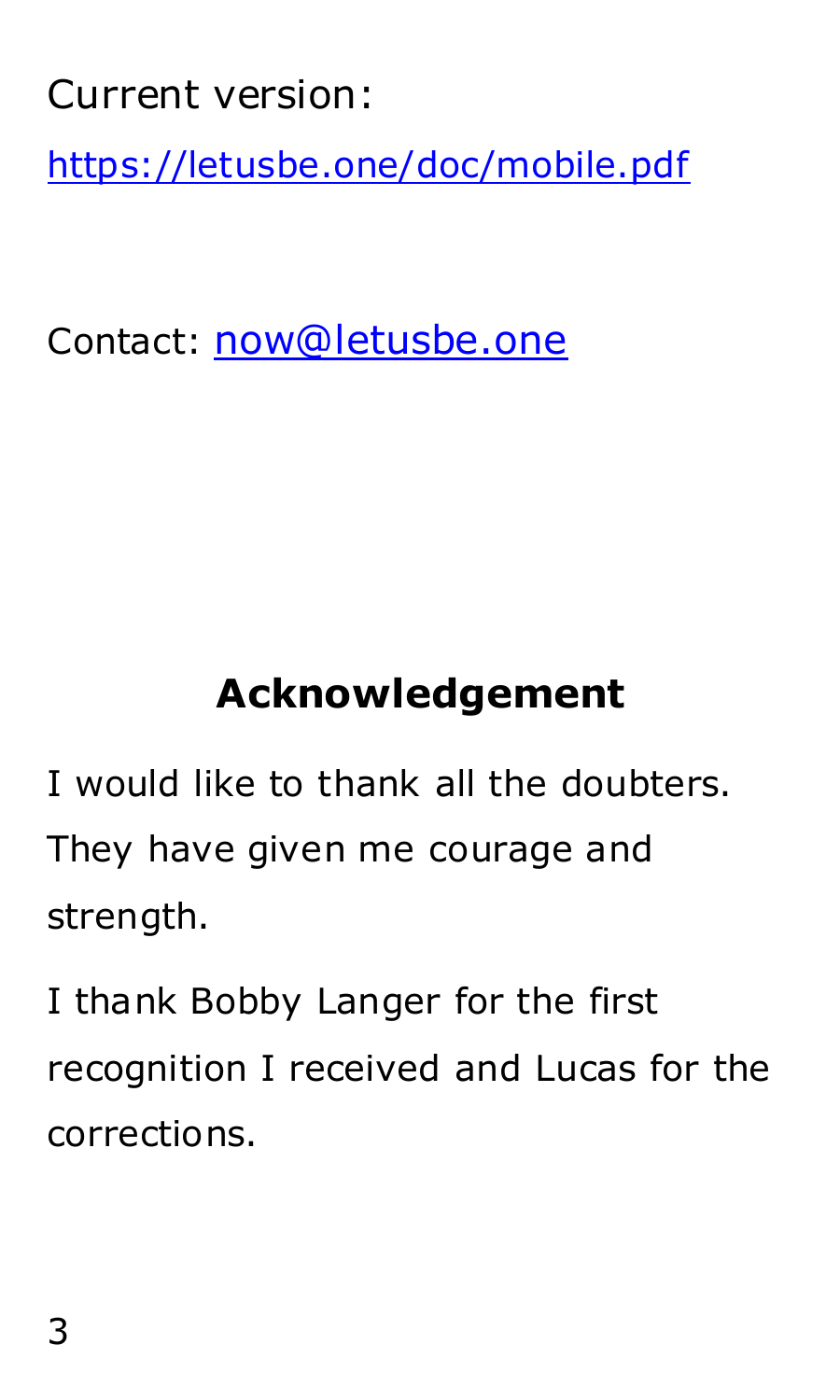# <span id="page-3-0"></span>**CONTENTS**

| Foreword                                    | 8  |
|---------------------------------------------|----|
| Who finds the error?                        | 13 |
| Work, what is it anyway?                    | 13 |
| The difference between the sexes            | 20 |
| Why do I get more money than I need? 23     |    |
| To the table of contents                    | 25 |
| Where does inequality come from             |    |
| anyway?                                     | 25 |
| The Quick revolution in human history       | 29 |
| Why it's five past twelve and why the clock |    |
| keeps ticking                               | 32 |
| Climate change                              | 32 |
| Can climate change and economic growth      |    |
| be reconciled?                              | 38 |
| What is democracy?                          | 41 |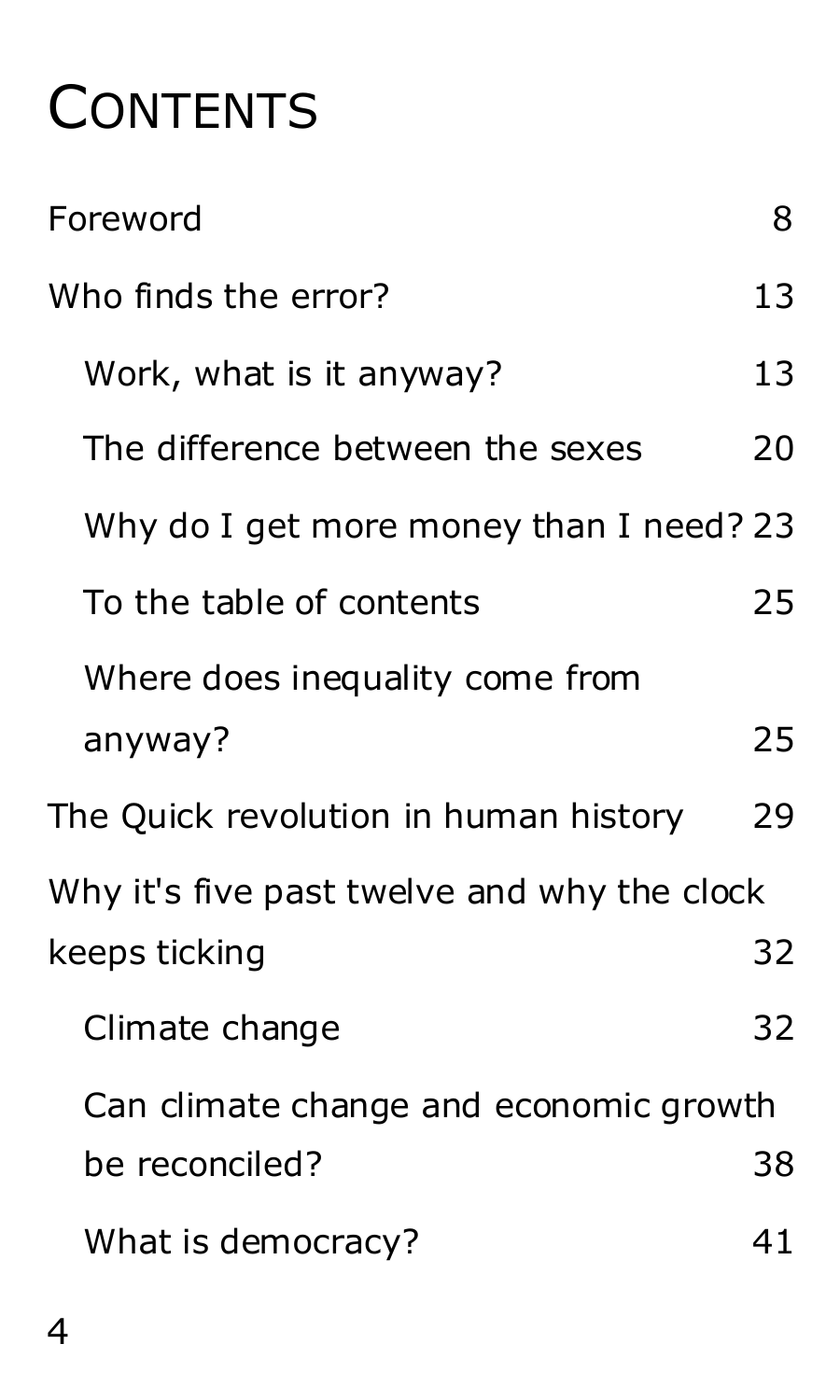| Who came first, the chicken or the egg?49           |    |
|-----------------------------------------------------|----|
| The legal entity that can take any risk             | 56 |
| The simple economy                                  | 64 |
| Who would ever work for free?                       | 64 |
| Let's just imagine that all the money was<br>gone.  | 67 |
| When would we realize that the money<br>was gone?   | 71 |
| Apart from money, what else prevents<br>utopia?     | 76 |
| Revolution without expropriations                   | 78 |
| The transition $-$ how will the money<br>disappear? | 83 |
| What preparations are required?                     | 83 |
| A global debt relief                                | 89 |
| What have we leamed from the                        |    |
| pandemic?                                           | 94 |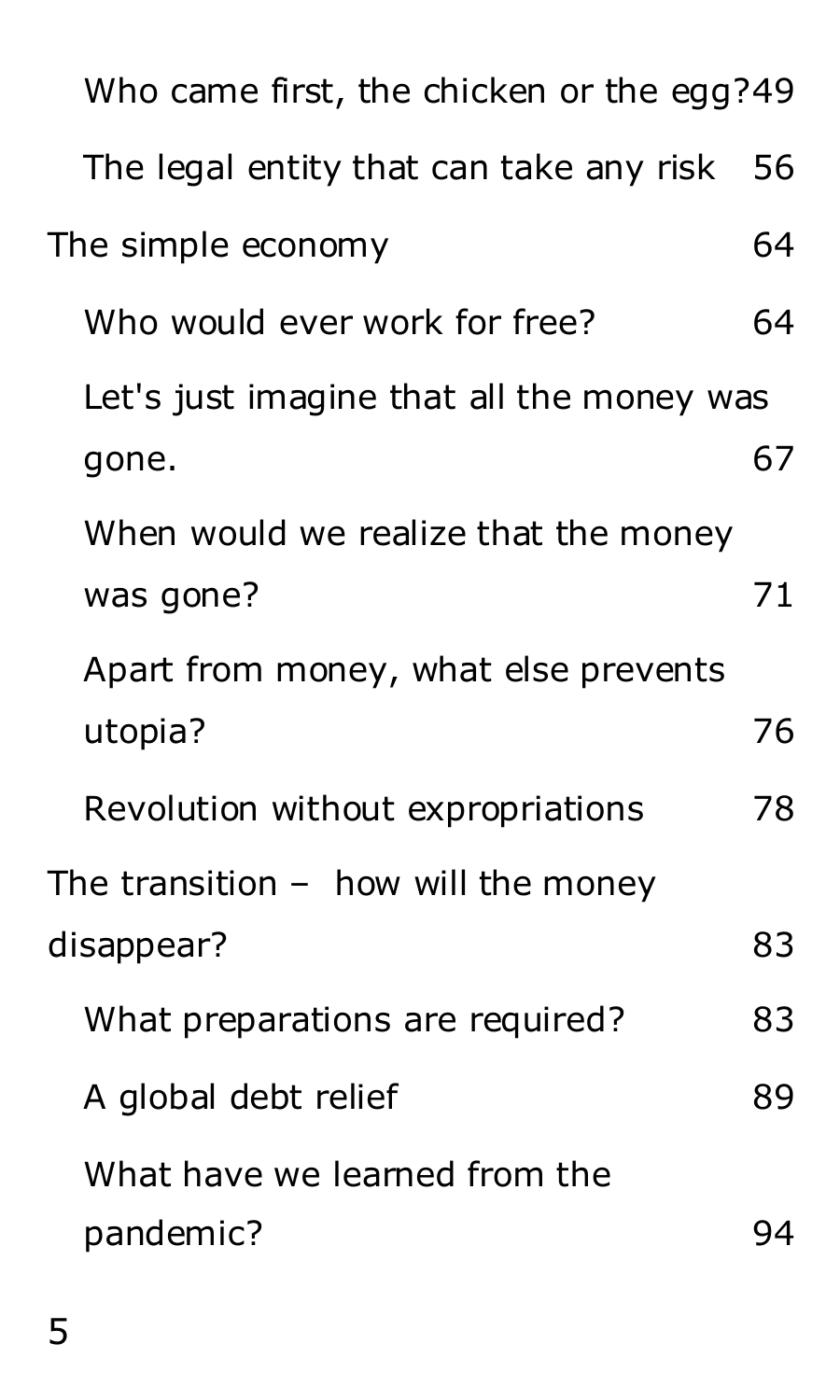| Practical guide for the transition                          | 97  |
|-------------------------------------------------------------|-----|
| How long will the transition take?                          | 102 |
| Economy and society without money $-$ how<br>can that work? | 105 |
| Won't the whole economy collapse when                       |     |
| the money goes away?                                        | 105 |
| How will the economy develop?                               | 109 |
| MARKET - WHAT IF IT NO LONGER                               |     |
| <b>REGULATES?</b>                                           | 117 |
| Investments - where do they come from if                    |     |
| there is no money?                                          | 121 |
| Prosperity without growth?                                  | 122 |
| What will become of our society?                            | 125 |
| What will become of the state?                              | 131 |
| Risks of the simple economy                                 | 136 |
| Will we still work at all if we don't get any               |     |
| money?                                                      | 136 |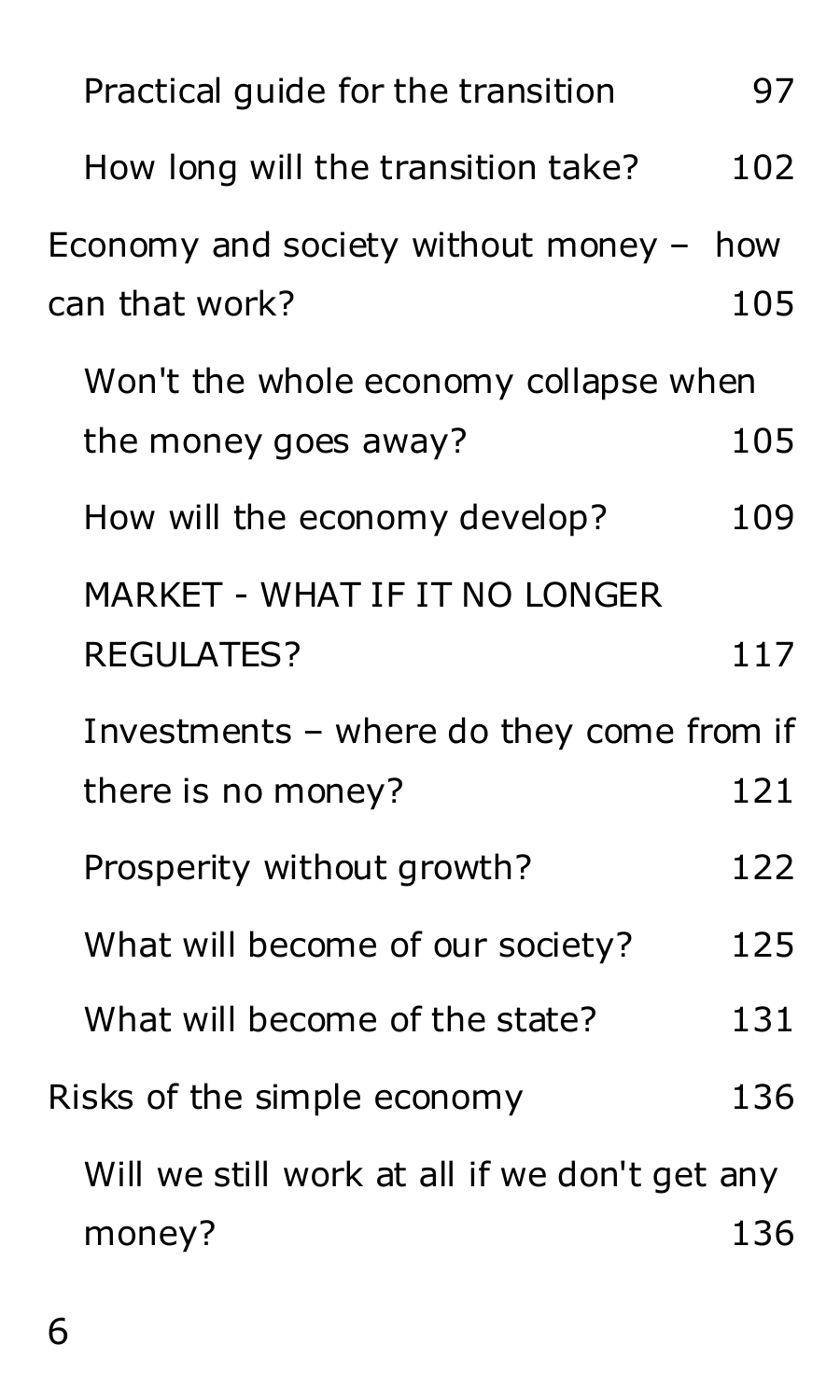| Shops - will we take as much as we can       |     |
|----------------------------------------------|-----|
| carry?                                       | 139 |
| Performance - do we still make an effort     |     |
| without money?                               | 143 |
| Garbage disposal - who will do the           |     |
| unpleasant work later?                       | 145 |
| Bank employees - what will happen to         |     |
| the people in the financial and advertising  |     |
| sectors                                      | 147 |
| The baker - who will still get up at four in |     |
| the morning?                                 | 150 |
| Progress - will it continue?                 | 152 |
| Luxury goods - what happens to limited-      |     |
| edition products                             | 156 |
| Who gets the house at the lake?              | 158 |
| Afterword                                    | 160 |
| The Author                                   | 164 |
| Bibliography<br>7                            | 167 |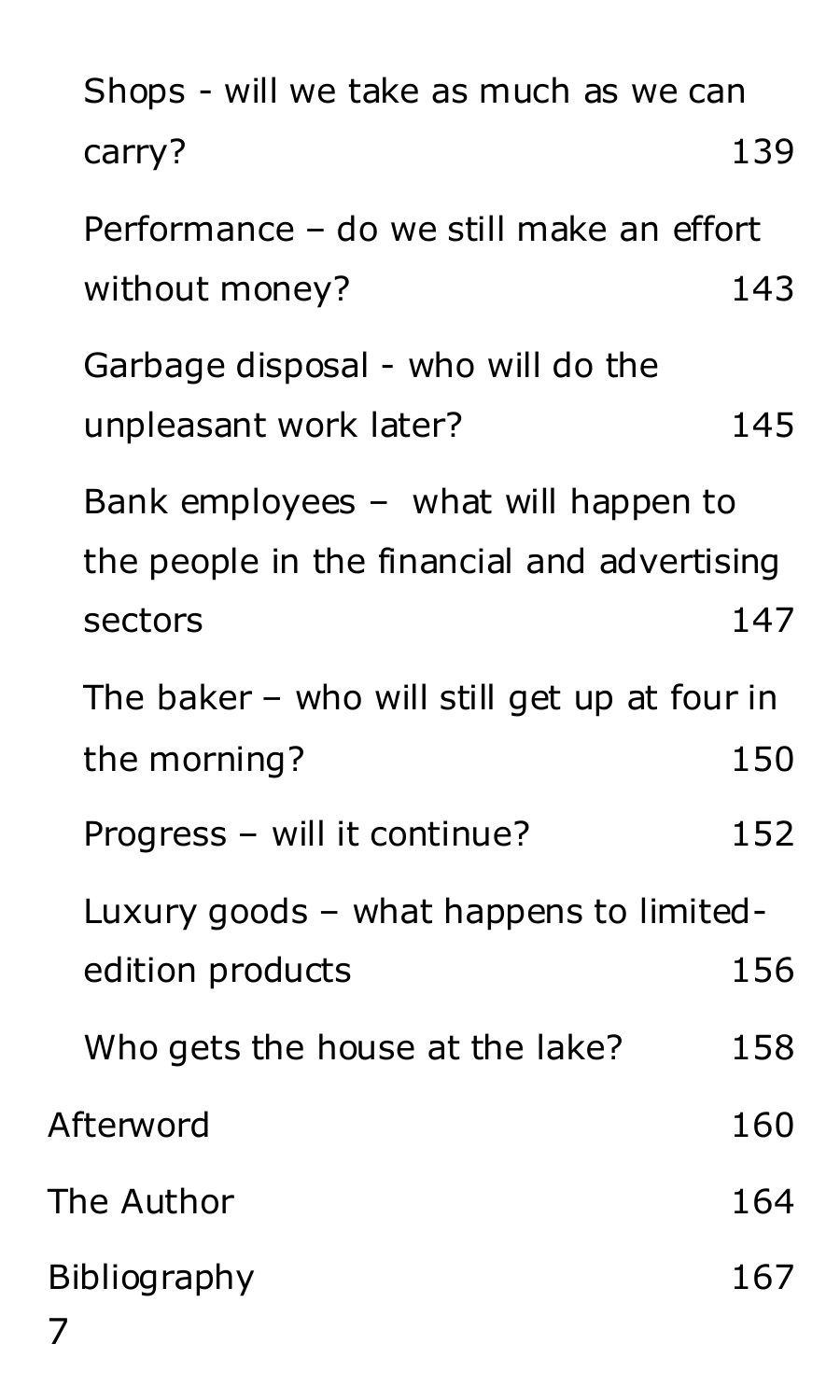#### "Change the world!"

#### *Jean Ziegler*

### <span id="page-7-0"></span>FOREWORD

8 Postmodernism is a contemporary architectural style. It relies mainly on external appearance and on effects. It is not the function that is in the foreground, but the unique selling point of the architect. Style elements from previous eras are adopted and used without fulfilling a function. My daughter studies architecture and recently analyzed a postmodern building in which several elements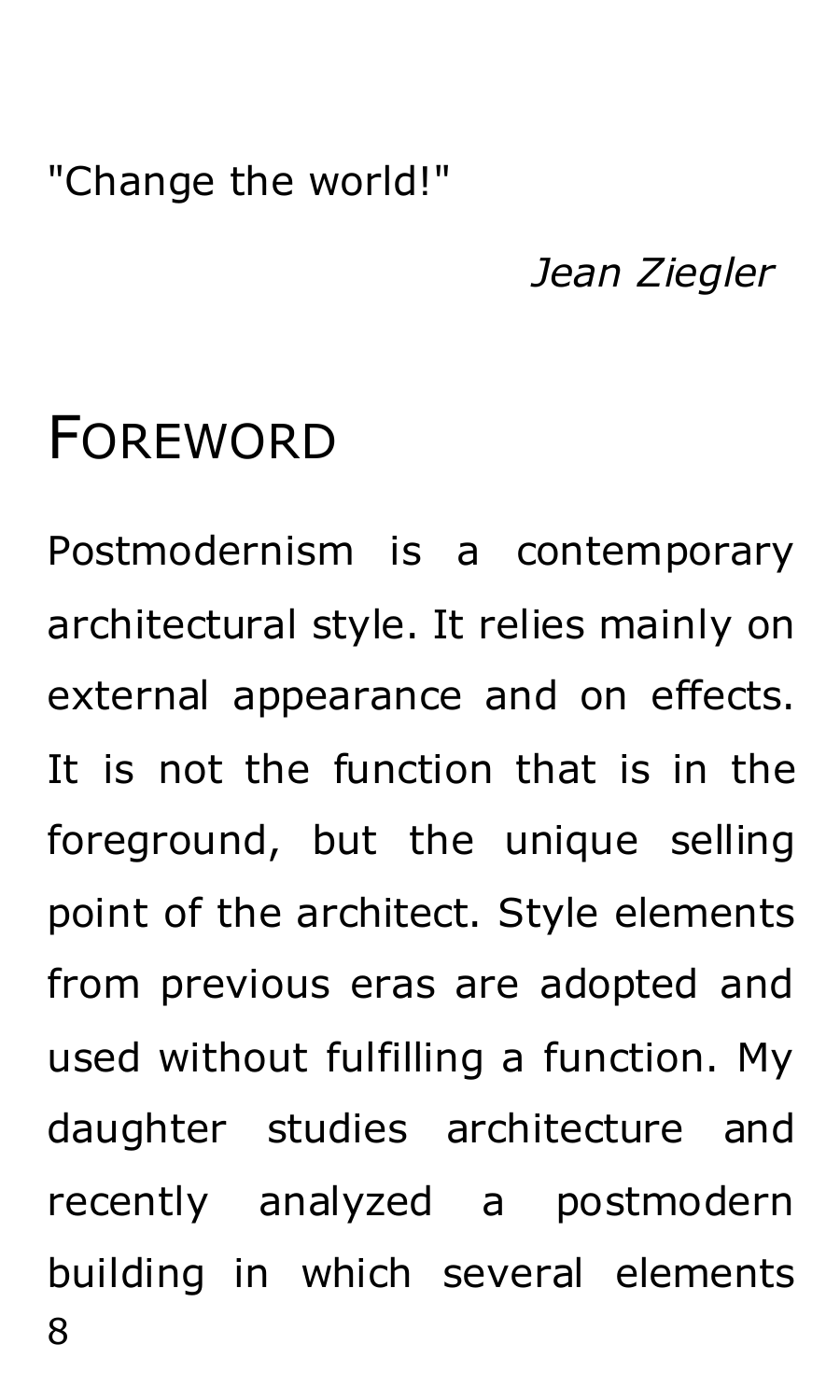are arranged that have no function at all. Inside there are balconies that you can't go on, doors lead to nowhere, and various interior spaces cannot be used.

9 When I think of our current social order, parallels to postmodernism come to mind. In our society, too, practical value is obviously not the top priority. Something is in the foreground that we humans do not need and that we have known for a long time does not make us happier. Something that brings the world ever closer to collapse. This is the growth of the economy. There are several important sectors in our society that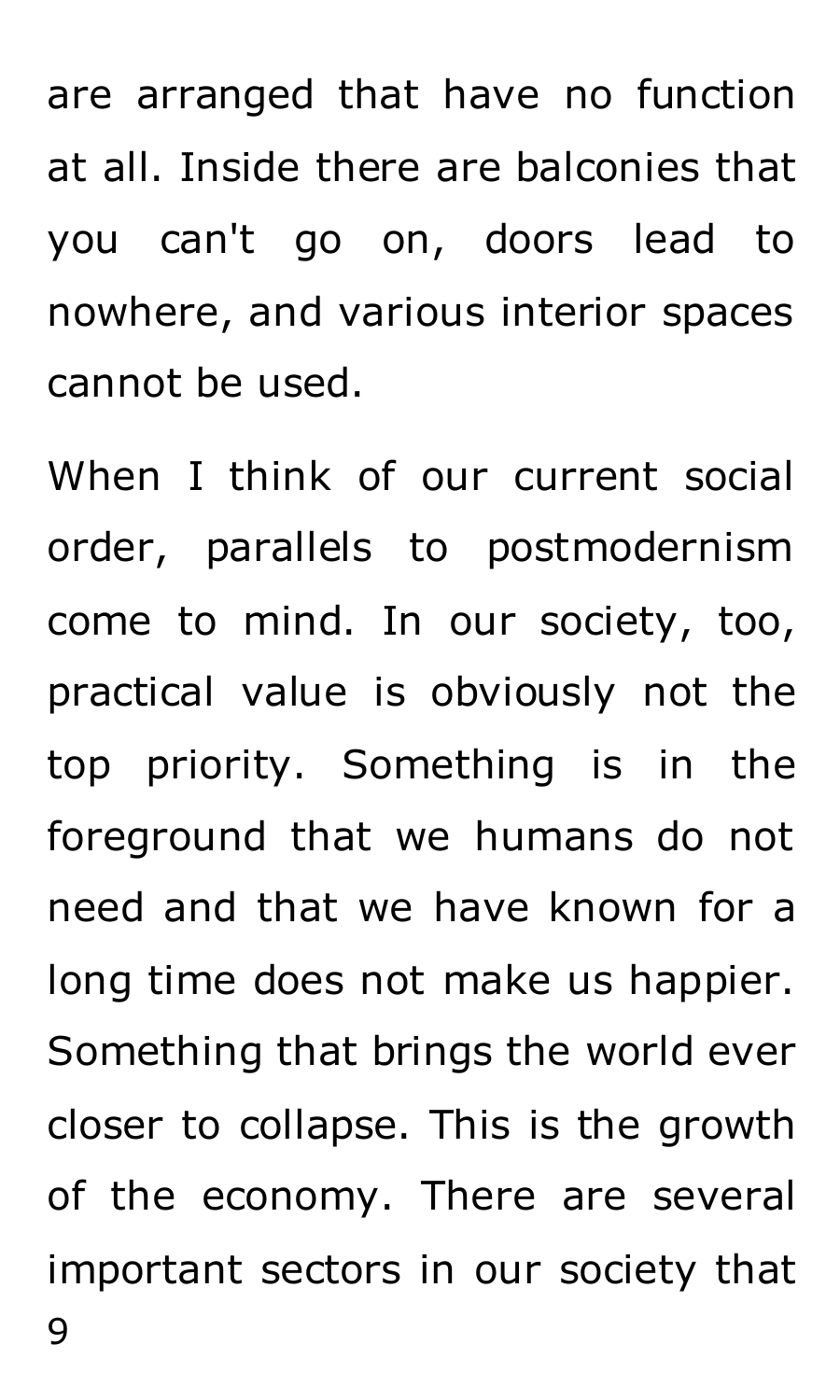are not working properly. But we have become so used to many of these contradictions that we can no longer see them.

What is destroyed in the global North to stabilise prices would be enough to feed the one billion hungry people in the global South. But as long as there is money, these goods cannot be given away. Why do we tacitly accept this?

Less than two-thirds of the work done by humans is remunerated with money. One third of the work has no value. Above all, important activities such as raising our children or caring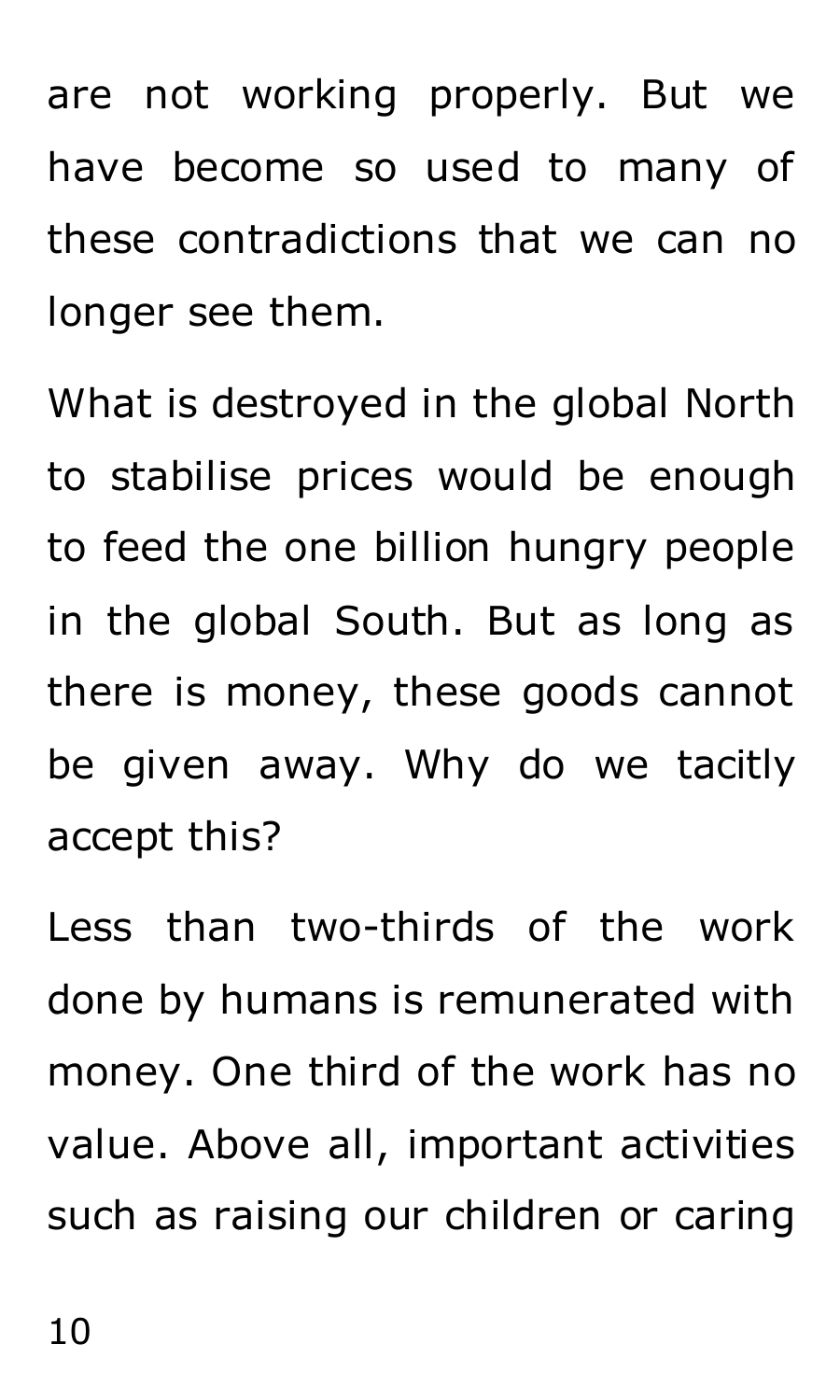for our relatives are worthless. Not even in the calculation of pensions are these considerable working hours taken into account. Why do we put up with this?

There are many tasks in our society that urgently need to be done. But millions of people sit waiting at home because they are "unemployed" at the moment. Why do we not see this?

The economy intentionally lets products break faster so that more are bought. Is it really people who make such decisions? Why don't we wonder about that?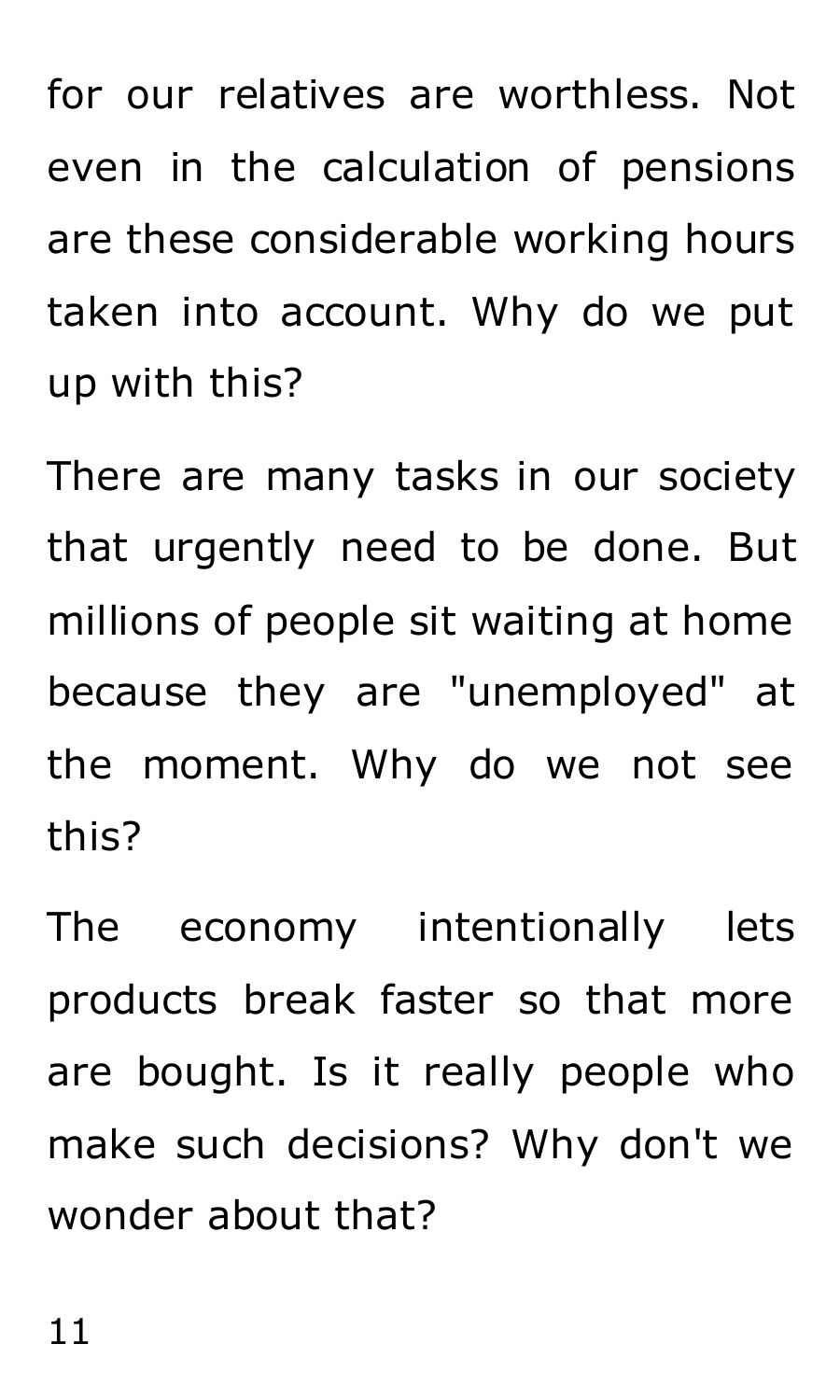We stand there and admire the imaginative façades of postmodern architecture, the Market Hall Rotterdam or the Federal Chancellery. We are fascinated by the ingenuity of the architect and the possibilities of technology. We see that there are windows in places where they cannot function. We see that there must be rooms that you can't do anything with because of their shape. If we were to change that, we would have to tear down the whole building. The faults in our society could be repaired without harming even one person.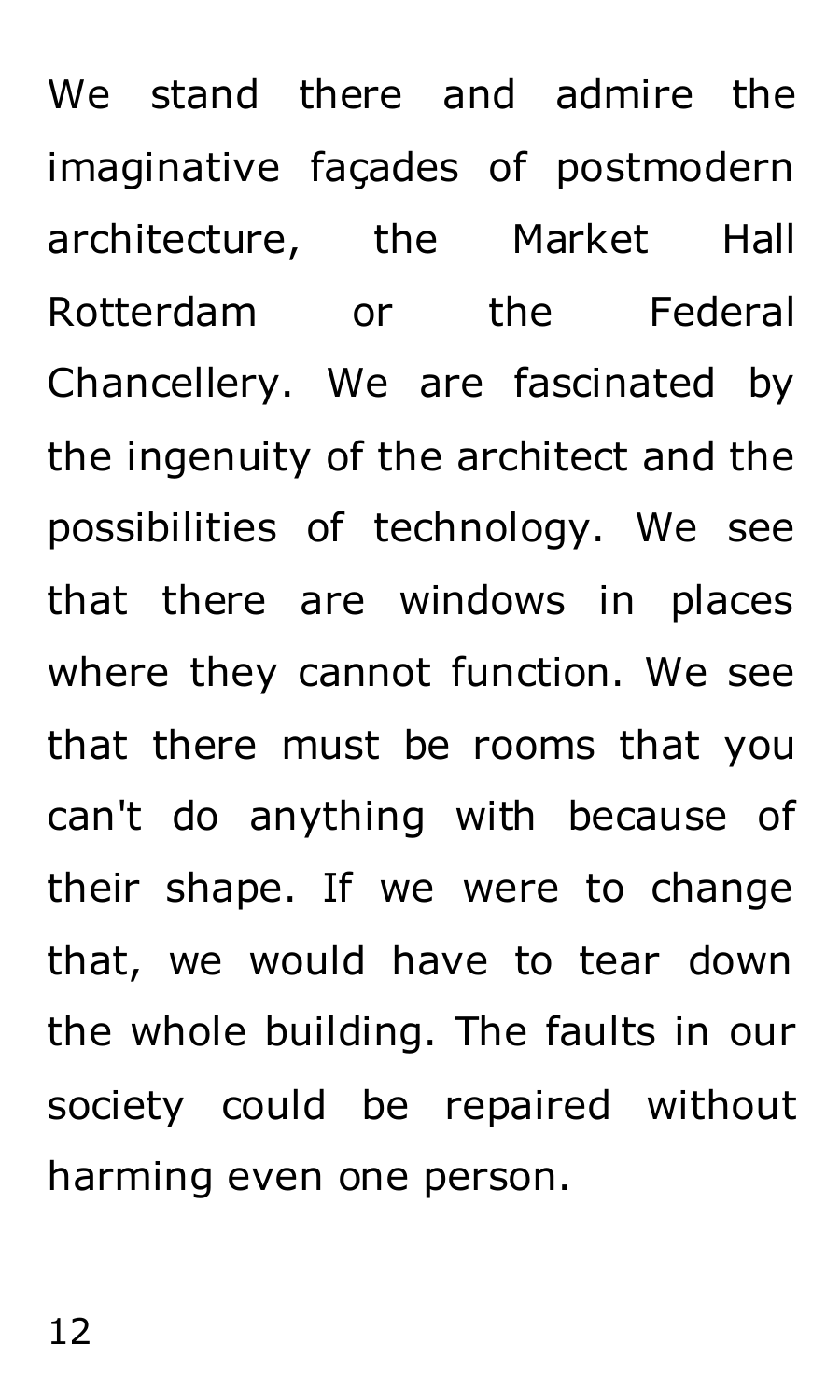This text will try to open our eyes to be able to recognise problems because of which our society does not function as it should. We also try to find the causes and we propose a solution that would improve all our lives.

[To the table of contents](#page-3-0)

# <span id="page-12-0"></span>WHO FINDS THE ERROR?

#### <span id="page-12-1"></span>WORK, WHAT IS IT ANYWAY?

13 In a few years' time, that will be the case. Not only mobile phones will then be built entirely by robots, but sowing and harvesting machines, controlled by drones, will drive over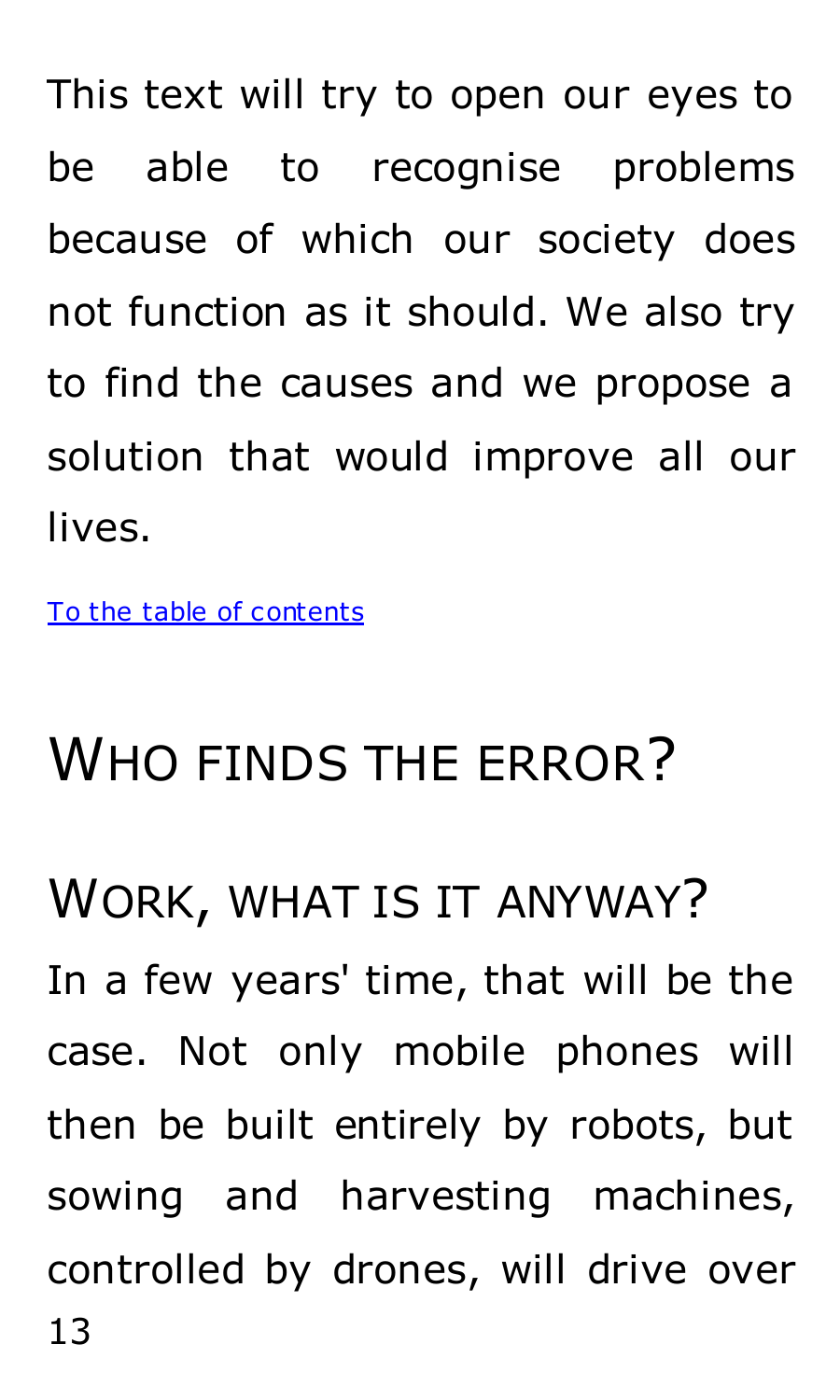the fields by themselves. Selfpropelled electric transporters bring the grain to the mill, which is controlled by computers as if by magic. No one will be seen in the bakery because the machines there work completely independently. All these contraptions and means of transport will also be built by robots.

The finished breads are brought to the shops automatically.

Will we humans now inevitably have to die of starvation?

Are we starving because we didn't have a chance to earn money to buy this bread?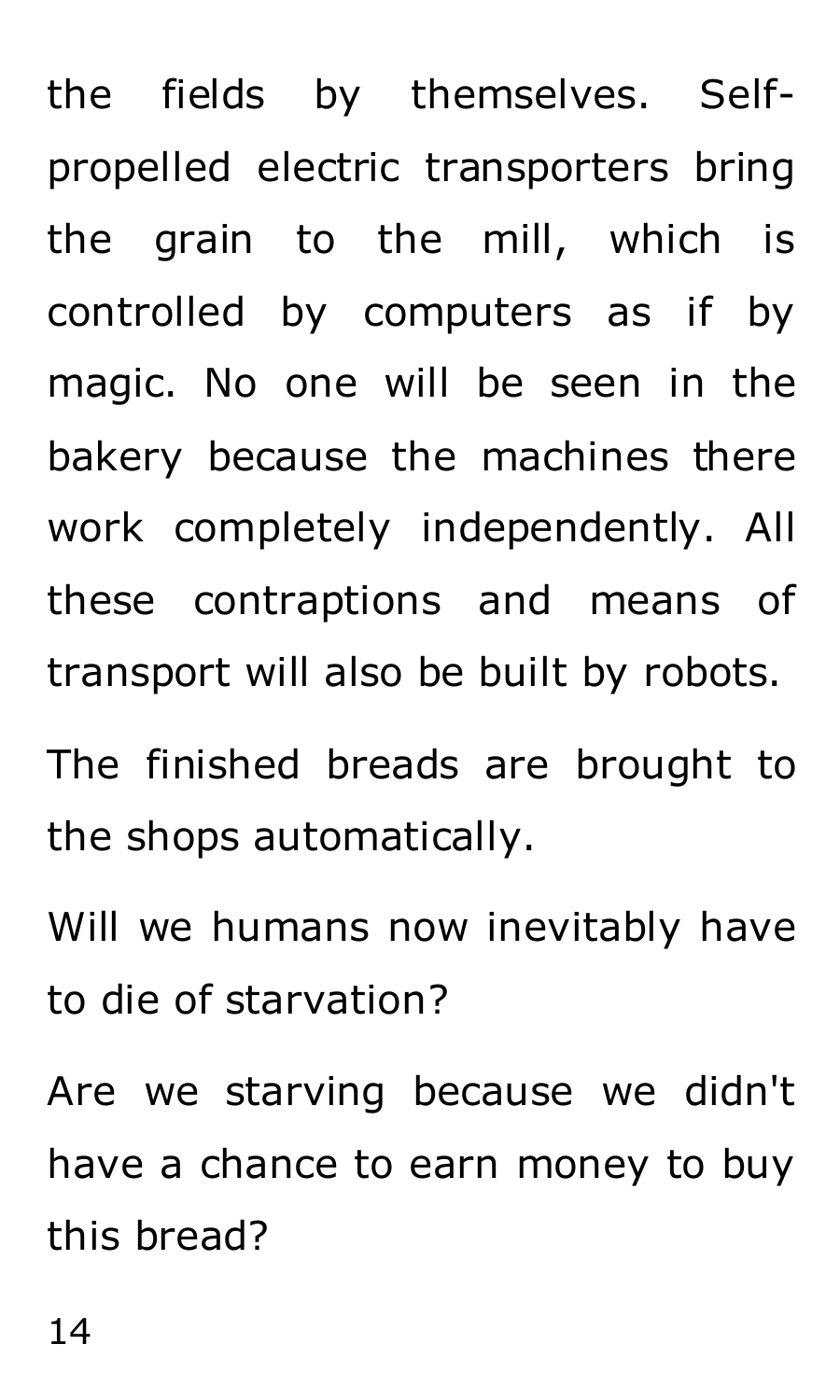Today's economists cannot give us an answer. If we want to find an answer to this, then we must first examine the term "work" from a different perspective.

For thousands of years we have been told that you have to work in order to exchange that work for food or money. It started when some people fenced off land that didn't belong to them.

Our current conception of work assumes that work is something abstract that can be separated from people and exchanged for money. But practically this is not possible.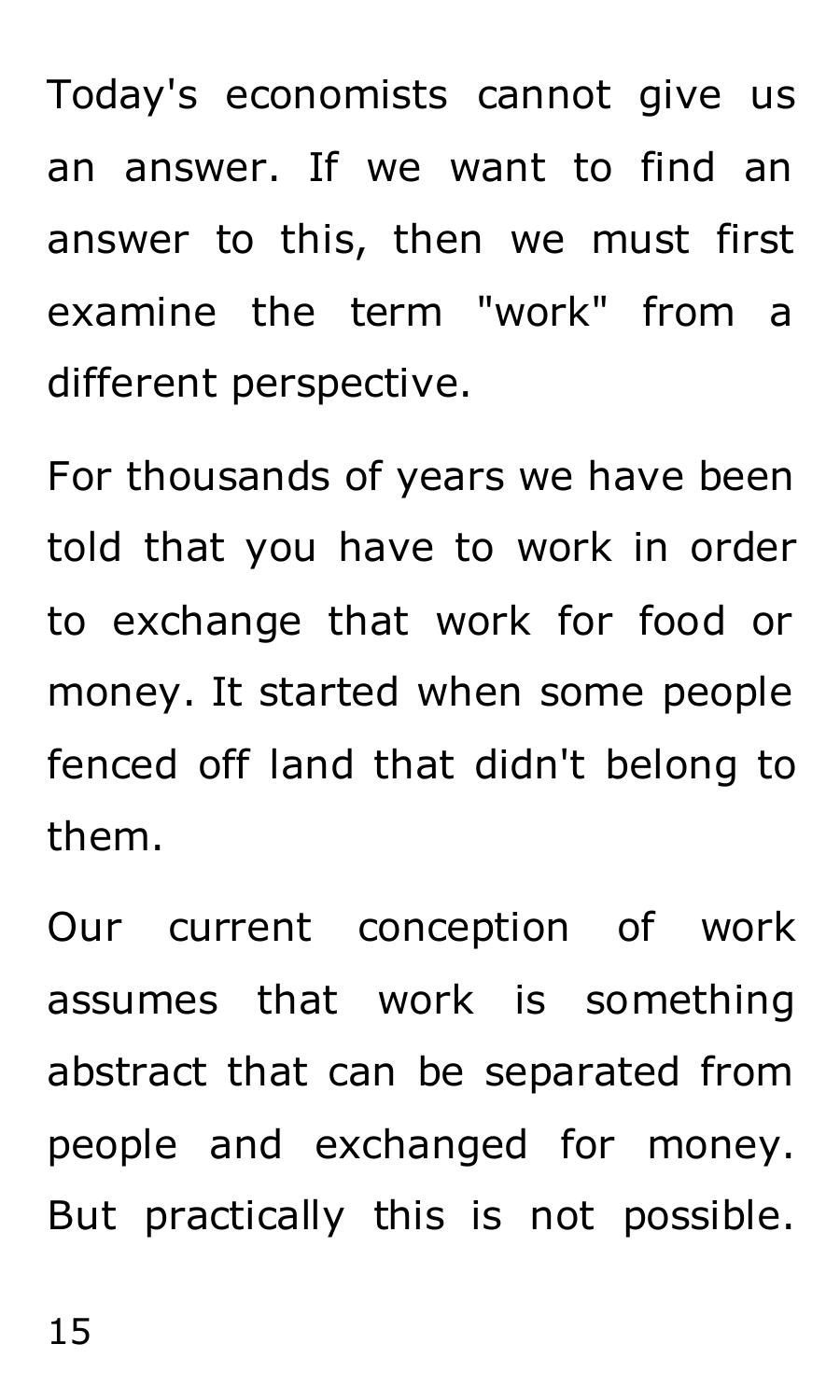Work is merely the prerequisite for changing something, for shaping something, with the talent that we have received in the course of creation. Only humans got this talent. This is what distinguishes us from animals, along with walking upright and the disappearance of body hair.

Today's conception of economy and society assumes that we can exchange this talent for money. However, one cannot take talent from a human being and exchange it for something else. Man cannot let his talent flow out of himself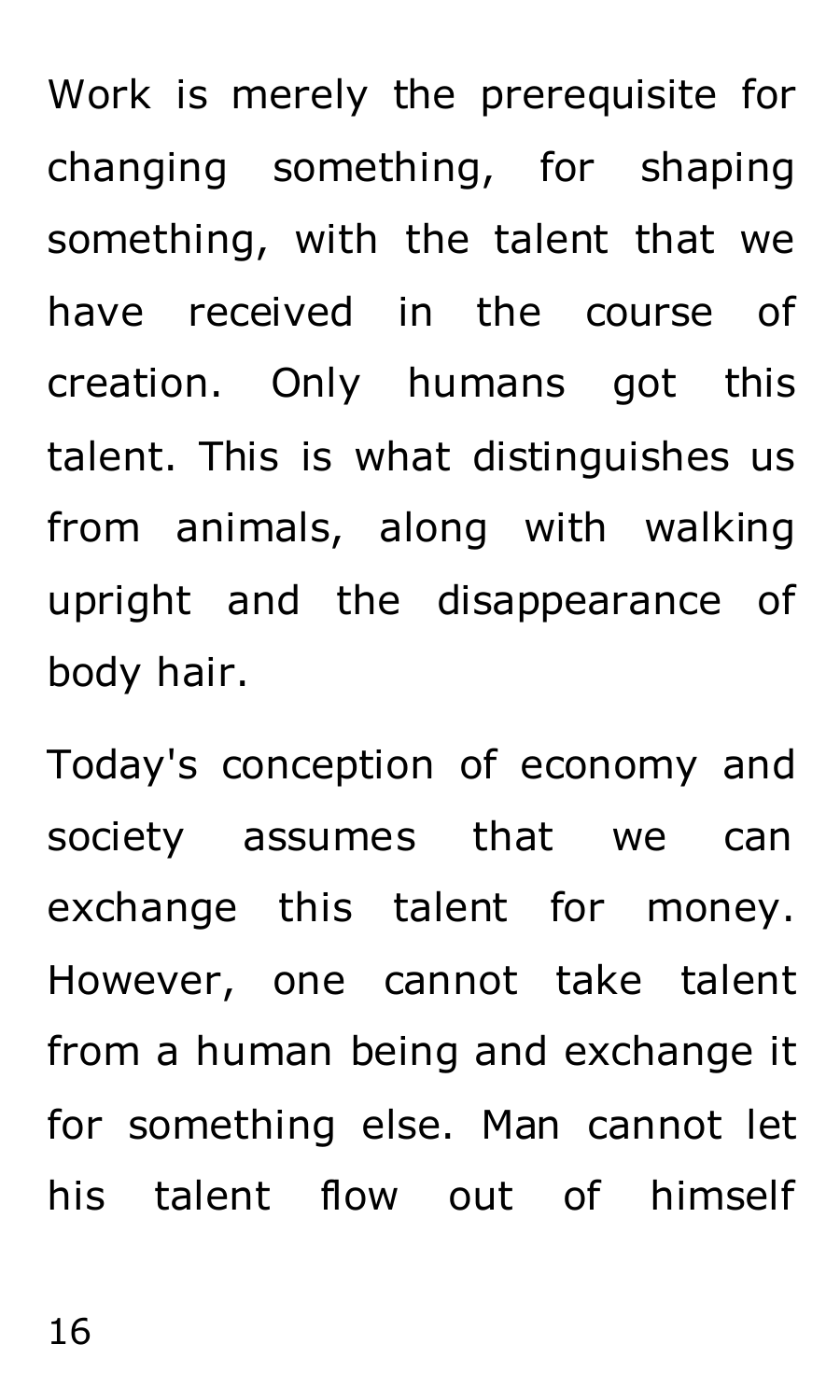substantially at all. That would be the prerequisite for an exchange.

When a human creates something, it has to do with change. When a singer performs an aria, he changes our feelings the moment we hear the music. It puts us in a different state of mind. But it's not a ball that he throws us over and that we get in exchange for buying the ticket to the theater.

Sometimes a talent lies dormant in us for many years before it can develop. In order for a talent to develop, it needs good conditions. These conditions sometimes appear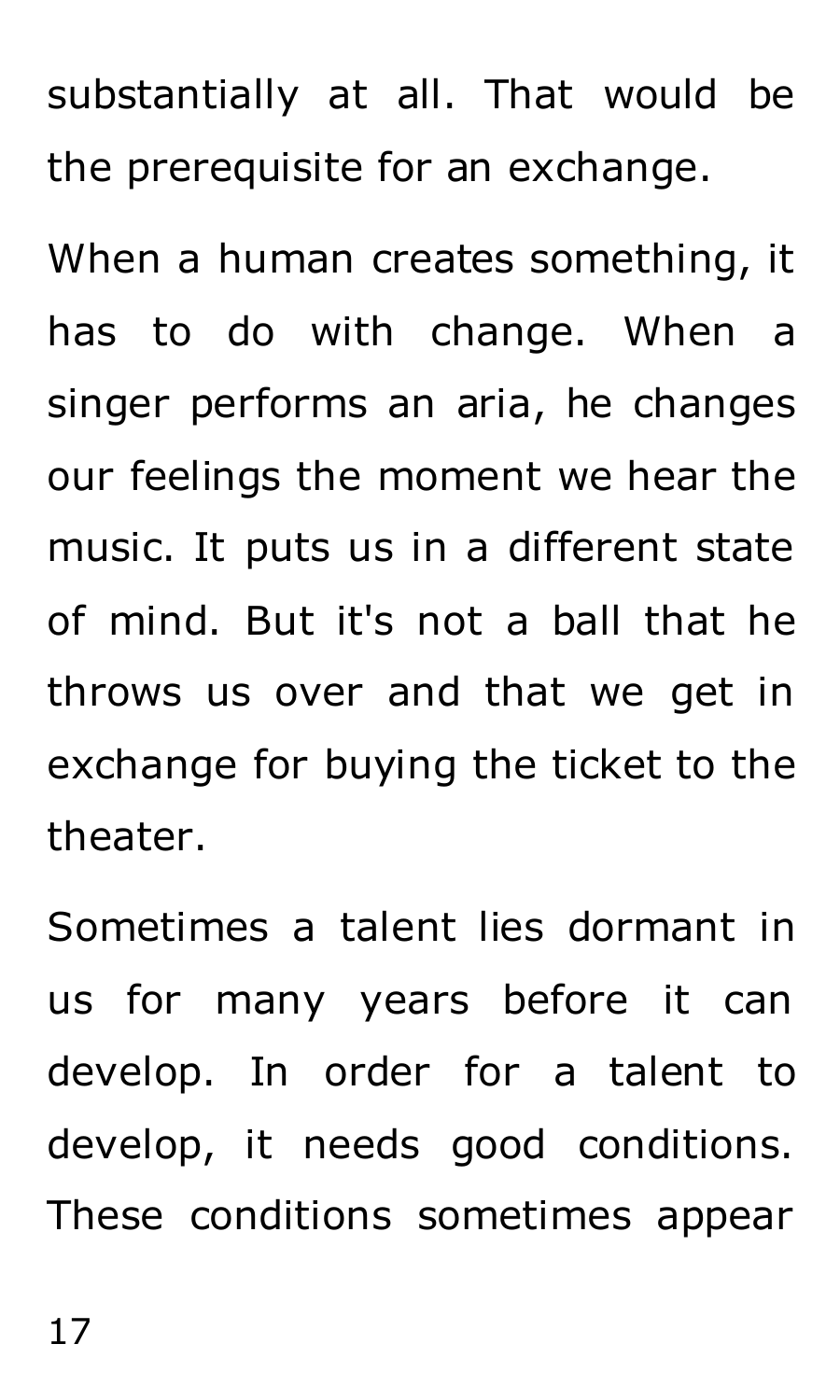on their own, but often you have to look for them. The better the conditions, the better the talent can develop. That is when the activity you do is fun for a long time and when success comes naturally. That's it, when at night we long to do it again the next day.

In today's society it is a gamble to find opportunities where you can best use your talent. The need to earn money prevents us from seeking these good conditions. Today only very few people succeed in finding these good conditions.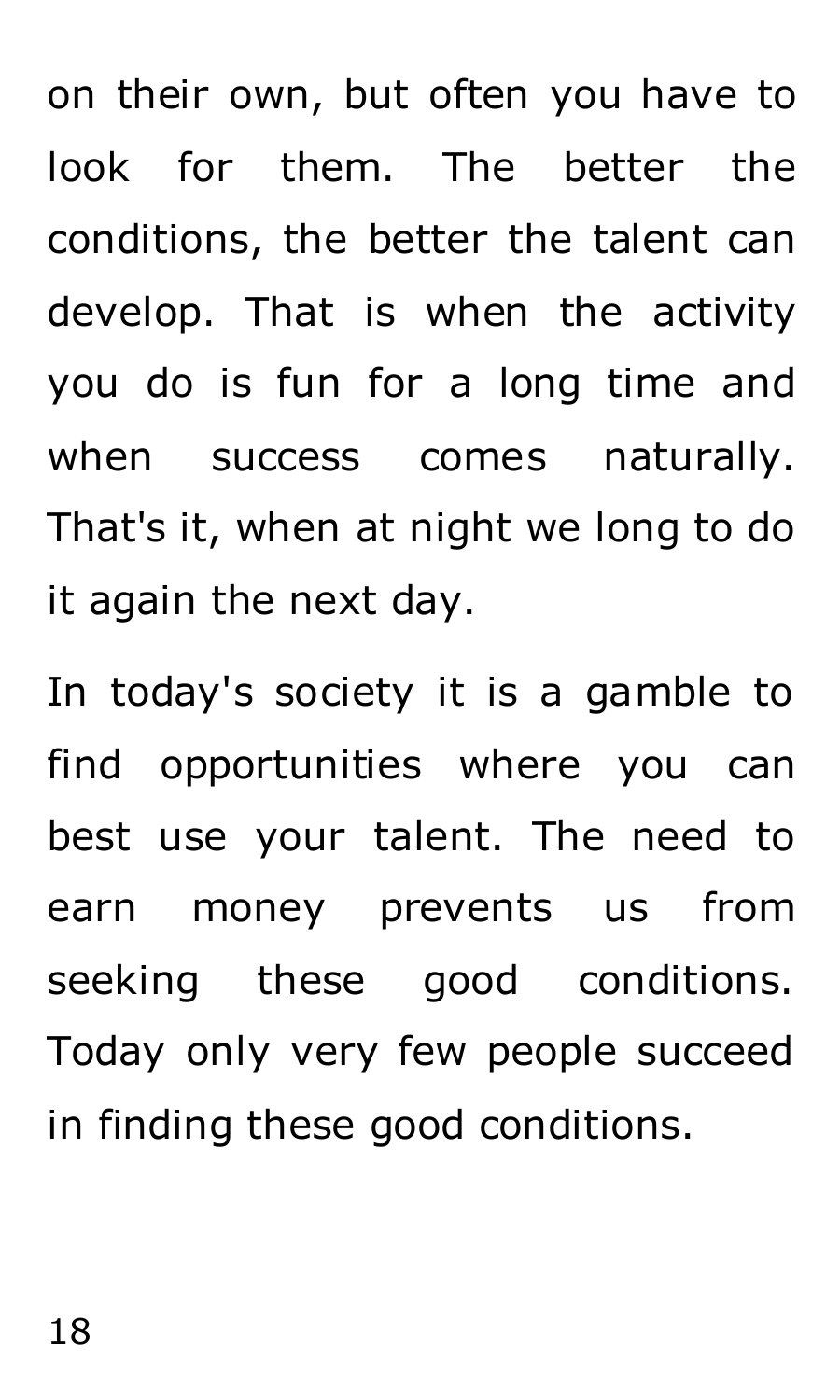I find it difficult to classify the Marxian concept of alienation of work. Perhaps it is the above that embodies this alienation. Nature endowed us with very special gifts and talents. If we cannot find a way to use these gifts and talents because we must do some job that has been offered to us in order to earn money, then what we are doing is alien to our nature. Then it is alienated work.

As long as work is limited by an equivalent value, we are not free.

[To the table of contents](#page-3-0)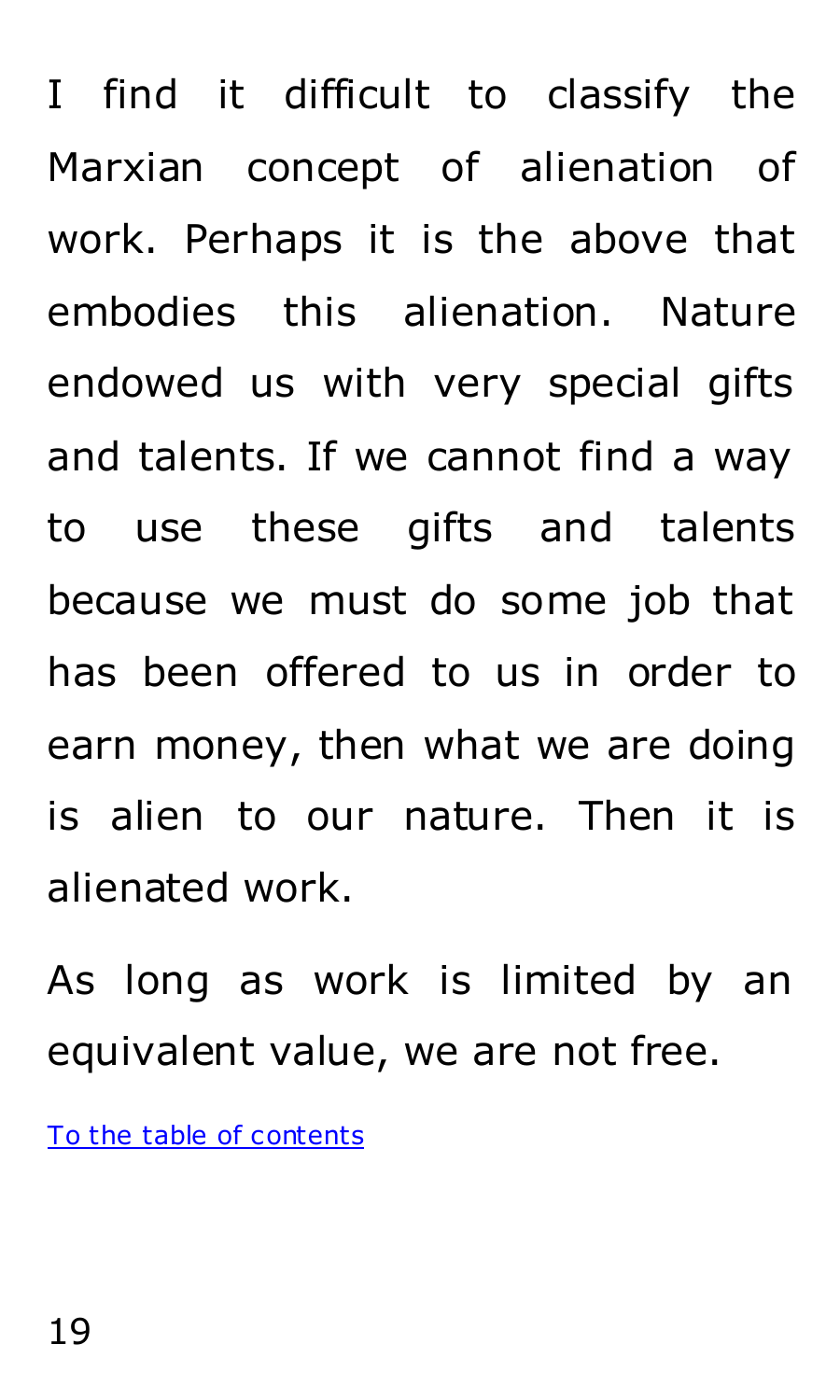# <span id="page-19-0"></span>THE DIFFERENCE BETWEEN THE **SEXES**

Besides the biological characteristic of the sexes, there is another difference. Men usually get money for what they do, women often do not. A man stands as a teacher in front of a class and teaches mathematics. He gets money for that. In the afternoon, a woman sits next to her child and helps him to understand what it wrote down at school that morning. She doesn't get any money for that.

Most will now say that this is quite normal. But is it really normal for a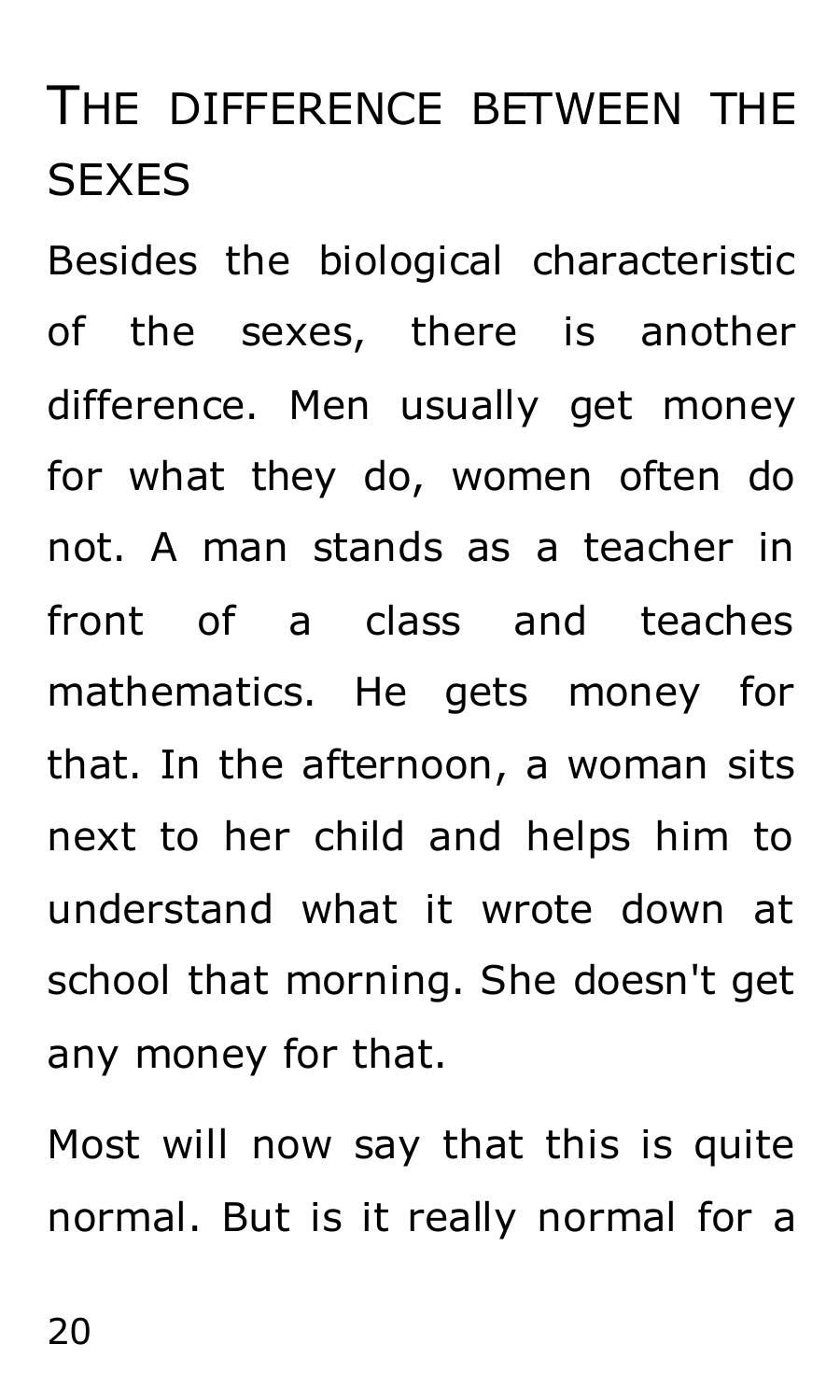man to get paid for the same work and a woman not? It's a fact, but norm derives from scale. Imagine a scale. In one bowl there is one kilogram and in the other there is nothing. We are told that this scale is balanced. What's wrong with us that we can't see this?

Unfortunately, this fact means that those whose work is worthless are often discriminated against, humiliated and even abused.

How could this contradiction be eliminated out of the world? Women could be paid the same as men. But how to evaluate it really well?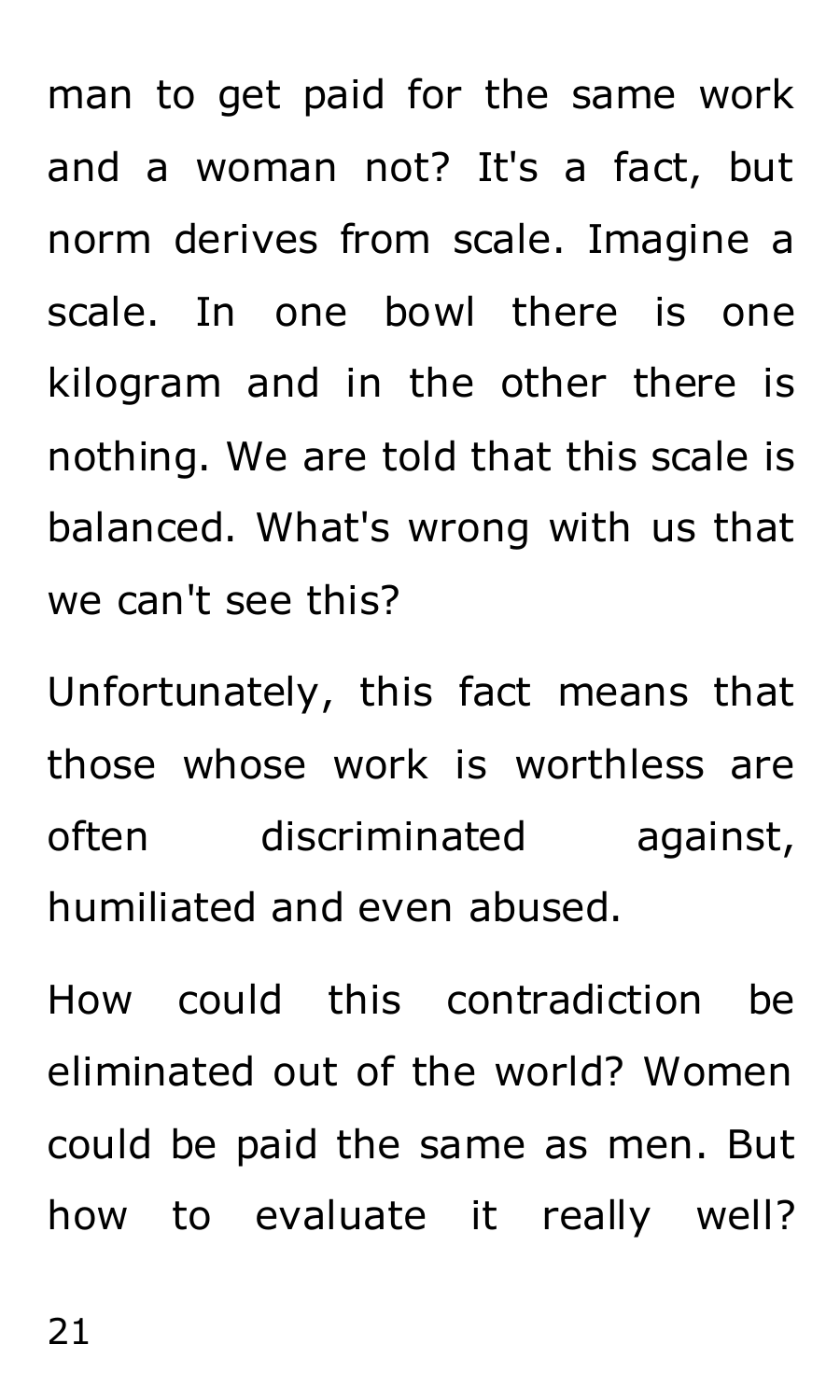Imagine that the teacher's teaching is so bad that no student understands anything. At home, the mother manages with a lot of patience that her child finally understands what was taught in school. Which judge should decide? How many vocations will there be? We see that there is this scale that is wrong. But we don't see the error. Are we blind?

[To the table of contents](#page-3-0)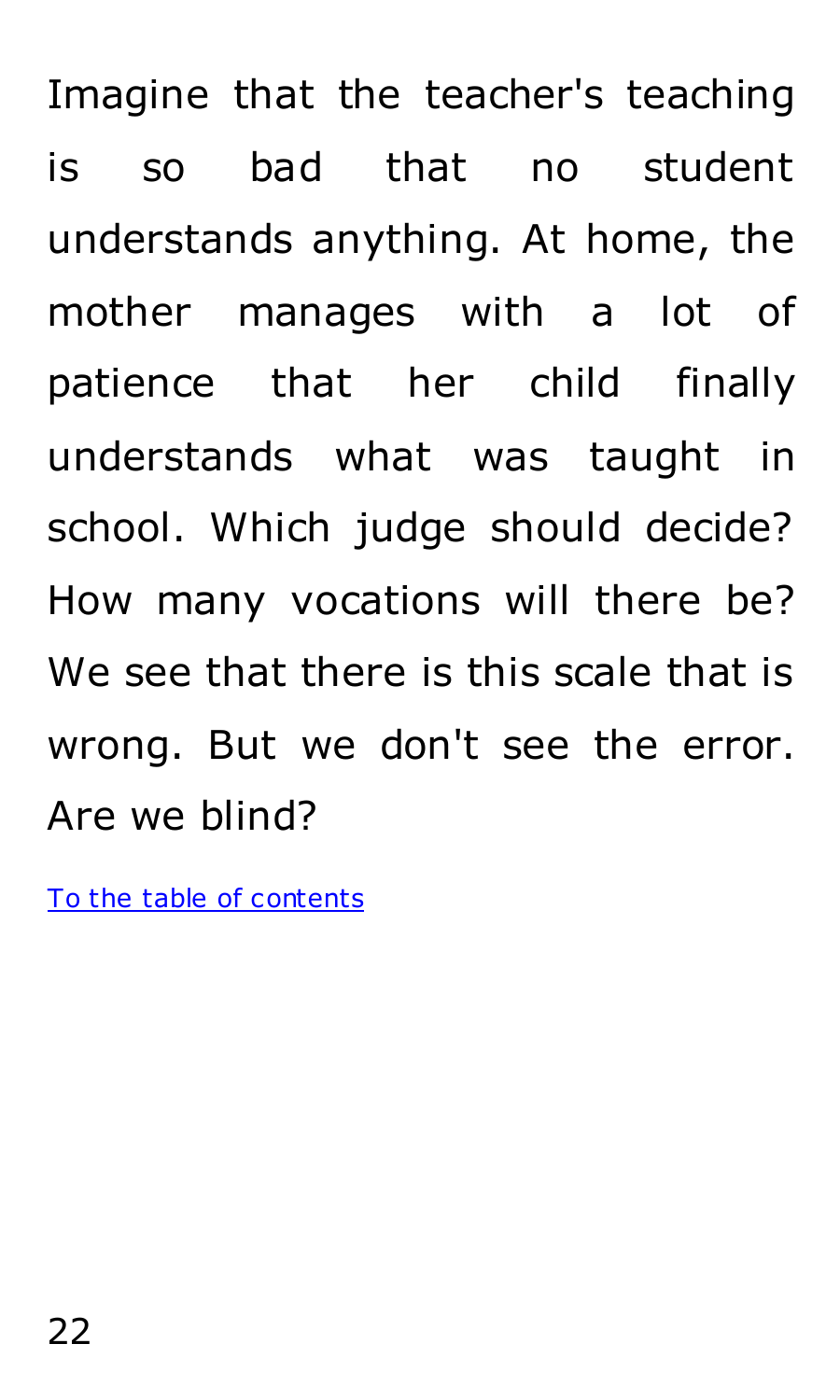# <span id="page-22-0"></span>WHY DO I GET MORE MONEY THAN I NEED?

Would we let someone dictate us how much we have to eat? We go out in the evening, don't have much appetite and just order a small bite. The waiter puts a huge plate in front of us and tells us to finish it.

Wouldn't it be much more logical if everyone got as much money as they needed? But we think it's fair if everyone gets what's in their employment contract. One gets five hundred Euros a month and one other gets fifty thousand Euros a month. You can't even ensure that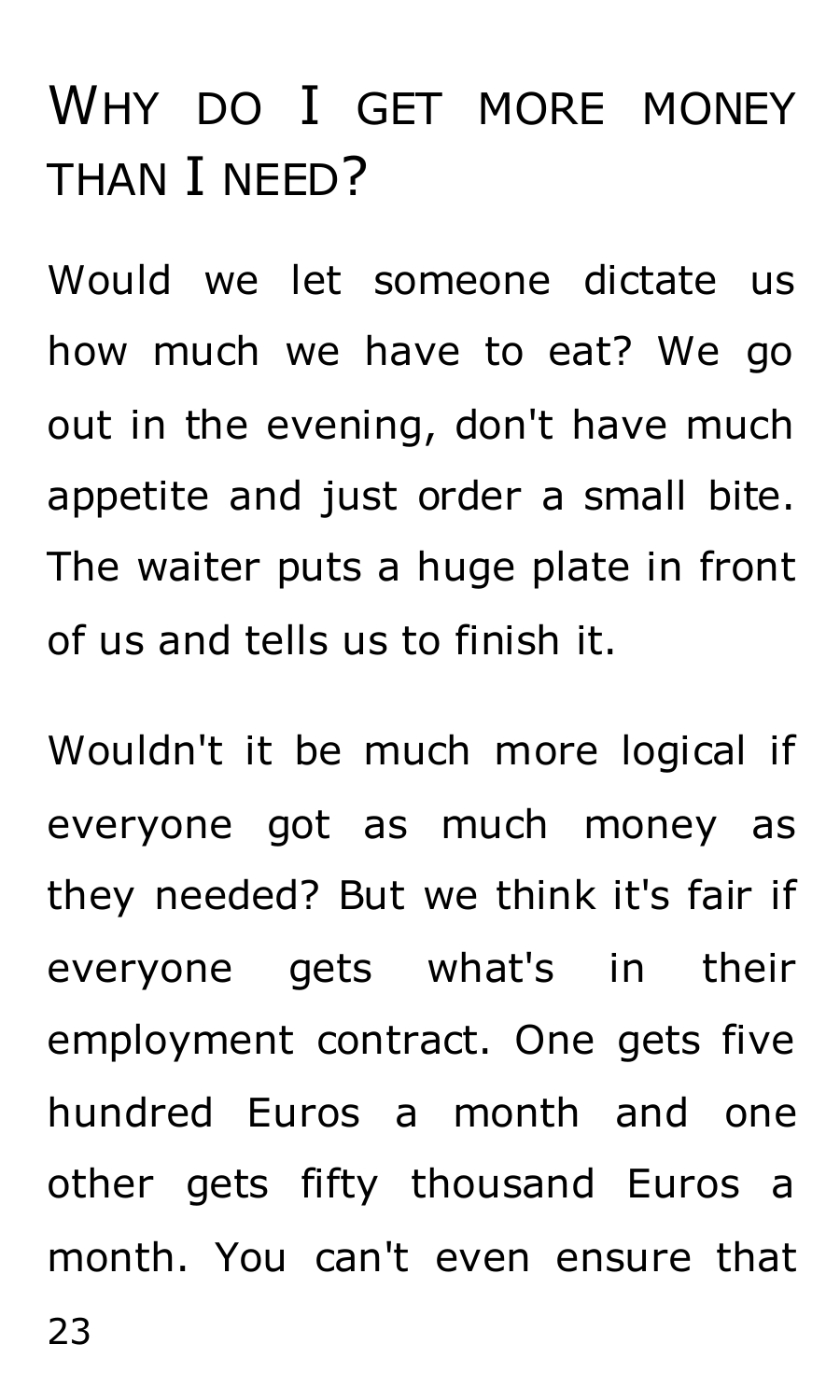these two are consistently paid for performance. Often the low earner has to do dirty and heavy work and the high earner has got his comfortable desk job, where he doesn't have to do much, through good connections.

24 You can't call that justice. In addition, this remuneration system leads to the fact that many people are tempted to buy completely unnecessary things. They have to spend many times more money than they normally would to live well and happily. And it is precisely this unnecessary consumption that is to blame for the fact that the earth is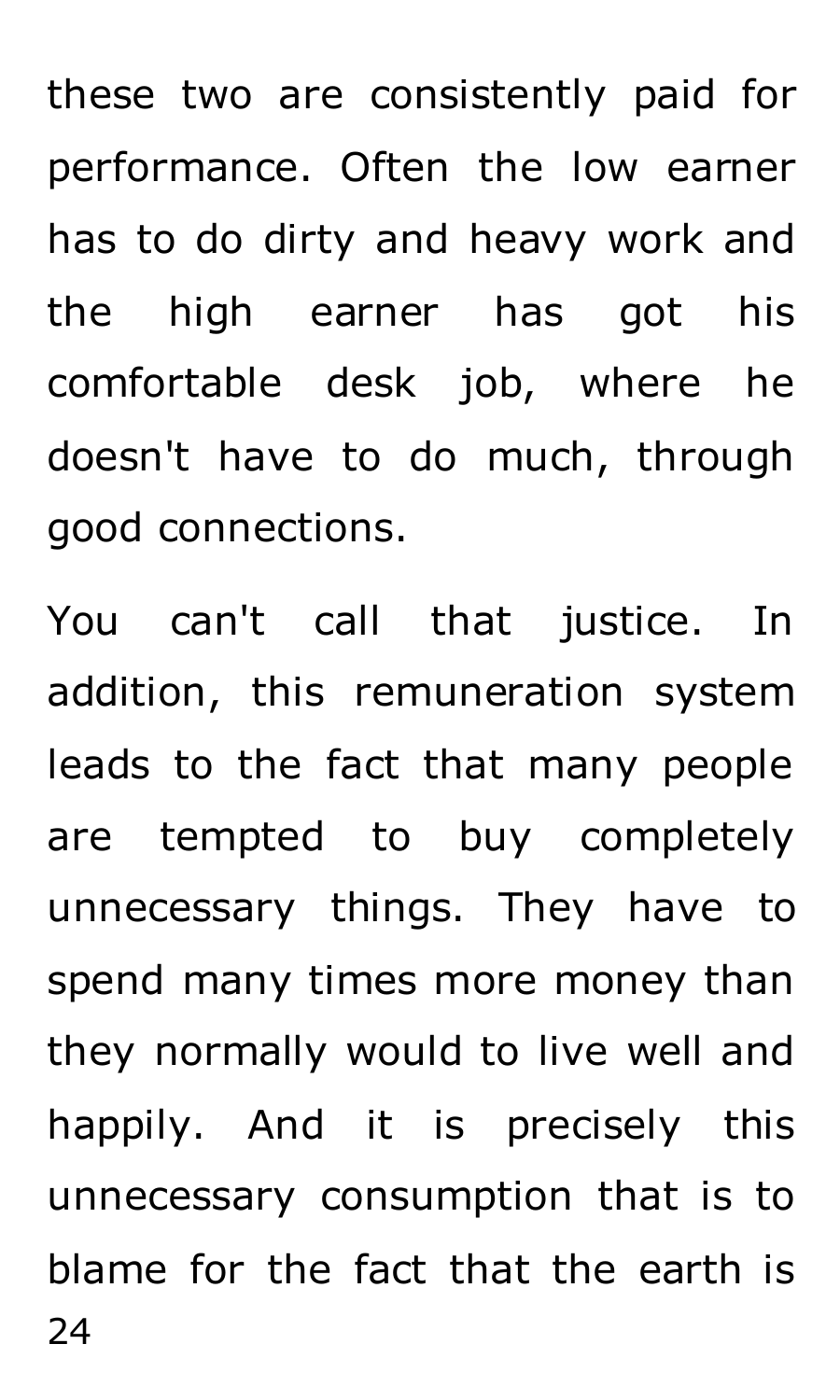warming up more and more and the polar ice caps will inevitably melt because the production and transport of consumer goods generates carbon dioxide. In addition, unnecessary waste is produced and natural resources are exploited in a completely senseless manner. There is really only one way to put this "injustice" in a fair light. But we'll get to that later.

<span id="page-24-0"></span>[To the table of contents](#page-3-0)

# <span id="page-24-1"></span>WHERE DOES INEQUALITY COME FROM ANYWAY?

Every competition has a winner and one or more losers. It's the same in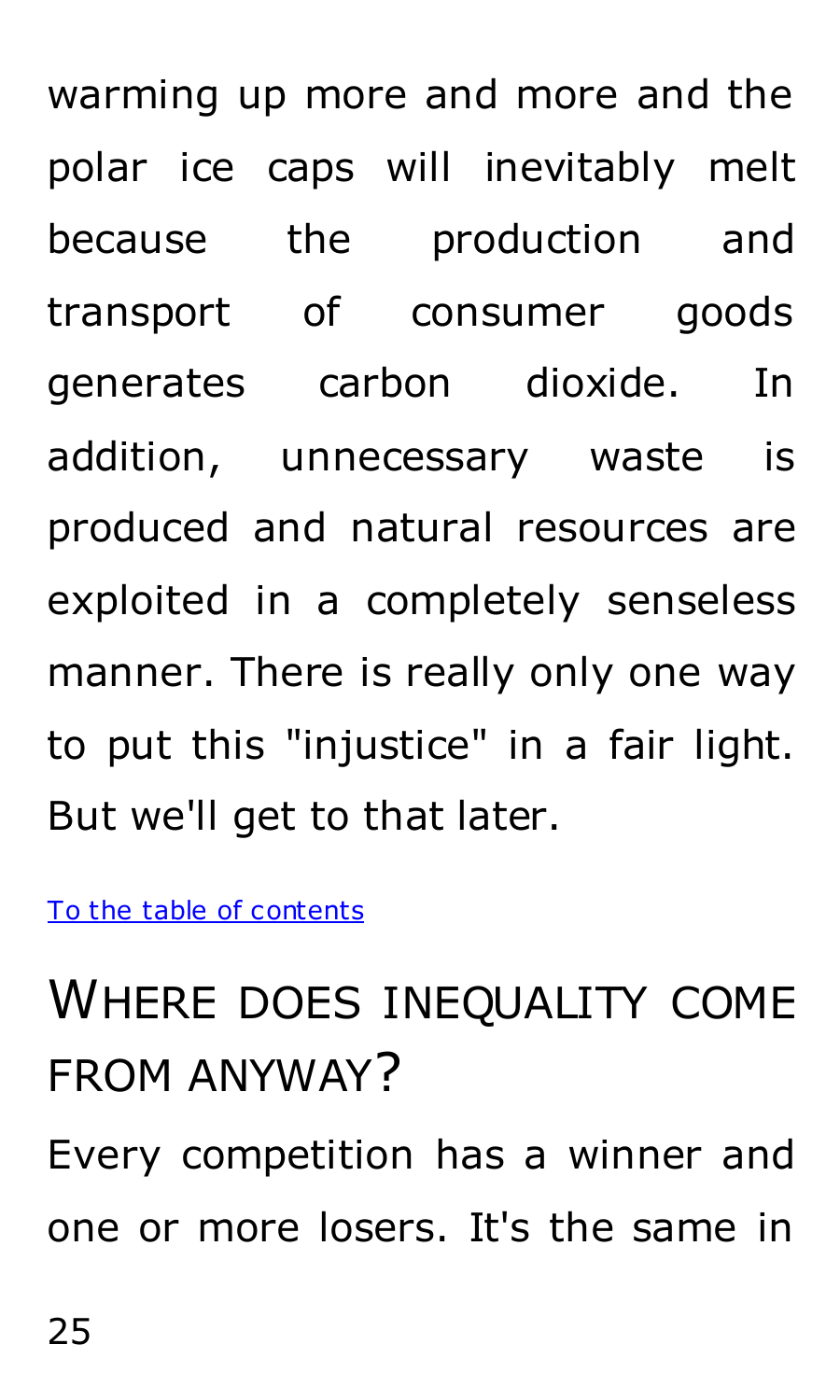business as it is in sports. In the search for the cheapest provider, only one is awarded the contract. The others are the losers. The tougher the competition, the more applicants have to compete for the prize, the greater the gap between first and last. Unfortunately, it is a generally accepted fact that, unlike sports, unfair methods are often used in business today to win competitions.

26 Why is there this difference between the Global North and the Global South? The global South is the loser today. The more debt it has to take on to pay back its loans, the greater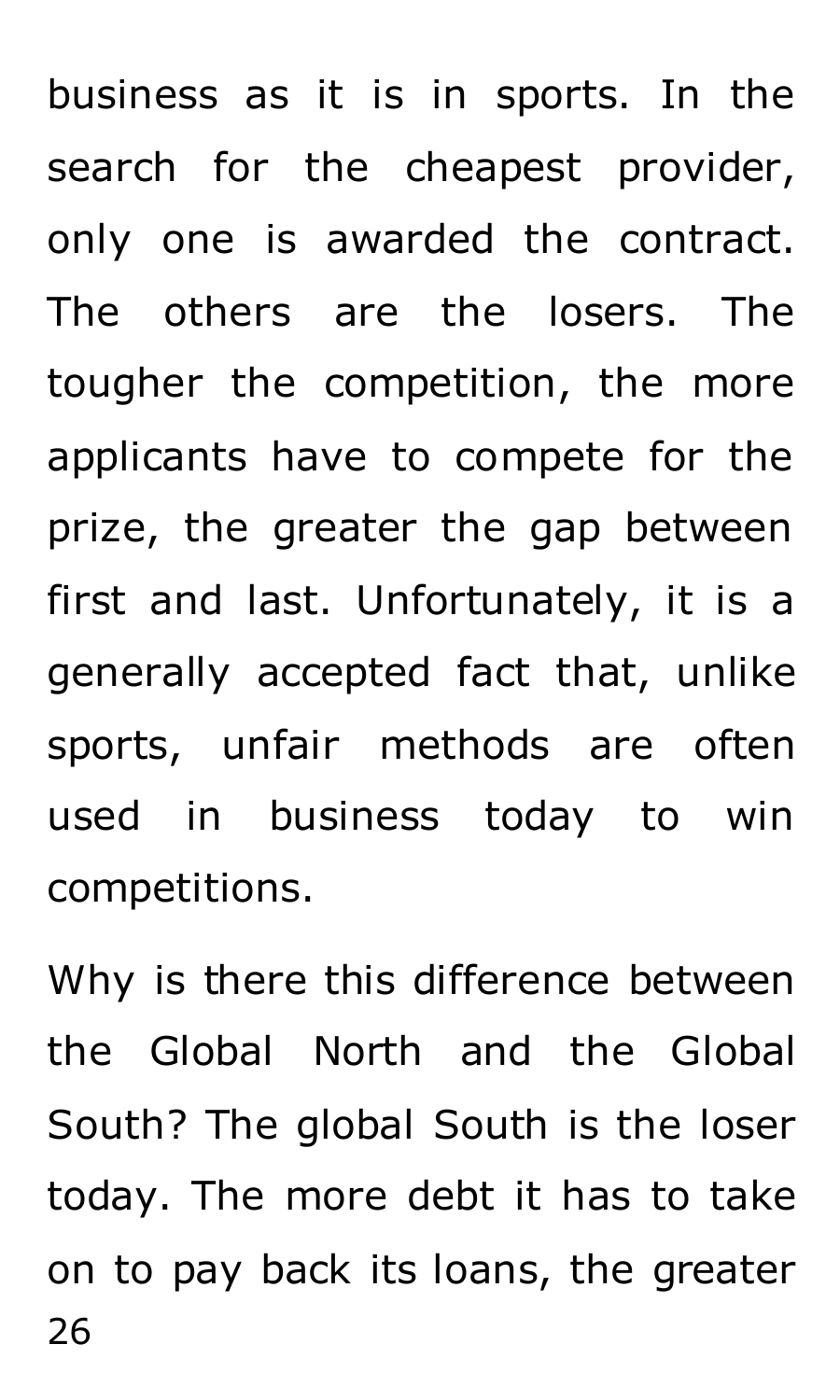the inequality. This is because interest is added to every loan taken out. That is why every few weeks we read the newspaper reports "Global inequality has grown again".

There are always politicians who claim that at some point inequality will disappear. They could also promise us that soon it will be light at night and dark in the day. It is impossible to eliminate inequality as long as the economy and society are based on competition. Competition takes advantage of inequality.

In addition to competition, the free market is also to blame for the ever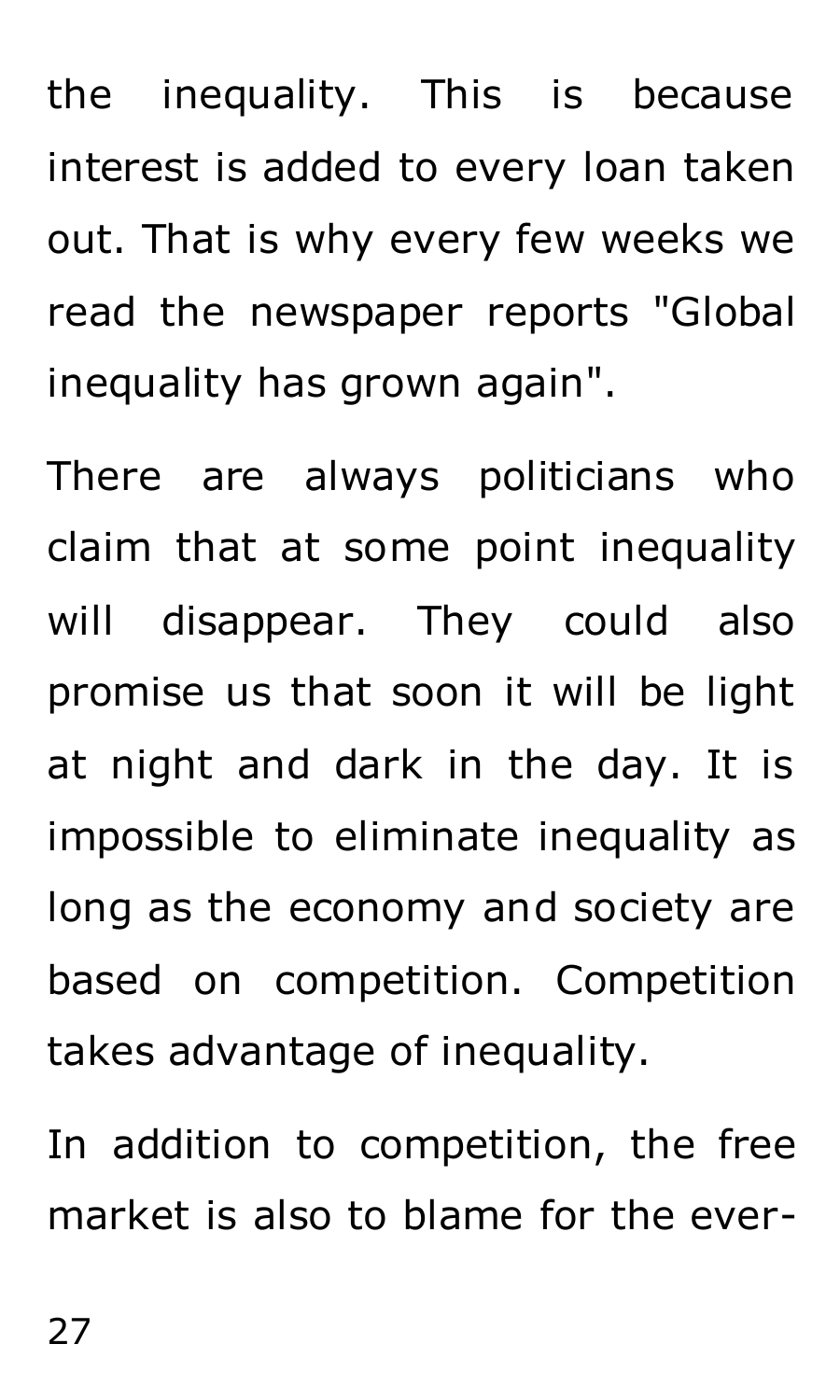increasing inequality. Only those who have money get something there. Whoever has the most money can buy the most beautiful goods. If you don't have money, you get nothing.

How to eliminate inequality as long as goods cannot be distributed according to need? With the help of money that is impossible. But why don't we see that? Are we blind?

[To the table of contents](#page-3-0)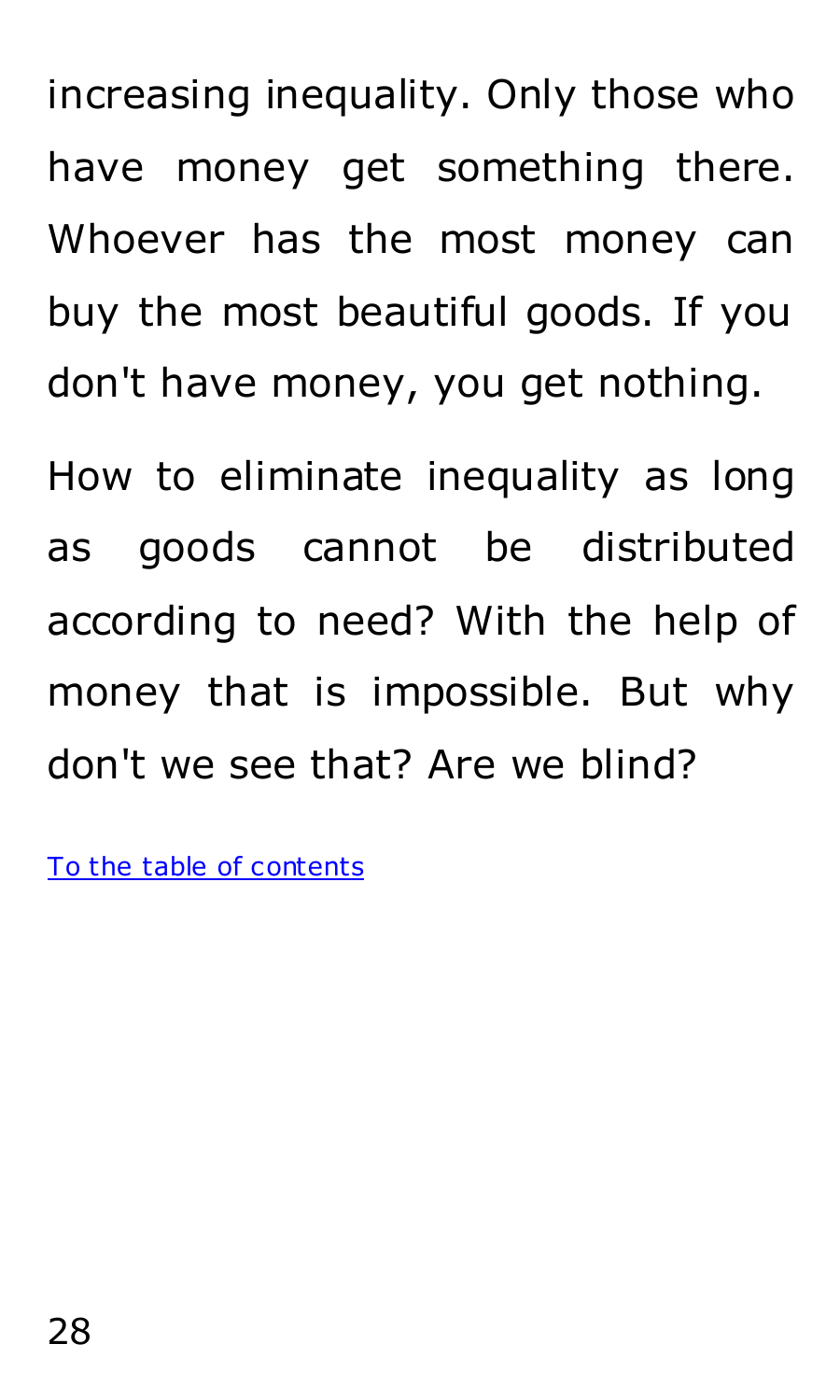# <span id="page-28-0"></span>THE QUICK REVOLUTION IN HUMAN HISTORY

At some point, humans began to differ from animals. The main characteristics of this are the disappearance of body hair and the upright gait. But there is one more characteristic. Only humans are able to be purposefully active and to create something very specific according to their will. No one has to force them to do it, they does it of their own accord. That worked for two million years.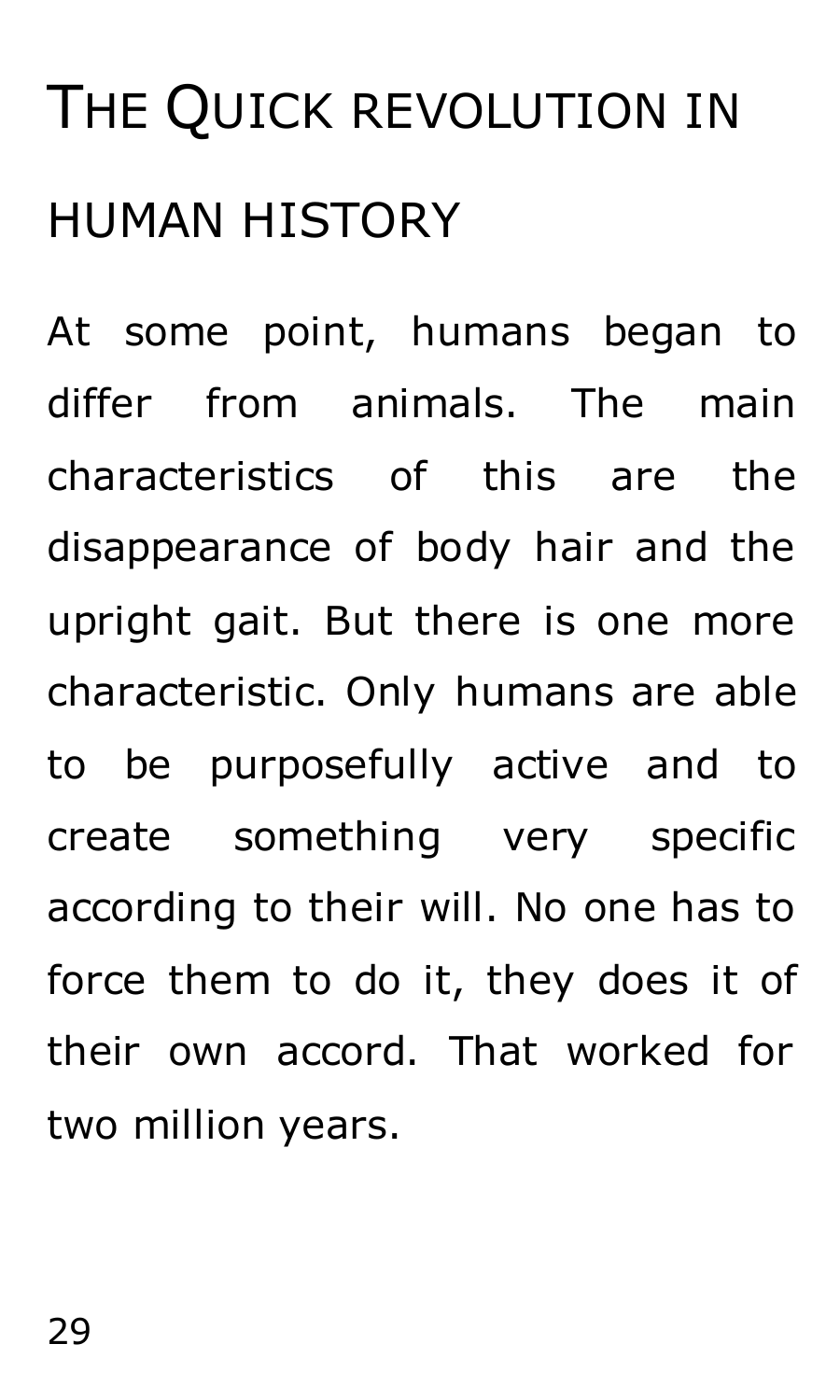In the last ten thousand years, a revolution has taken place. This revolution has brought us from the primitive community to the present state of science and technology. It is a very short period of time, only about half a percent of human history long. We have passed that revolution and we are now at the beginning of a new quality of human life. Science and technology, money and greed and everything that has happened in that time have brought us here.

30 Today's philosophers and thinkers see the dawn of a new age, the planetary age. For the first time,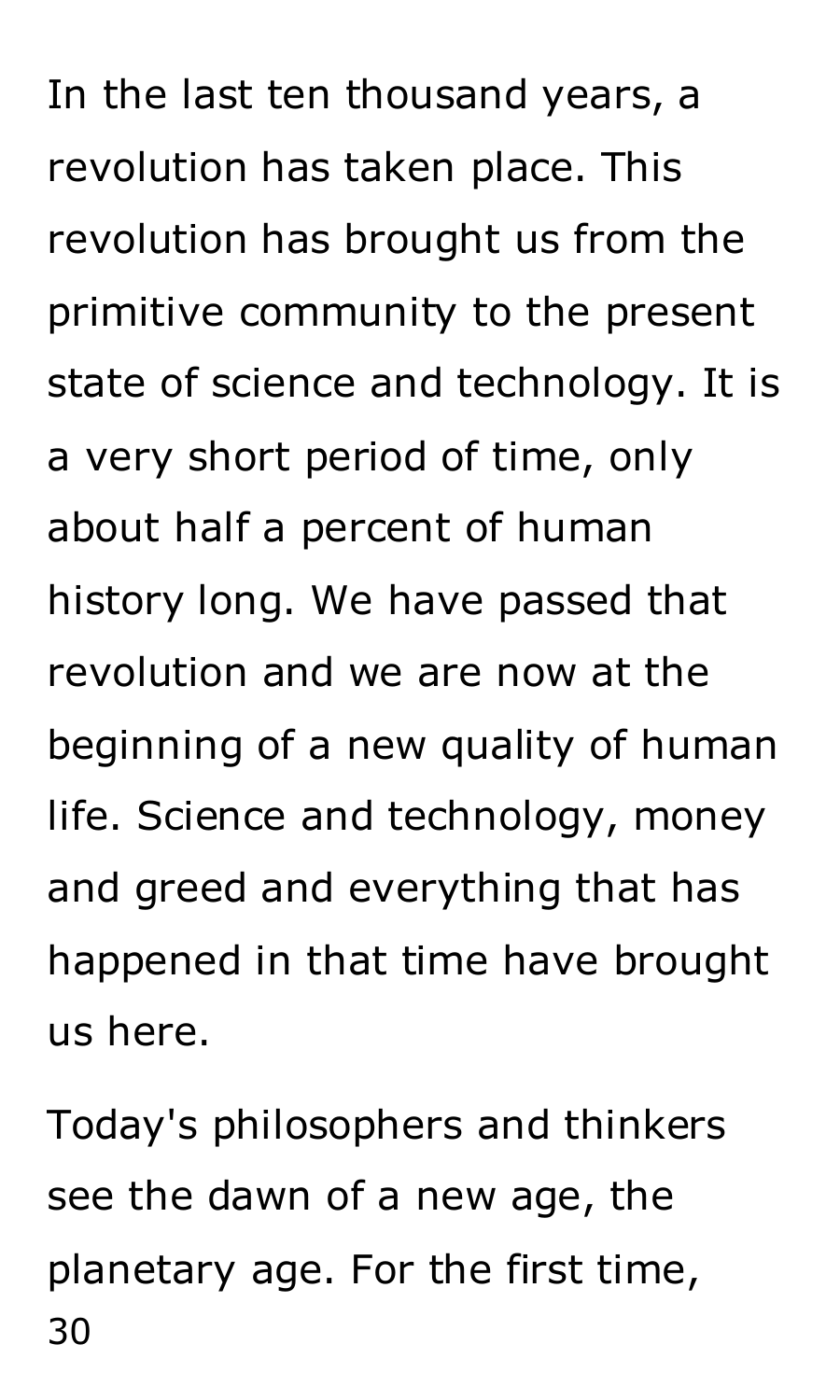humanity is able to free itself from gravity, to look at our planet from the outside and sense its fragility. For the first time, we are able to completely survey the entire planet with our eyes. We know at the same moment what is happening on the other side of the earth.

Through technical and scientific progress today, we are in a position to enable all people on earth to live without hardship. There has never been anything like this before. Humanity on the threshold of the 3rd millennium is ready for a great step towards a new quality of living together.

31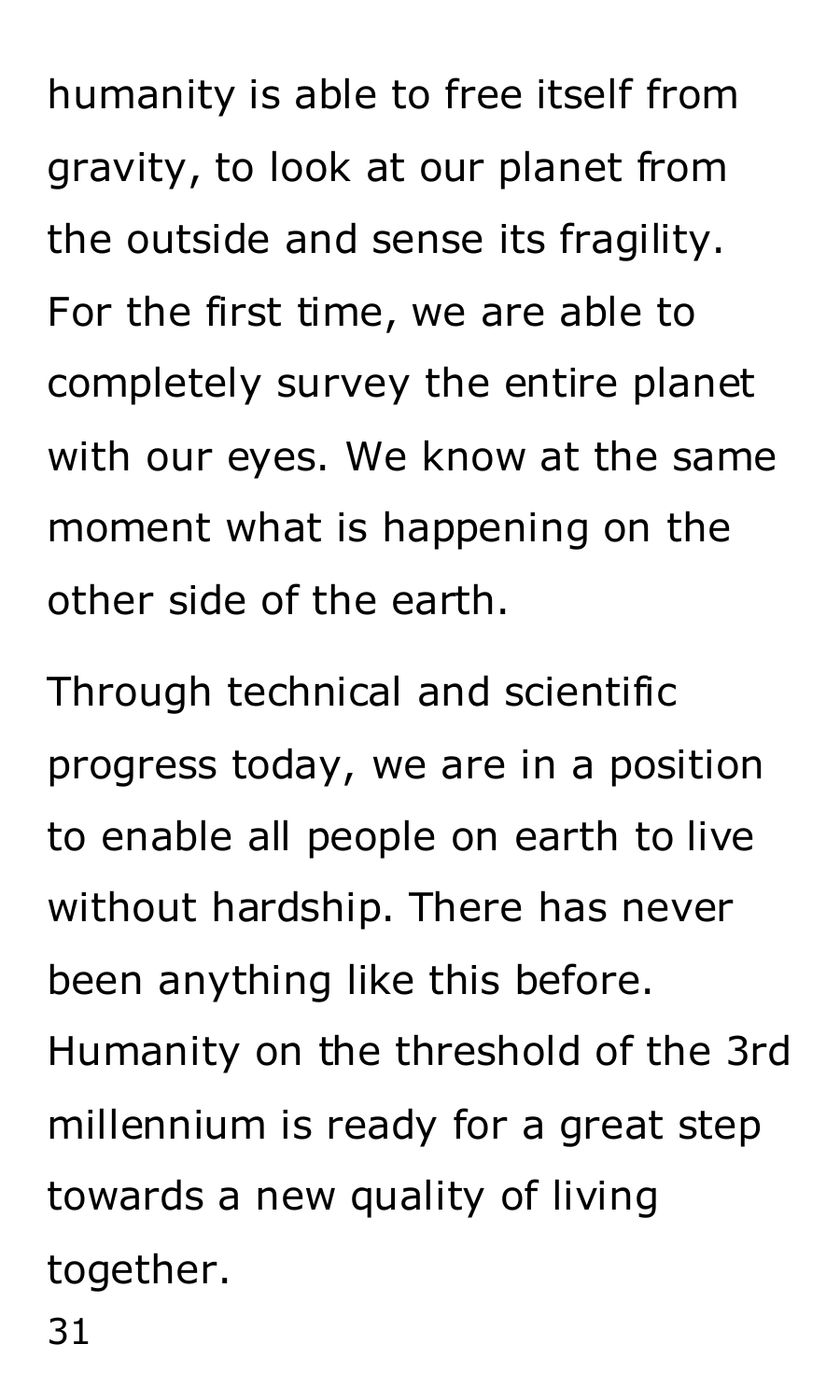### If we are not careful now, we will ruin everything.

[To table of contents](#page-3-0)

# <span id="page-31-0"></span>WHY IT'S FIVE PAST TWELVE AND WHY THE CLOCK KEEPS TICKING

### <span id="page-31-1"></span>CLIMATE CHANGE

32 "The world we made" is a book by Jonathon Porritt and a dramatization by Beth Flinthoff about two students living in the year 2050. The story is about how humanity has managed to overcome its problems and the play describes how beautiful it could be then, compared to today.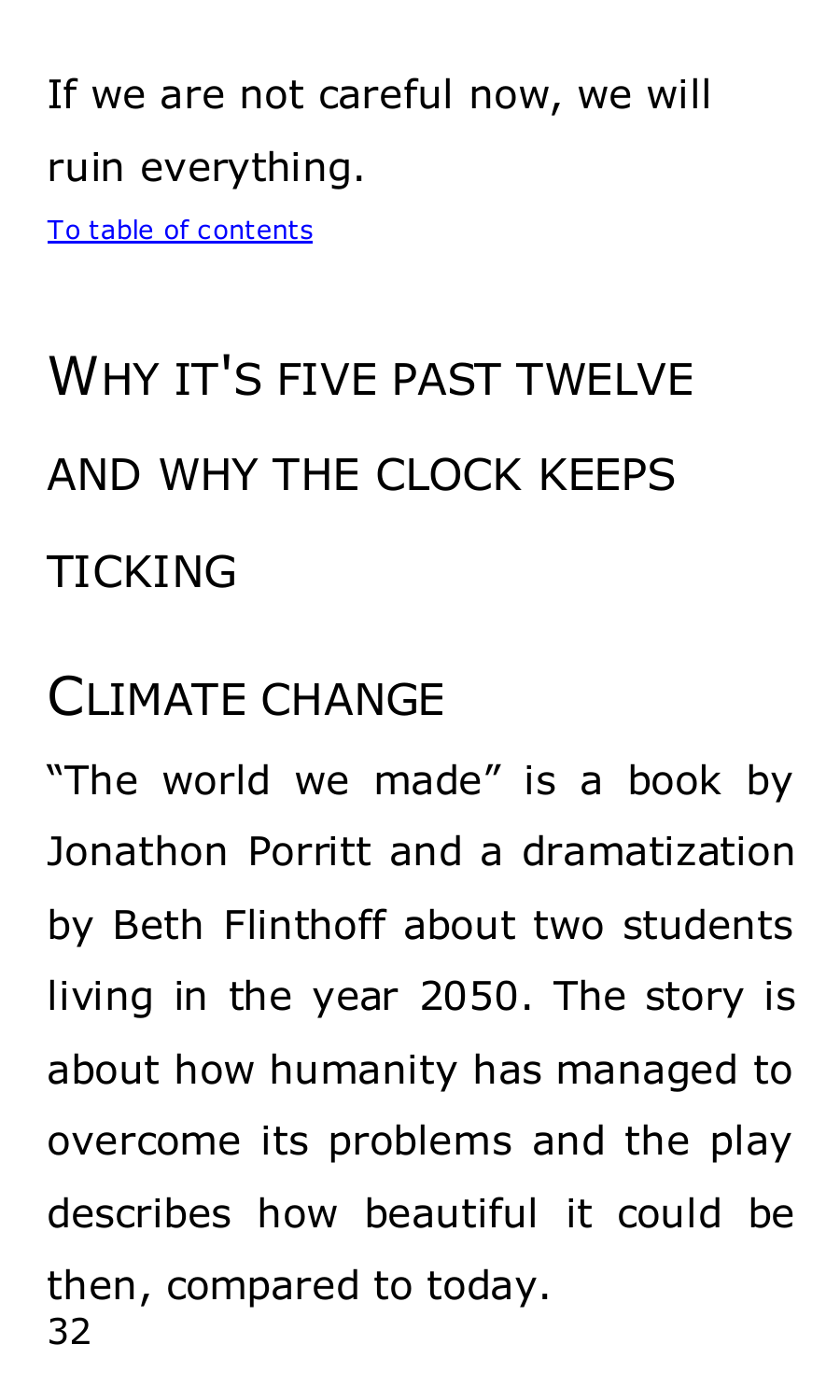Many people dream of it. But many also see what it could be like in a few years if what the meteorologists predict happens to us.



The CO2 concentration increases continuously, see the diagram above<sup>1</sup>. The reason for this is that the global economy is unable to forego growth. Alternative energy sources are not enough for the economy, growth can only be

 $\overline{a}$ 

<sup>33</sup> 1 ESRL's Global Monitoring Laboratory (GML) of the National Oceanic and Atmospheric Administration (NOAA)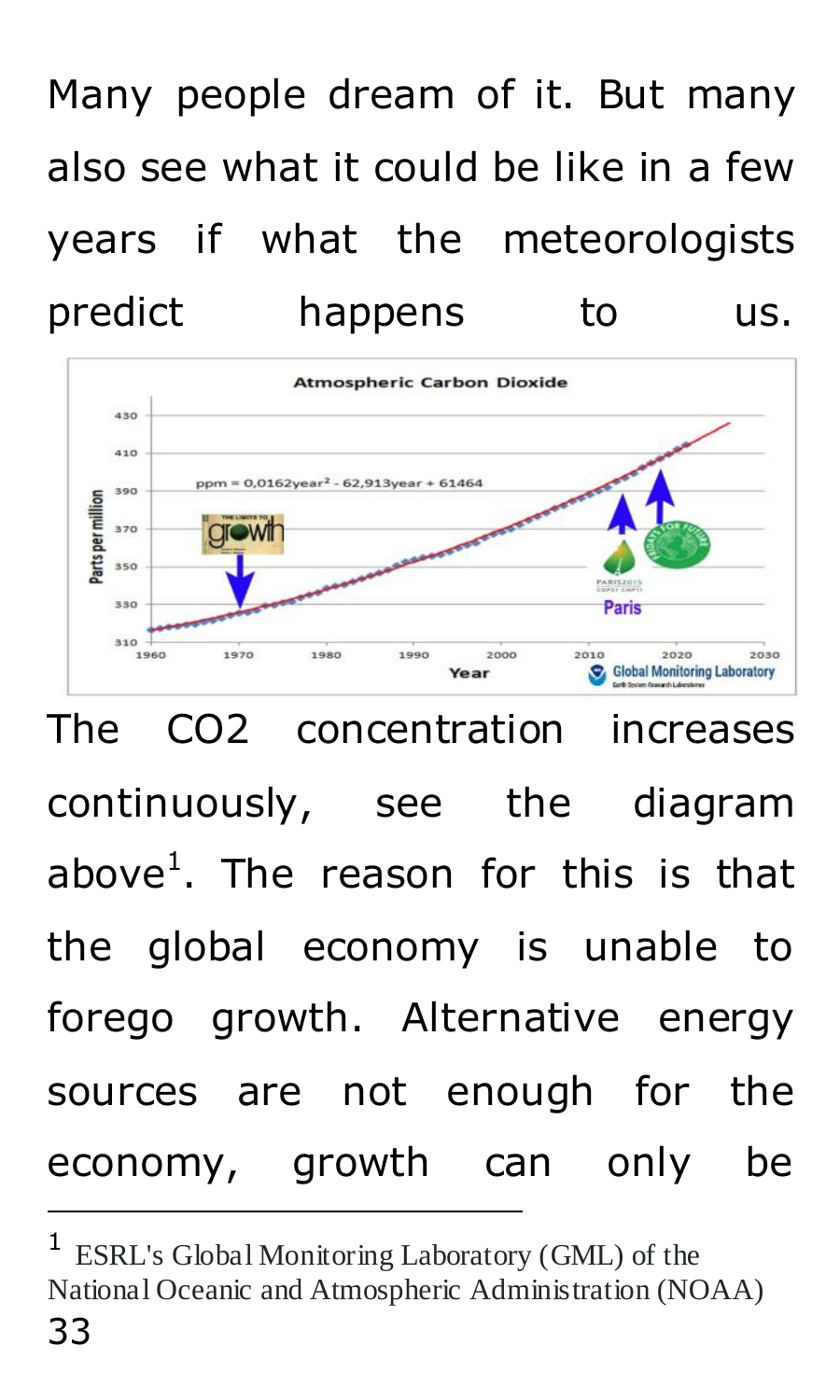# generated if a lot of energy can be consumed. And that is only possible with fossil fuels.



The rising carbon dioxide content of the atmosphere is to blame for the fact that the earth is warming up more and more. And this means that the polar ice caps and glaciers will inevitably melt. The "perpetual frost" in the soils of parts of the earth will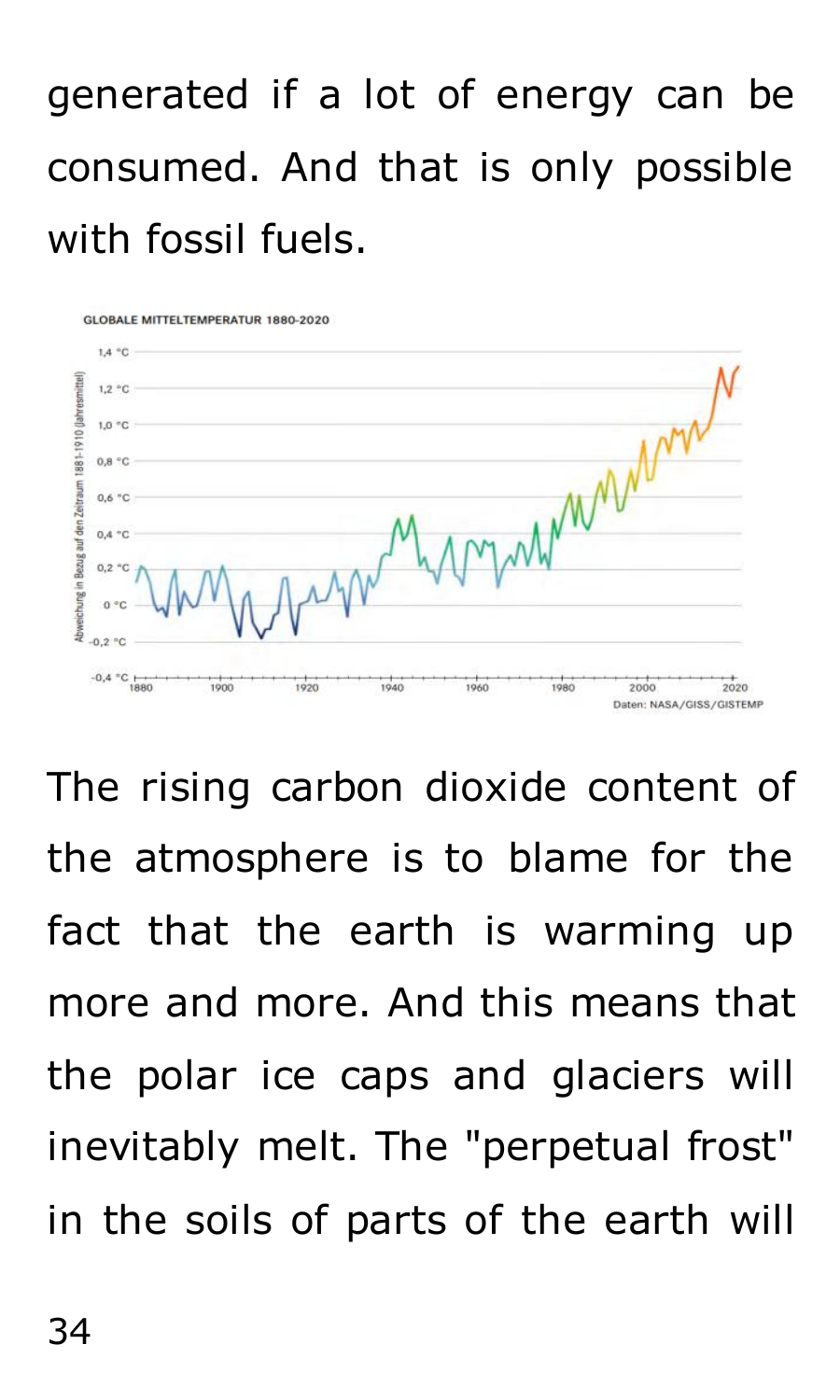also disappear. The bad thing about this is that the methane stored there will escape into the atmosphere and cause even more greenhouse effect.

Many are fighting against this. Many students have joined the school strike and are protesting in front of the palaces of the banks. Many are occupying trees to prevent the construction of more motorways. Or they are occupying villages to stop the expansion of open-cast lignite mines.

How many of the nearly eight billion who inhabit the earth see this?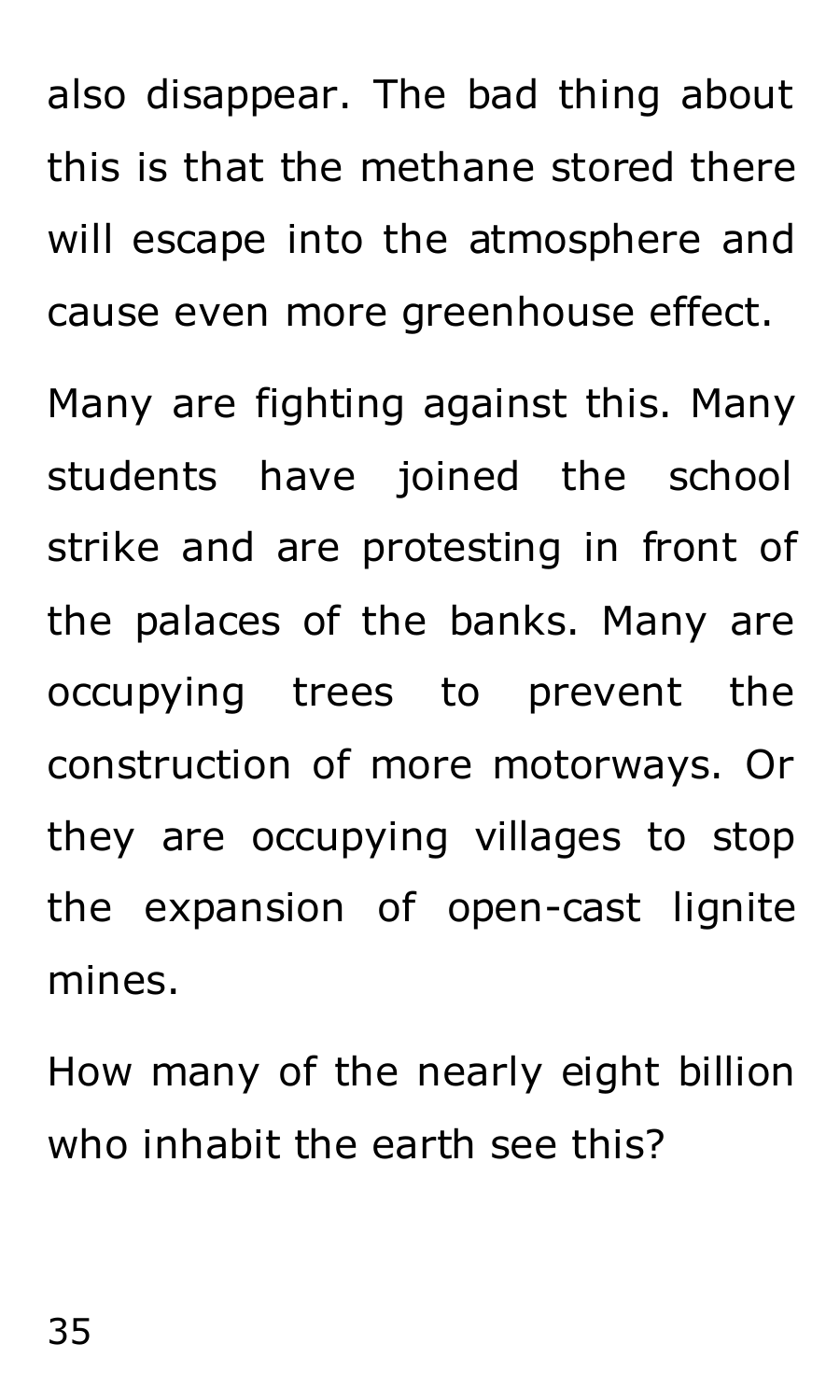Many see the photos of beaches full of plastic bottles. Many believe that the ocean is already polluted with microplastics. They also believe that fish abundance has drastically decreased, species are rapidly becoming extinct.

How many of the nearly eight billion who inhabit the earth see this?

Many are concerned. They are thinking about how to stop the economy from growing. They design concepts for a socio-ecological change.

How many of the nearly eight billion who inhabit the earth see this?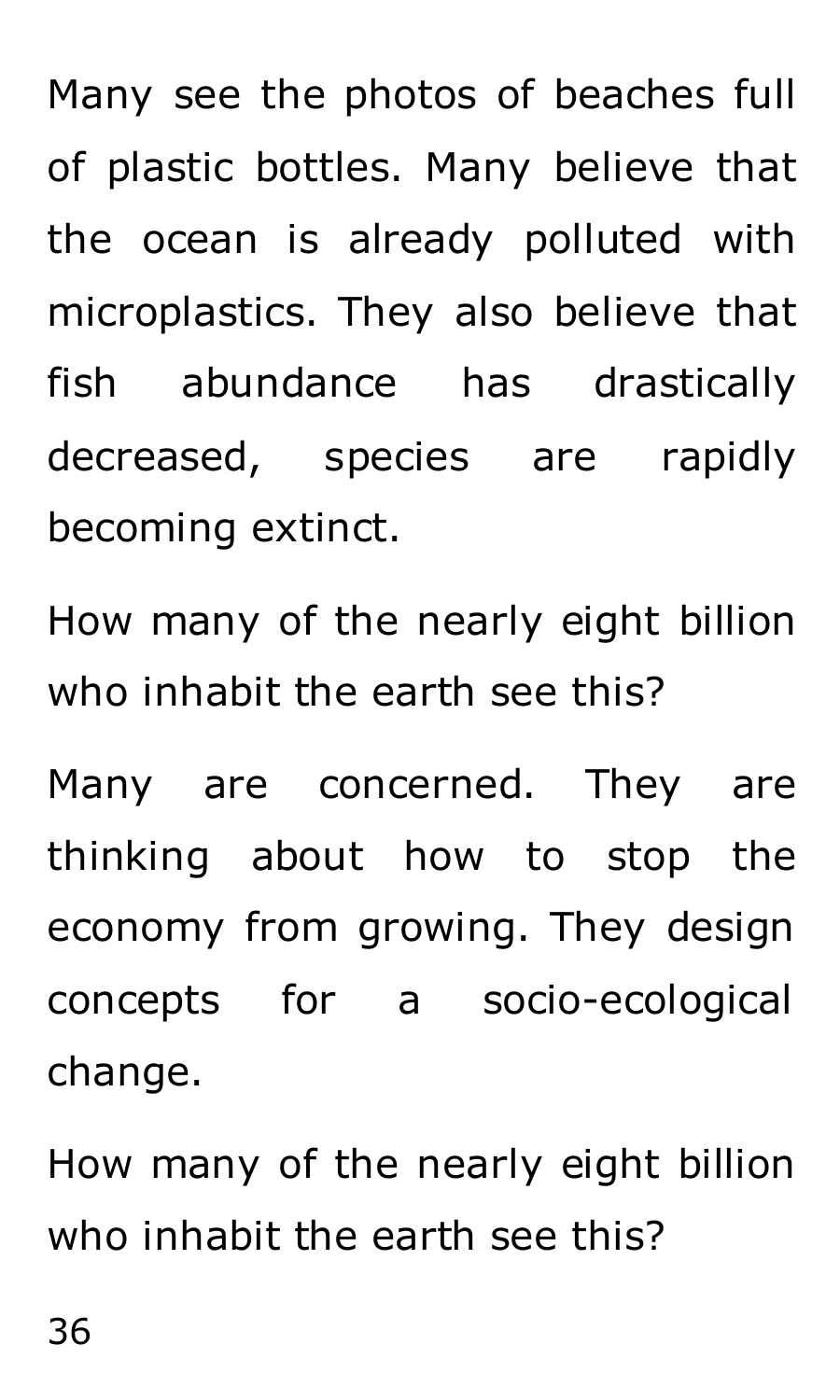Many join together in communities that are self-sufficient. They are people trying to get by with few resources. They do everything to minimize their ecological footprint.

How many of the nearly eight billion who inhabit the earth see this?

We look around the streets in everyday life but nobody worries. So we don't have to worry either. But does that solve the problem?

[To the table of contents](#page-3-0)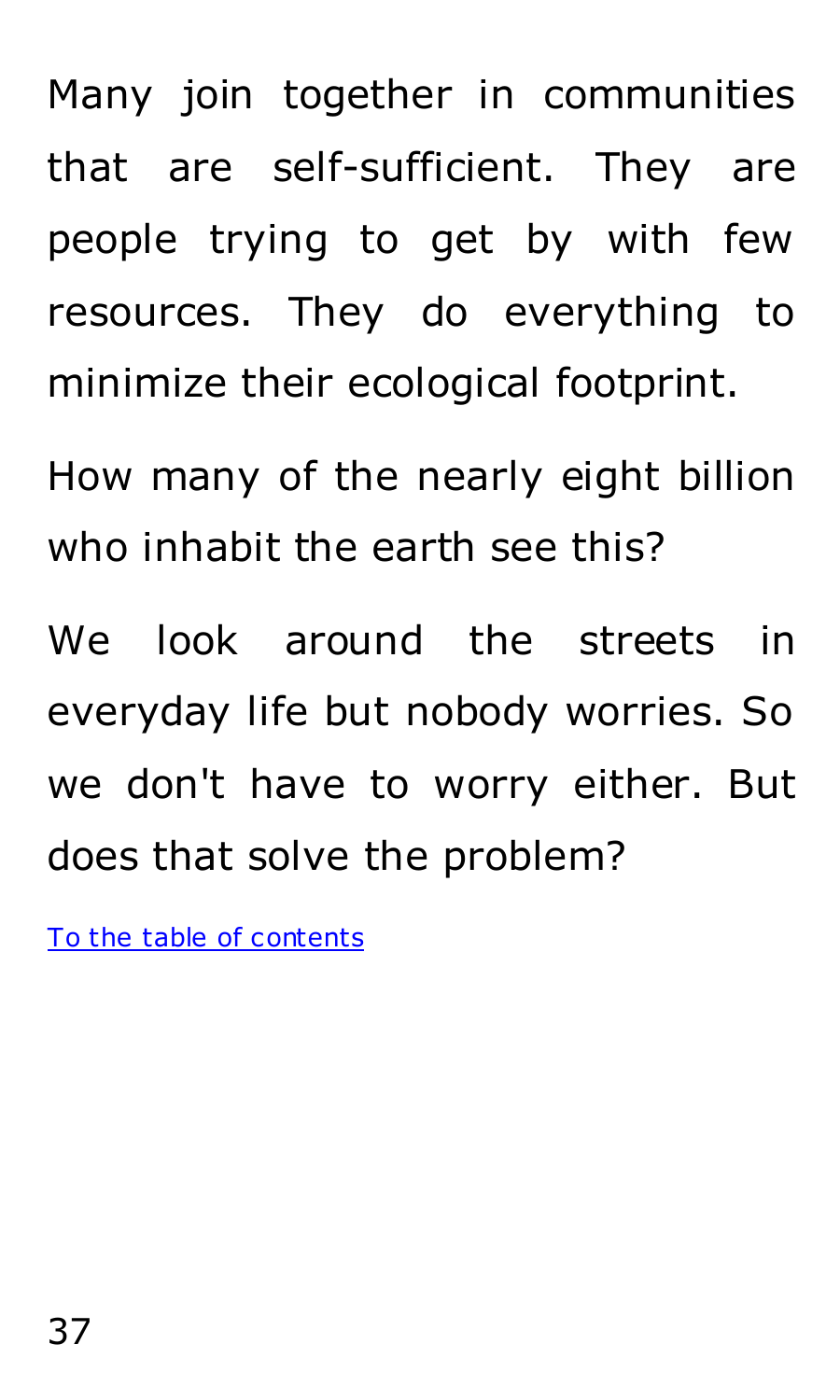## CAN CLIMATE CHANGE AND ECONOMIC GROWTH BE RECONCILED?

Almost every week the news reports about unprecedented weather events with extensive destruction and many deaths, about devastating forest fires, about the loss of rainforest, about the melting of the polar ice caps and the glaciers and about the disappearance of species.

Two columns down, it is reported enthusiastically that politicians are providing an unimaginable amount of funding to bring economic growth back to pre-corona levels.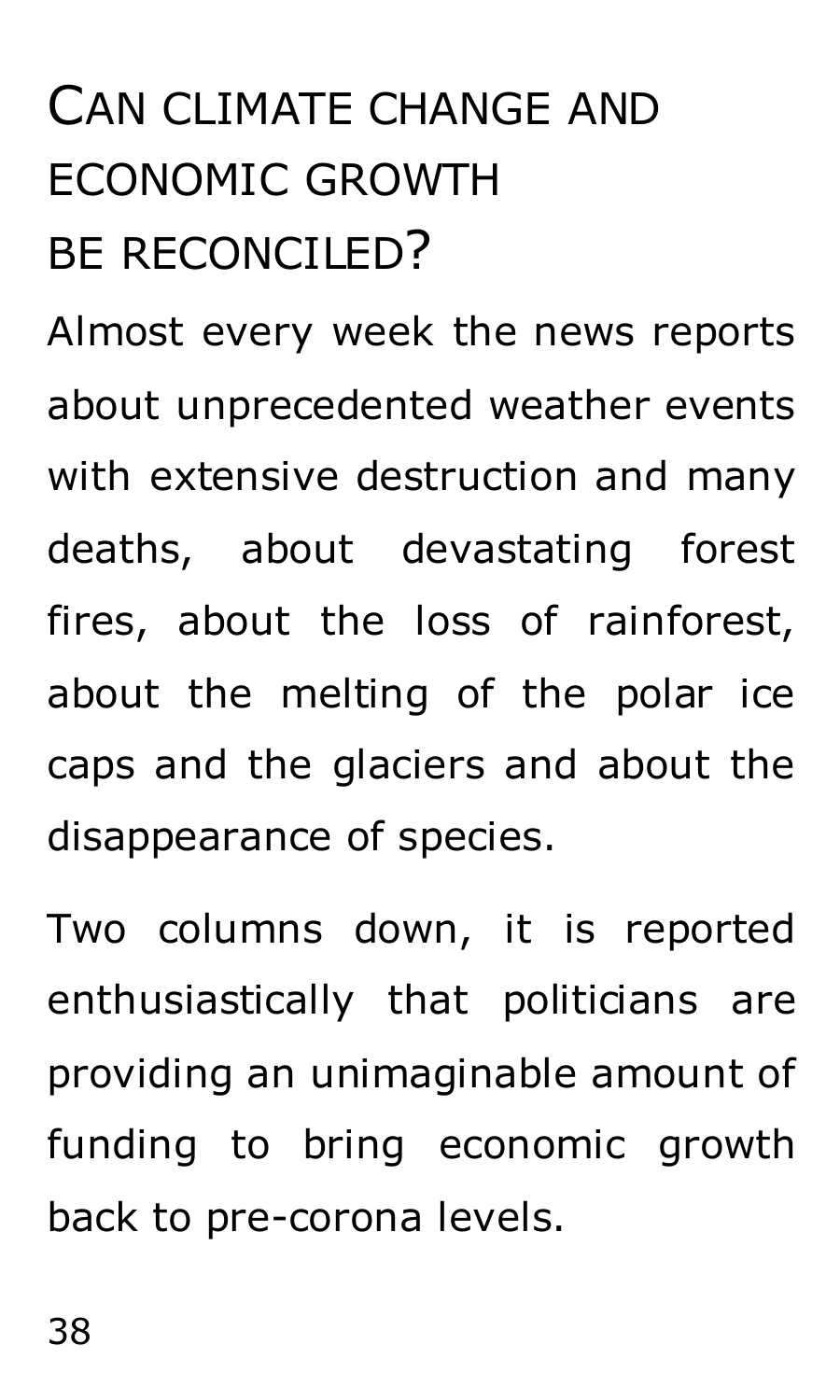Politicians know full well that climate change and economic growth cannot be reconciled. Nevertheless, they keep comforting us with vague promises that should come true in many years.

How half-hearted these promises are can be seen from these two reports from the  $EU^2$ :

"The EU and its member states provide the largest share of public finance for climate protection worldwide; in 2020 this was 23.39 billion Euros".

39 <sup>2</sup> Official EU website: European recovery plan

-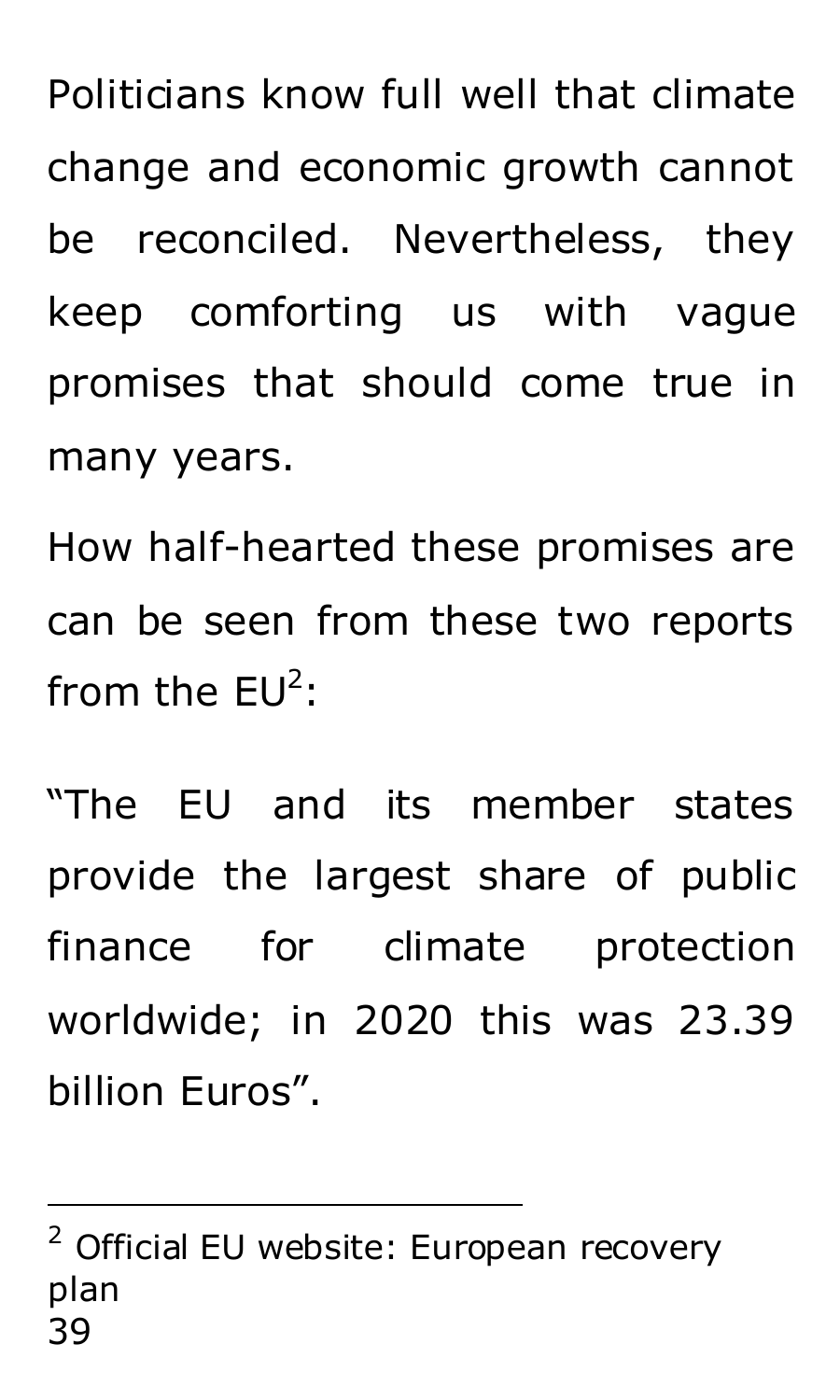"Suspended by NextGenerationEU (NGEU), the temporary recovery instrument, the long-term EU budget is the largest stimulus package ever financed from the EU budget. With a total of 2.018 trillion Euros at current prices, Europe should get back on its feet after Corona."

Only one percent of the money supply for stimulating economic growth is used for climate protection. Do we not see that or do we close our eyes?

[To the table of contents](#page-3-0)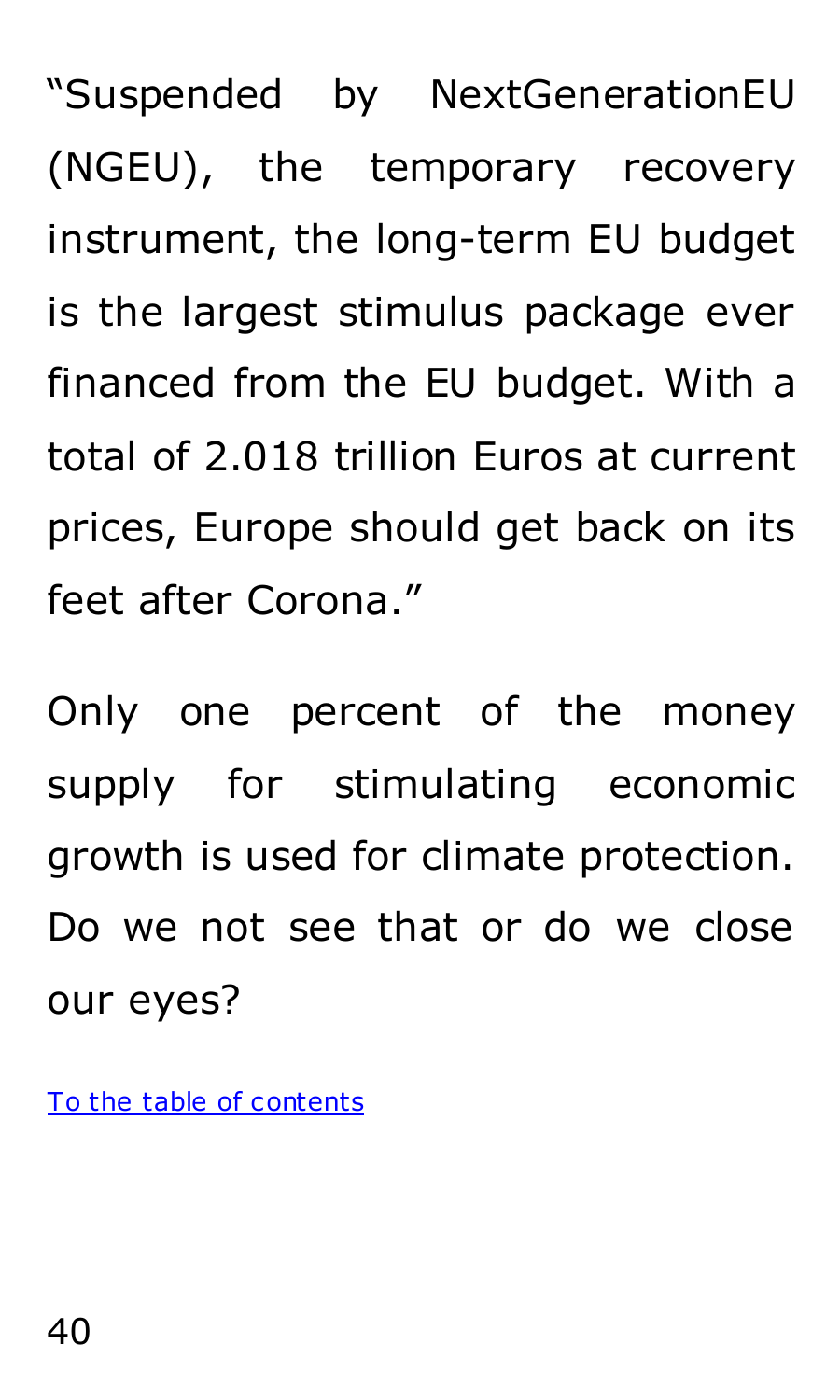#### WHAT IS DEMOCRACY?

That's easy to say. Democracy is when the people can choose their own government. The next question is: What do the people expect from their government? This can be determined from the election result.

About 85 percent of the people want prosperity and growth and expect the government to provide.

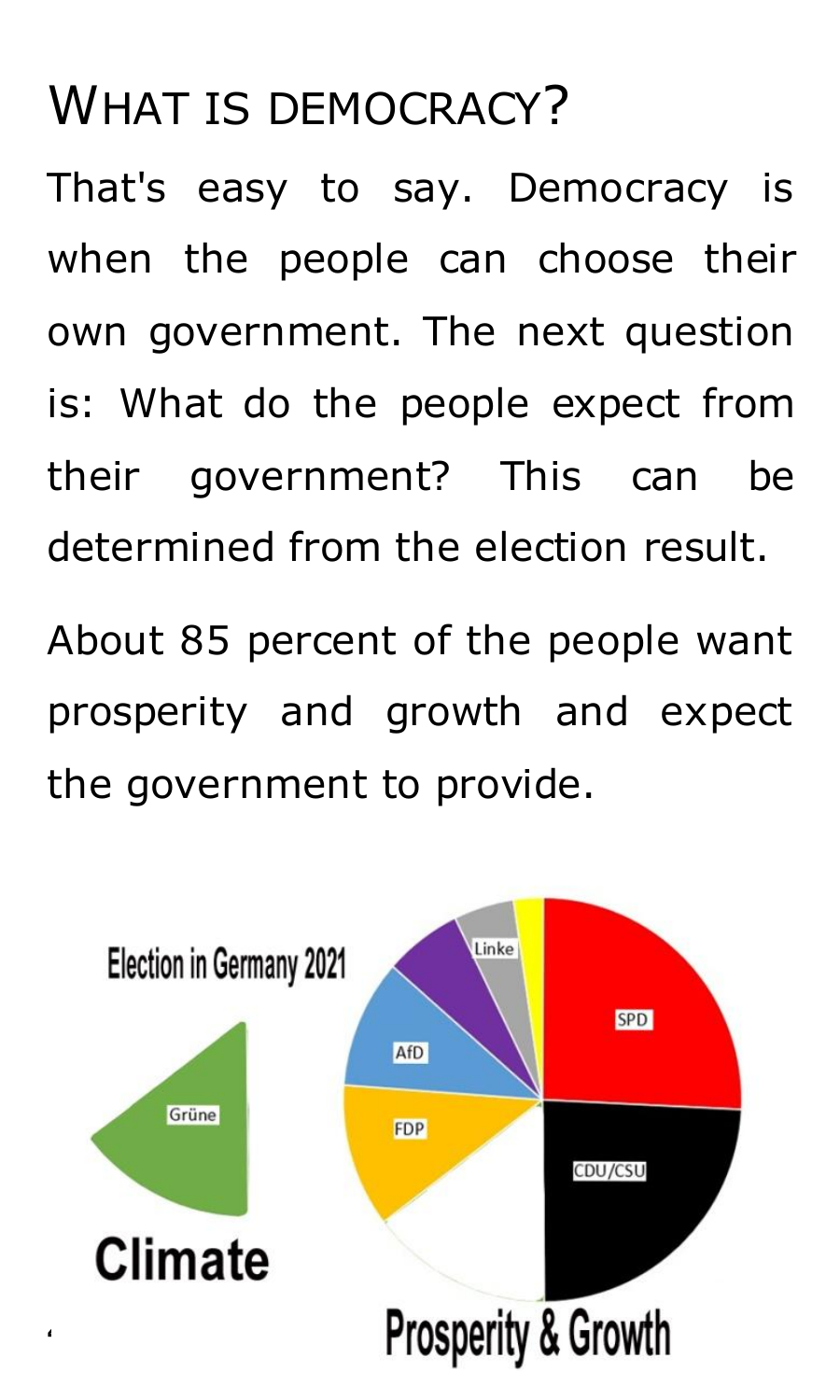As we said in the previous section, some people realize that economic growth is leading us into a danger zone. How many are there really? Let's try to classify these people politically. The only parliamentary group in the Bundestag within which one could imagine the interest groups mentioned are the Greens. The left would come next, but their main focus is mainly on improving the working and living conditions of disadvantaged sections of the population. The reduction in weekly working hours and more holidays go in the direction of degrowth, but no explicit comments are made on this.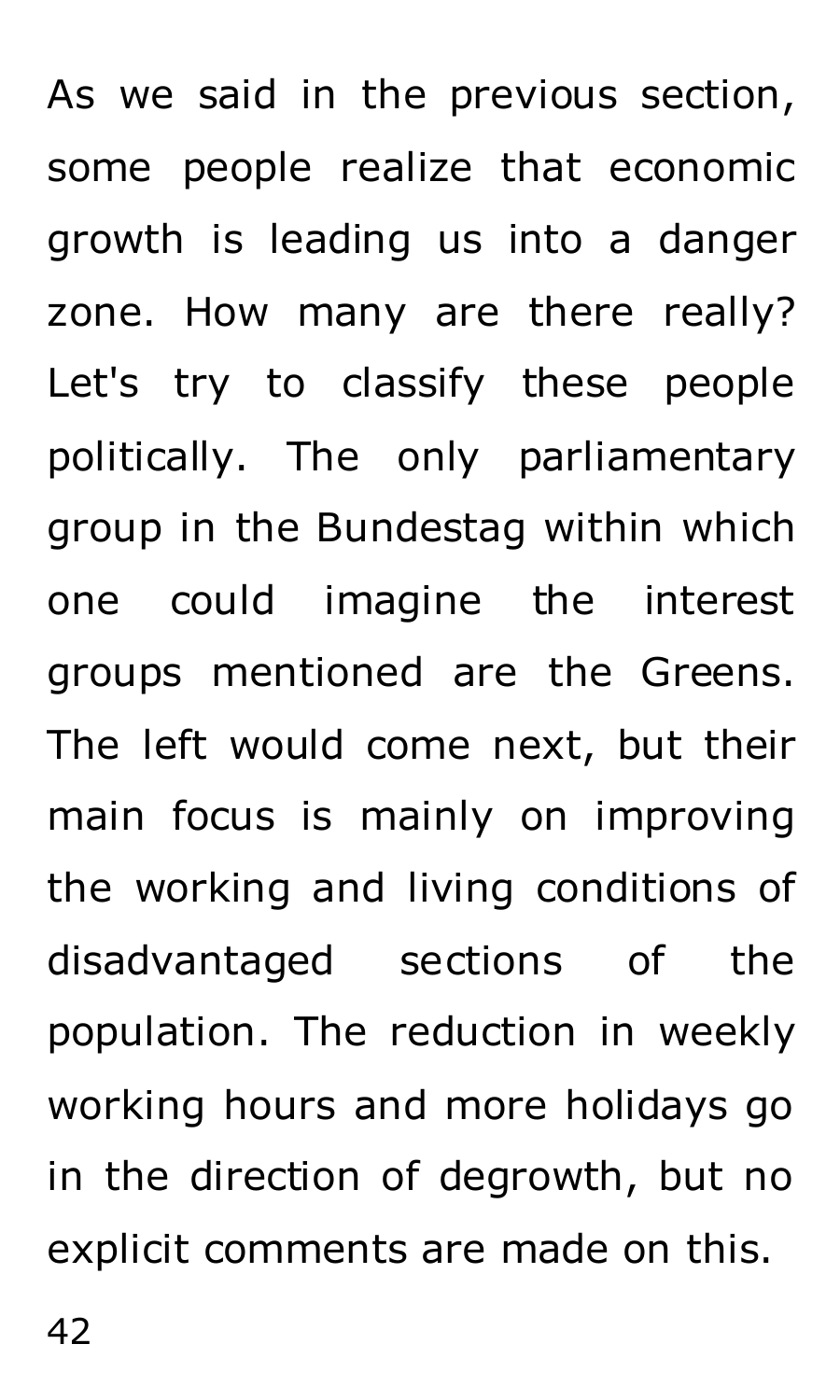The four focal points of the Greens are ecology, social affairs, democracy and Europe. There somewhere you have to put the Fridays for Future movement or "Degrowth". But they would only make up a small part of the faction.

But it also doesn't look as if the representatives of the Economy for the Common Good have political intentions. It is rather the case that the followers of this movement are convinced that the majority of humanity is gradually joining their movement.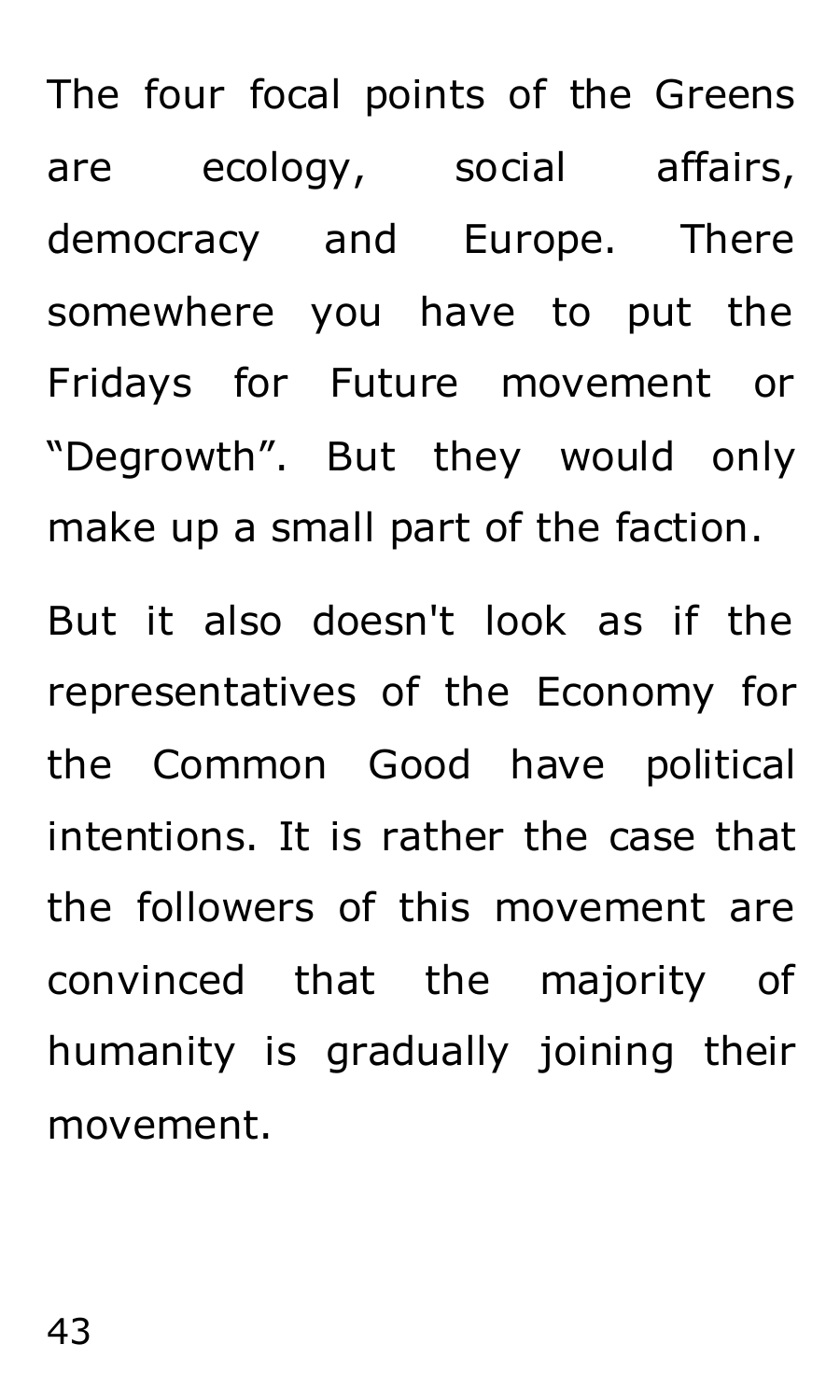**The problem, however, is the time factor. It's already five past twelve. The poles are already melting, the wildfires and storms are already here. Countless species have already disappeared, and if we acted quickly, we might be able to prevent the worst.** 

44 But the overwhelming mass of people who are only interested in wealth and who associate wealth with consumption are not looking in this direction of the economy for the common good. I realize this fact whenever I tell my relatives and friends about my vision. They are so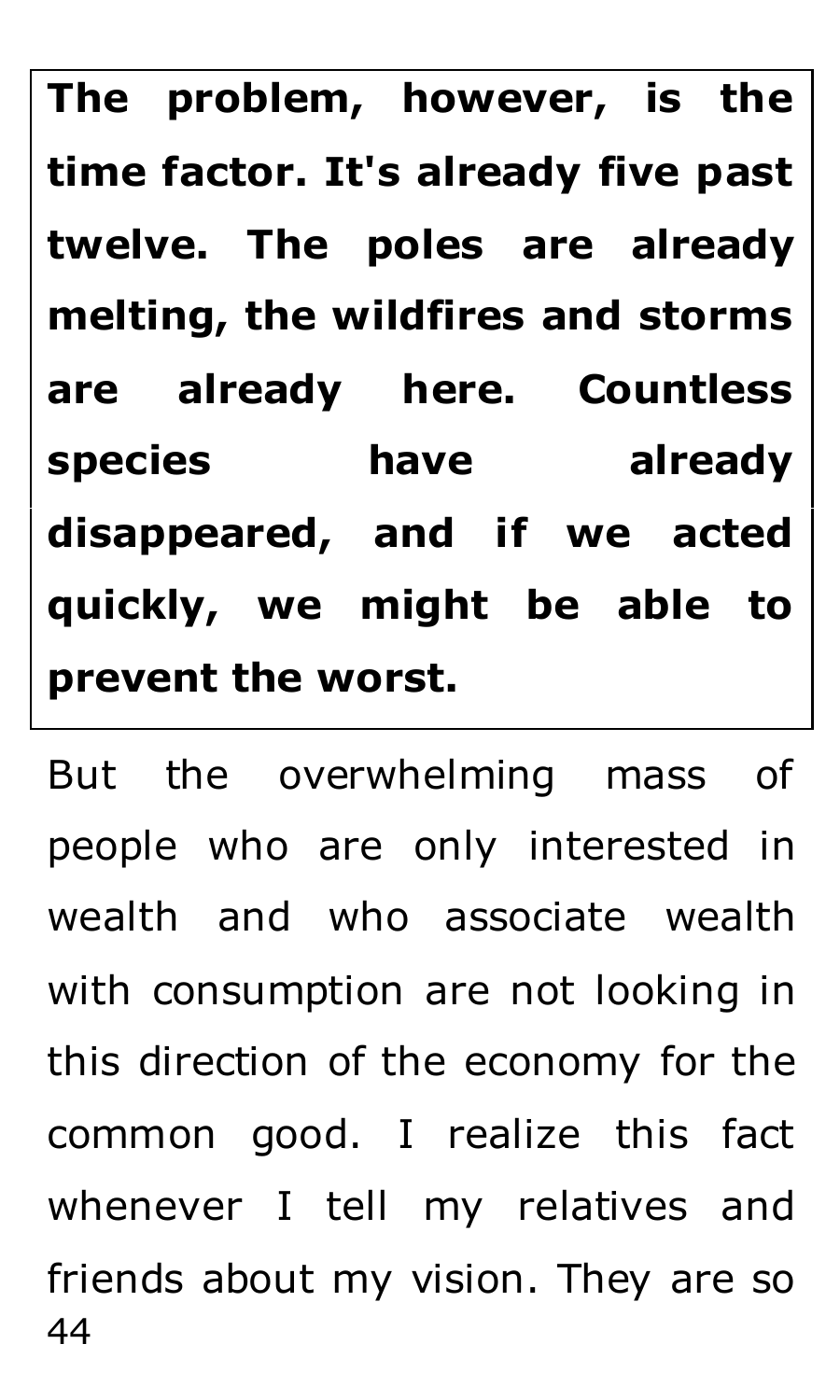far removed from my ideas that one can rule out that they would come up with such thoughts of their own accord. Perhaps it can be illustrated with the following example: You choose ten representative people from our society. You put them in ten cars that are on a ten-lane road and let them drive off. Someone will race off and try to test the top speed, a few will drive reasonable hundred km/h and one or two will decide on ecological sixty km/h. What do you think, will all test subjects drive sixty km/h voluntarily at some point?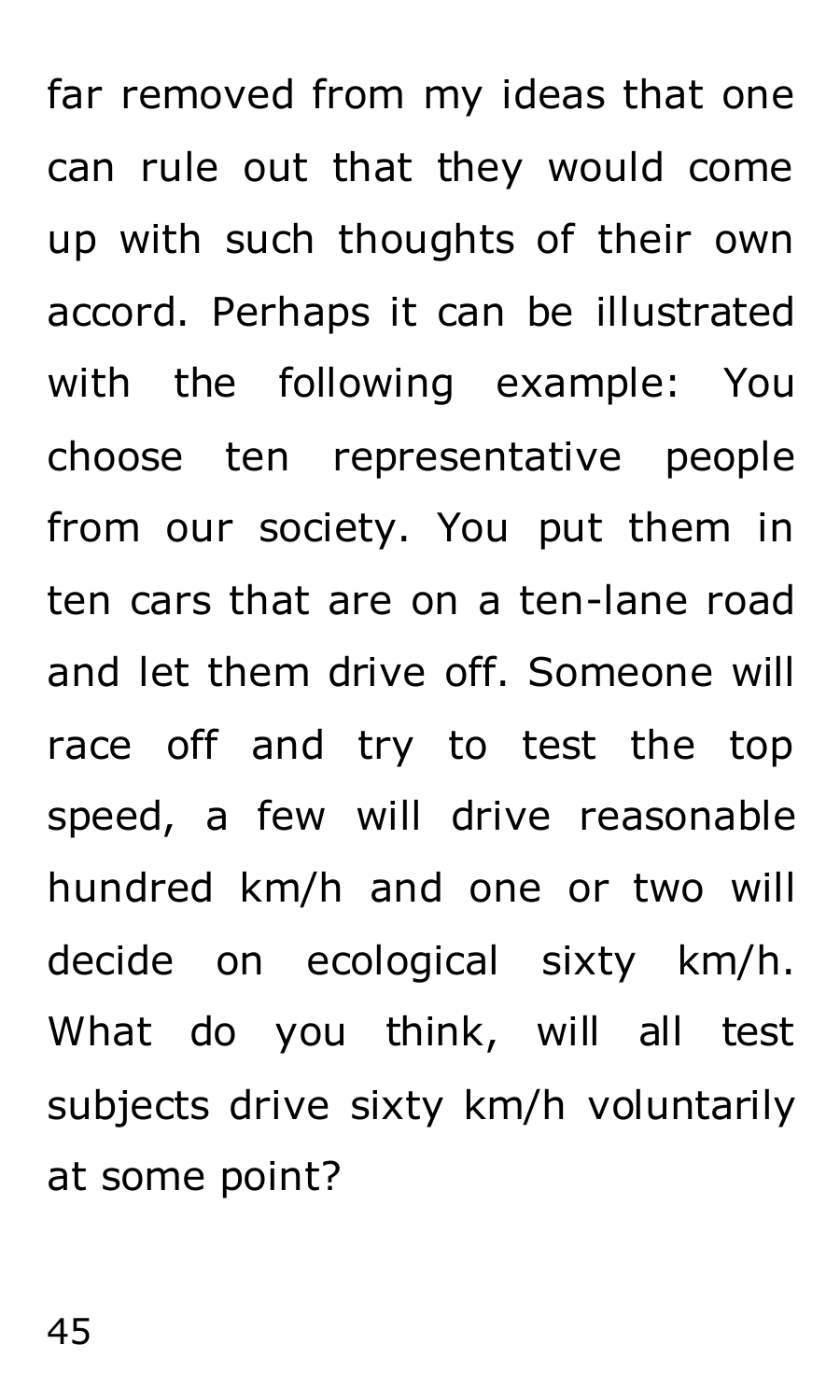The probability of this is not very high because the mainstream doesn't care if there are a few "loafers" back there. They don't look back. Nor does the mainstream care if there are a few people who are retreating "to the woods."

46 Part of this group wants to take an active role in ensuring that our economic system recognizes these dangers. This small part calls out "Danger is imminent!". In order to avoid a collapse, the economy would have to listen to this small part now. They are desperate screams. This small part says to itself, it can't be a democracy if we don't manage to get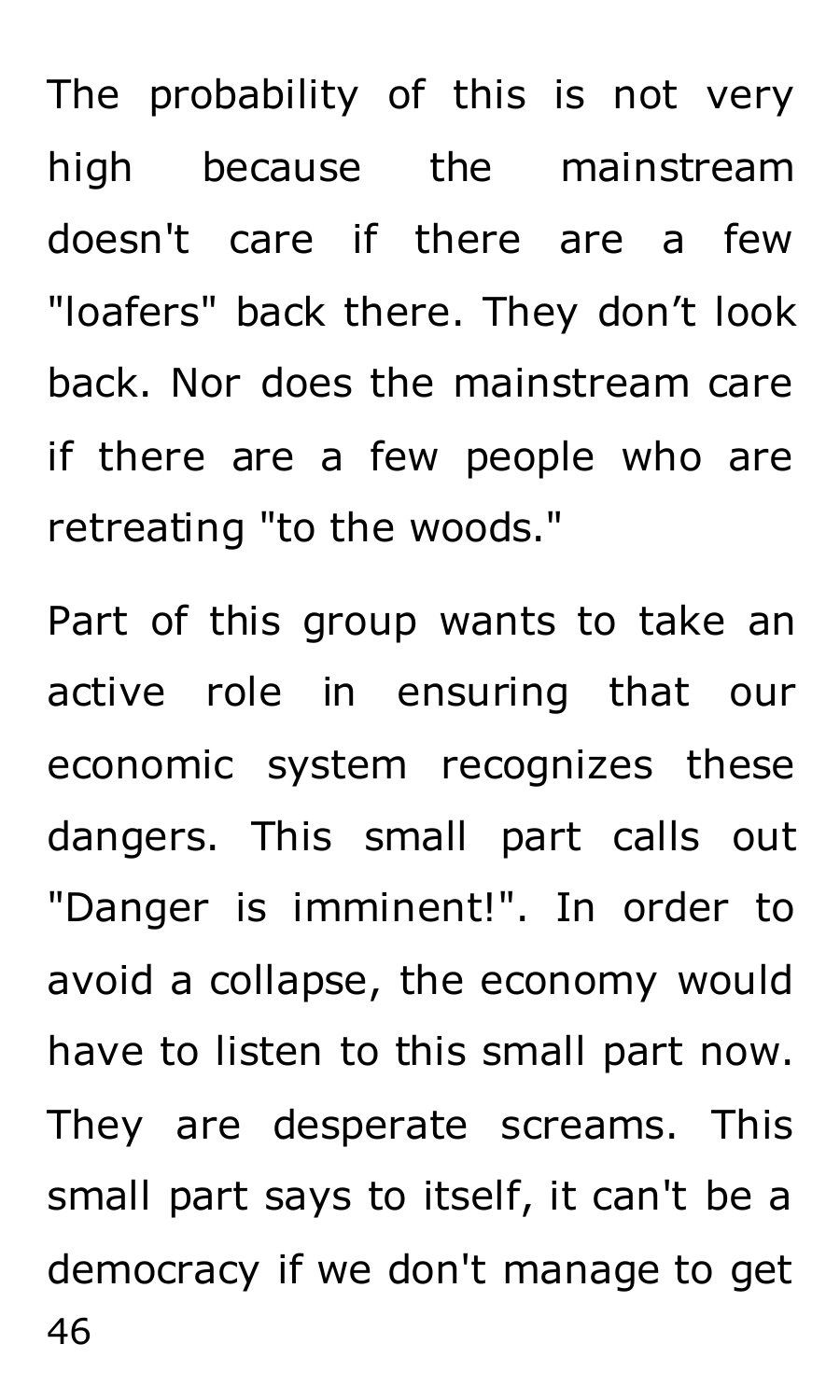the economy to recognize the danger. Maybe town hall meetings are the solution. But if the citizens' assemblies are representative, the result will not be different from that of the federal elections. The only benefit would be that the townspeople's assembly would be a manageable group of people, allowing for discussion and perhaps allowing the mainstream to see that something is really wrong. But will this small selection manage to convince the entire mainstream that growth has long since reached its limit? After all, the mainstream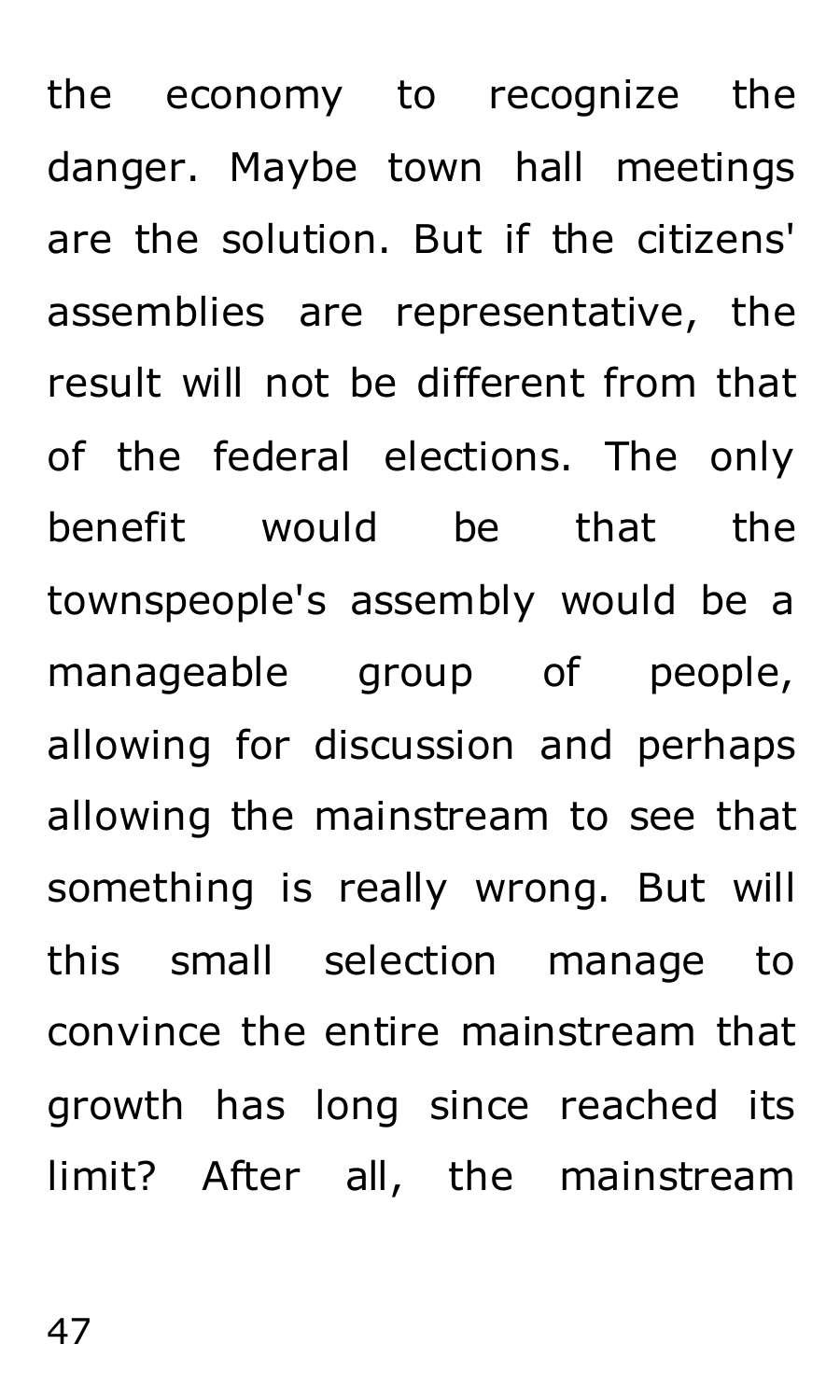believes that growth is directly linked to prosperity.

The 2nd law of thermodynamics is often cited in similar phenomena. A few mainstream elements have opted for the common good economy and have opted out of the mainstream. Entropy is increasing and with it the probability that consuming elements of the mainstream will again attach themselves to elements of the common good economy decreases. We have to say goodbye to the idea

that society as a whole will change on its own. Within the time we have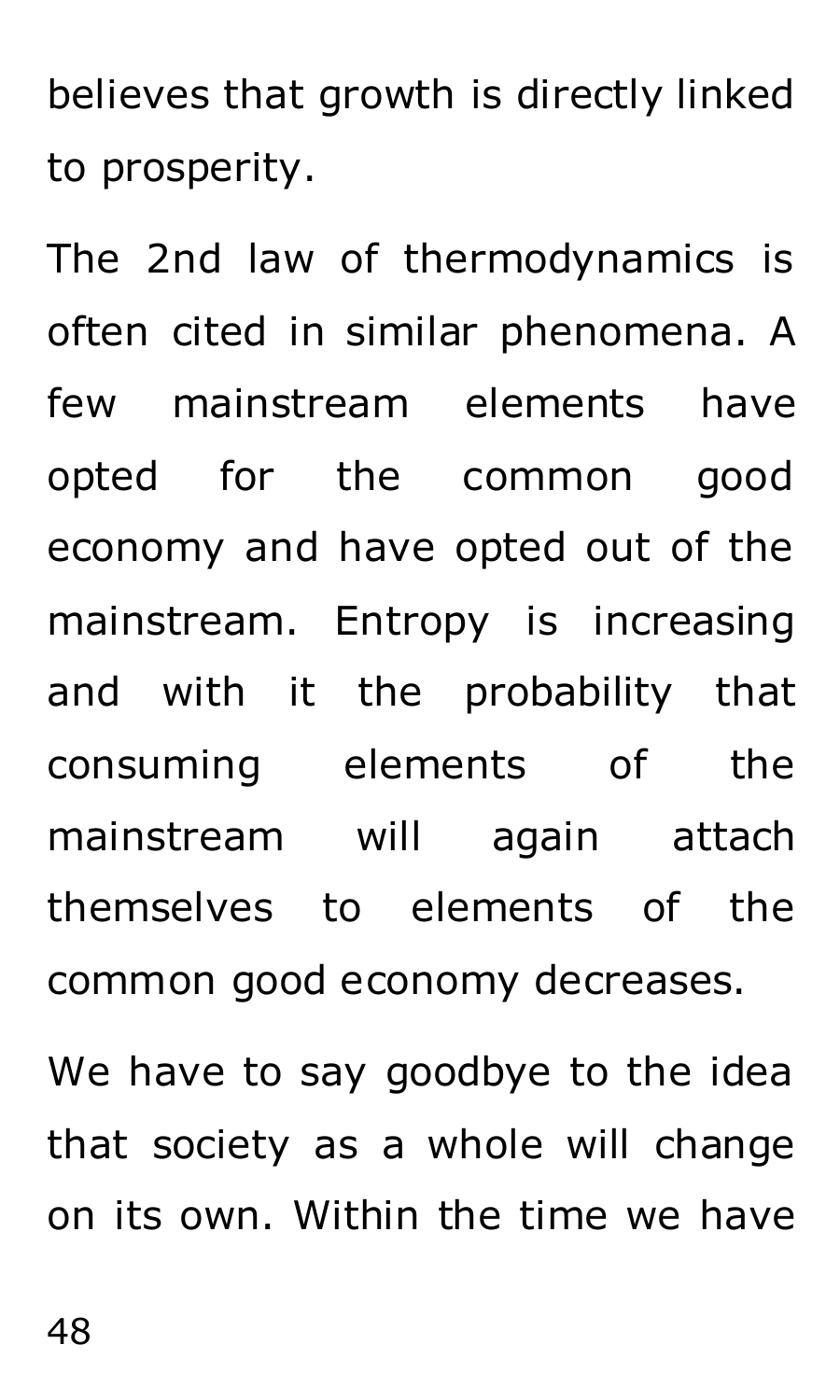left to avert the collapse, this will not happen.

[Table of contents](#page-3-0)

### WHO CAME FIRST, THE CHICKEN OR THE EGG?

Is the economy there to fulfill our wishes or are we there to enable with our consumption the growth of the economy? Does the people determine where the economy goes or does the economy tell the people what to do? These questions are not that easy to answer. First of all, of course, we assume that the economy is there for the people. After all, it's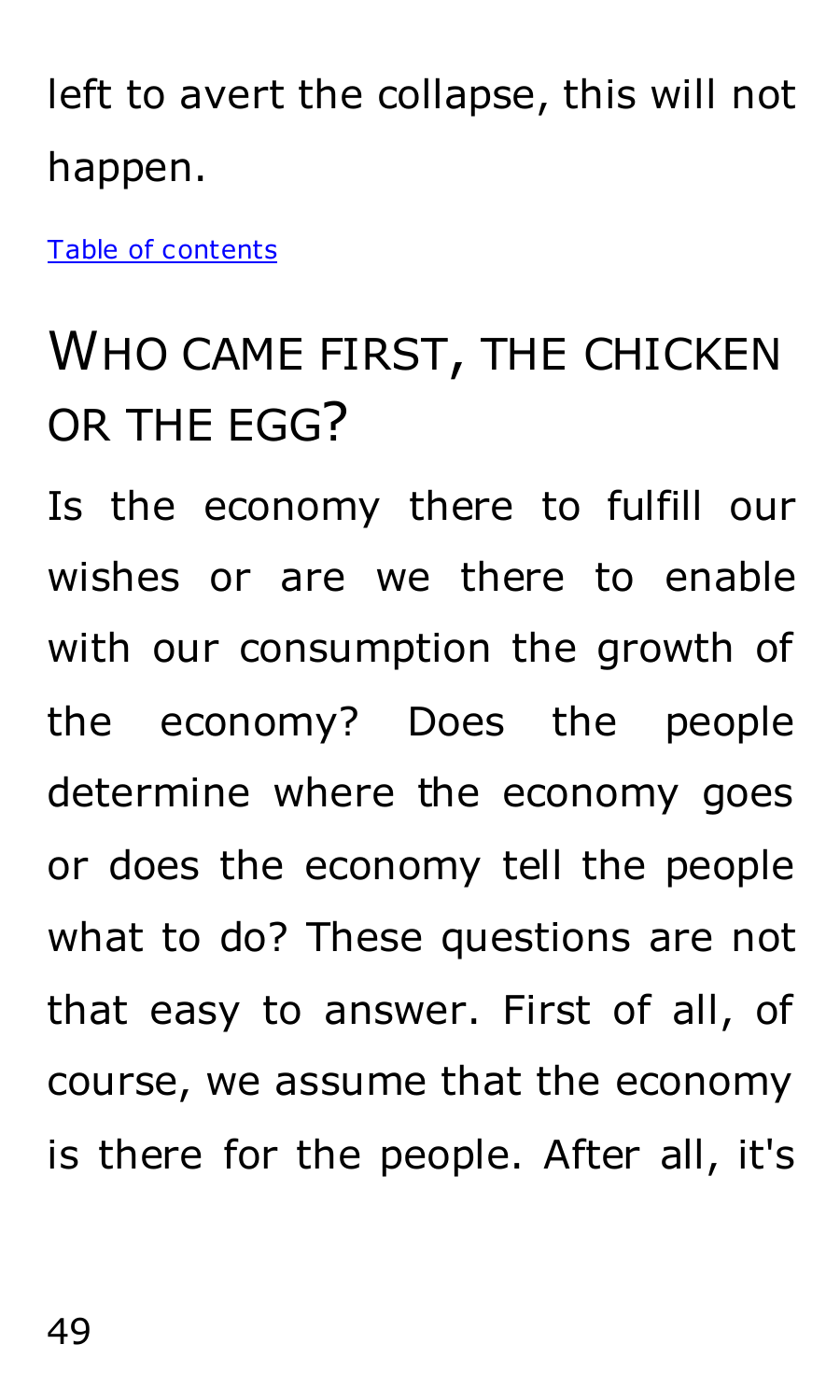us who pay. If we need something, we go to the store and buy it.

50 But what is the purpose of advertising and discount campaigns? Why does the economy encourage us to consume more if it only exists to serve us? The economy has already firmly embedded itself in the everyday life of the people. We have become so used to the large amount of advertising on the internet, on television and in the mailbox that we no longer consciously notice it. Time and time again, I am shocked to find that advertising on so-called educational websites is the most aggressive for students. Search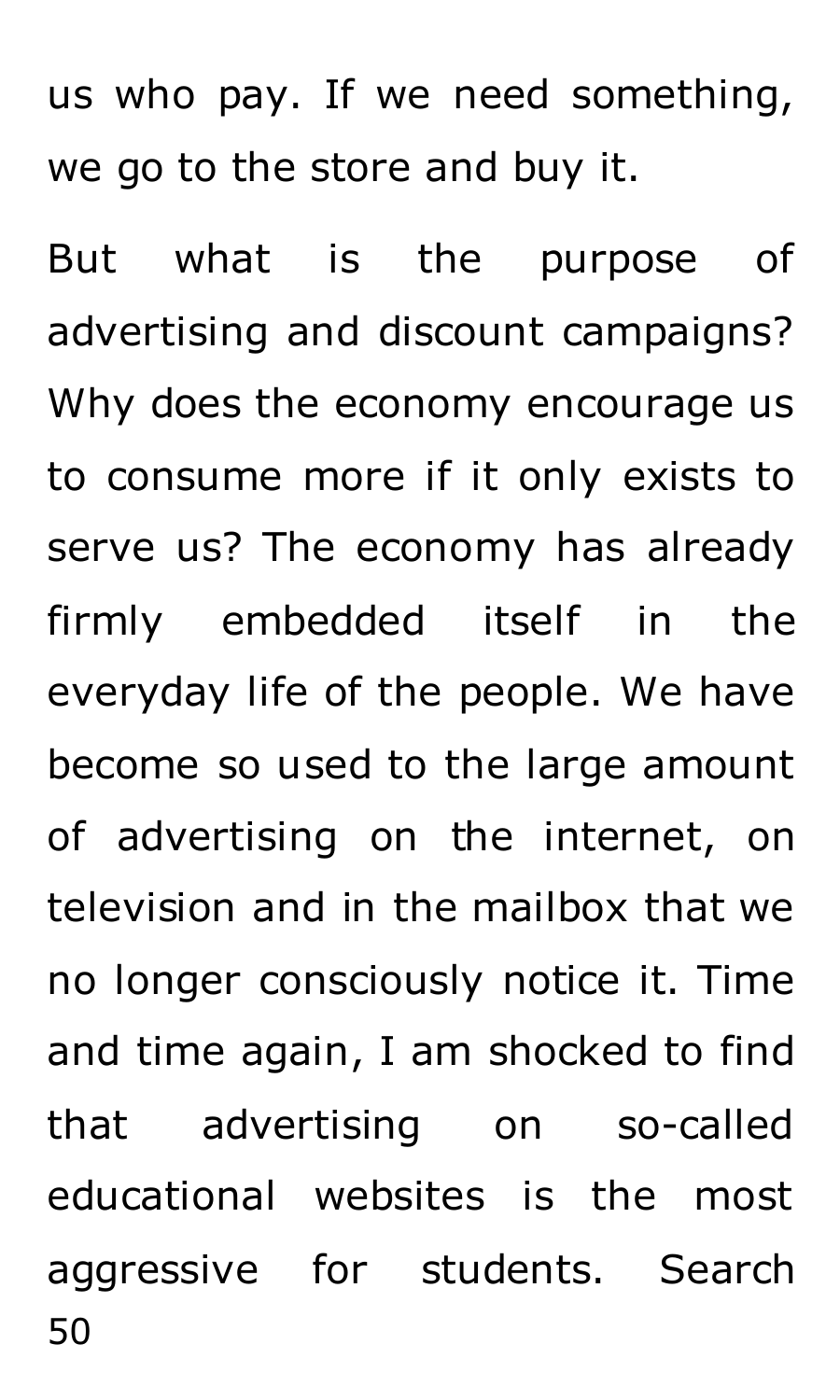engines know our preferences much better than we do in order to present us with the appropriate advertising. But we tacitly accept that, because we know that the search engines finance themselves through advertising and we're glad that we don't have to pay anything for Google.

We think the economy is there for us. But aren't WE the slaves of the economy today? We consume so that the economy grows. We don't buy what we really need to be happy, we buy what the economy dictates to us with advertising, discount offers and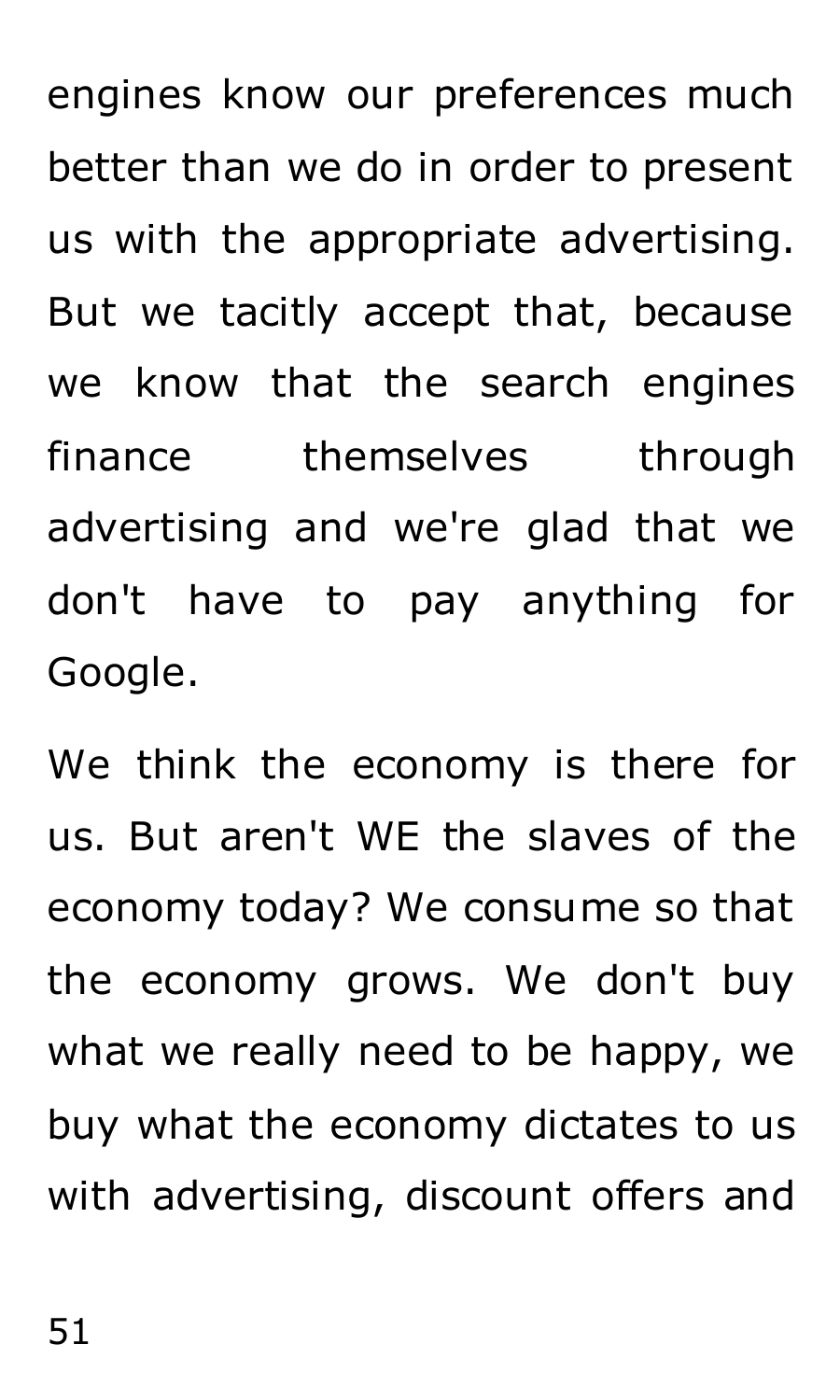artificially shortening the shelf life of the products.

The economy builds us beautiful shopping centers where we can spend the evenings, weekends and holidays and which enable us to look for the cheapest piece of clothing and longingly admire the colorful variety.

There are institutions within the economy whose job it is to think up new needs. First of all, it is assumed that this serves to make life pleasant for us. But something pleasant should not be a burden to anyone. Let's take the example of the SUV,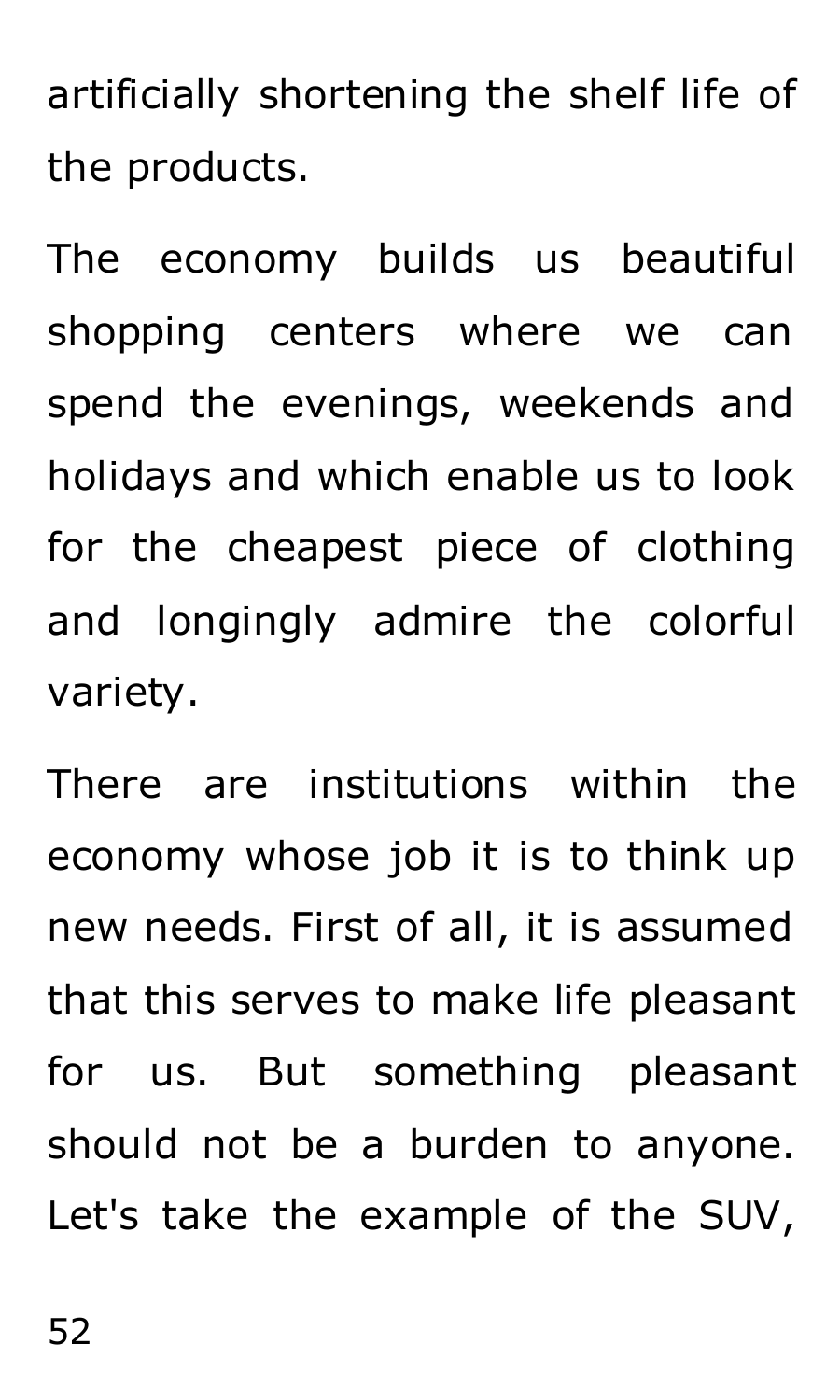the "Sport Utility Vehicle". These vehicles may please the buyer, but they are a burden to many people. They produce far too much climatedamaging carbon dioxide and hinder other vehicles when parking. Offroad vehicles have been around for a long time. First built Citroën a halftrack vehicle in the 1920s of the last century. But these vehicles were intended for the terrain. After the first oil crisis, cars became a little shorter again. So the car manufacturers thought, why don't we build into the height? And so a new need was created for people who absolutely must show that they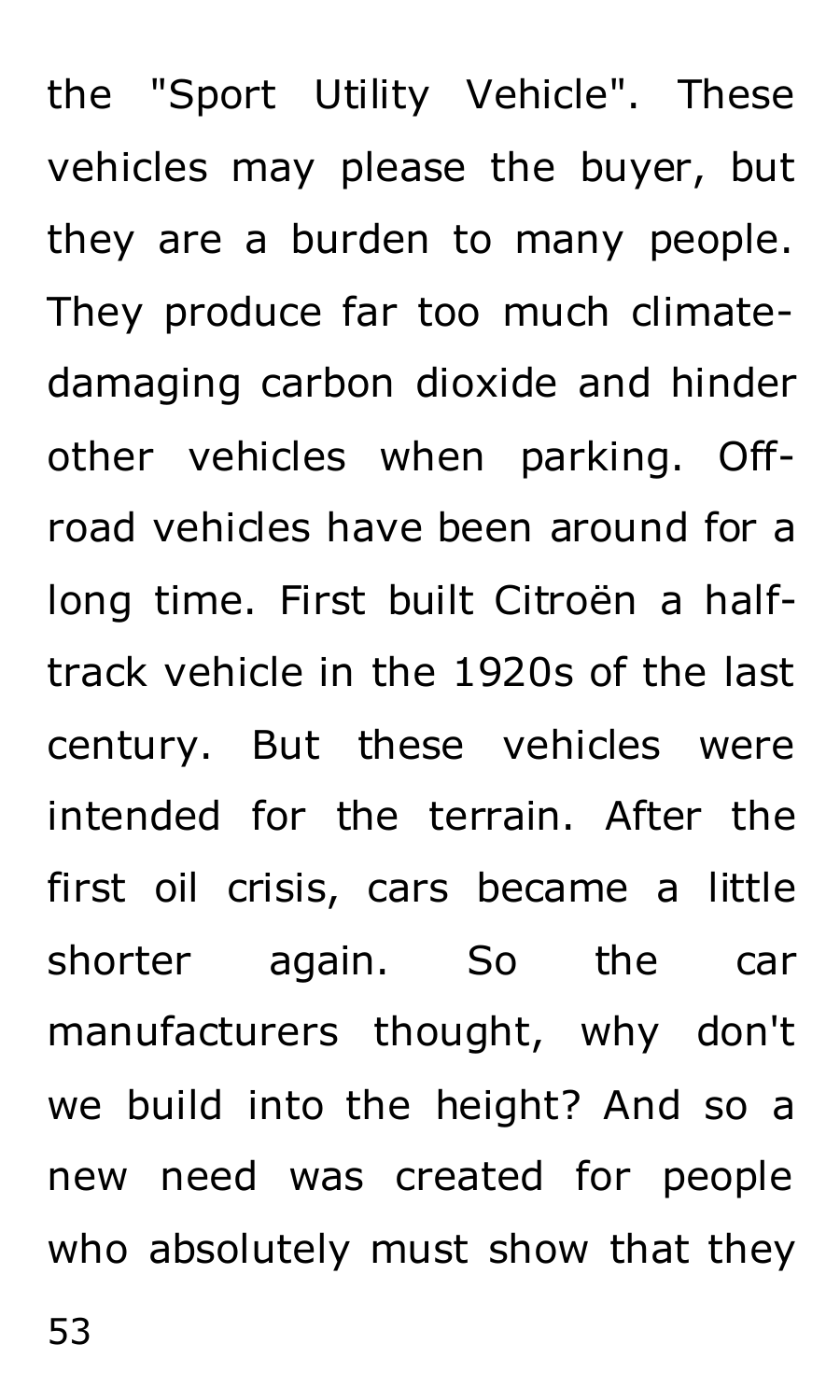have more money than the general public.

54 A similar example is mobility in general. In the 1950s, people still lived close to where they worked. Then the car, mineral oil and construction industries began to declare mobility as something modern. Today we can no longer imagine life without mobility. But is mobility really our dearest wish? Do we enjoy standing in traffic jams every morning? But we don't see that anymore. We are sure that this is part of life and if we have two hours less to spend with our family every day for an additional salary of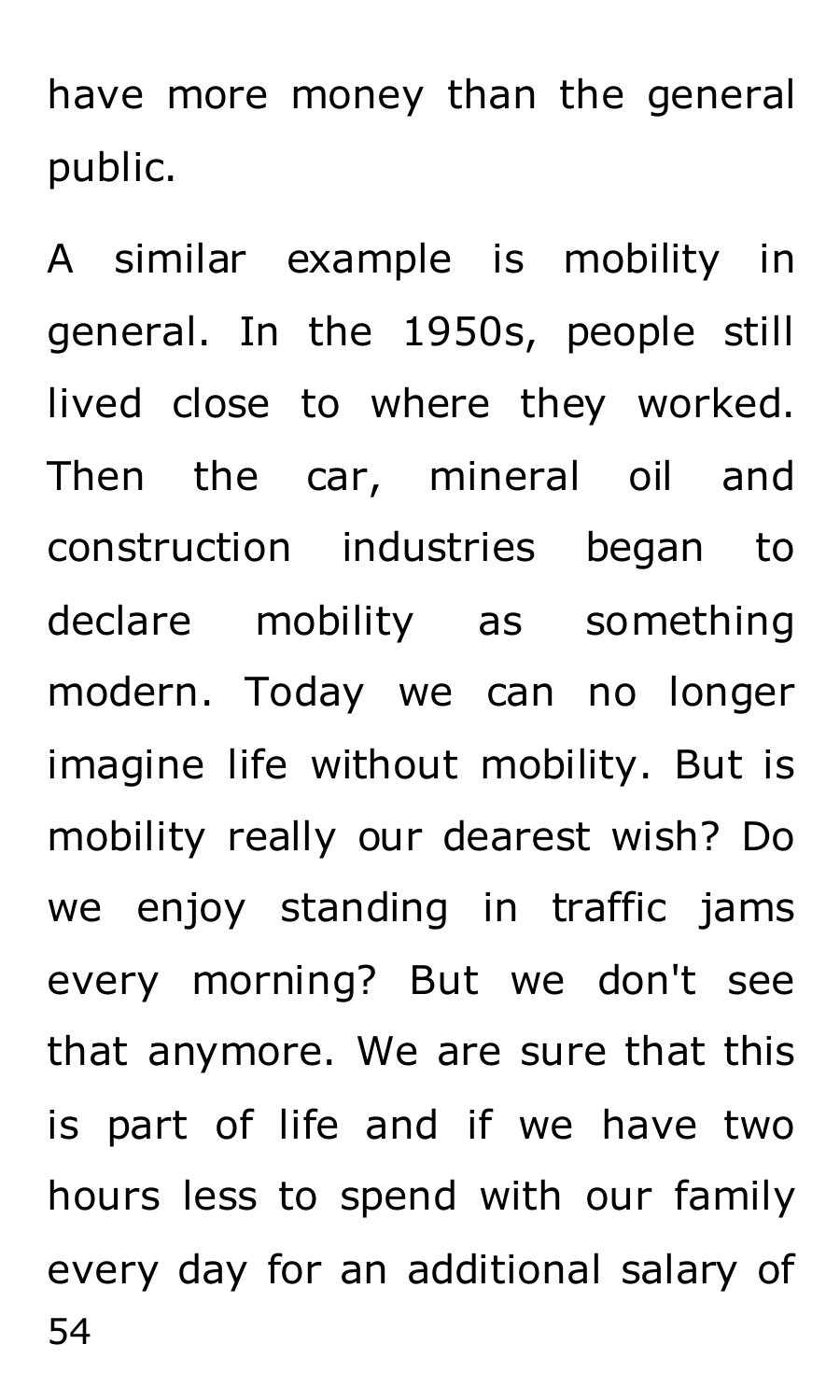two hundred Euros, then that's the way it is.

So consumption has become part of our self-image and why should we choose anything other than consumption and the prosperity that we believe is related to it?

For several years now, the economy has no longer only asked us to consume, but has simply taken the initiative itself. Longevity and ease of repair are no longer valued. It's called planned obsolescence. The quicker things break, the more you have to buy.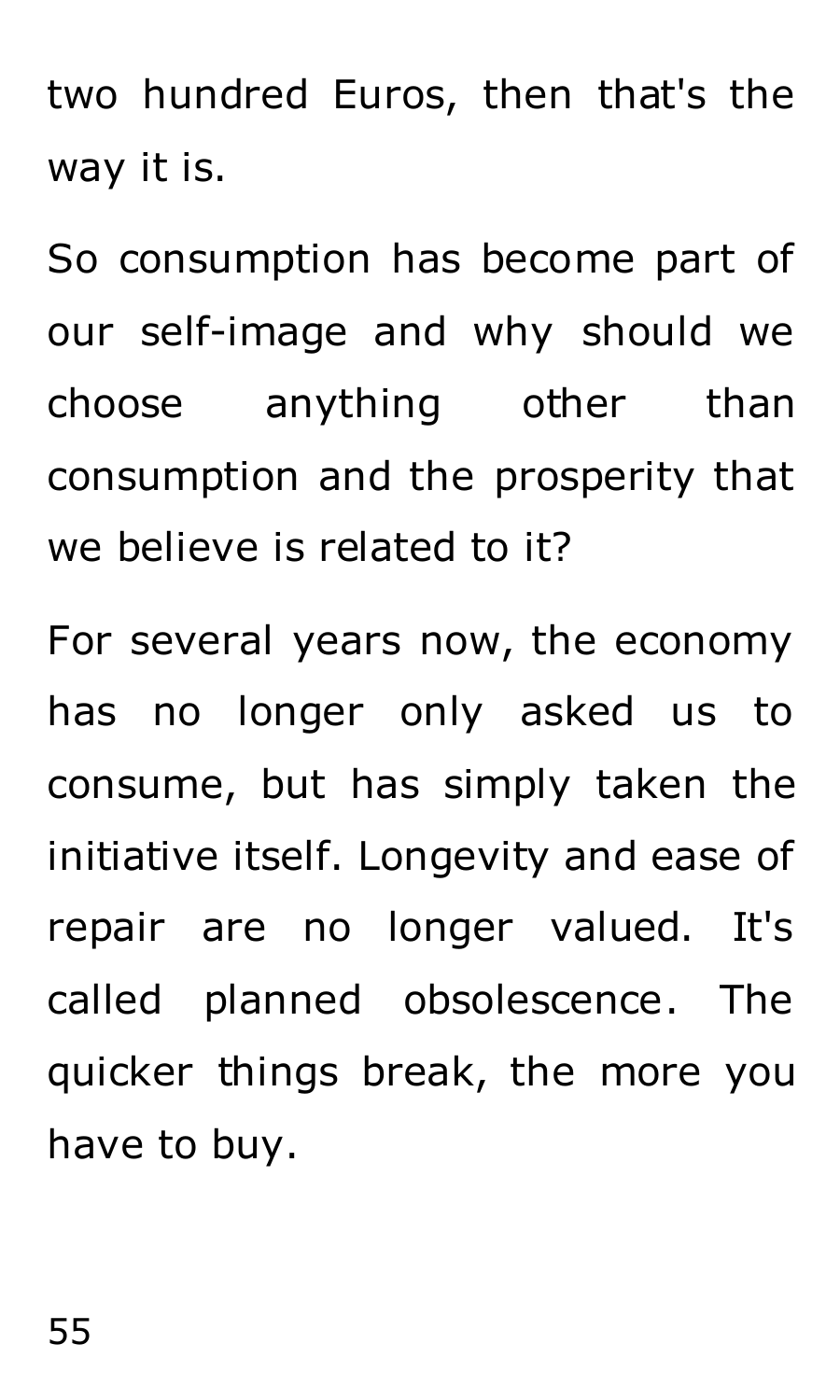Would a sane human being really come up with such a perverted idea, or is there something else behind it?

[To the table of contents](#page-3-0)

### THE LEGAL ENTITY THAT CAN TAKE ANY RISK

Some historians wonder why today's form of capitalism was only established in Western Europe. It was here in Europe that man began to unconditionally hand over his responsibility to an institution.

If the XR rebels march in front of a bank again tomorrow and protest against holding shares in companies that work with fossil fuels, the rebels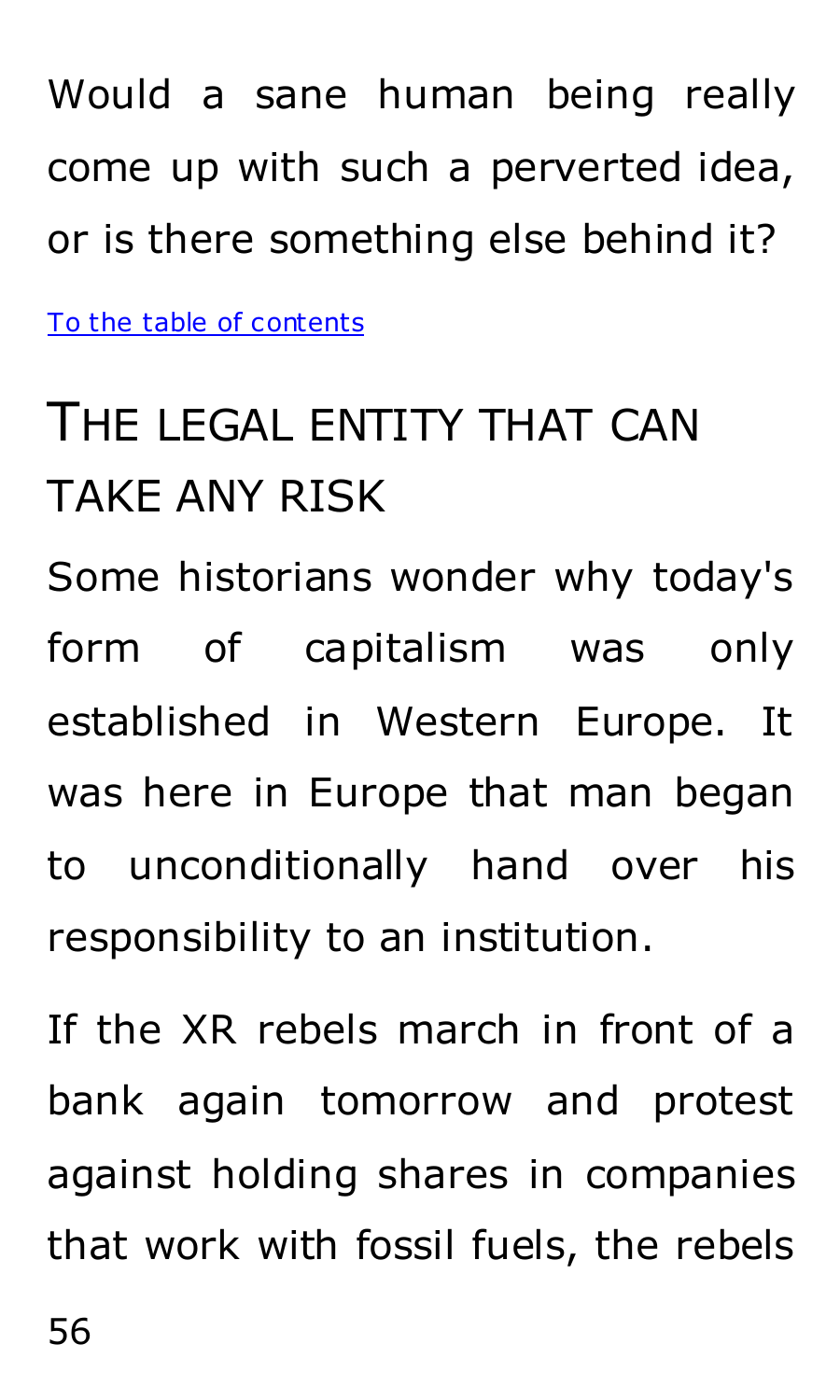hope that they will be heard. To be heard you need ears.

57 But does a company have ears? The shareholders or stockholders who have ears have a financial interest in the company and are entitled to dividends, but the company itself is a legal entity. This legal institution has no ears. The deposits belong to this institution. Neither the shareholders nor the owners can withdraw these funds at any time. The employees also belong to the company. Every employee, up to the CEO, has an employment contract with the company and is responsible for the company's well-being. The company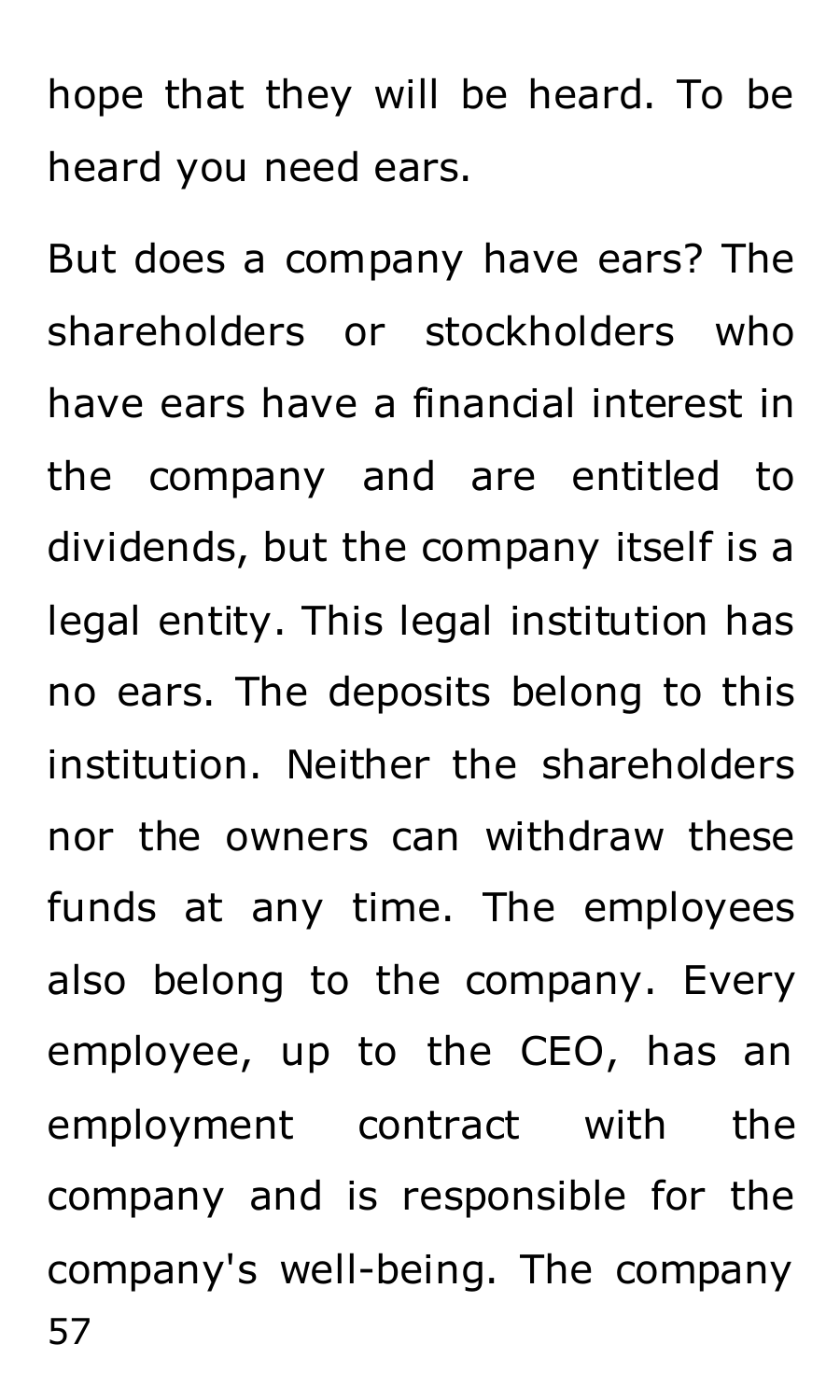is doing well when it grows. The faster the better.

A human might listen to the demands of the XR rebels. But what about a company? The company doesn't understand at all what these rebels want. The company has no sense for the problems of mankind. Inequality doesn't matter. The company is only interested in maximizing profit, nothing else. And when the pressure from the street creates too much friction in the company, the company goes elsewhere. Globalization has cleared all paths for this.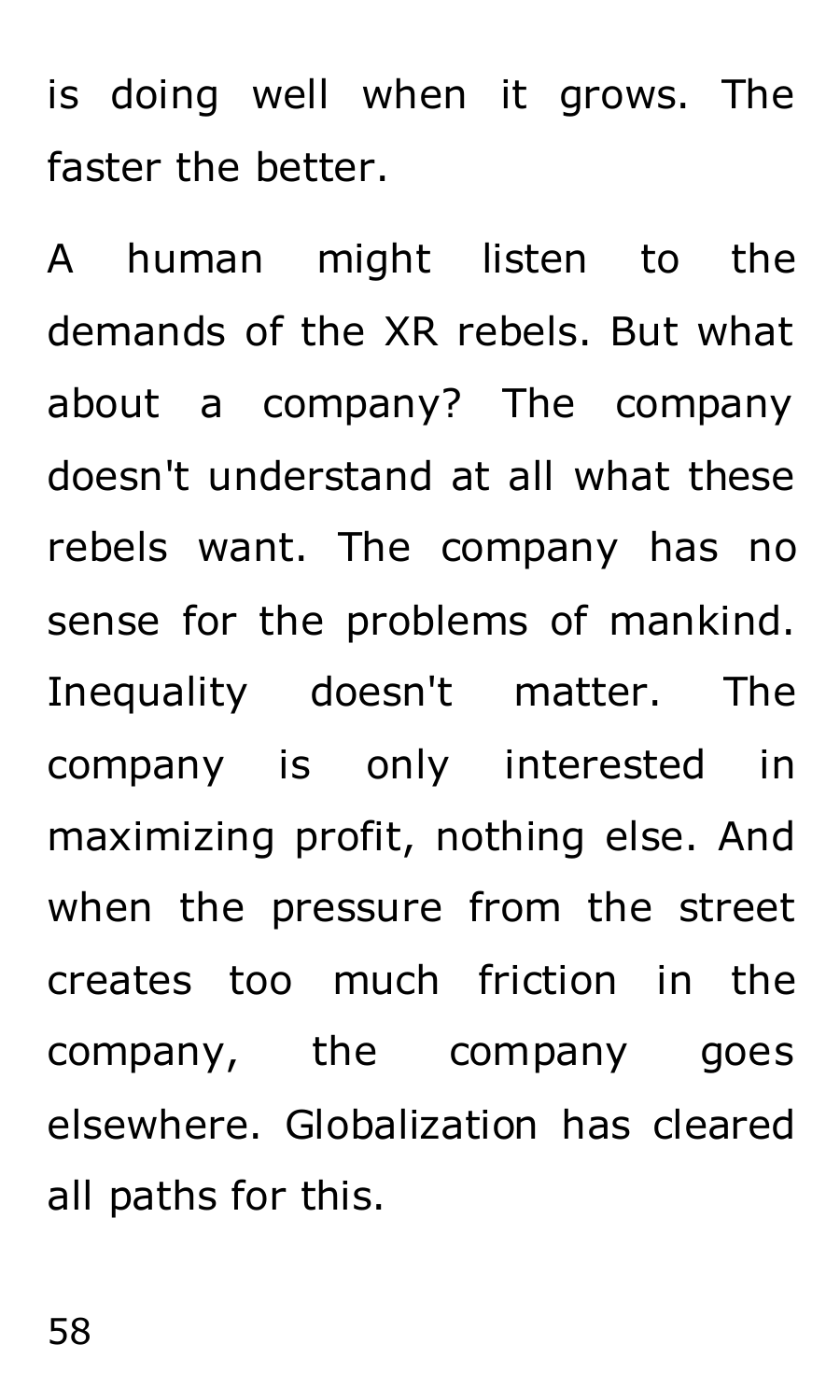In order to maximize profits, *the company can take any risk* because its liability is limited. Whether the rainforests are cleared or the fish disappear from the sea does not matter to the company. Environmental disasters are part of the collateral damage of this action, which knows no risk.

59 The only thing the company cares about is getting the raw materials and workers for its production as cheaply as possible. Where these raw materials come from and under what circumstances they are extracted and produced is also completely irrelevant to the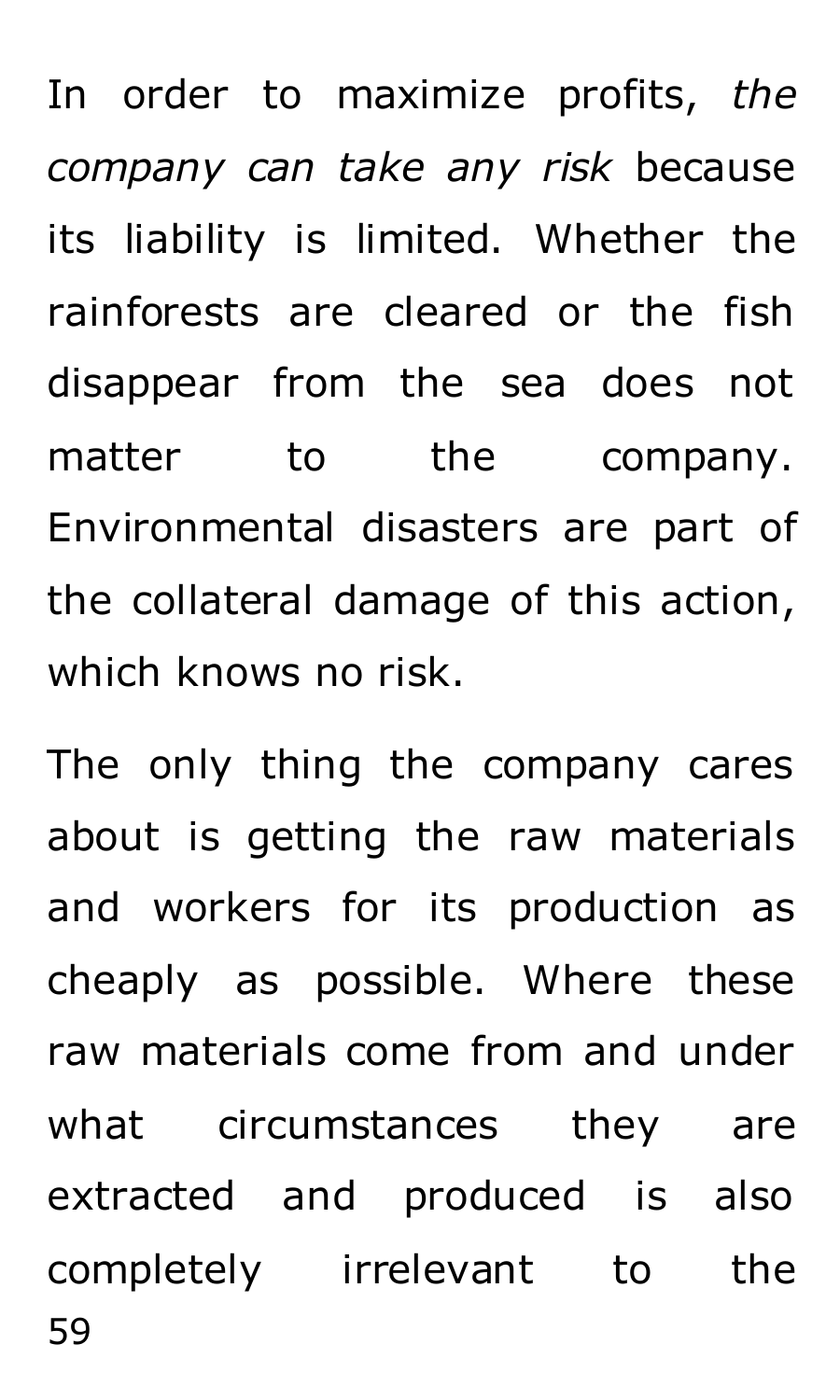company. And the company particularly likes the fact that the products break down more and more quickly.

Those responsible in the company are bound by employment contracts to be loyal to this company. If they are not committed enough to fulfill this duty, they will lose their jobs. And those in charge would be reluctant to lose their top salary. If the company orders planned obsolescence or cheating on fuel consumption values for cars, the employees have to do this. Whether they want to or not. Their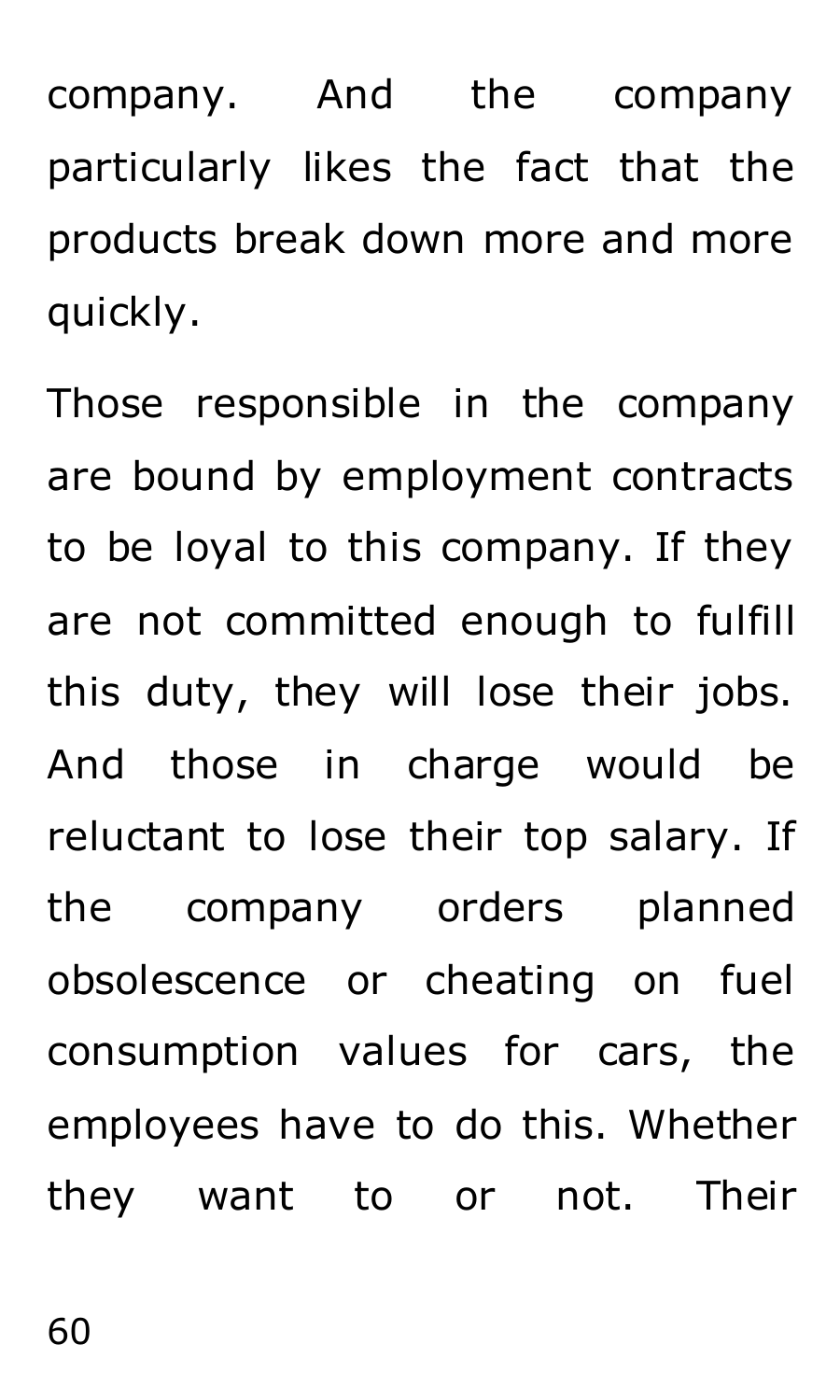responsibility is limited to making sure the company is doing well.

So you can be sure that the promises made by the CEOs to the XR rebels are not meant to be taken seriously. In any case, the time when these promises will be fulfilled is far in the future. The company doesn't hear what the company bosses promise at all, it has no ears. The entire global economy is made

up of such companies. These are big companies like Walmart or Amazon, but even the bike courier is at the mercy of his company. If he doesn't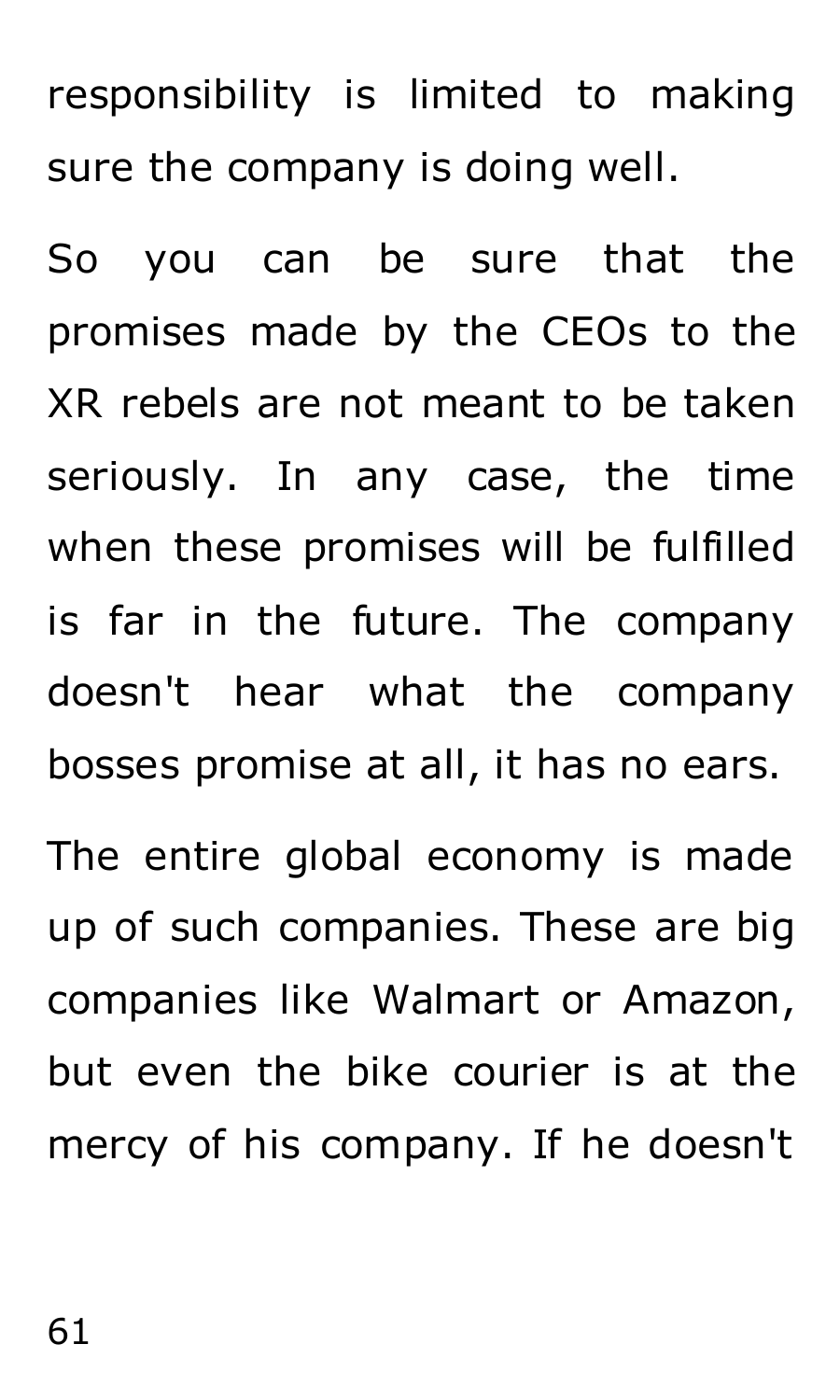get a few jobs in a row, he can't pay his rent.

Many people are also concerned about reforming the existing financial system. These people forget that the financial system is a tool of the global economy. And it works excellently for the economy, as the rapid overcoming of the consequences of the Covid-19 induced growth slump has shown. The "invisible hand" will under no circumstances allow man to change anything about this financial system, which is ideal for the economy.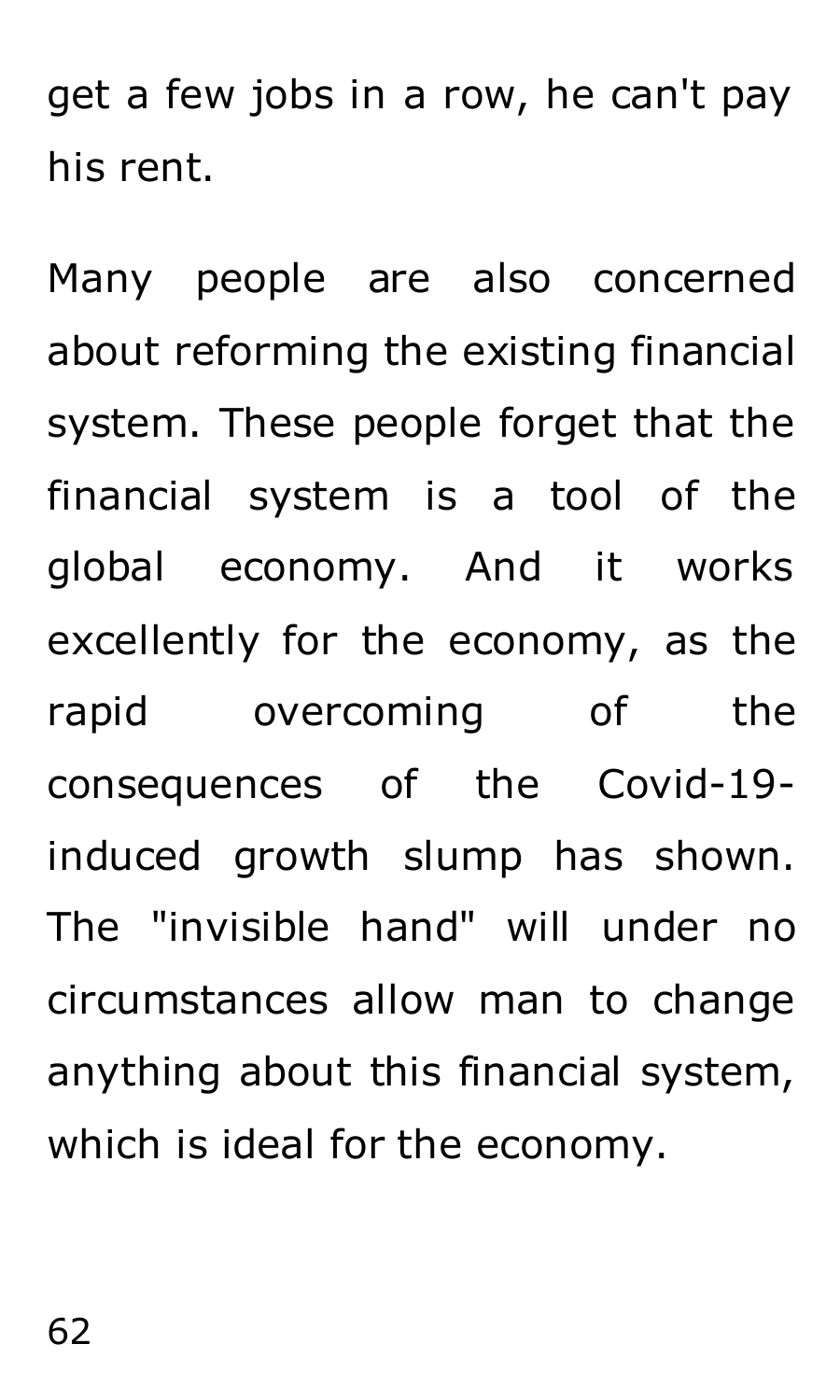This development of the economy is not reversible. We are at the mercy of the corporations. And whatever we do, the company will respond to with the help of the "invisible hand of the market". Conventional solutions will not get us anywhere. But we can do one thing, we can simply switch off the lights to the financial system.

[To the table of contents](#page-3-0)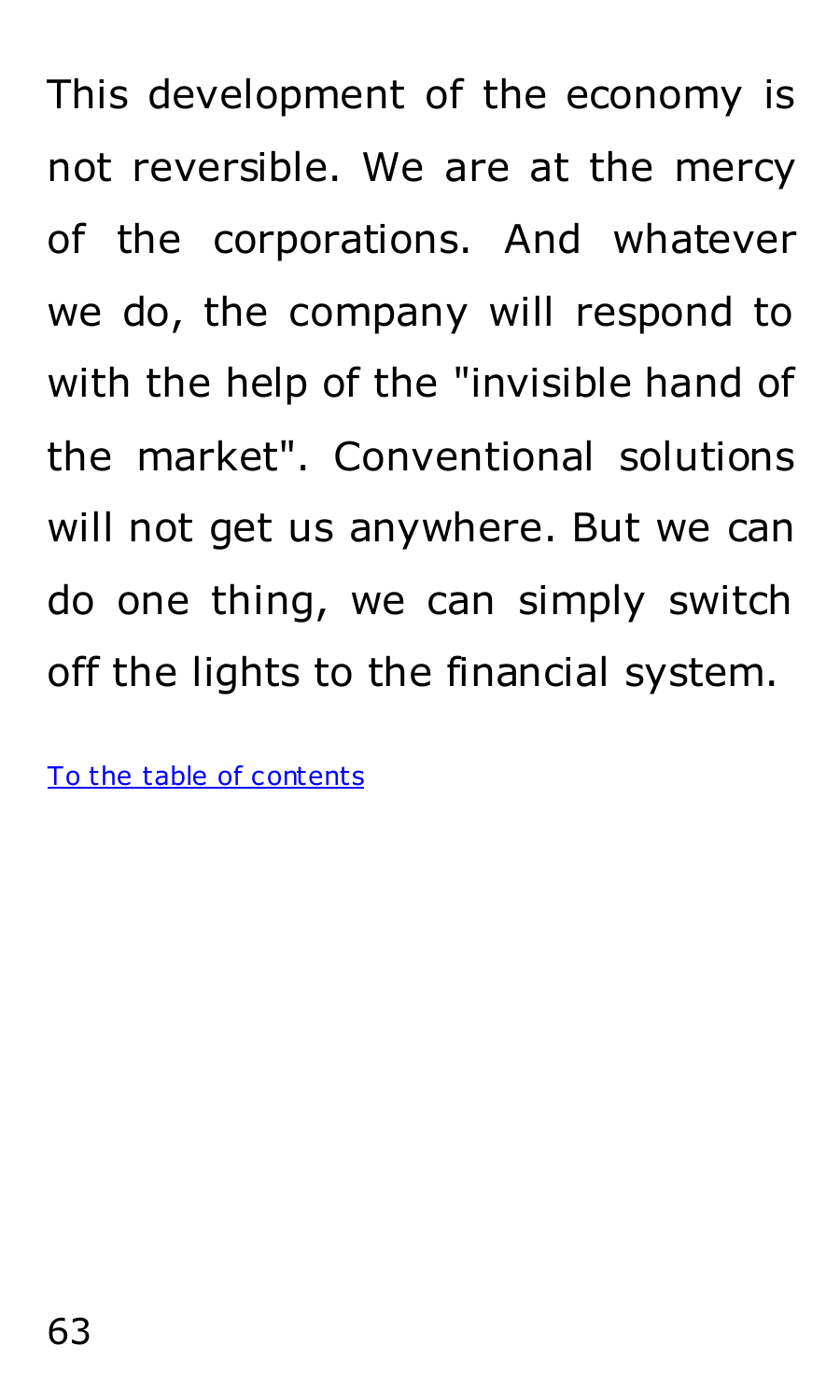# THE SIMPLE ECONOMY

### WHO WOULD EVER WORK FOR FREE?

What would happen if everyone in the world would work for free? We mustn't imagine that nobody is working for free at all today. Currently, the proportion of unpaid work is about 40 percent of the total work done! This unpaid work is of course mainly care work for the family or relatives. But isn't that work? I think some men would rather sit at their desk than do laundry, clean the apartment and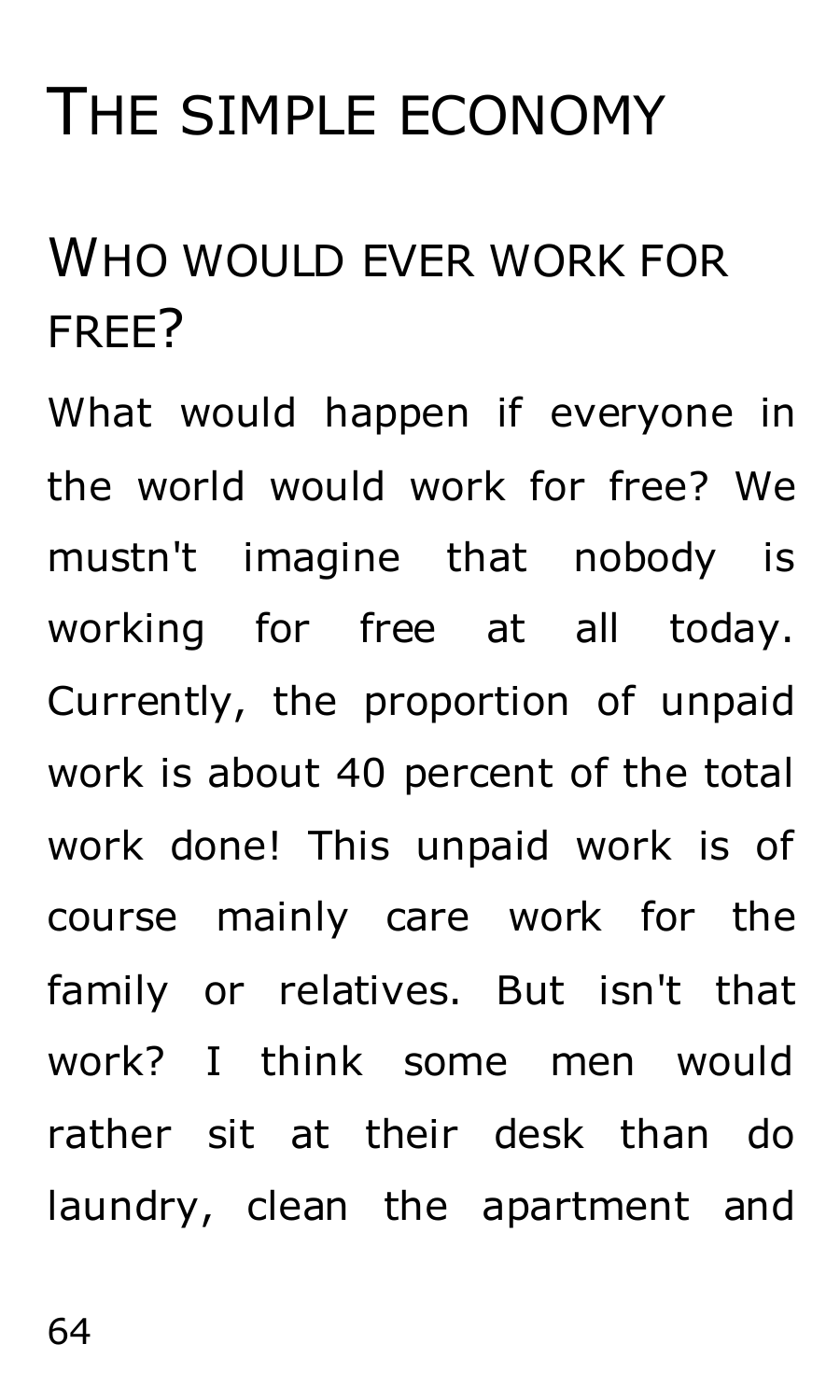spend time with the children at home.

So why shouldn't it be possible to work for free anywhere in the economy? Let's first look at the sectors of the economy that are responsible for the supply of everyday goods: the food industry, clothing industry, transport, energy supply and water management. These sectors of the economy provide all nearly eight billion people with the necessities. So, it can be said that if all people worked voluntarily in these fields, all of humanity would be provided with all necessities free of charge.

65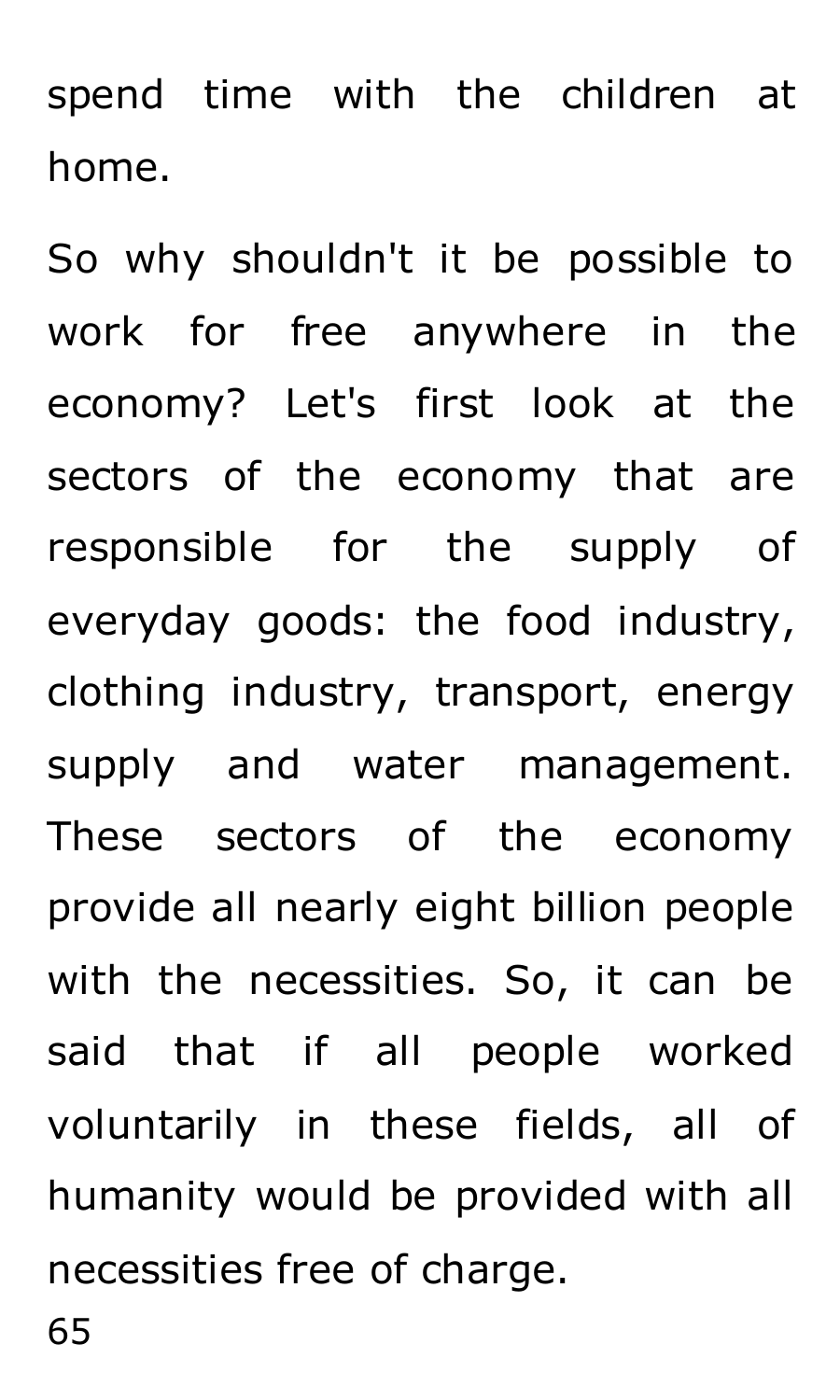Really free? Of course! Because all raw materials are given to us by nature. Without exception.

Let us summarise: If the sixty per cent who work in the consumer goods economy today were to work voluntarily without pay, all people would be provided with everything they need.

If all people are provided with what they need, i.e. do not have to pay anything for it, this also means that all unnecessary goods could be produced through voluntary work. Since the raw materials for these goods are also provided by nature,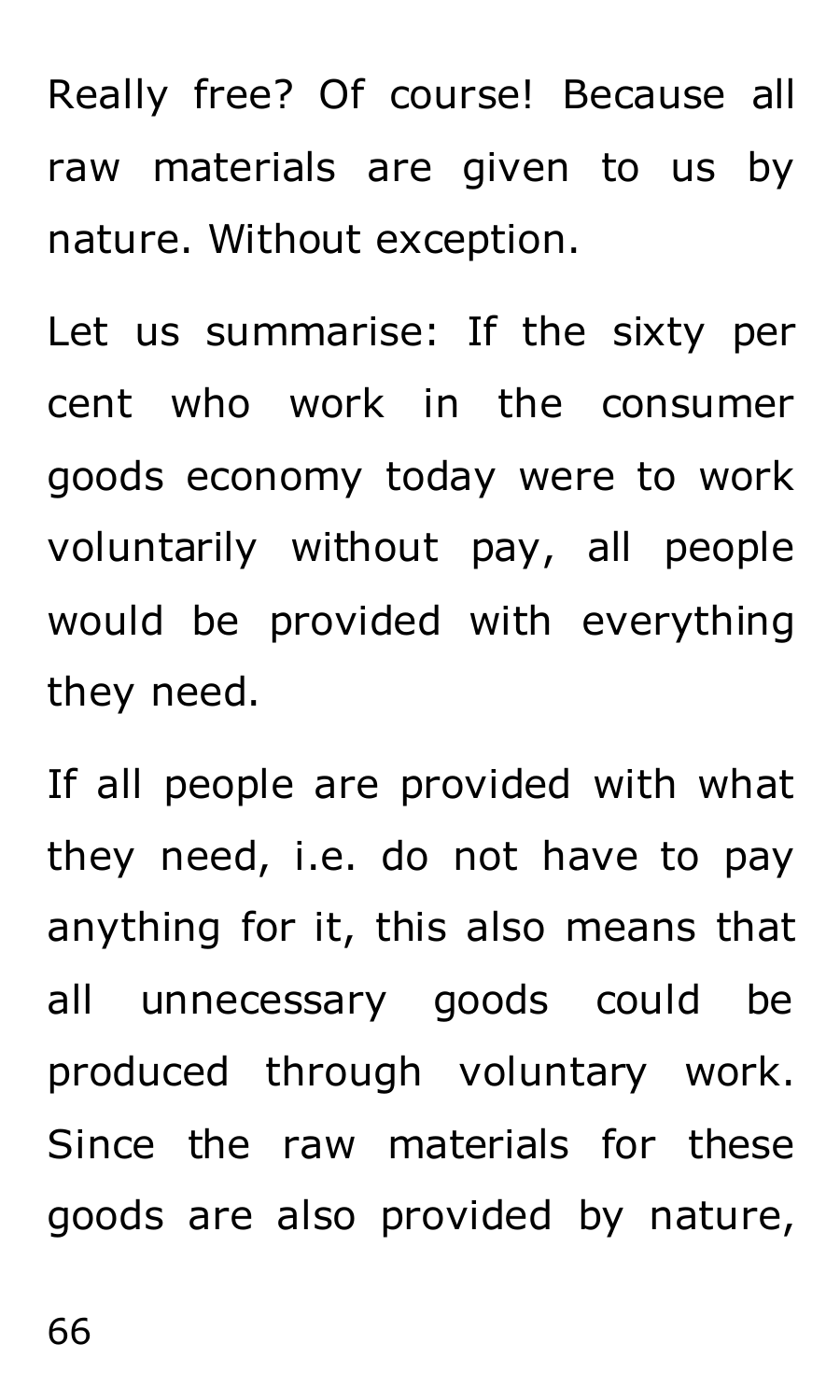these goods could also be given away free of charge. These unnecessary goods include televisions, cars, cell phones, airplanes and many other goods.

So it's safe to say that the economy would function without money.

[To the table of contents](#page-3-0)

### LET'S JUST IMAGINE THAT ALL THE MONEY WAS GONE.

Another thought experiment: A family has an income of four thousand Euros. At the end of the month everything is spent on groceries, clothing, transportation, rent and dining out. What would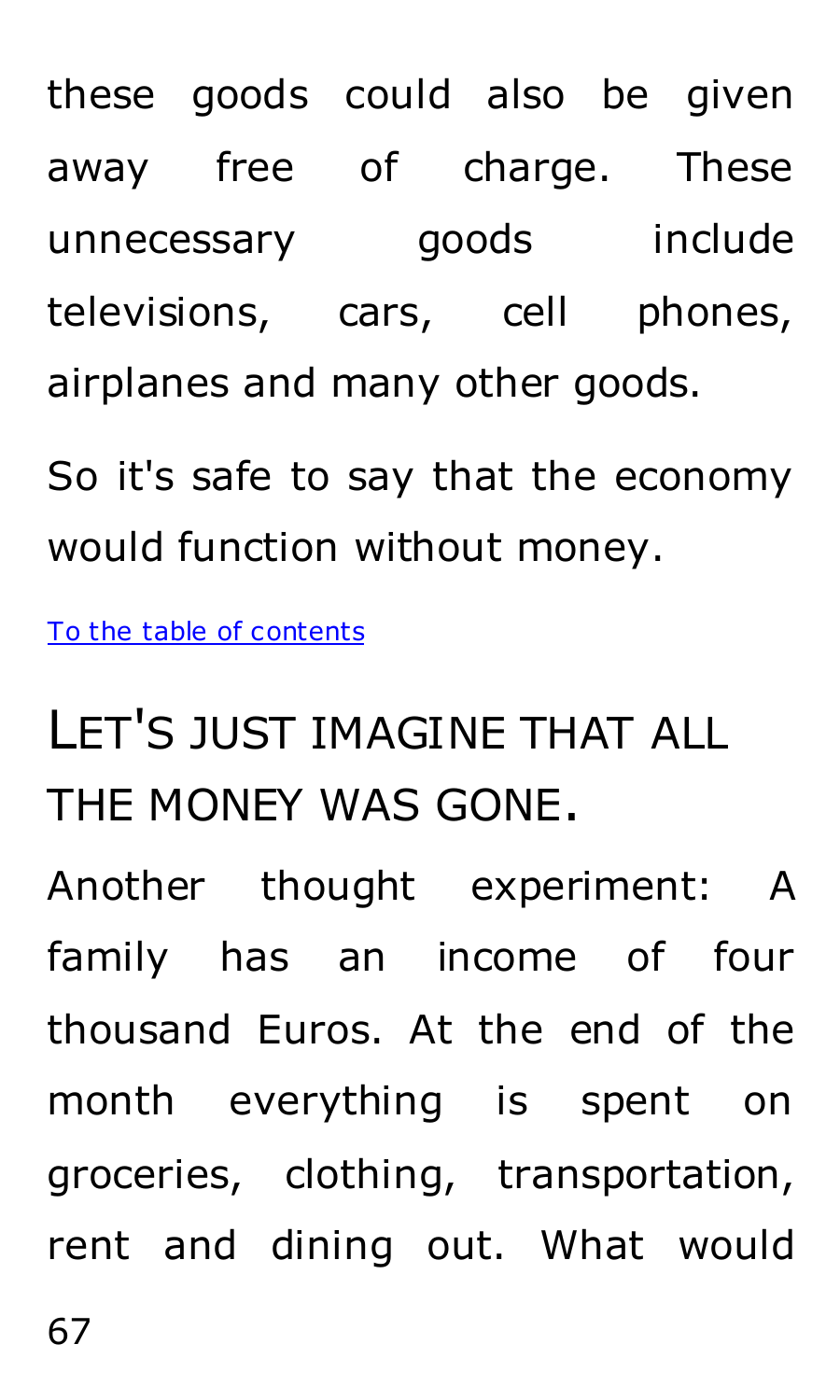happen if they were given all of these things for free but on the other side there is no income for them? Wouldn't that be the same?

The question now is how to get everything for free. Let's take transportation. Imagine the mother in this family works as a bus driver and the father works in a petroleum company that produces diesel. Both get nothing for their work. So the bus ride doesn't cost anything, of course, because mineral oil is a gift from the earth. The area of transport would therefore be completely free of charge if the employees there did not have to earn anything.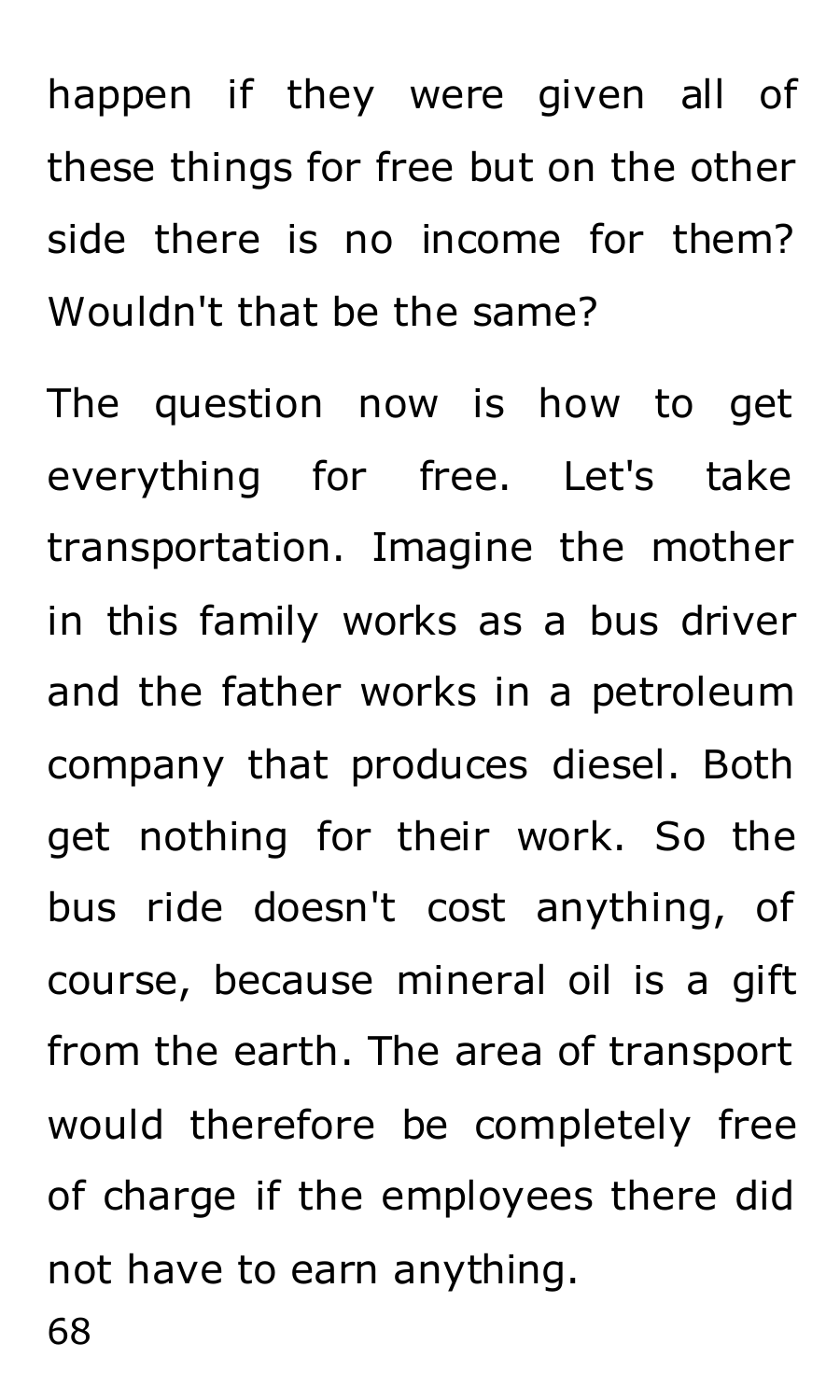It's now like working out an arithmetic problem as we consider what happens with food, clothes, and dining out. Basically it's the same everywhere. So everything would work even without money.

69 But how about the rent? If the family, like everyone else, doesn't have to pay anything for anything, then of course the landlord doesn't have to pay anything for anything either. And that creates a very special situation. Suppose the landlord owns ten apartments. Does he have to collect rent if he gets everything he needs for free? Would he make an effort to get a few more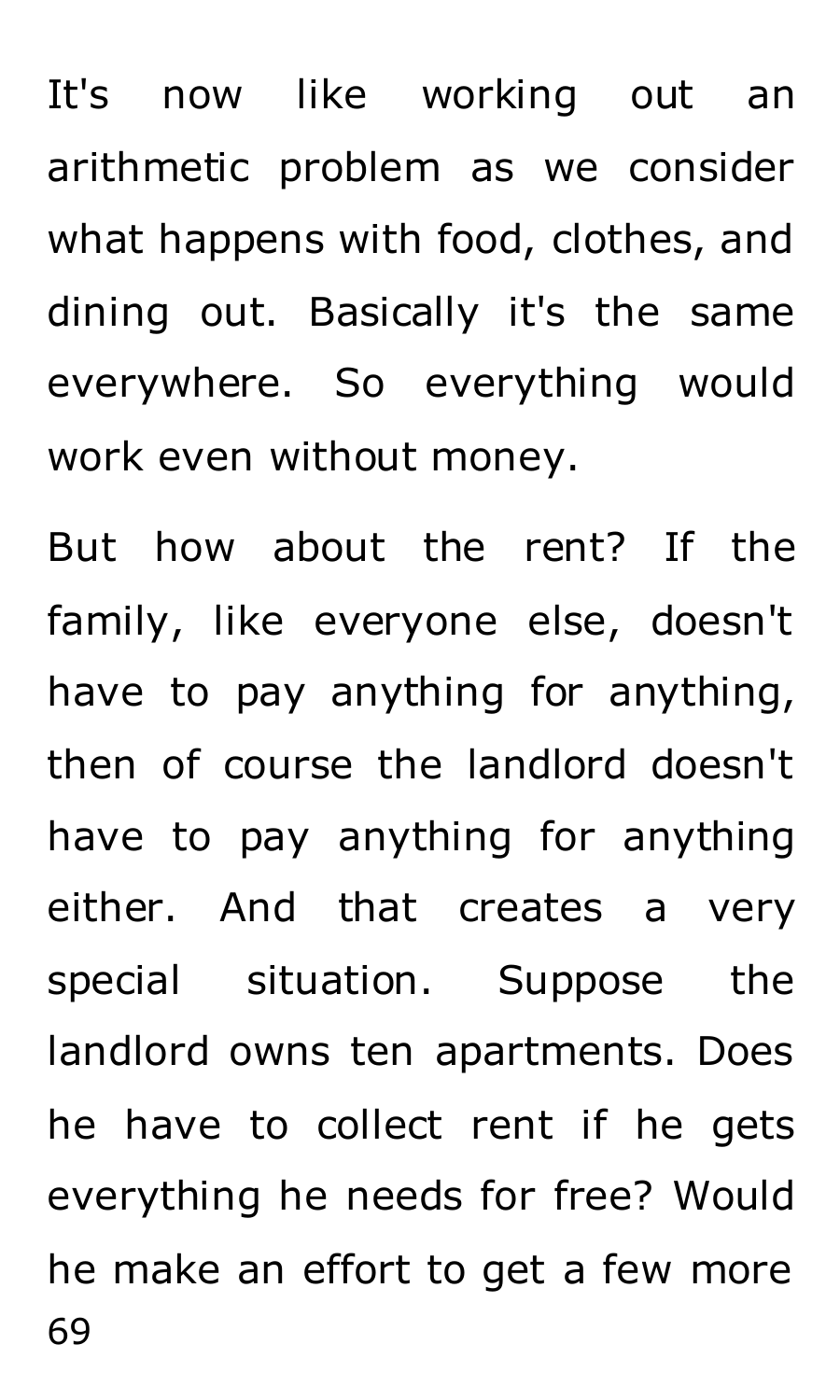apartments or to push through a rent increase if he didn't need money for anything?

Just as the rental company would not make any effort to do so, neither will the car manufacturers make any effort to sell more cars. Nor will clothing manufacturers make an effort to sell more and more stuff.

No one has to make an effort to sell more and more because there is no benefit. Our life is secured because everything is free.

Today we consume three times as much as fifty years ago because the economy demands it from us so that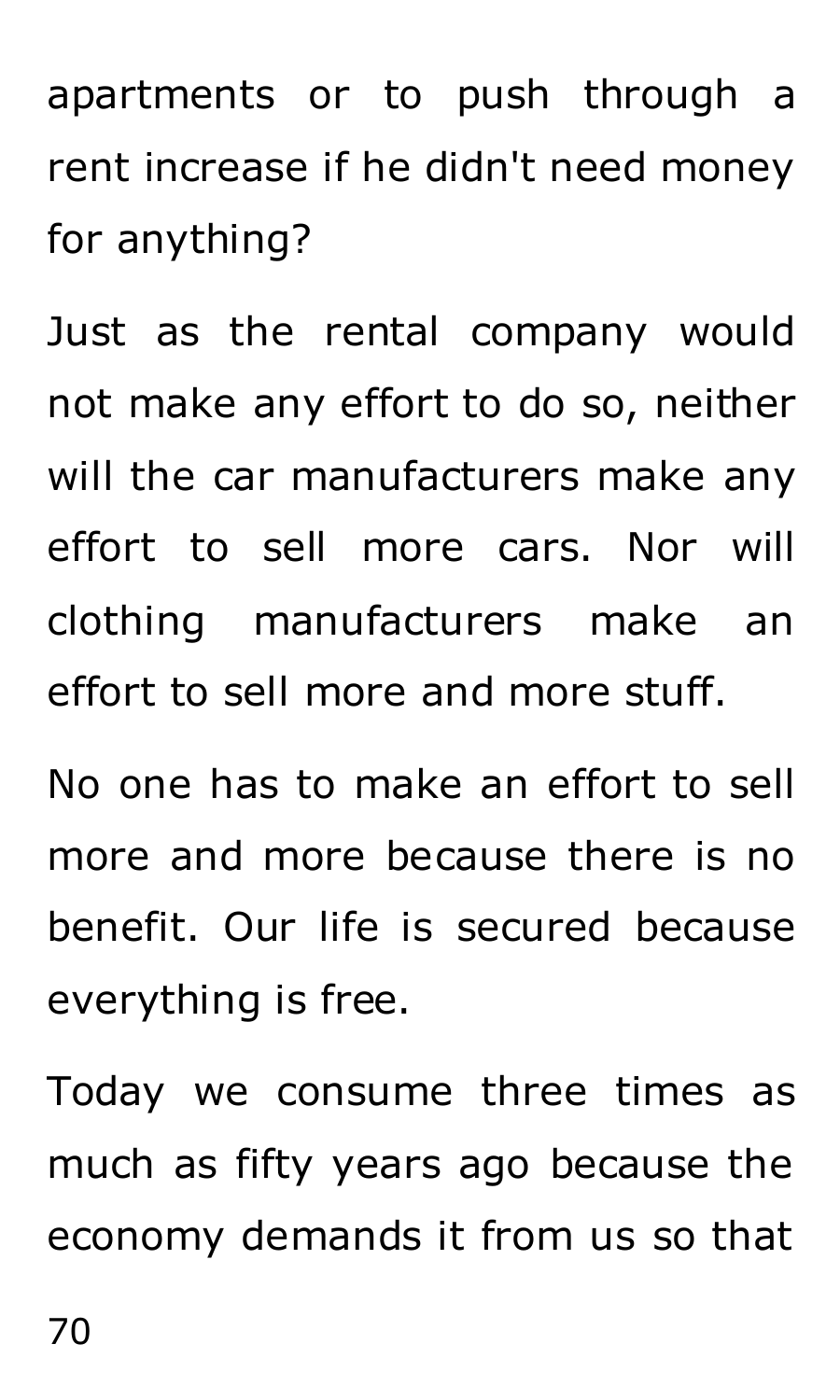it can grow. When this compulsion to grow is gone, we only take what we really need.

And the following year, CO2 emissions therefore drop for the first time.

Why only dream about it?

[To the table of contents](#page-3-0)

### WHEN WOULD WE REALIZE THAT THE MONEY WAS GONE?

Would we actually notice when the money was gone?

71 Imagine if all the money was gone tonight. Maybe because there was a spell or an electromagnetic pulse. That's not so far-fetched. If there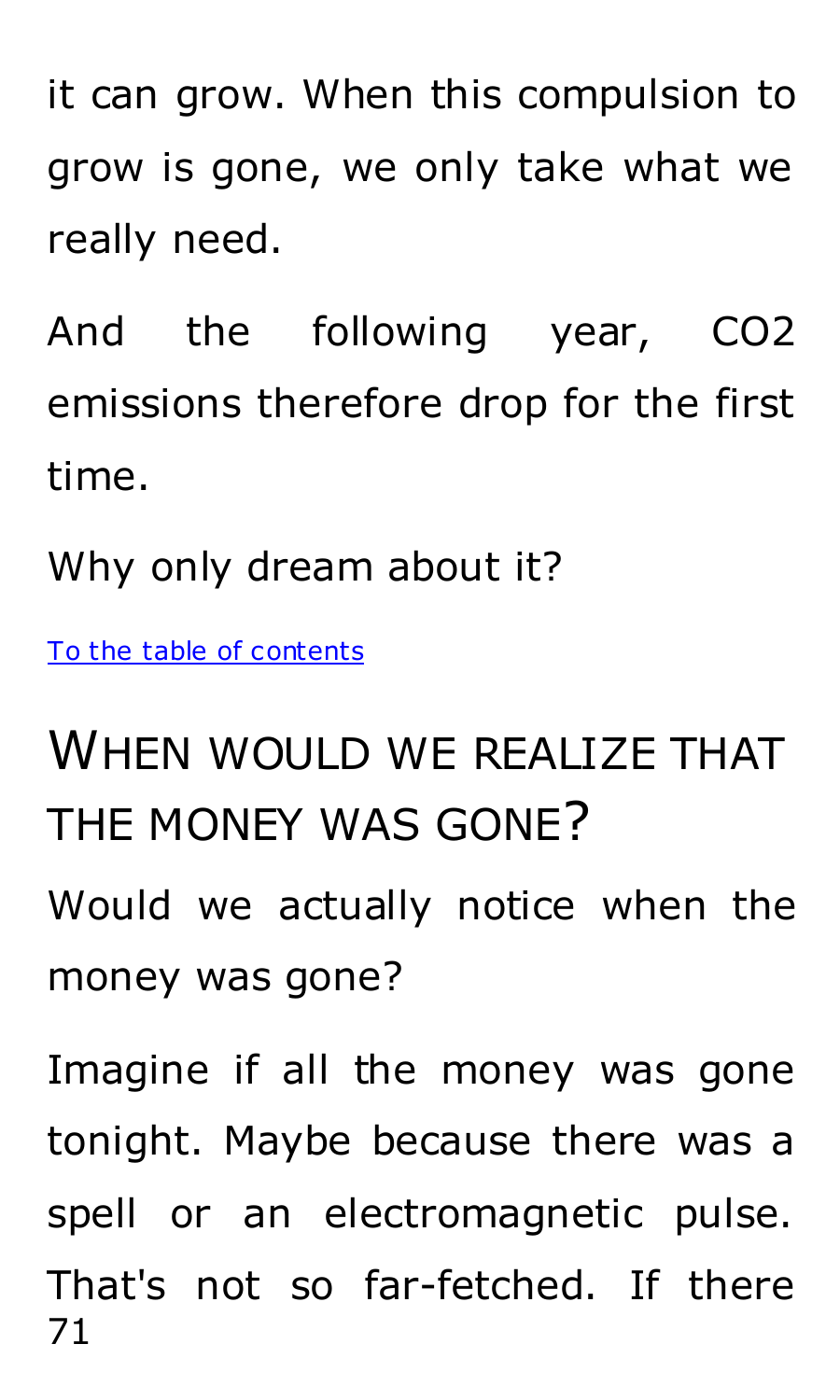were no more cash today, all money would only exist in electronic form. What would happen if a strong magnetic pulse or even a computer virus wiped out all the hard drives in the world? I think it's only a matter of time.

72 Back to our story. The money disappeared tonight. You get up in the morning, have breakfast, maybe go to work or in the garden or sit down at the computer. In the evening you eventually open a bottle of wine and go to bed. You didn't even realize the money was gone. The following day you go shopping but there are no price tags and the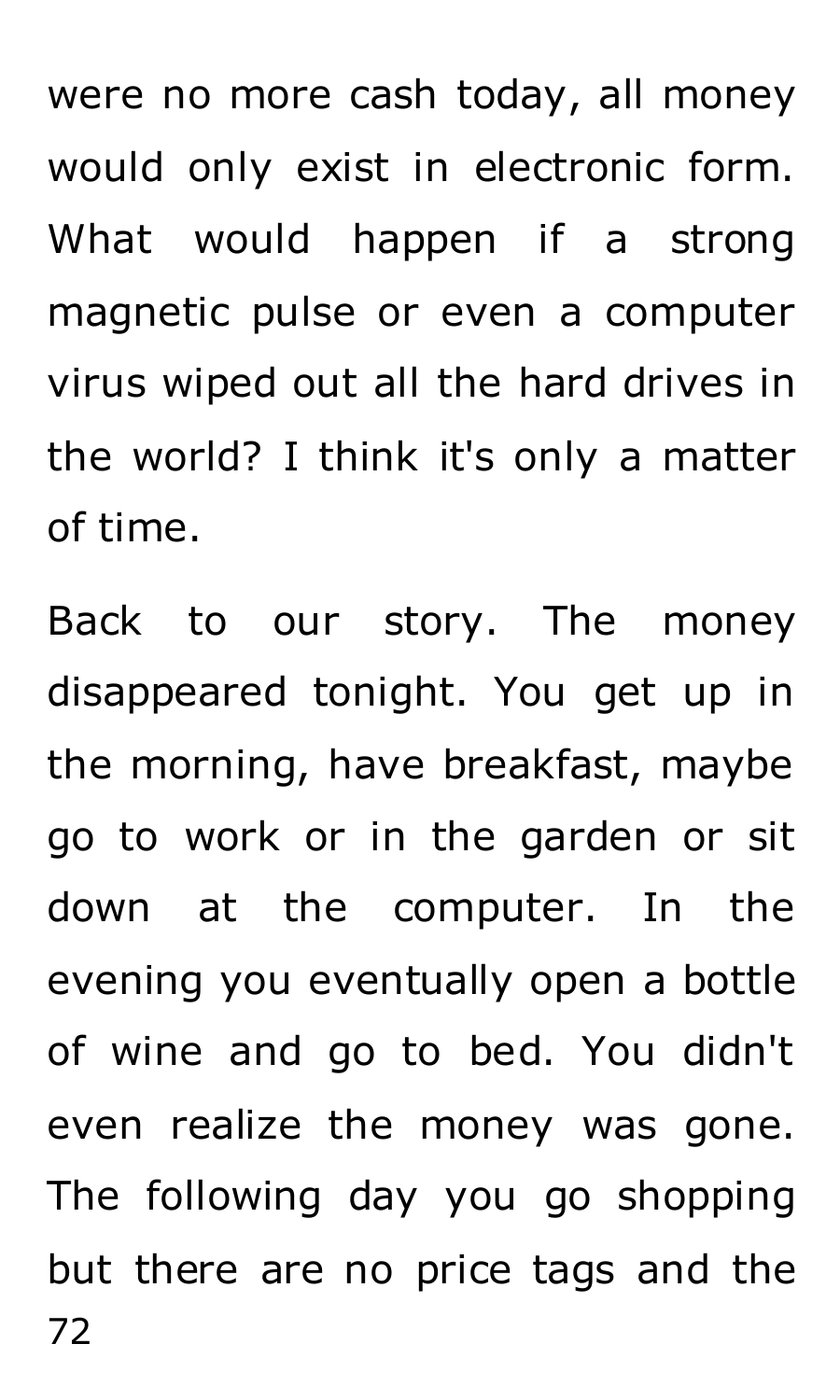cash registers are not manned. Maybe a nice voice will remind you to only take what you really need. Just like we are reminded to wear mouth and nose protection in local public transport. You take what you wanted to buy anyway, go home and the second day is over and nothing bad happened too.

Some people spread horror stories and say that people would then storm the shops and nobody would work anymore.

One only has to try to imagine how our family members, our friends and acquaintances, the children's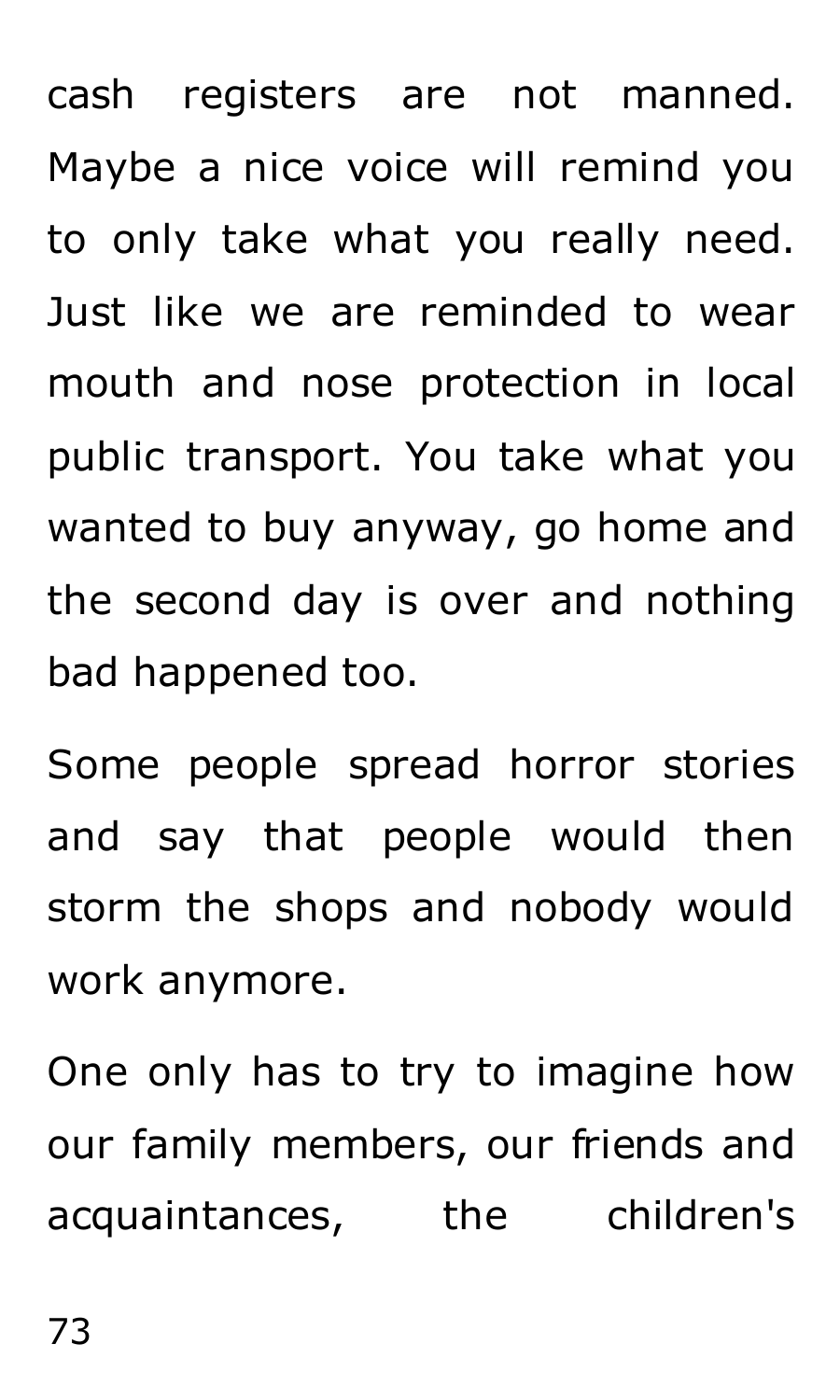teachers or our doctor would behave. Can you imagine there being murder and manslaughter among them?

From the moment the money disappears, we change ourselves!

Imagine walking out of the supermarket with your daily errands that were gifted to you. It's almost like a birthday. Everyone will suddenly smile at each other on the street with the gifts in their hands. It will surely take a few days for people to gain confidence that no one is trying to scam. The utopia that we already have in the family is now also becoming a reality outside the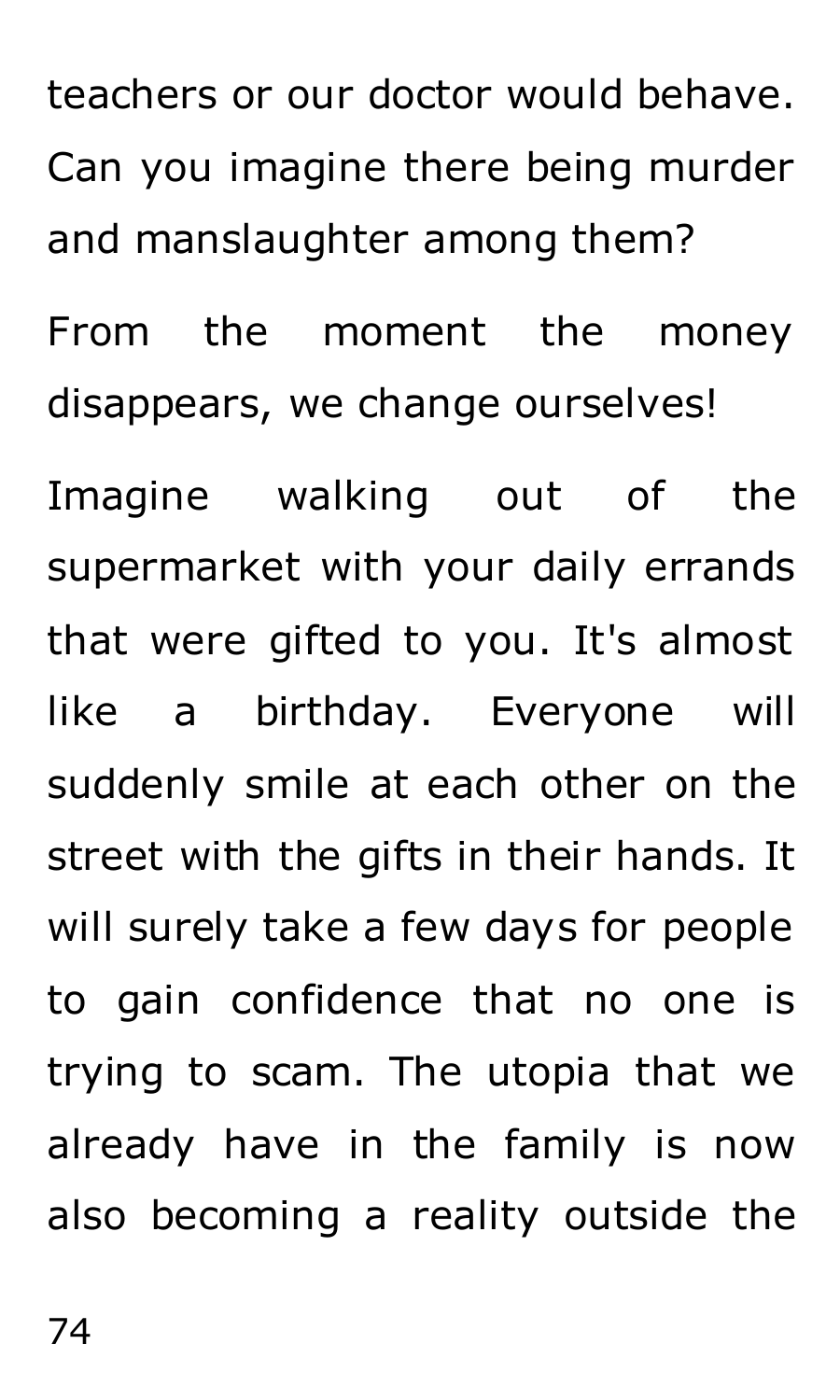family. Residential areas, entire cities and countries will be covered by it.

We usually only realise that we are not getting a salary at the end of the month, but by then we will no longer care.

Since we have already been motivated in advance, the economy will instantly stop advertising. There will be no more discount campaigns. After all, the economy can no longer make a profit because there is no more money. So these efforts would be completely useless. Nobody will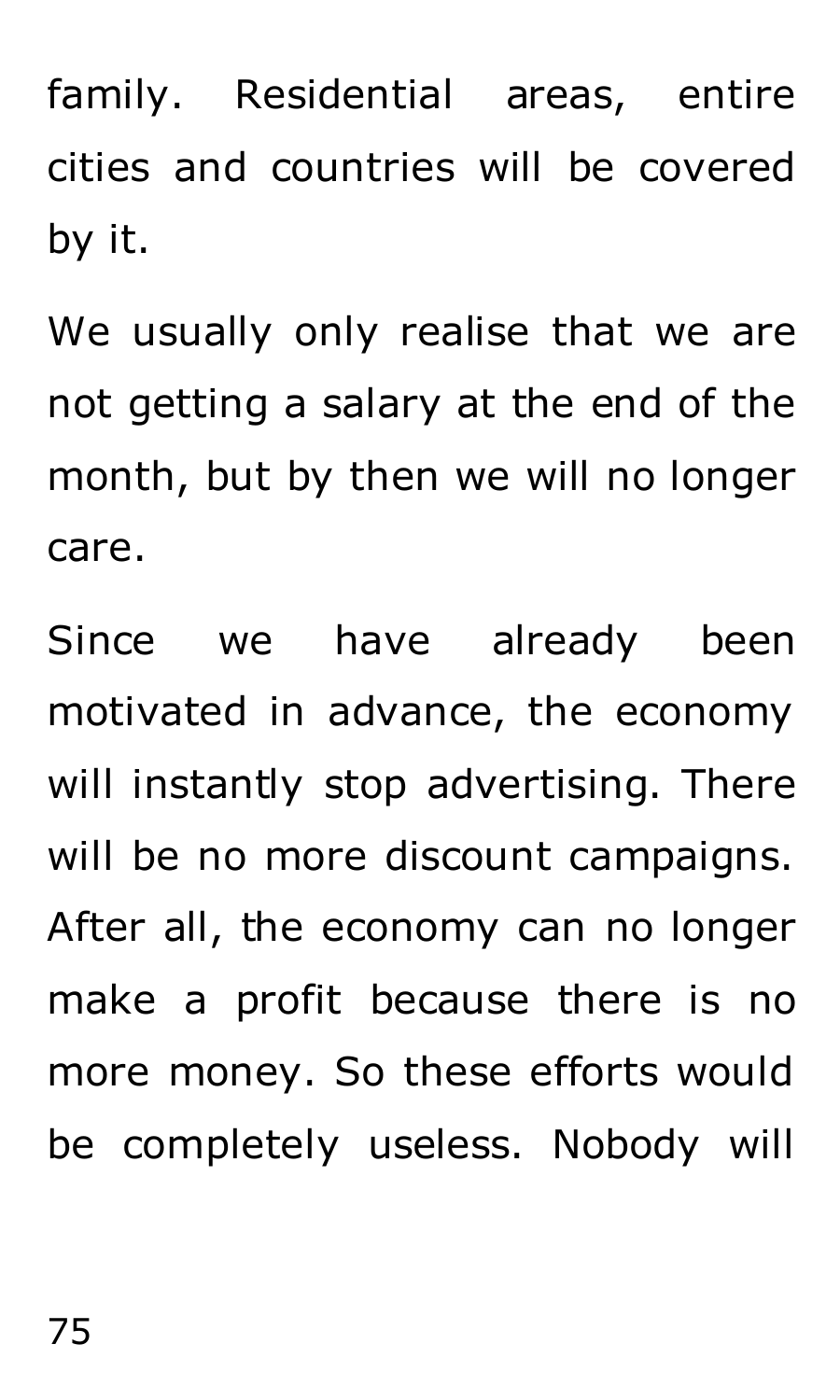be motivated to take more than they really need.

And economic growth will decline as fast as it did during the first lockdown. No one will be worried about that. And our earth will slowly recover. [To the table of contents](#page-3-0)

## APART FROM MONEY, WHAT ELSE PREVENTS UTOPIA?

Erich Fromm differentiated people according to their relation to having and being. People for whom being is very important will hardly see any risks in this economic system. Things will be different for people who are very attached to having. But that's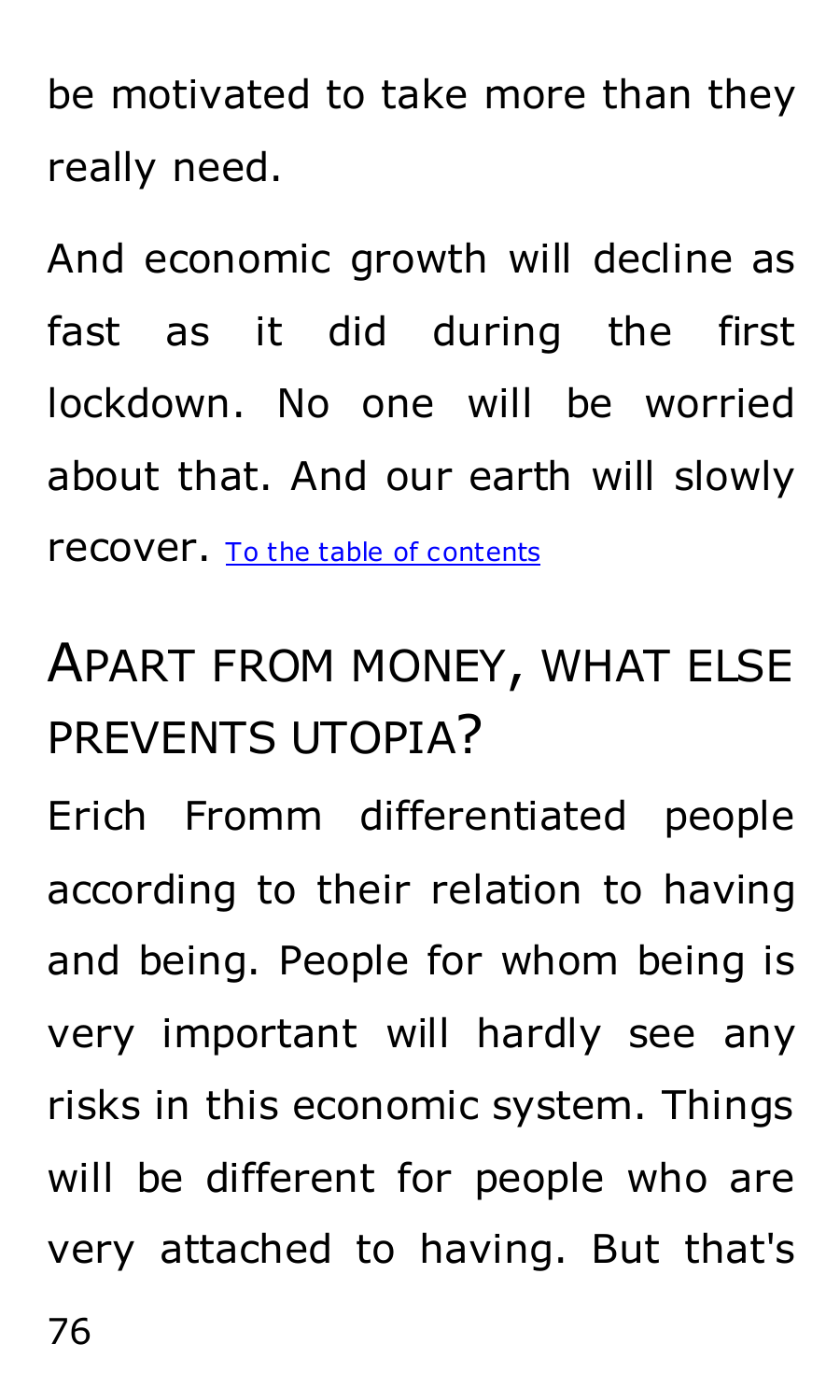normal. I'm not sure if these people are even able to imagine a society where this "having" consists in giving gifts to other people.

Perhaps it is easiest if we imagine an area of life that is, of course , free of any logic of exchange today. This is the private area. In most families, utopia is a lived reality. Utopia means mutual help, shared use of property, fraternity, peacefulness. Perhaps life in the family in general is the source for the emergence of utopian ideas. Every person in the world who lives in an intact family already lives in the real utopia. And that's several billion people.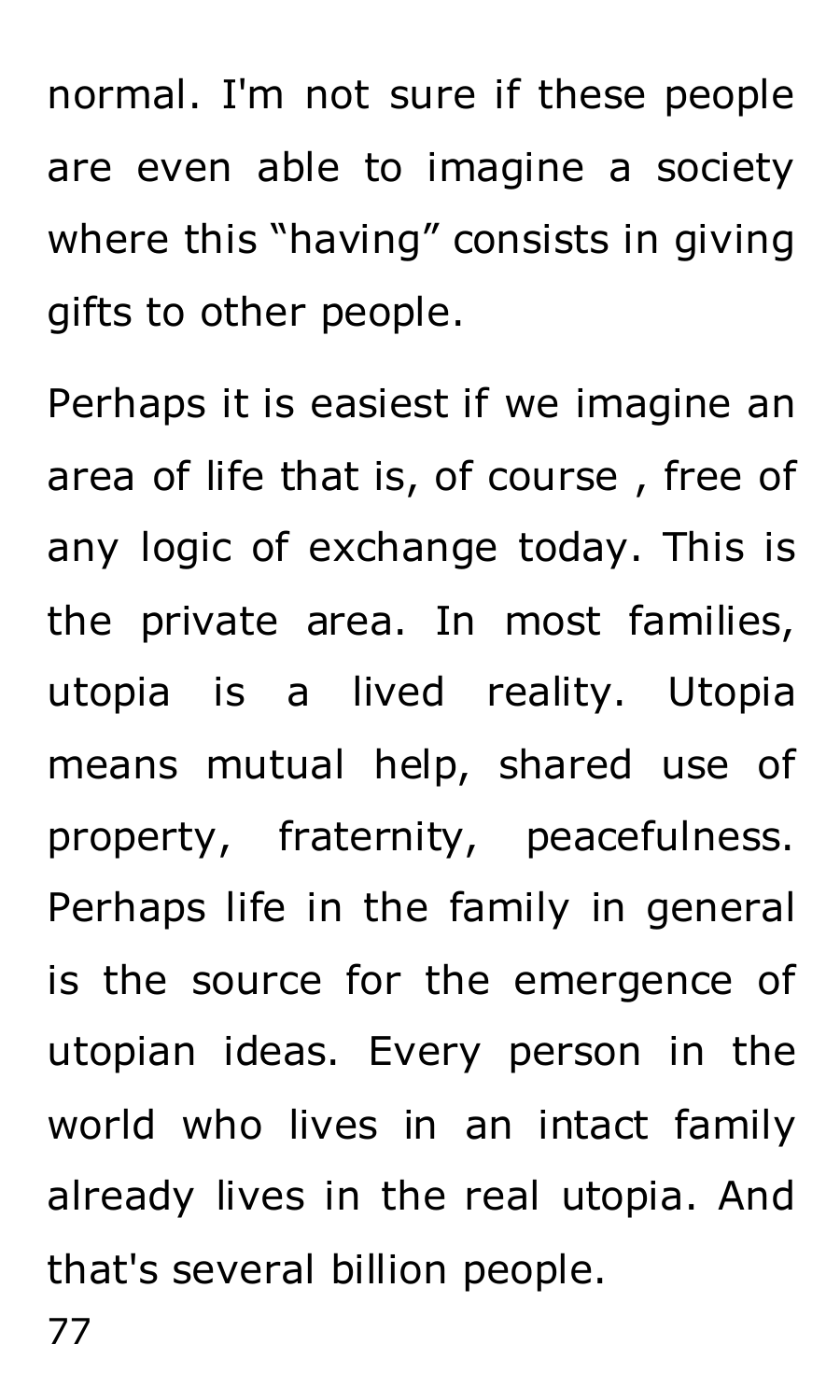What is it that prevents the utopia from continuing outwards? Outside of the family you have to pay for help. There, property is someone else's property, and you have to pay money to use it. What happens when the money disappears?

[To the table of contents](#page-3-0)

### REVOLUTION WITHOUT EXPROPRIATIONS

What about property when there is no more money? It is a well-known fact that property is a means of making a profit. Profit is money and if there is no more money then of course there is no profit either. Now,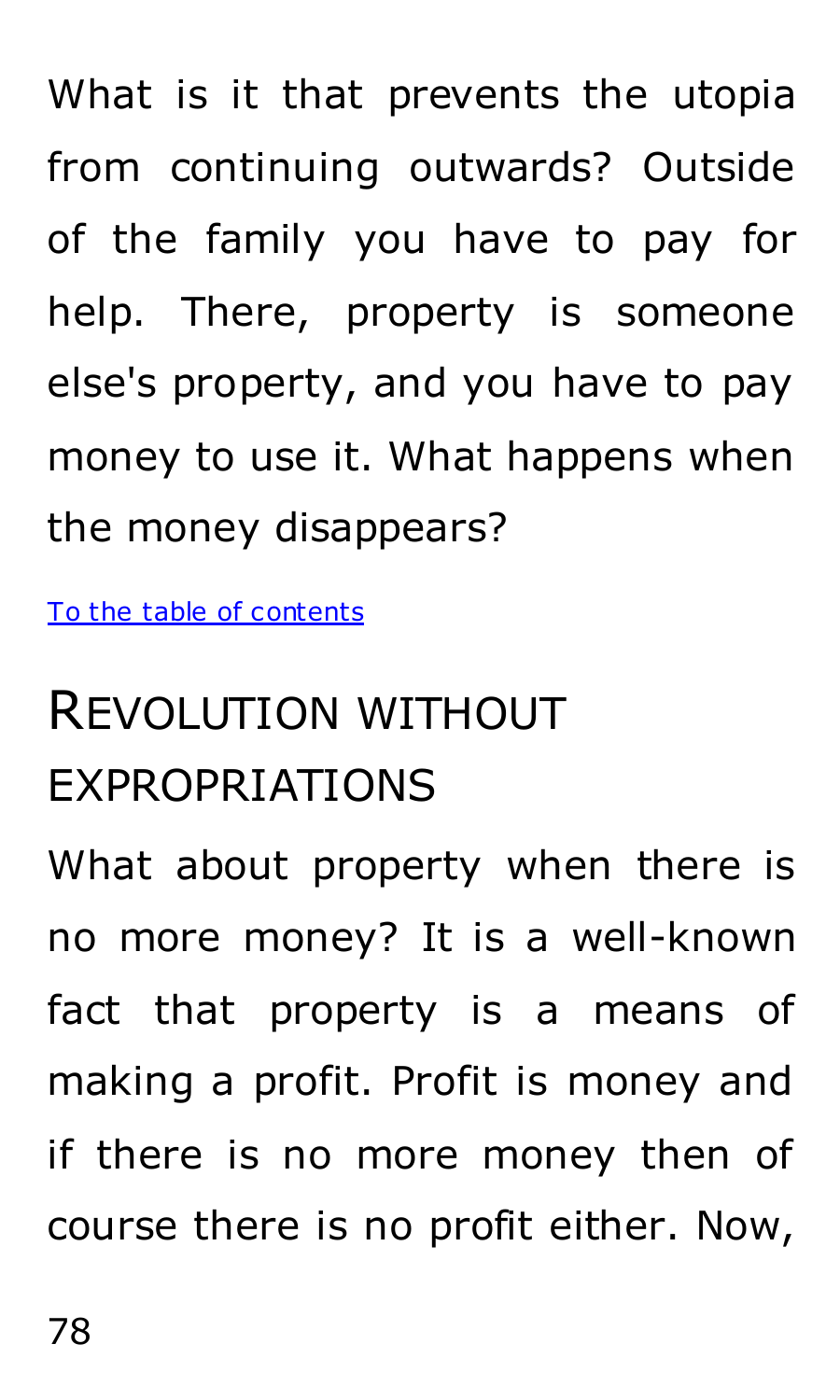of course, someone could say, I also want to get something out of it! The answer is so simple and it's no wonder it's not immediately obvious. You don't have to get something out of your property, because everything you need to live is given to you as a gift. If you got anything out for your ownership, you could only just give it away. You couldn't do anything else with it.

The Latin word for interest is interest. As long as you get the interest, you have an interest in the property. If there is no more interest because there is no more money in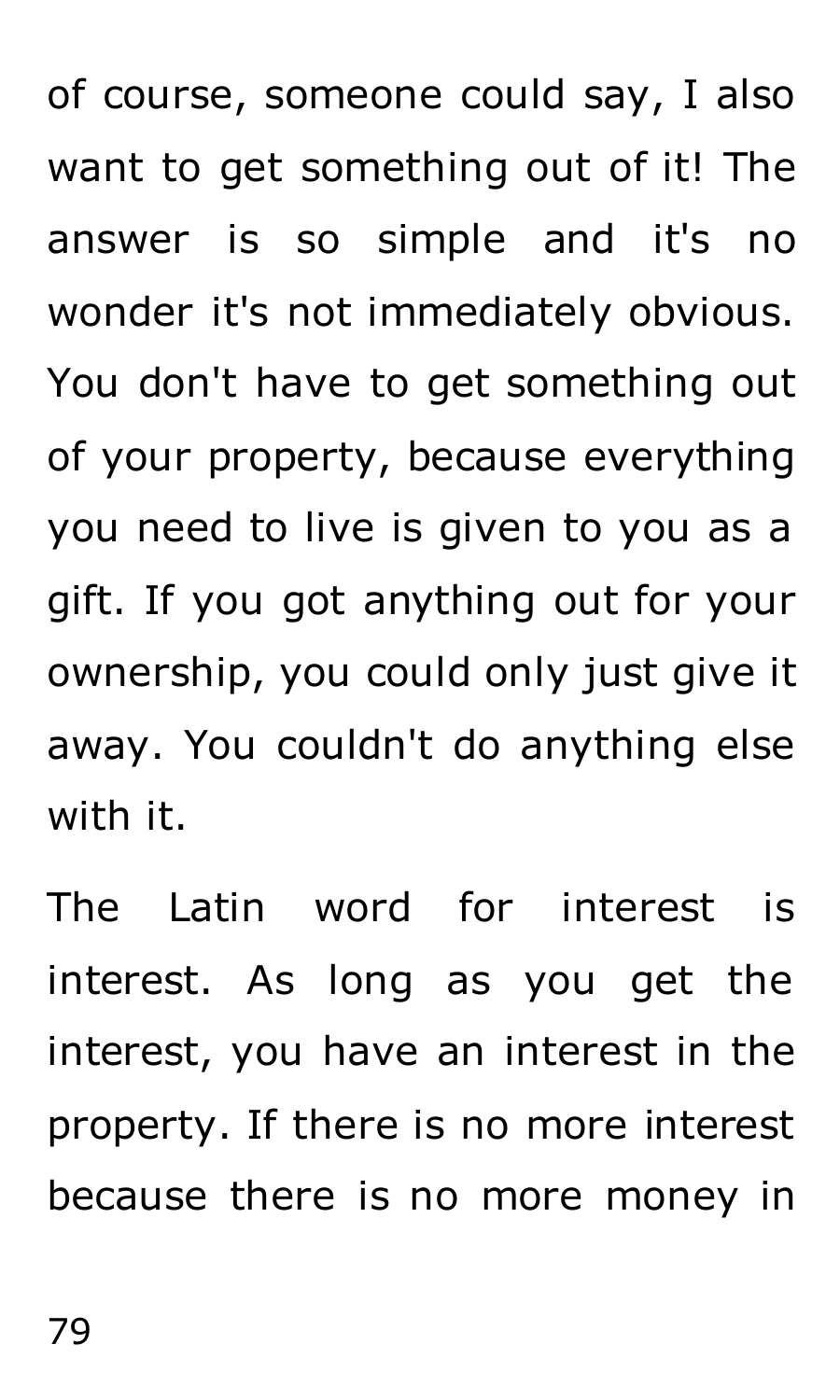the world, you lose interest in property.

Because it is really difficult to understand this connection, because such a situation is completely unthinkable in our world today, I would like to give another example. Property is a kind of tool that earns us interest. How does our relationship to a tool that is useless develop? We won't pay any more attention to it, we don't care anymore.

Owners of large areas of land or many rental properties remain owners of these properties. But since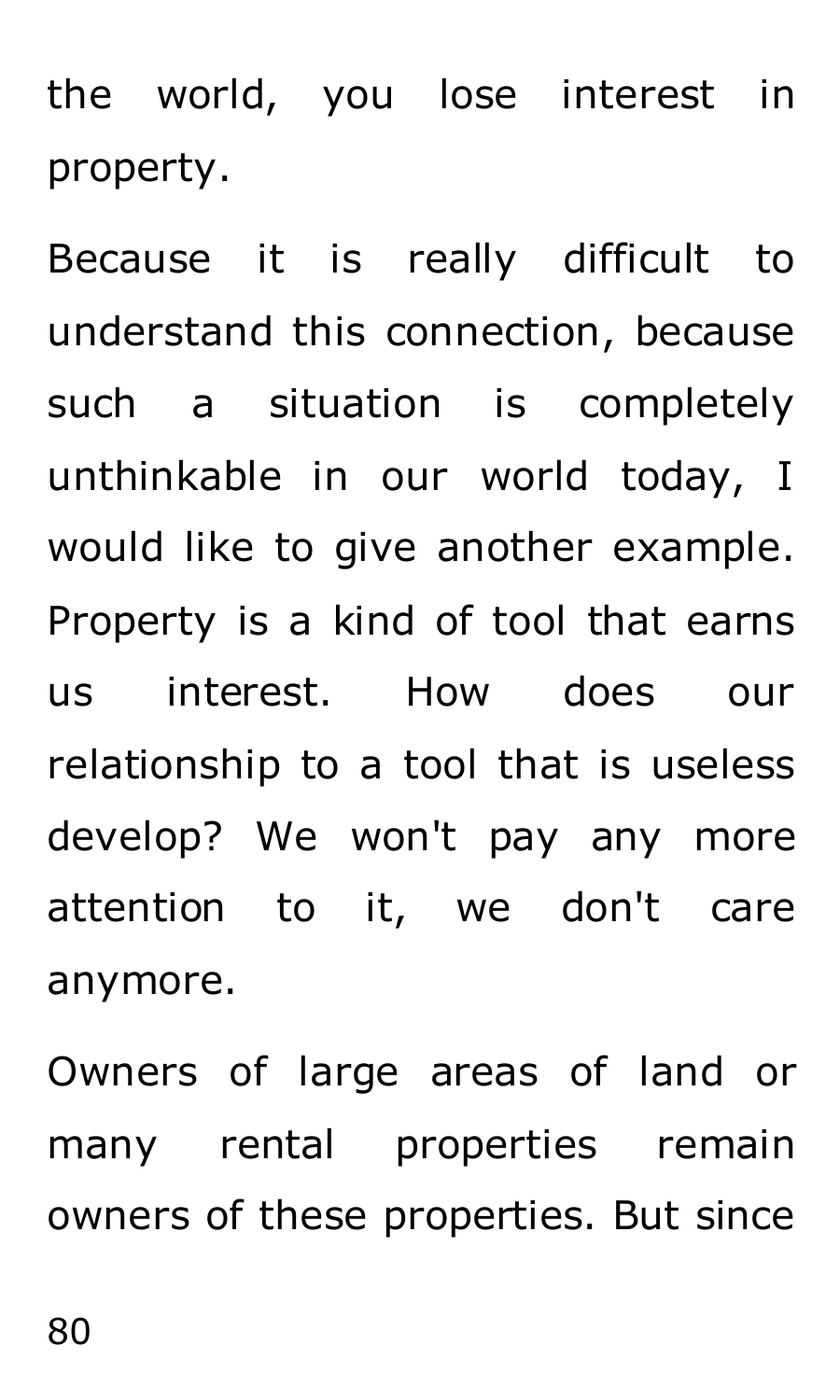they are no longer valuable, since there is no income to be gained from them, they are practically worthless and only require effort. You could say: look how much land I own. Look how many apartments I own. And that's a good thing, because ownership obliges us to ensure that it is preserved. Leases must be continued to protect residents. But the owner no longer has any reason whatsoever to terminate leases in order to get more money from the next tenant. Owners will only keep as much land or living space as they need for their own use. The paradigm shift changes the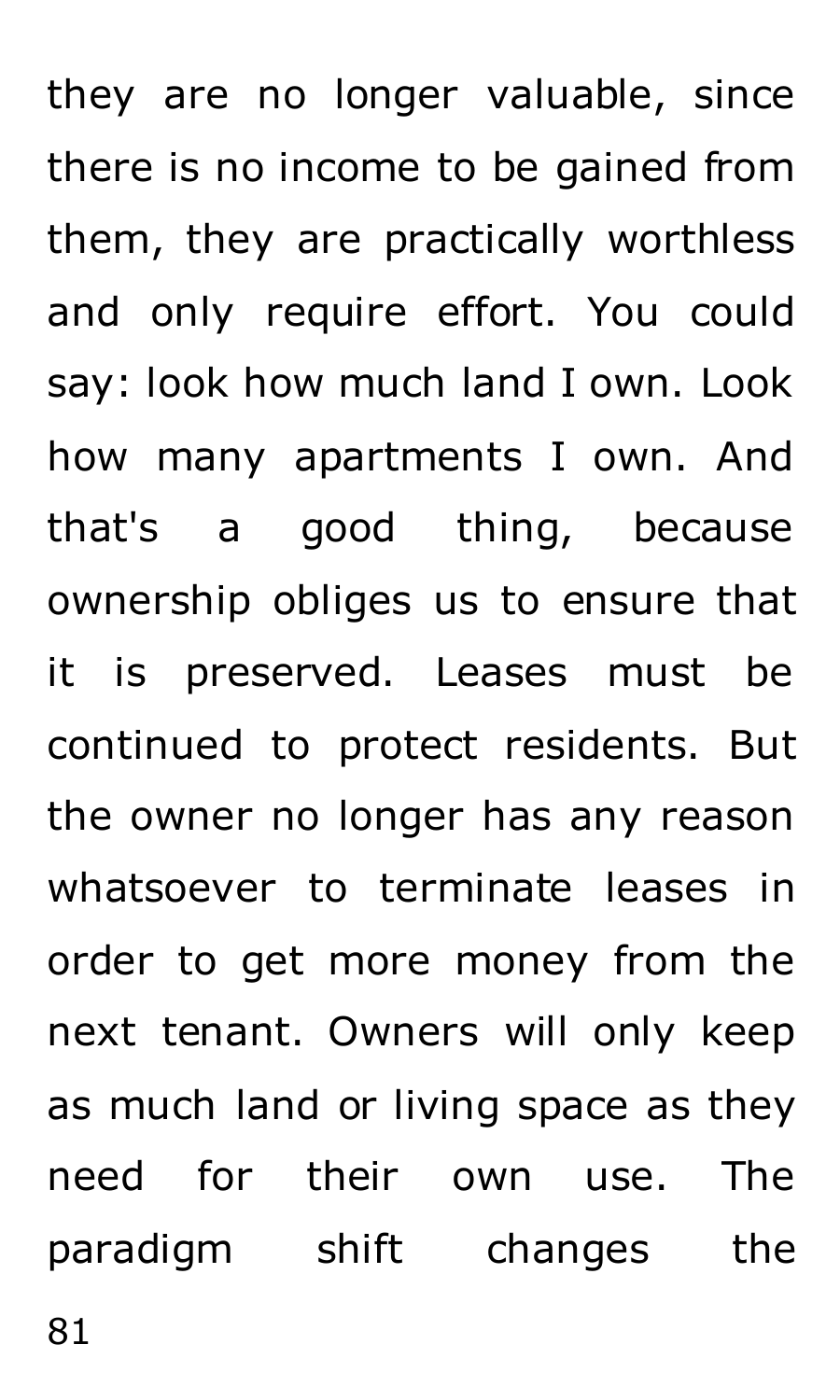relationship to property on both sides. Tenants or users regard the use as a gift and will participate in the maintenance. Since we give each other presents in this form of society, we will also treat property differently and regard its use as a great gift. It is no longer necessary to exclude it from general use. Gradually ownership becomes common property.

82 For this reason there need be no expropriations as in the transition to socialism. Marxists say that a revolution must inevitably be accompanied by expropriation. However, the expropriations during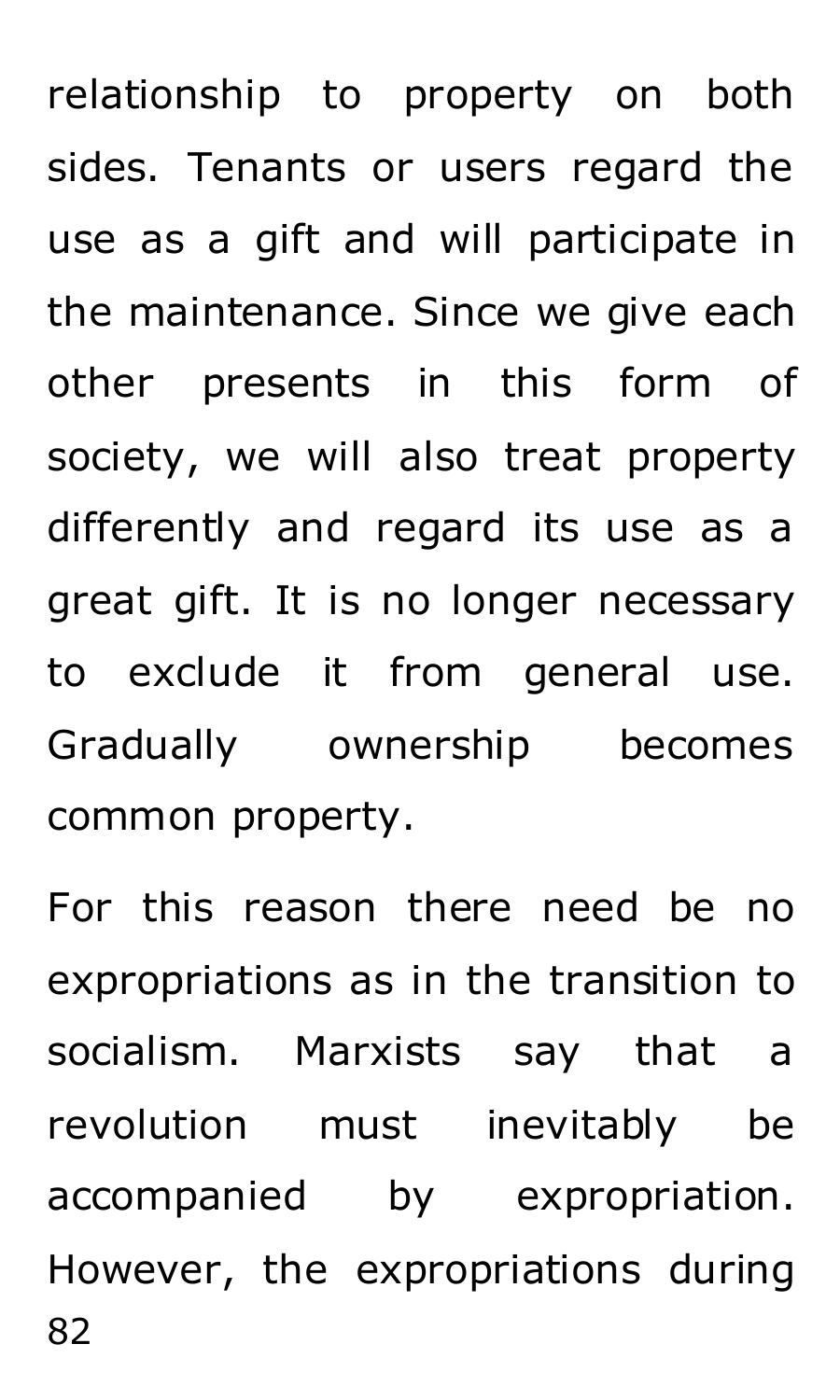the revolutions and system changes in the 20th century were of no use at all, since they were easily reversed. Since there was money even under socialism, greed still existed. When the money is gone, people change. The greed disappears and that cannot be undone. [To the table of contents](#page-3-0)

# THE TRANSITION – HOW WILL THE MONEY DISAPPEAR?

## WHAT PREPARATIONS ARE REQUIRED?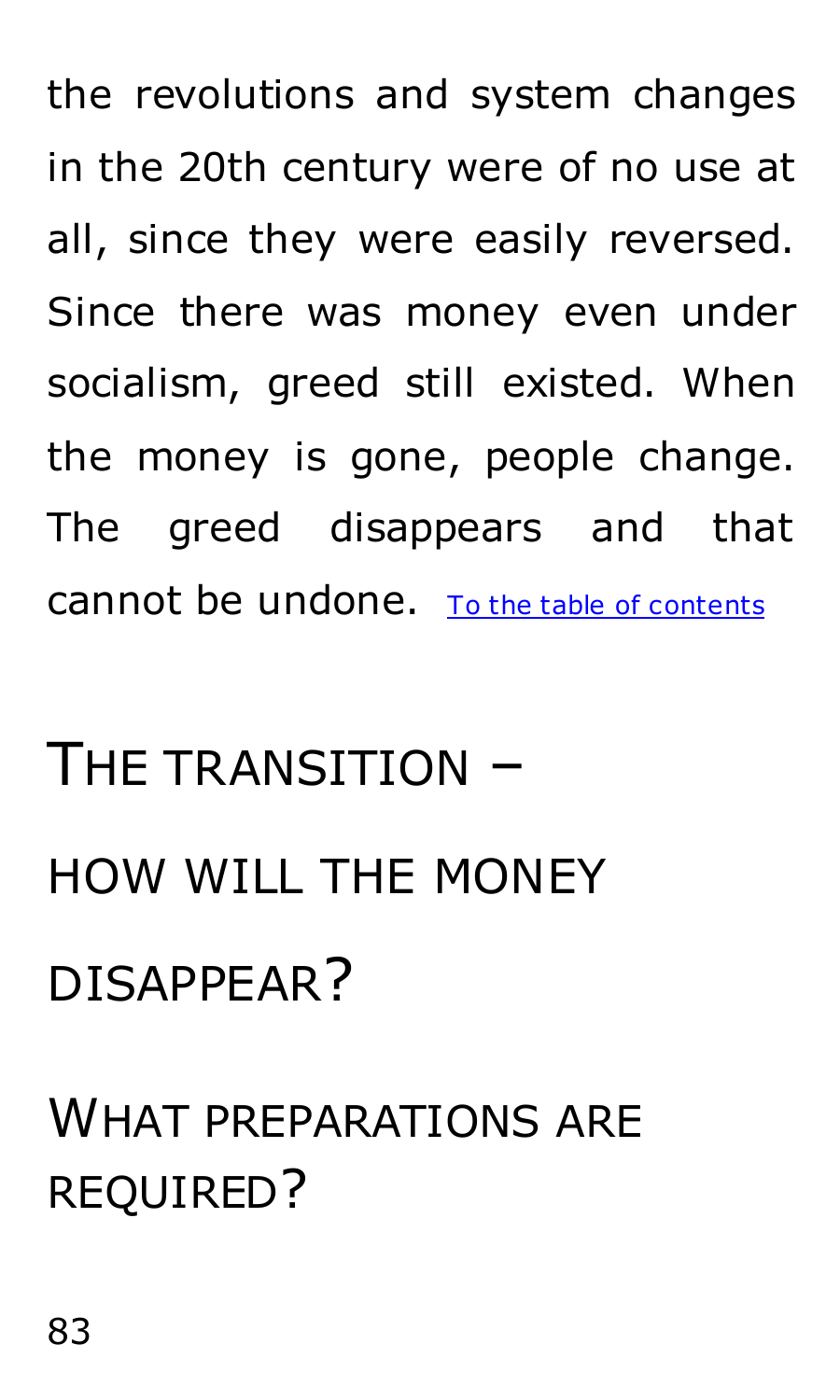Most people I tell about the abolition of the money say, "For God's sake! Mankind is far from ready!"

I then ask, what are we not ready for? Everything works in our society, we just have to make the money disappear. We must not even try to prepare anything, because the invisible hand of the market would prevent any intervention. It can only work if we do something that the market doesn't notice. Something that works like secretly opening a hatch located below the market and allowing the money to fall out.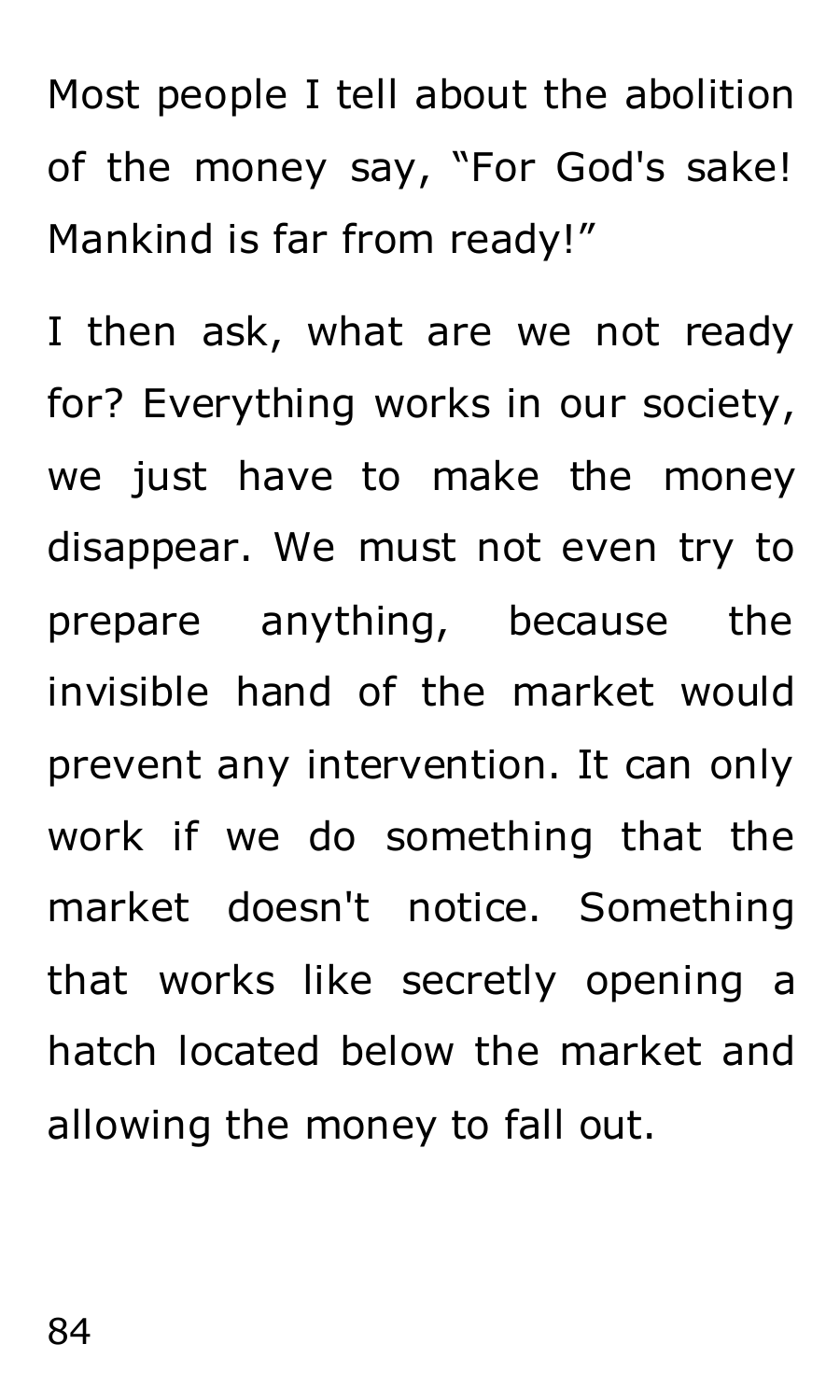The most important thing about the disappearance of money is that nothing has to or should change during the transition. On the day the money disappears, everyone has to do exactly what they did the day before. In the morning, we going to work or school, and doing the usual errands after work. Since you usually get your salary or wages at the end of the month, you first notice something when there are no price tags and the checkouts in the supermarket are not manned.

85 It is therefore important that nothing changes so that the existing supply chains are not disrupted in the daily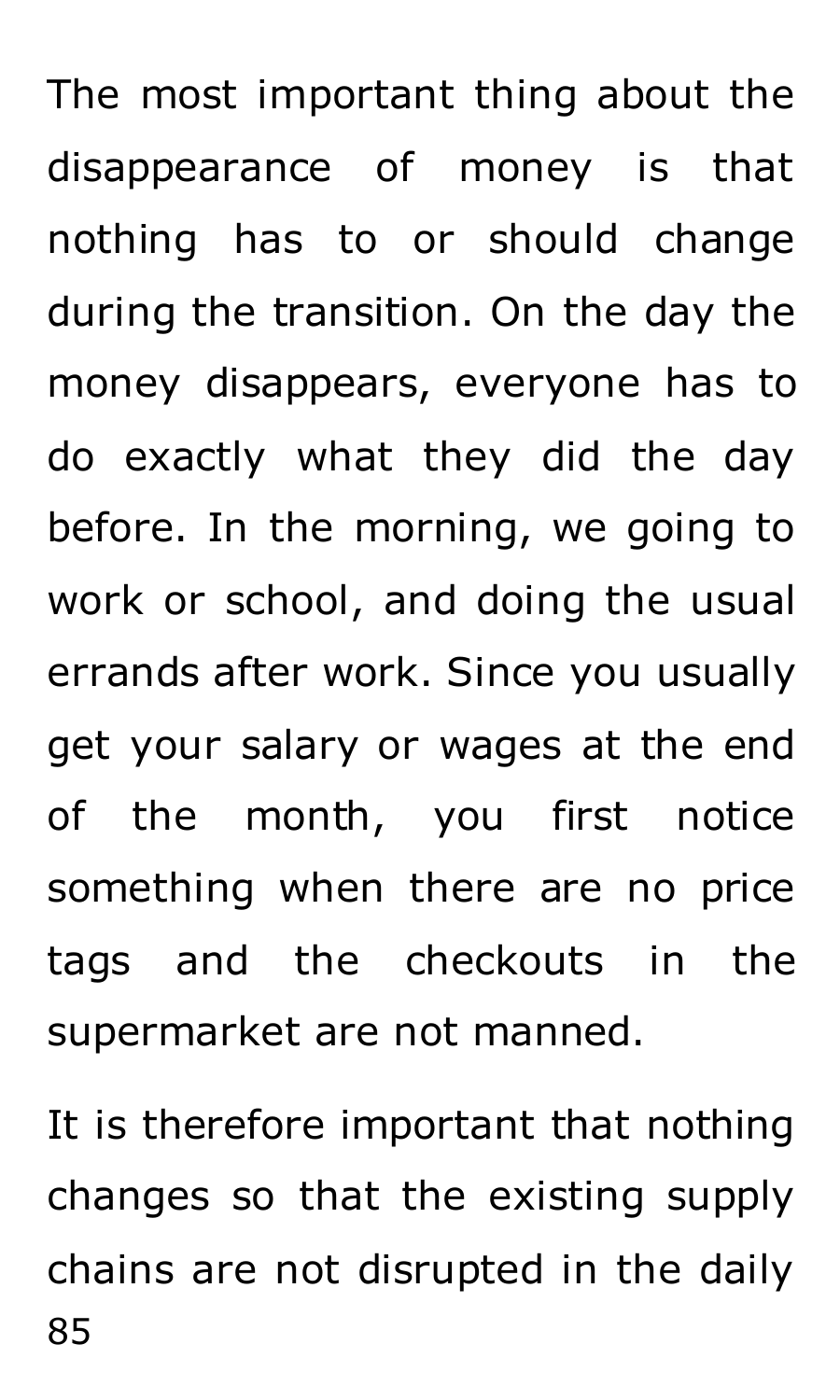supply. The supply chain from raw material supplier to factory, from factory to wholesale and from wholesale to retail, to put it very trivially. And this chain will continue to function even without money, because every employee in this chain does his job. As well as the employees of the electric power plant, water company, sewage works, drivers of trains, buses, taxis and trucks, medical personnel, police officers, teachers, postal workers, etc. does his job. Road works continue, new machines are installed, research on new developments is continued. And each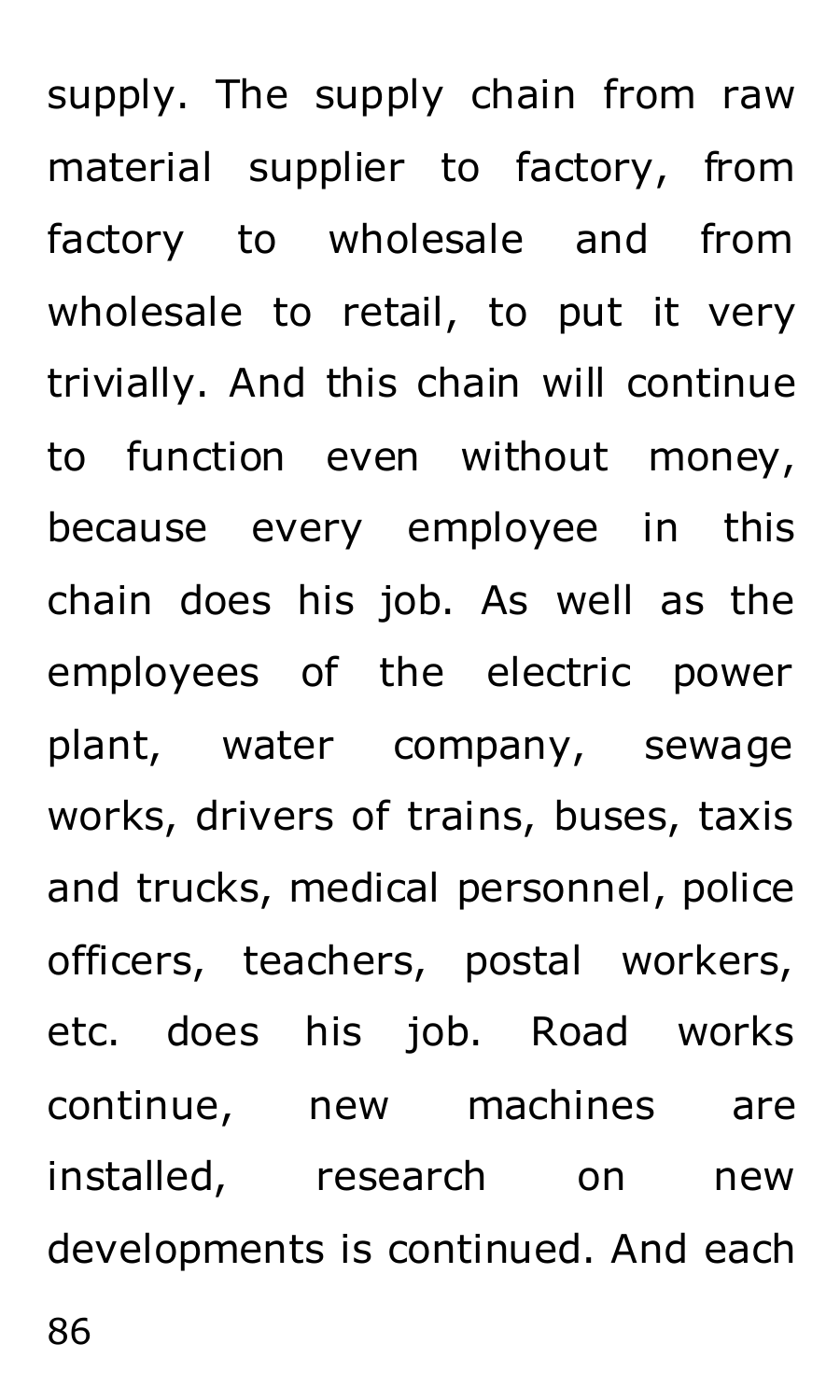of the billions of employees goes to the shops in the evening and takes what they need to live on. Or he takes the new television, the purchase of which had been planned for a long time.

Nothing changes, only that no money flows back.

Why can we be sure that, with a few exceptions, everyone will participate? Very easily. Everyone knows what depends on it. Everyone knows that if this transition doesn't happen, society will collapse. Just as we make small things that make our families work, we will also make sure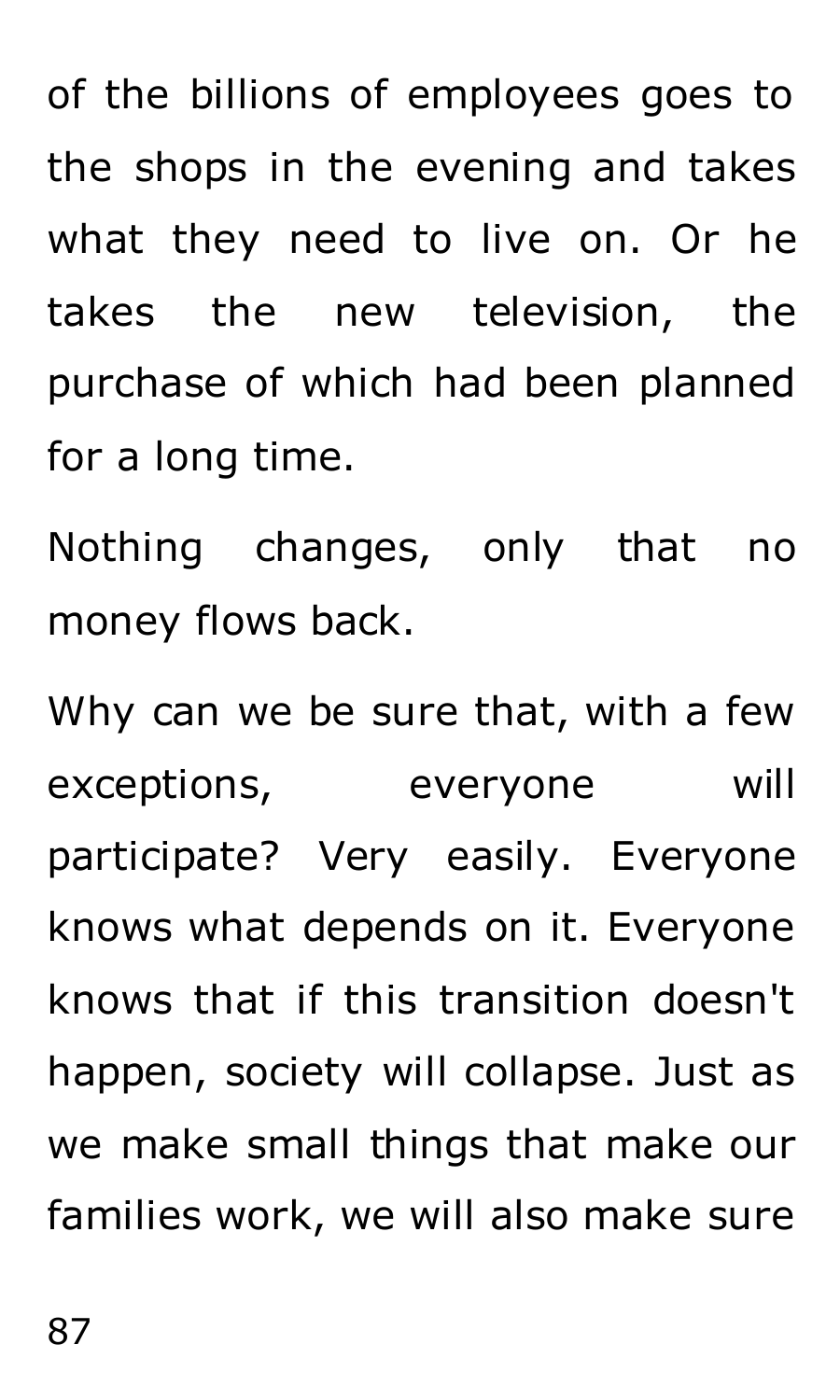that the supply of society is not jeopardized. As disciplined as we have been protecting ourselves and others by wearing the face mask for two years, we will protect ourselves and others from the collapse of society. Just as we are reminded every 3 minutes on public transport to cover our faces, in shops we are advised to stop taking ourselves with us as usual.

The disciplined and united behavior of all of humanity during the first lockdown proved that we are capable of taking this step.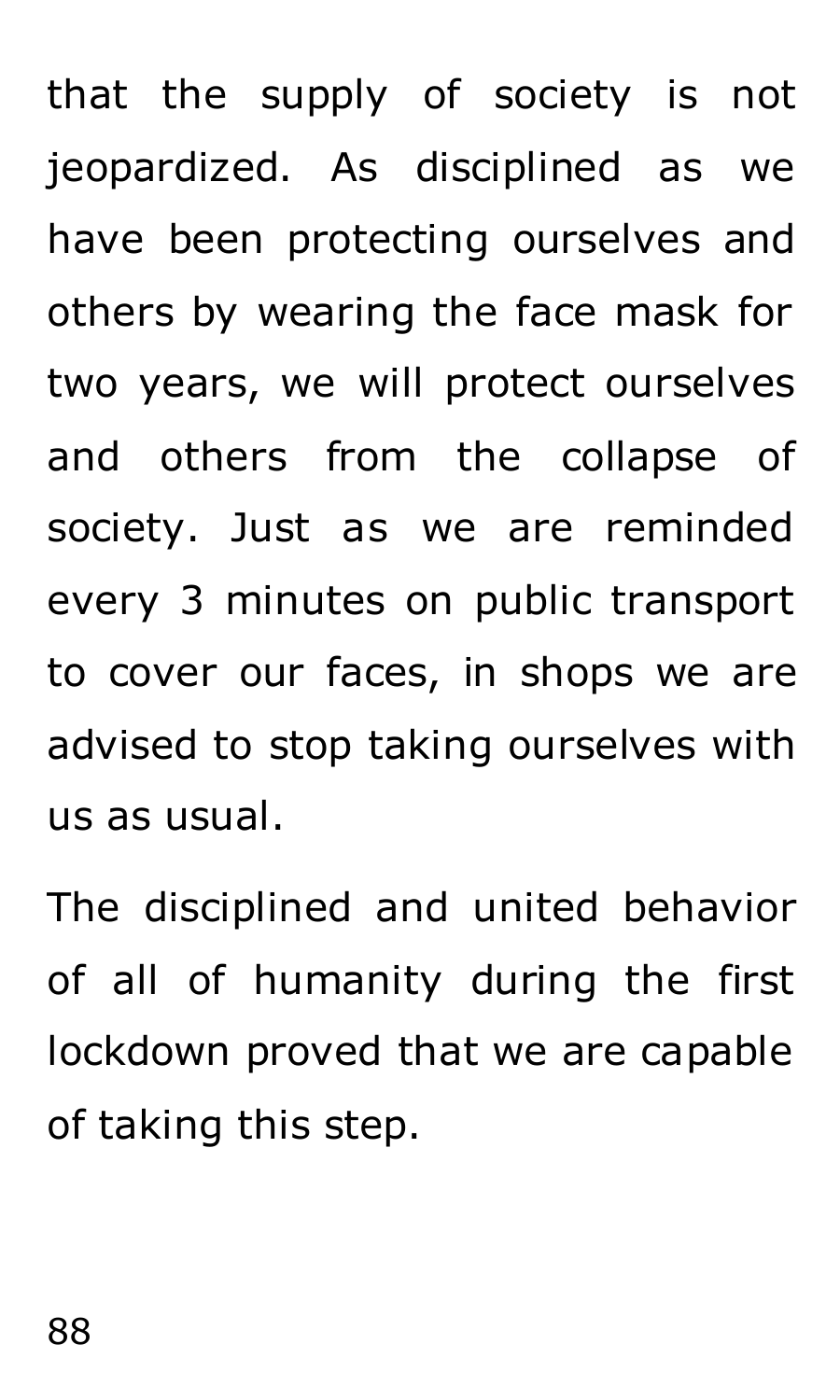Church and politics have the great task of motivating people in good time. They show us the two alternatives we are currently facing. To do this, all politicians must pull together and it makes absolutely no difference whether one has rightwing, left-wing, green, conservative, liberal or socialist views. And the politicians must also encourage us to dare to take this step towards freedom.

[To the table of contents](#page-3-0)

#### A GLOBAL DEBT RELIEF

When I ask around in my circle of acquaintances, nobody can imagine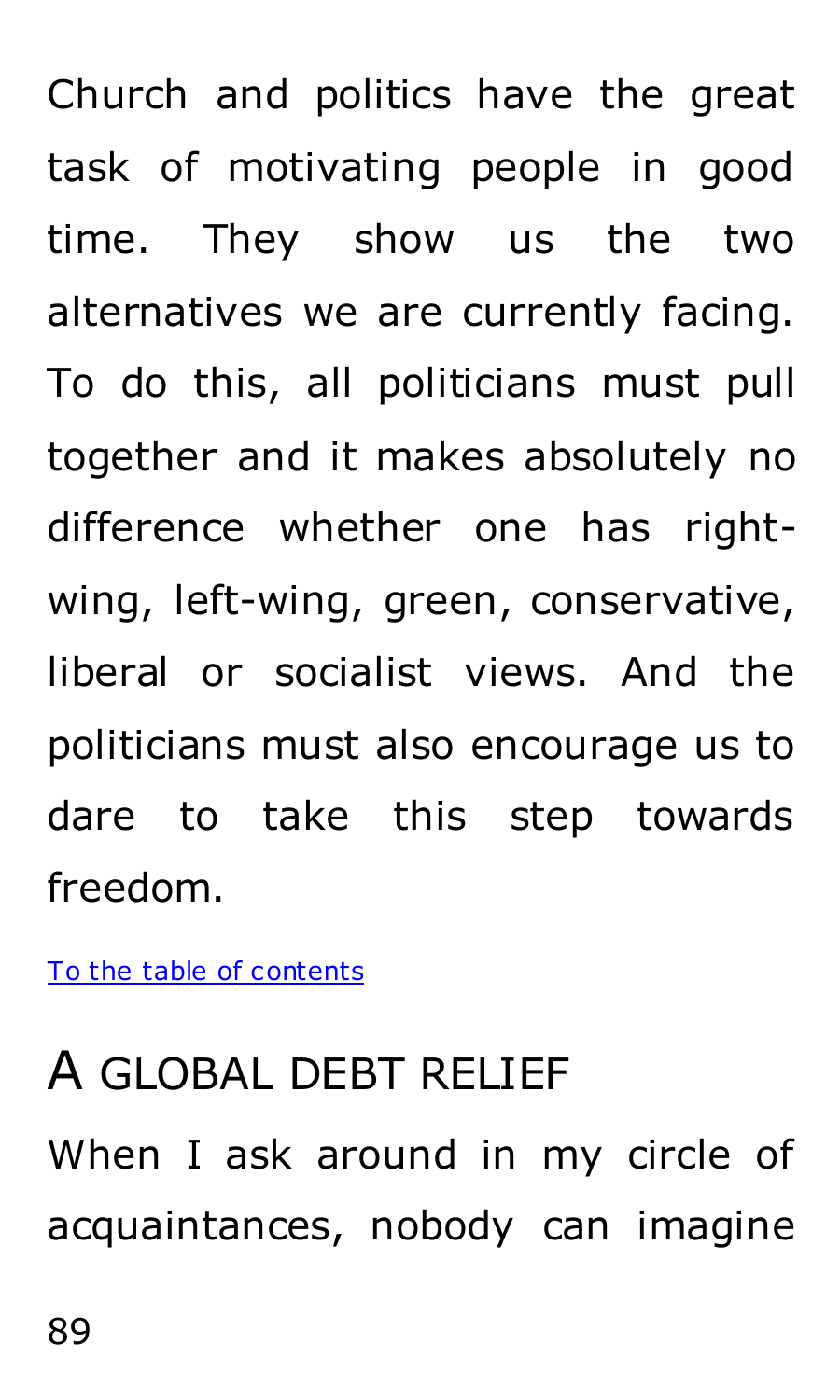how the money should be abolished. But how about global debt relief, a Jubilee? Isn't this what mankind has wanted since biblical times?

Almost everyone in the world is in debt. The share of the national debt of every German now amounts to almost thirty thousand Euros. This fact can probably be generalized for all industrialized countries. In addition, there are the private debts of many people for real estate, cars or household items, which in Germany amount to twenty to thirty times their monthly income on average. If the banks demand their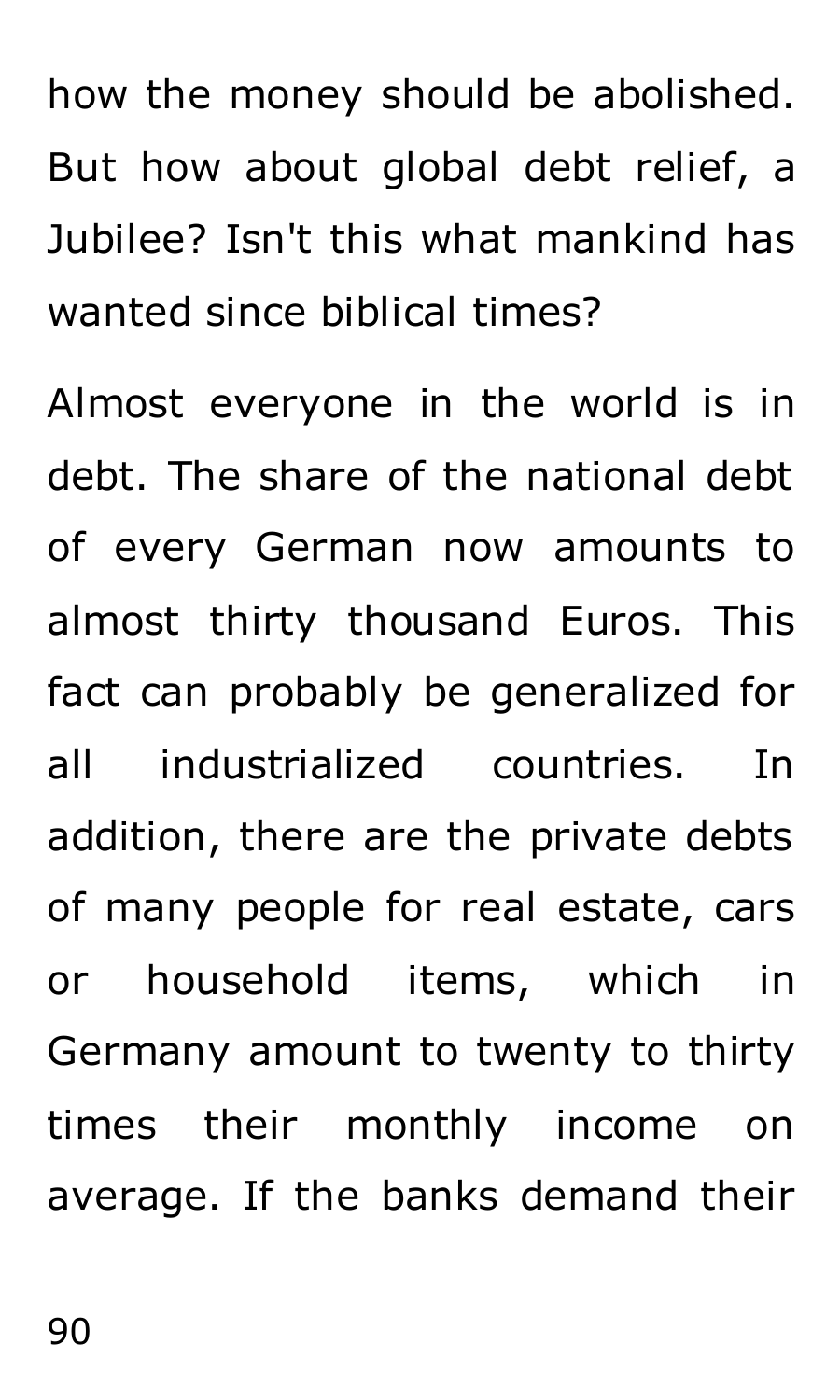money back, all citizens would have to pay.

How about the global south? Big numbers don't mean much to us, but we do know that many highly indebted countries in the Global South are facing economic collapse and that the survival of the population is already at stake. It's about  $$8.6$  trillion.<sup>3</sup> According to the International Monetary Fund (IMF), the debt of many countries in the Global South is in the magnitude of their annual economic output.

-

<sup>3</sup> Misereor debt report 2022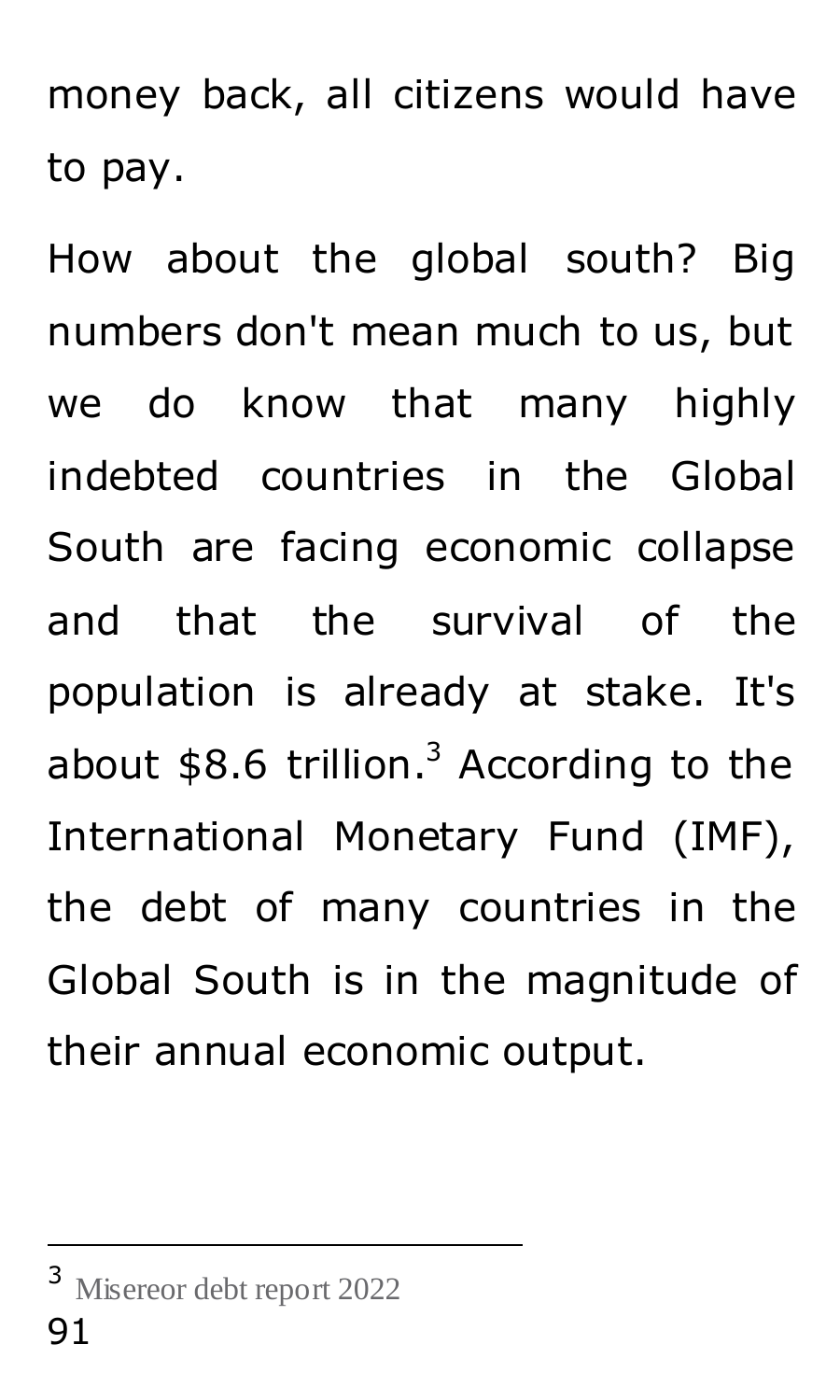Of course, many politicians talk about aid. But these countries will not really be helped. Why should the law of the market not apply here of all places? Which bank will help a debtor who cannot pay his debts? But of course they try to be on their best behaviour. Germany, one of the five economically strongest countries in the world, wants to help with six billion<sup>4</sup>. That is less than one per mil of the amount of debt.

The trillions in economic aid that was used to restart growth can be easily distributed with a watering can. You

-

<sup>&</sup>lt;sup>4</sup> Finance Minister Lindner warns of "global debt crisis"Handelsblatt vom 20.04.2022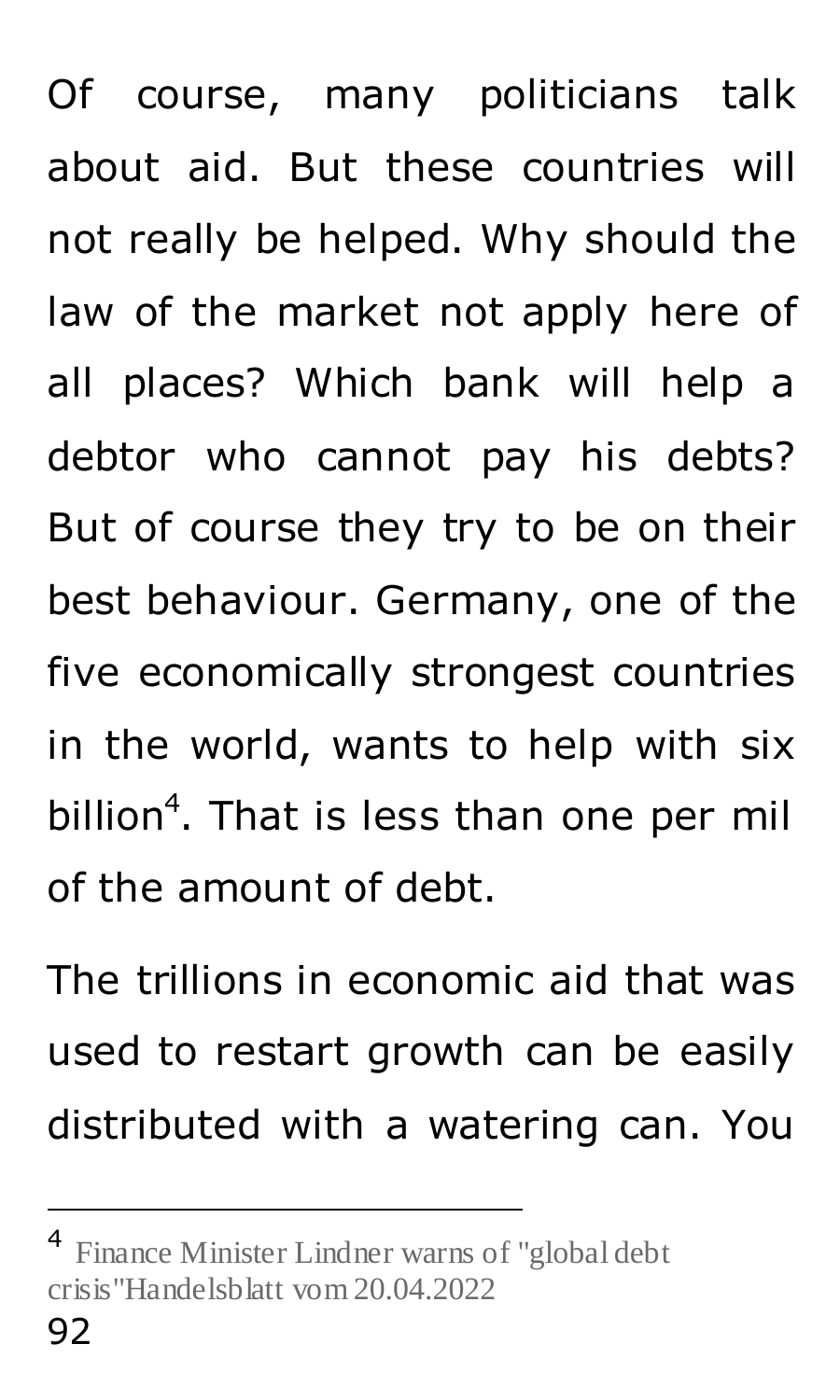don't have to calculate it exactly. At these magnitudes, it would probably take the population of a small country to really properly allocate. But we don't even ask where the billions are going. We have other concerns.

The situation would be different if they were to waive the debt. Of course, you'd have to look closely at that. And that's precisely the reason why they don't even start with this task.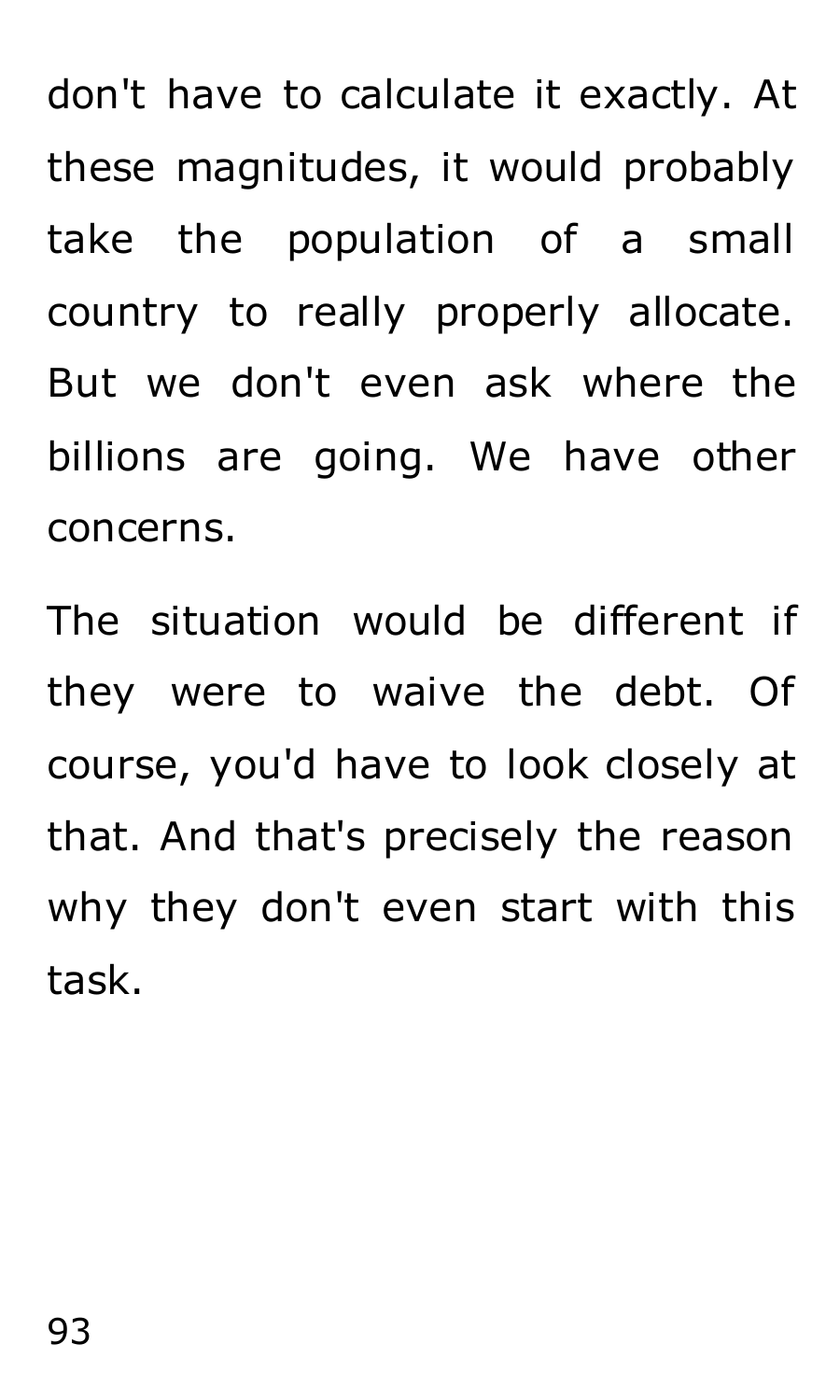**That is why all people who are in debt - and that is almost all of humanity - must now take action. We must now take the initiative for a global referendum to abolish all debt!**

[To the table of contents](#page-3-0)

### WHAT HAVE WE LEARNED FROM THE PANDEMIC?

94 Please imagine if the pandemic could have been planned. The first consideration would have been what financial incentives could be used to get people to wear mouth and nose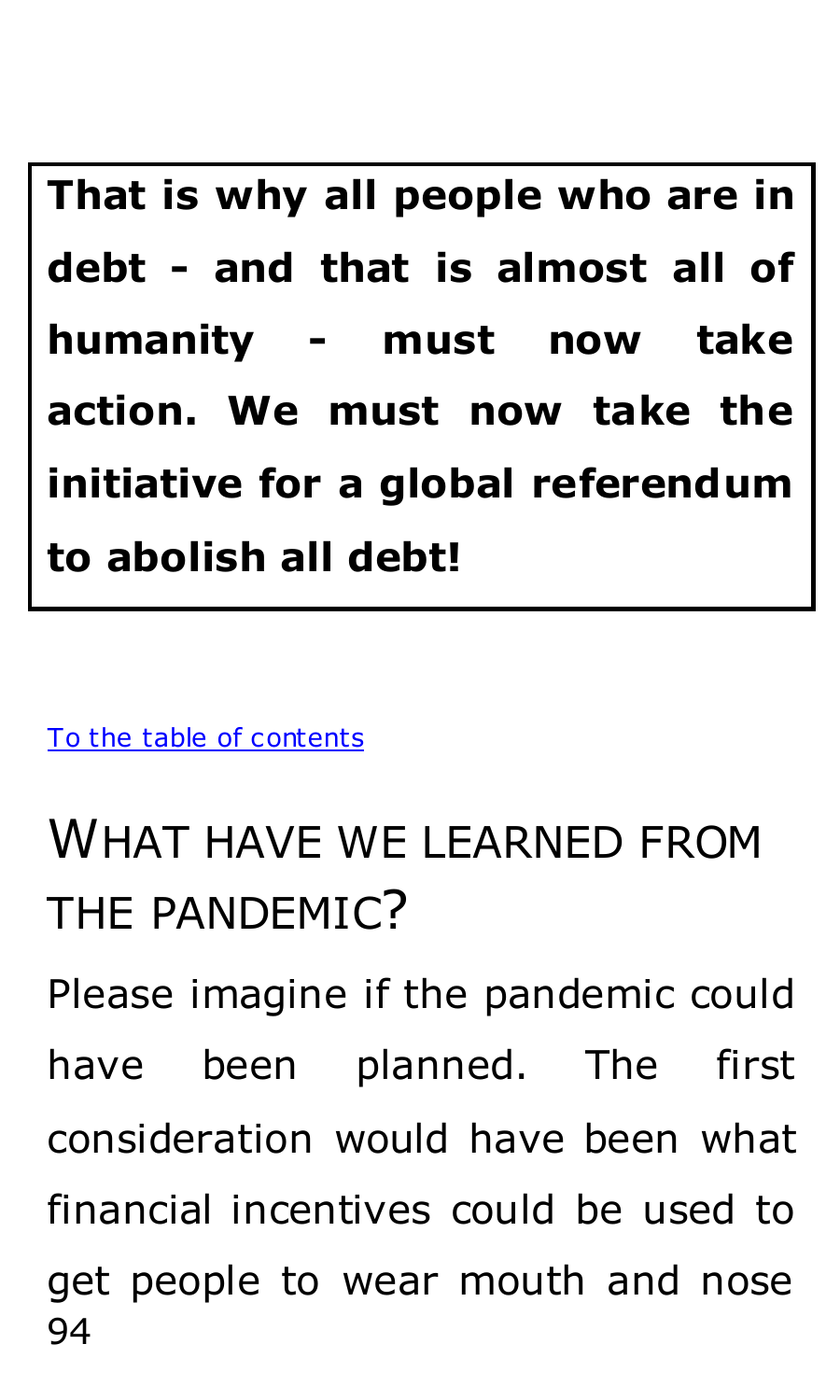protection for two years. However, humanity has shown that it behaves voluntarily and spontaneously in a responsible and reasonable manner. Such global solidarity and discipline has never existed in history.

The most important thing the pandemic showed us is that years of detailed planning were not necessary. The sudden appearance of a simple virus changed the world.

The first lockdown saw a sharp slump in parts of the economy and in mobility, without jeopardizing the supply of everyday goods. It will probably be the same with the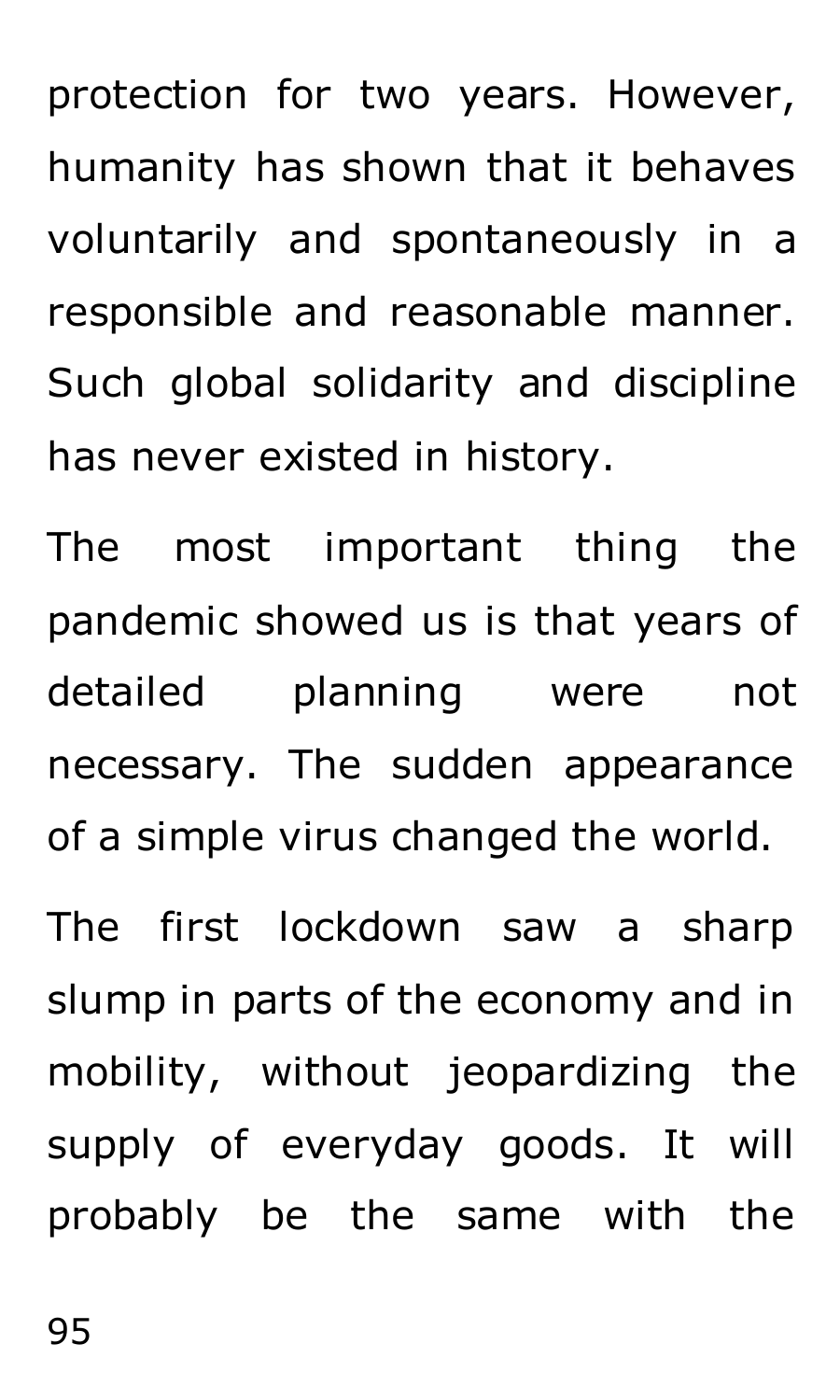abolition of money. We know that society collapses when we don't fulfill our daily chores, it also happens within family or among friends.

The figure below shows the supply of groceries in the retail sector. You can see that there was a peak in sales in spring 2020, but it was smaller than the annual Christmas sales. In any case, the sales curve does not show a negative peak, but rather a stable and secure course.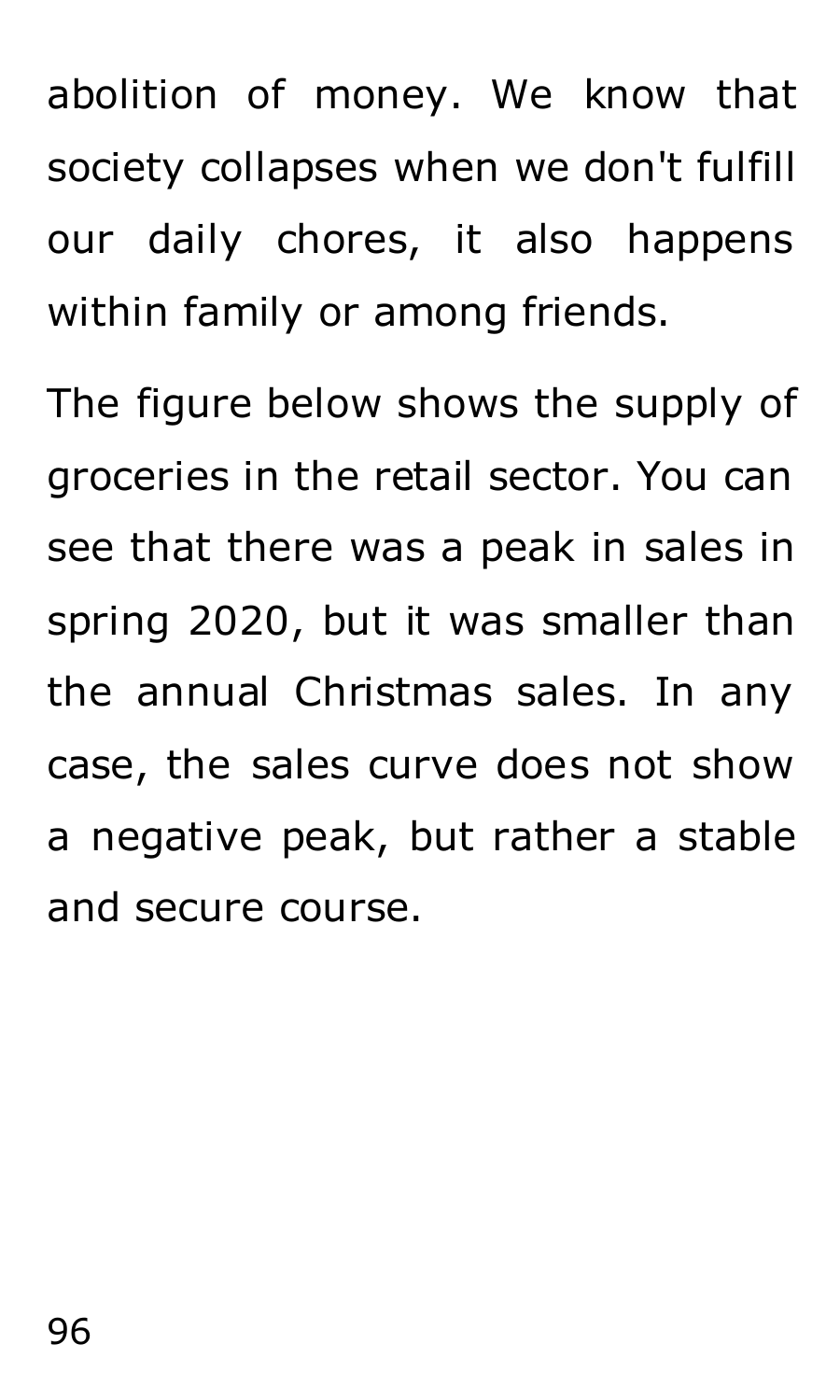

As the food supply has been secure even in this unexpected lockdown event, it will be even more secure if we are prepared.

[To the table of contents](#page-3-0) 

PRACTICAL GUIDE FOR THE **TRANSITION** 

Every person in the world who is in debt must have an interest in seeing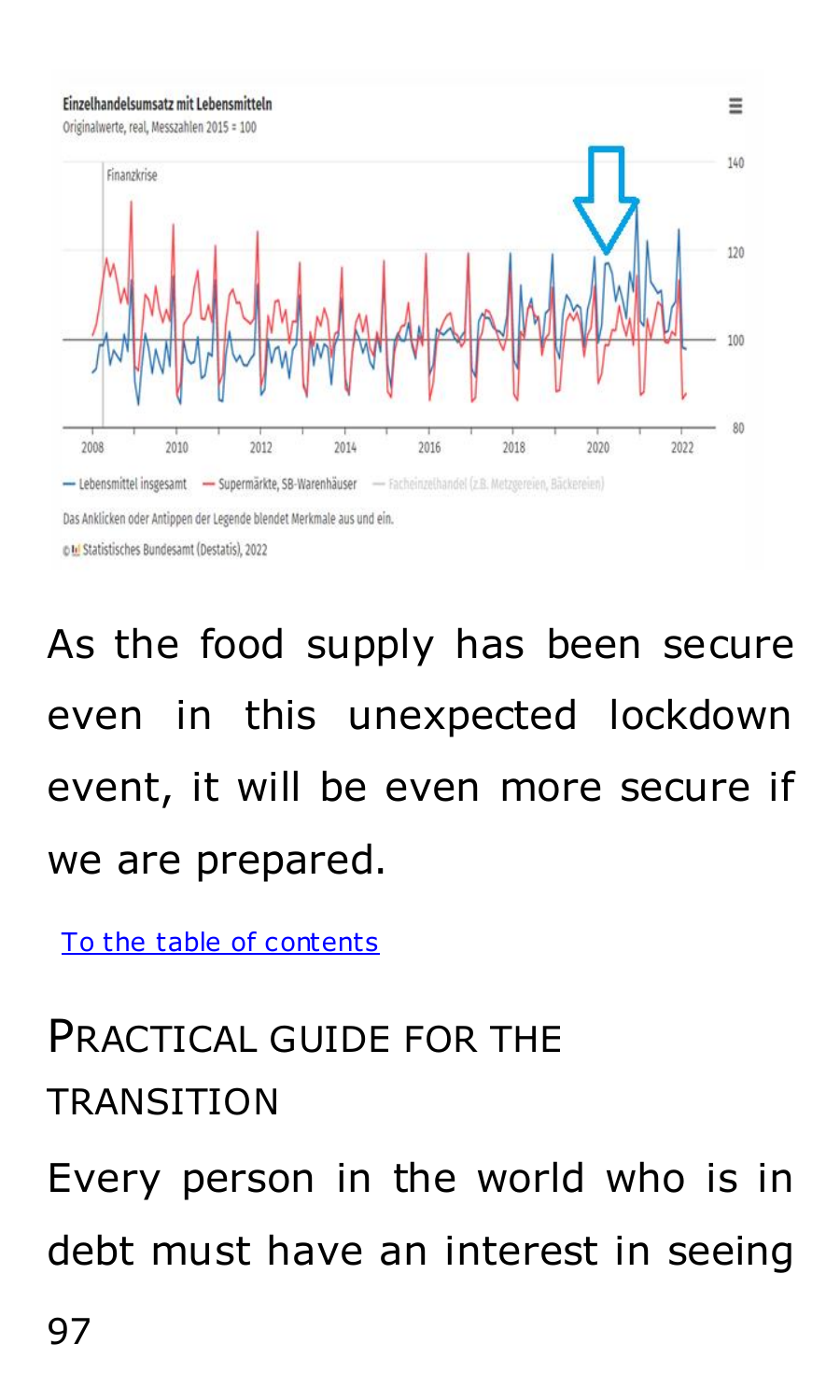that debt go away. Due to the general national debt, this affects almost everyone in the world.

This debt relief would be a gift for all concerned.

But how can you ensure that nobody suffers disadvantages as a result?

What would happen if every person in the world could vote on whether their debt, both private and public, be forgiven without harming anyone? Disadvantages would be if something is taken away from someone.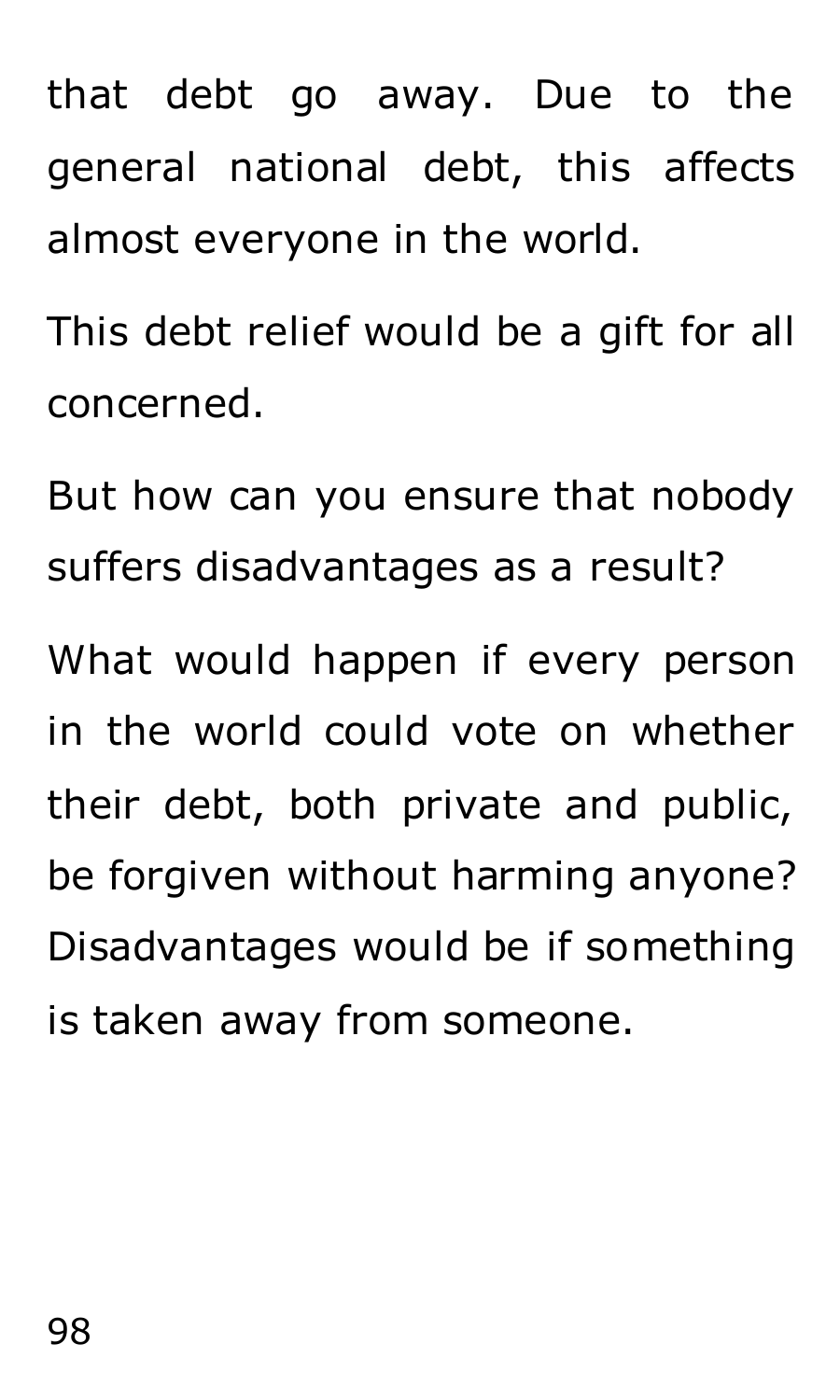**If all money is abolished at the same time as the debt, then nothing will be taken away from anyone, because afterwards everyone in the world will get everything they need for free.**

So would every human vote for this? I think so.

Given the helplessness of world leaders in dealing with our future, there will be no other way out of this mess.

99 The era of money is over. The power over it is now completely slipping out of our hands. Many of the activities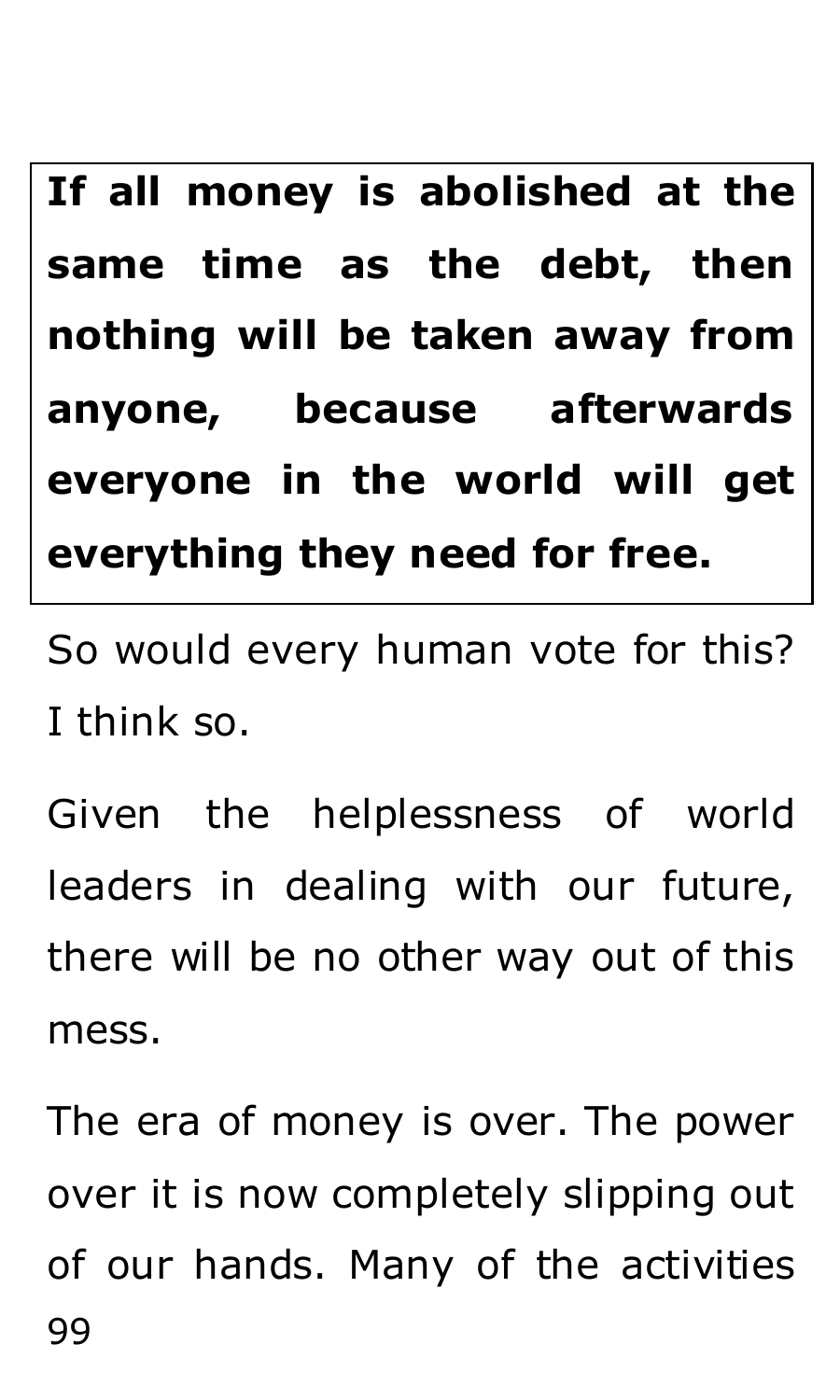vital to human survival are not being carried but on the other hand there are millions of unemployed people waiting to do something. Warehouses for aid supplies are bursting at the seams and on the other hand there are almost a billion people who are starving. That's grotesque. Money impeded!

We no longer need competition to generate growth, we now need to distribute the world's wealth fairly. That will only work once we have abolished the money.

The difference between the richest and the poorest is unreal and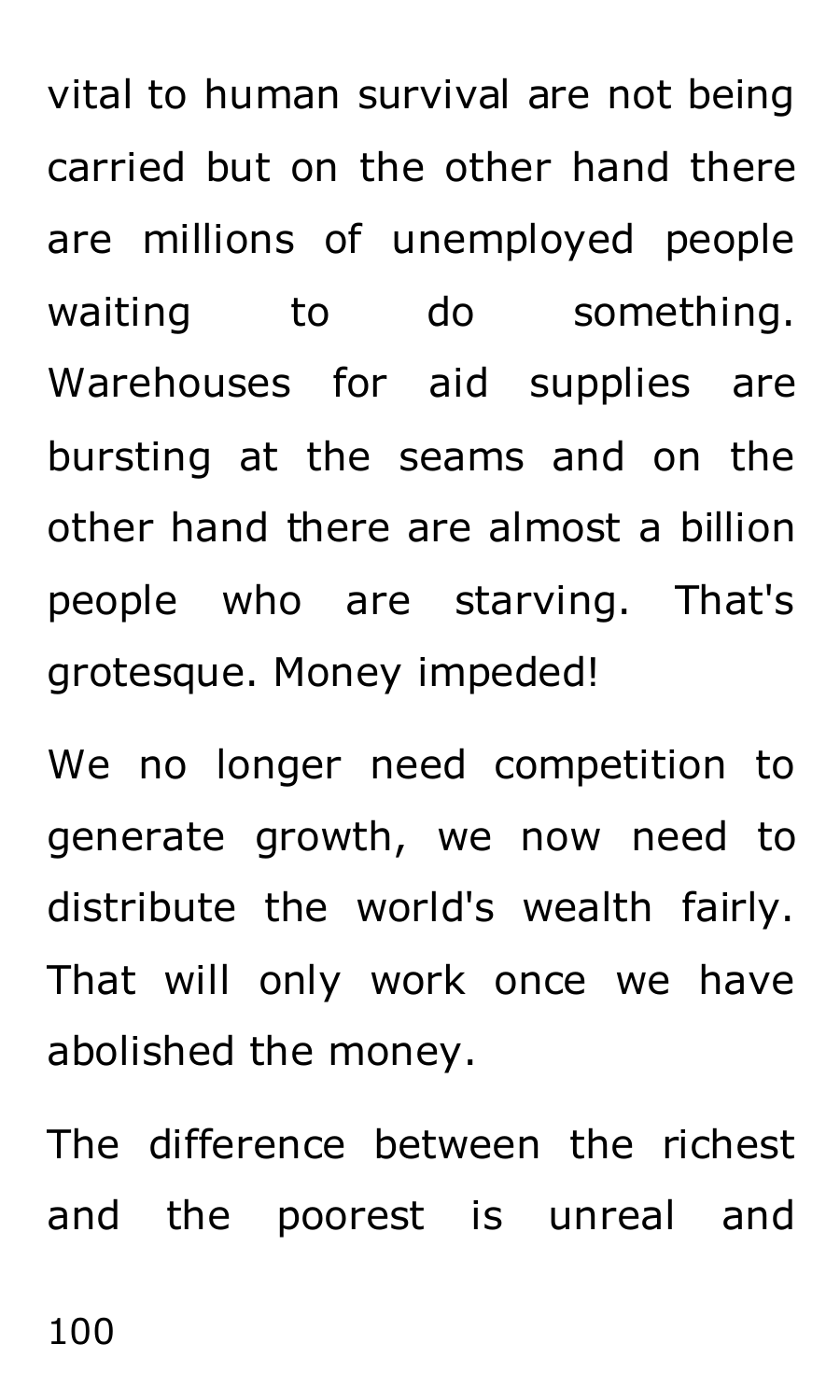absurd. Money has lost its function as a measure of value.

Humanity produces more than enough for all people to live well. We no longer need this voucher.

**All people in the world must be able to vote that all debts be canceled. For this we need a global referendum.** 

**That is the great task before us.**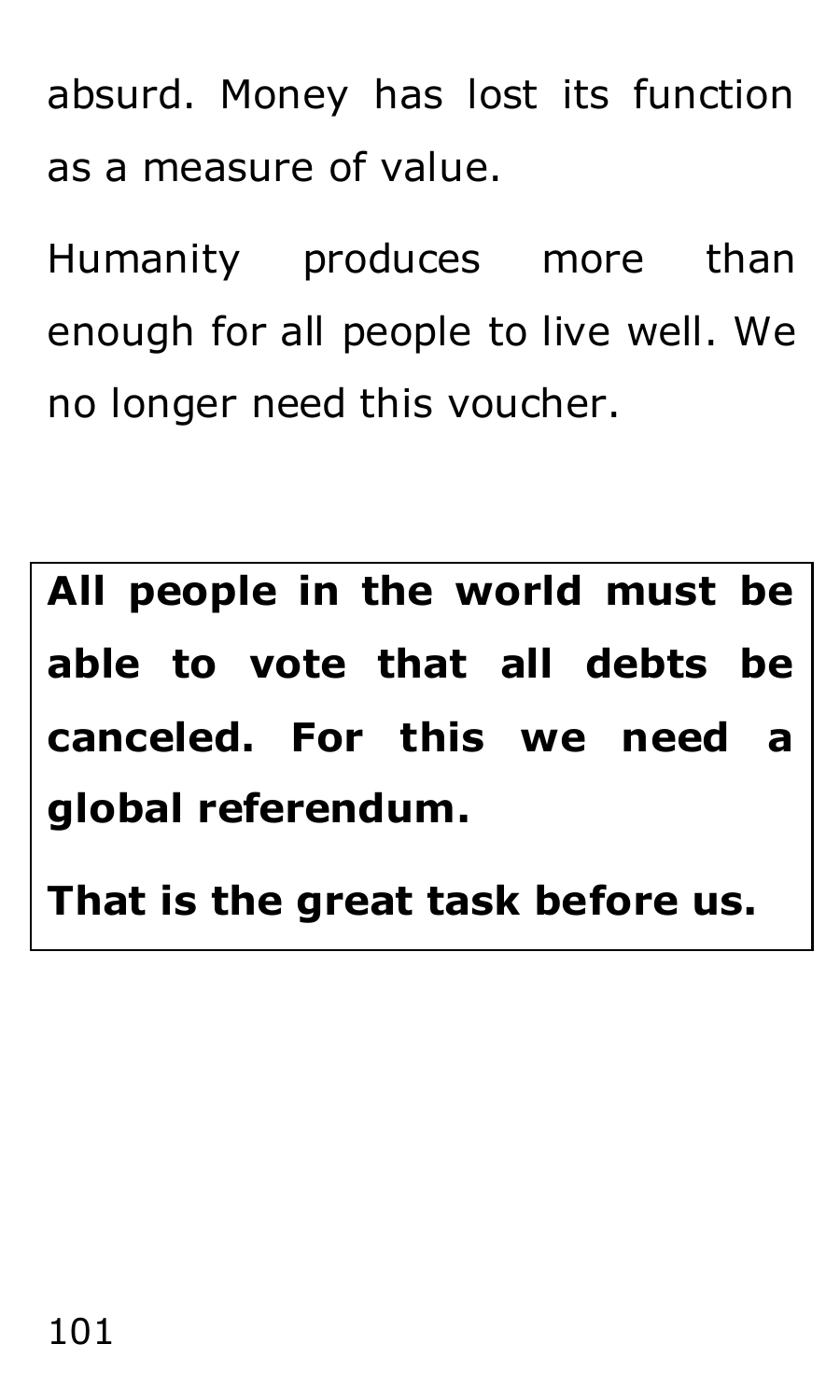#### HOW LONG WILL THE TRANSITION TAKE?

The first impact will be when employees in the finance and insurance industries and in the tax offices can look for other employment. Because they have nothing to do. There will also be job losses in the automotive sector. We had noticed in the first lockdown that the roads and highways were empty, so it will probably be the same with the abolition of money.

102 These people will probably stay at their jobs for a few more days but then go home. After a few more days, many of them will feel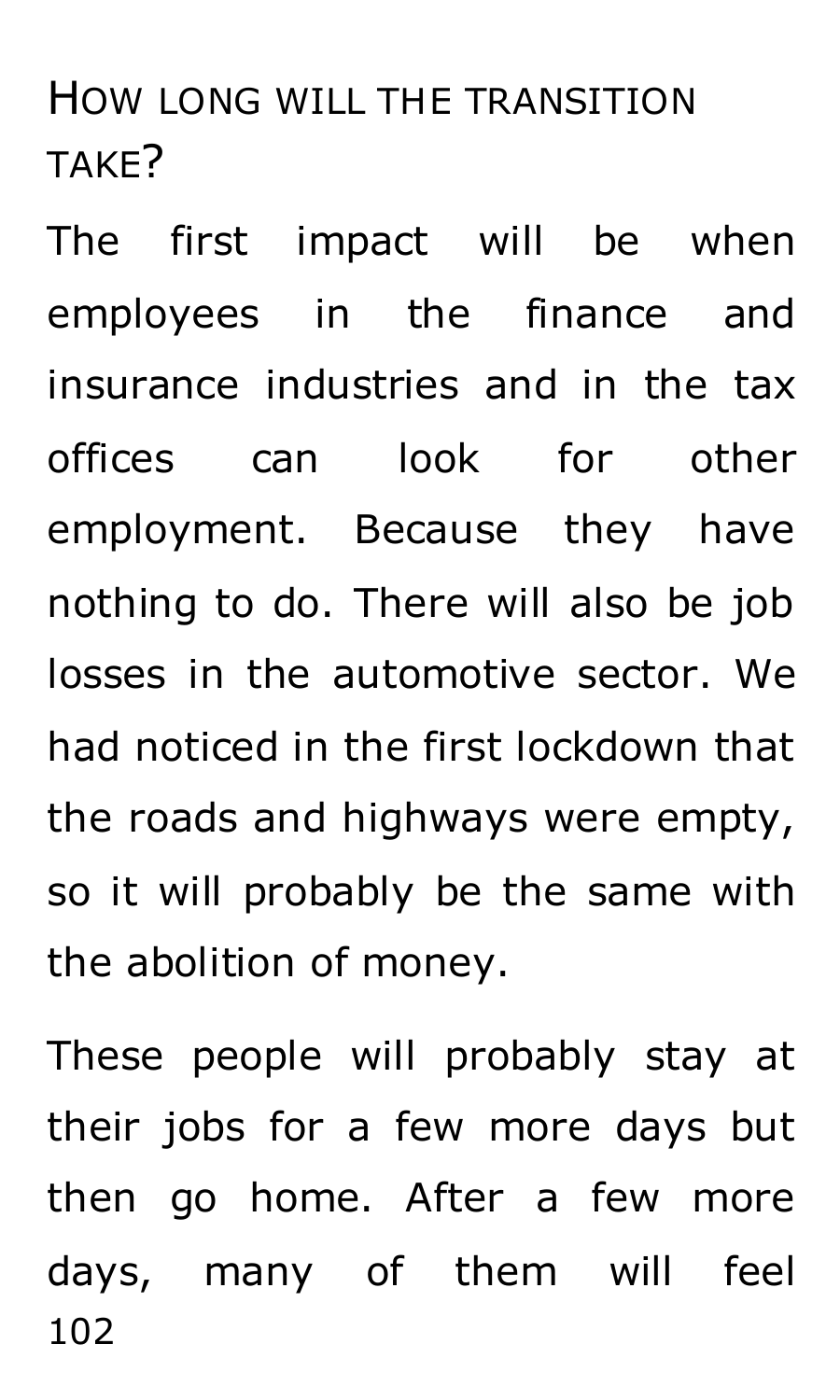claustrophobic in their rooms and look for other employment. This will also be helped by the fact that they are given daily necessities as gifts. Wanting to return the favour is a purely natural human need. The timing of the abolition of money should be in spring or autumn because in summer the temptation is great to first take a few weeks "holiday" and this would be unfair to the workers who are needed to provide. After a few months, there will be enough free time and flexibility for everyone.

103 These people now have the opportunity for the first time to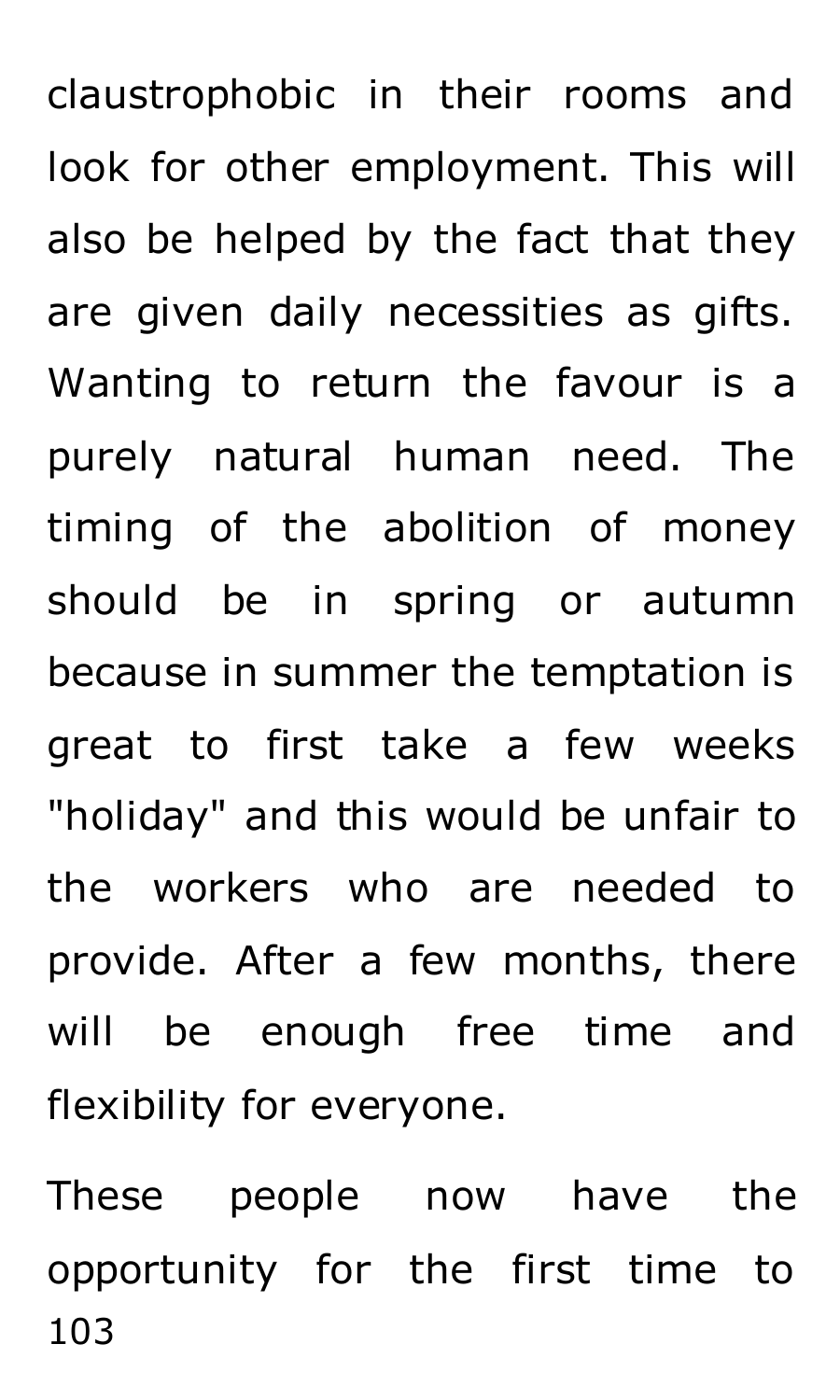choose a job that suits their talents. Former IT workers will quickly create communication platforms on the internet where companies whose employees still have to work fulltime will publish their needs. It will probably start after two months at the latest that working hours can be reduced across the board.

104 The conversion of car companies and other enterprises to the production of robots will then also take place. Perhaps after half a year, there will already be enough robots available to take over most of the monotonous, dangerous and heavy work. [To the table of contents](#page-3-0)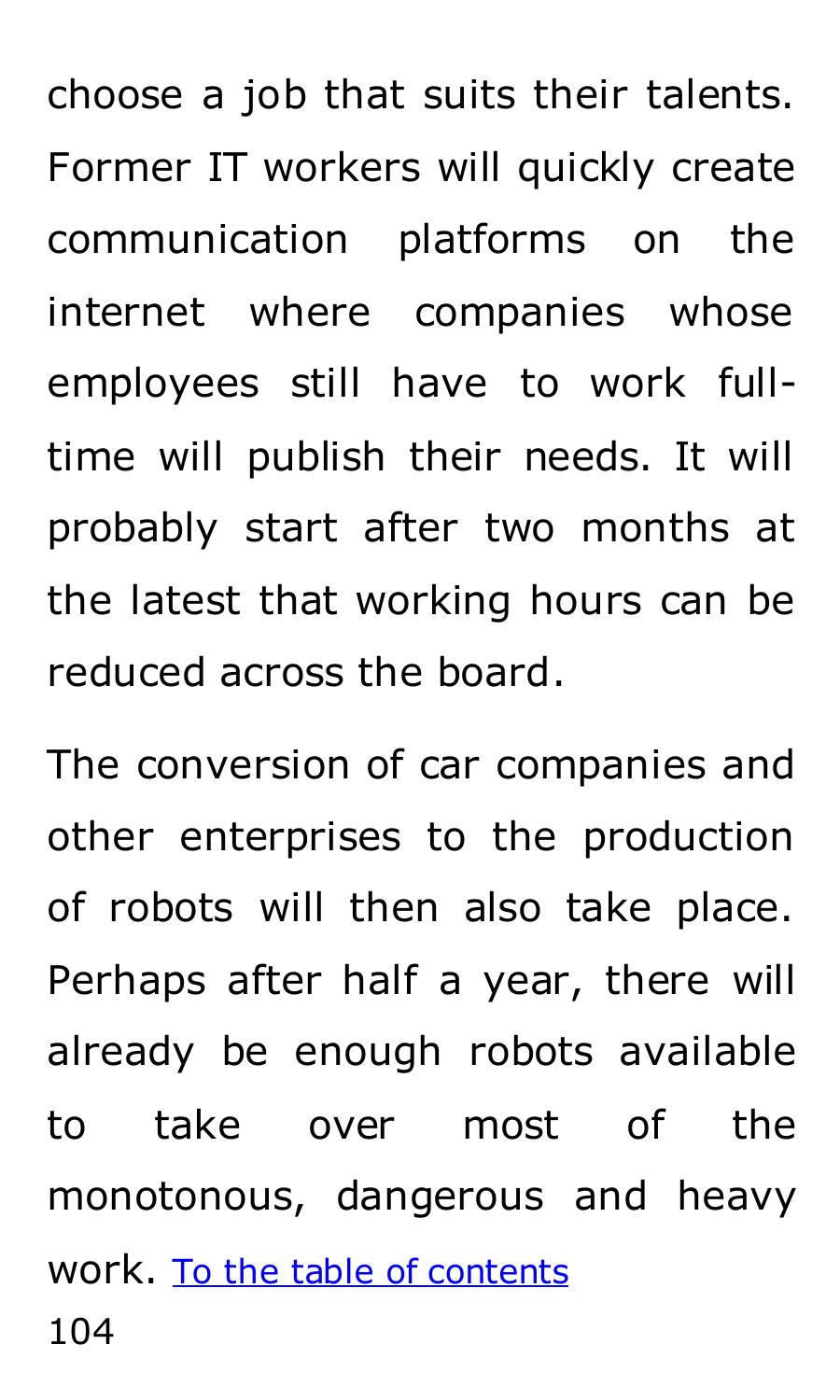# ECONOMY AND SOCIETY WITHOUT MONEY – HOW CAN THAT WORK?

# WON'T THE WHOLE ECONOMY COLLAPSE WHEN THE MONEY GOES AWAY?

At the moment it looks like this: In a few years, the means of production will be in the hands of a single family. A global universal basic income will save 14 billion people from starvation. Our current conception of the economy will inevitably lead there. If we want to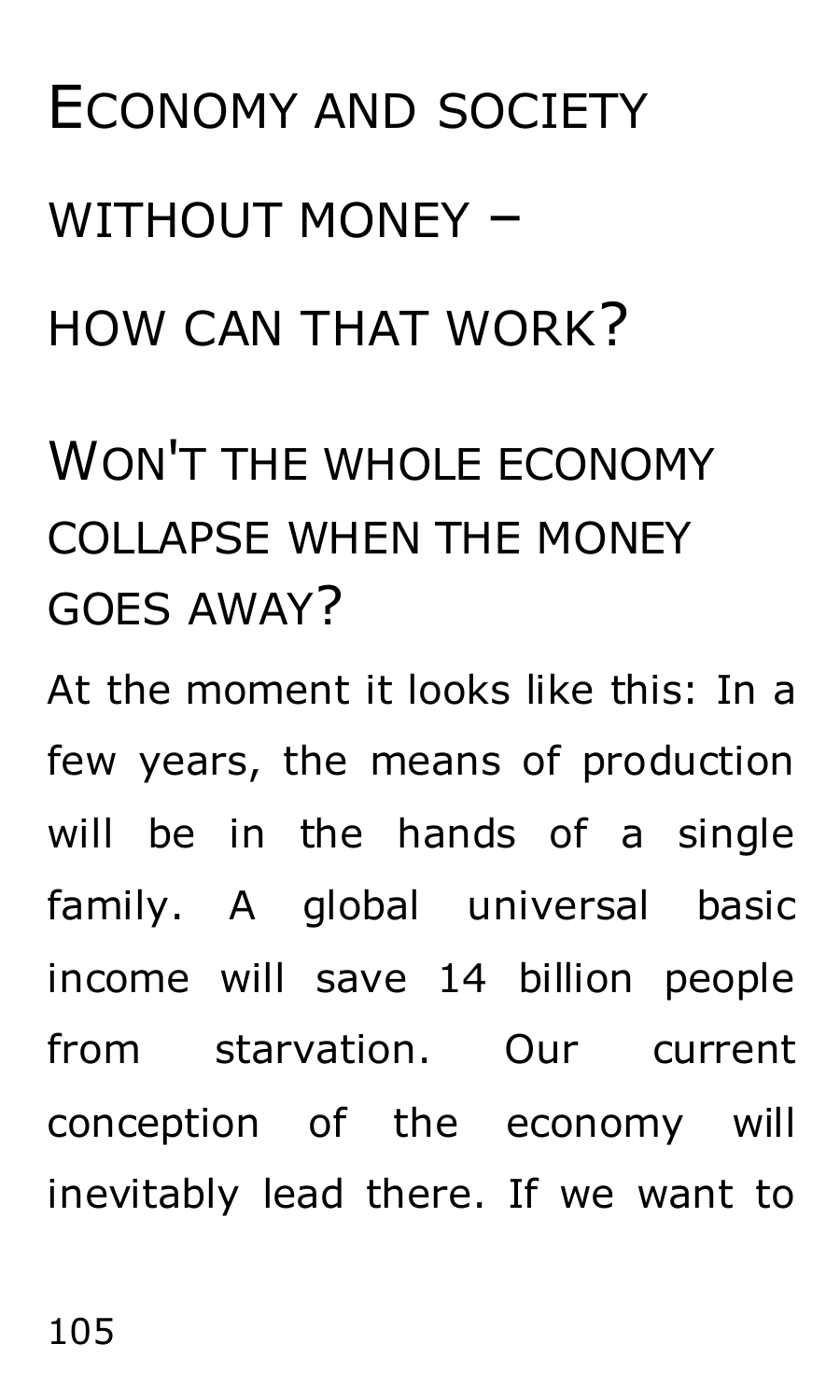change things, we have to try to think really unconventionally.

Simply put, there are two economic cycles. A immediate and necessary cycle that secures the supply of people with everyday goods and a speculative cycle in which the increase in money plays the main role.

The immediate cycle is stable and it serves to provide all people with the goods and services they need. All tax officials, stock brokers, insurance agents and lawyers who lose their jobs when the money is gone will continue to be supplied by this cycle,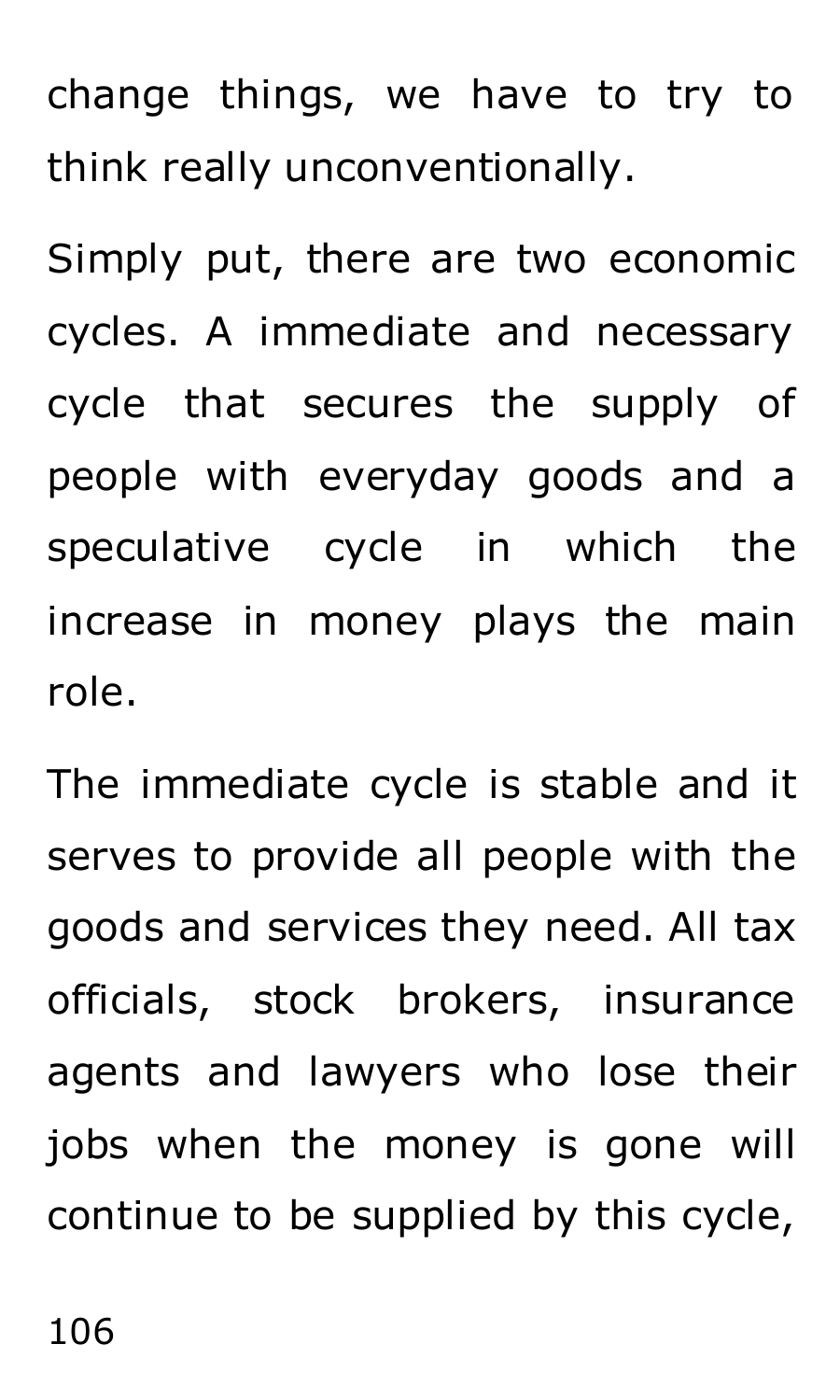just as they were adequately supplied before.

*This cycle has proven its stability during the pandemic.*

When the money's gone, the speculative cycle will disappear, since there is no longer any possibility or need to increase the money. First of all, this will mean that many of those who are active in this cycle today will lose their jobs. But these people do not have to be afraid, because since the immediate cycle continues to function, they are provided with everything they need. These freed-up workers support the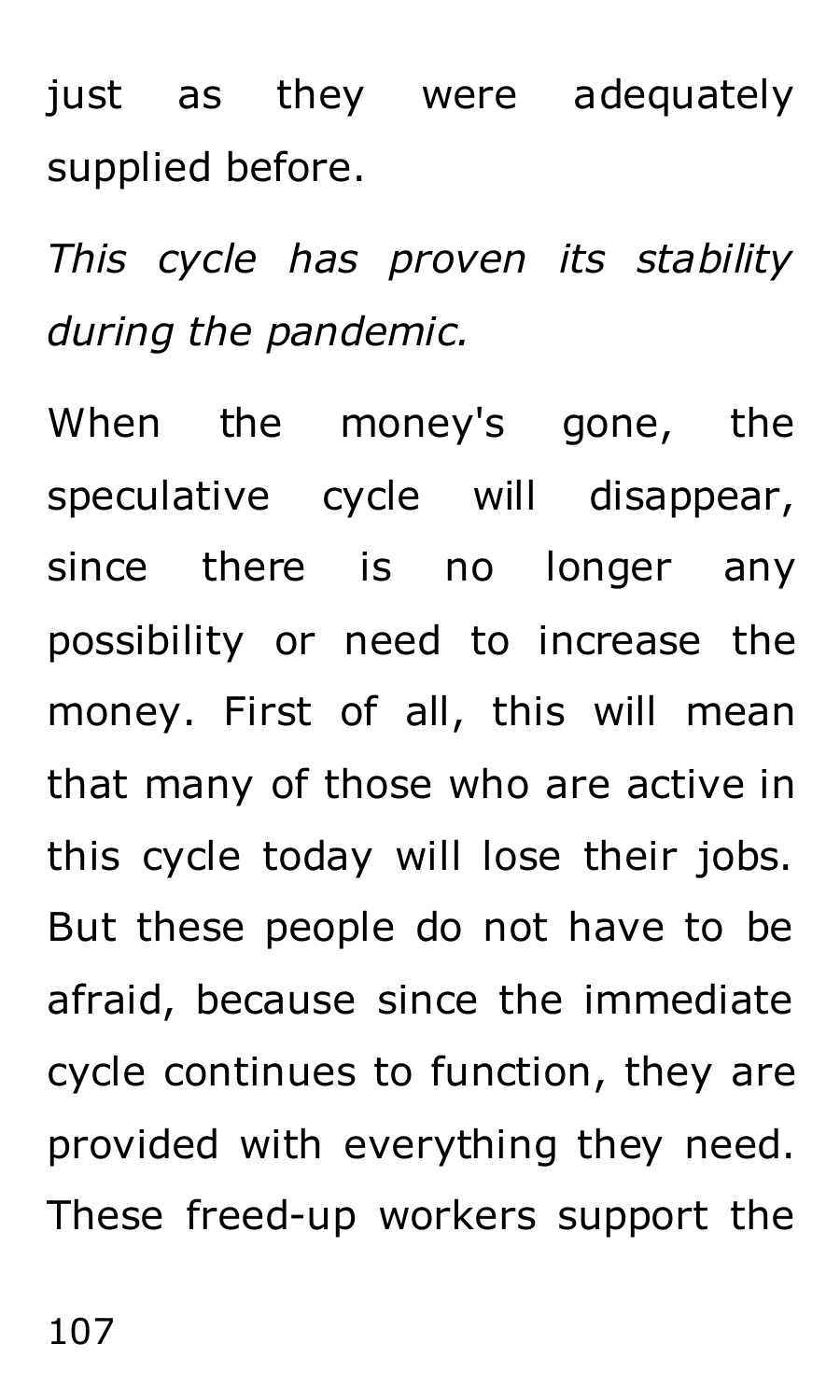immediate cycle or become active in the evolving civil society. Due to the large number of potential workers and the reduced consumption, the weekly working time will probably be limited to two to three days. Most people will be willing to do this voluntarily. Heavy, dangerous, and monotonous work now done by cheap labor will be done by robots.

[To the table of contents](#page-3-0)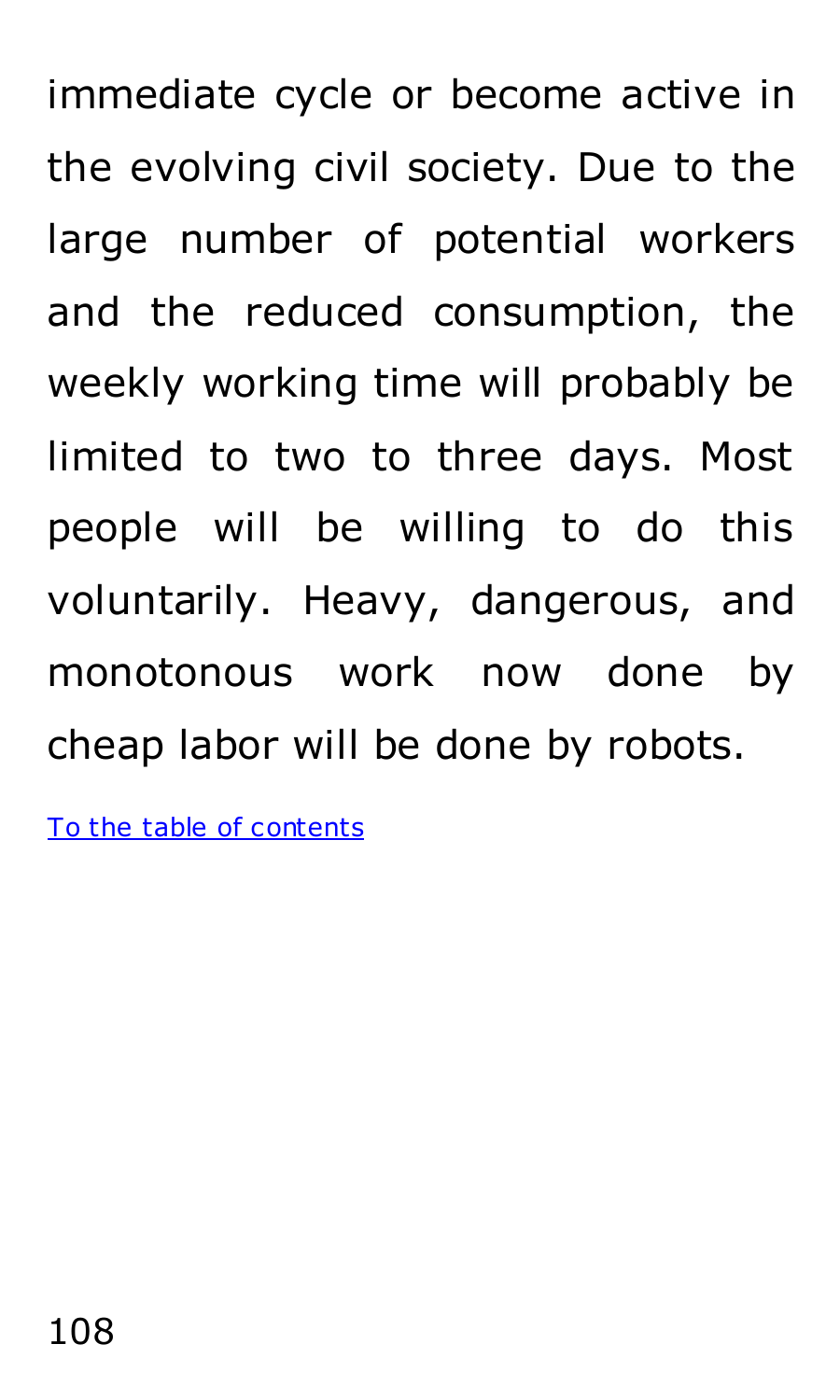## HOW WILL THE ECONOMY DEVELOP?

The figure below shows the production index in the manufacturing sector in selected sectors.



Das Anklicken oder Antippen der Legende blendet Merkmale aus und ein.

o M Statistisches Bundesamt (Destatis), 2022

It can be seen that in the first quarter of 2020 there was a rapid decrease in production immediately after the start of the first lockdown.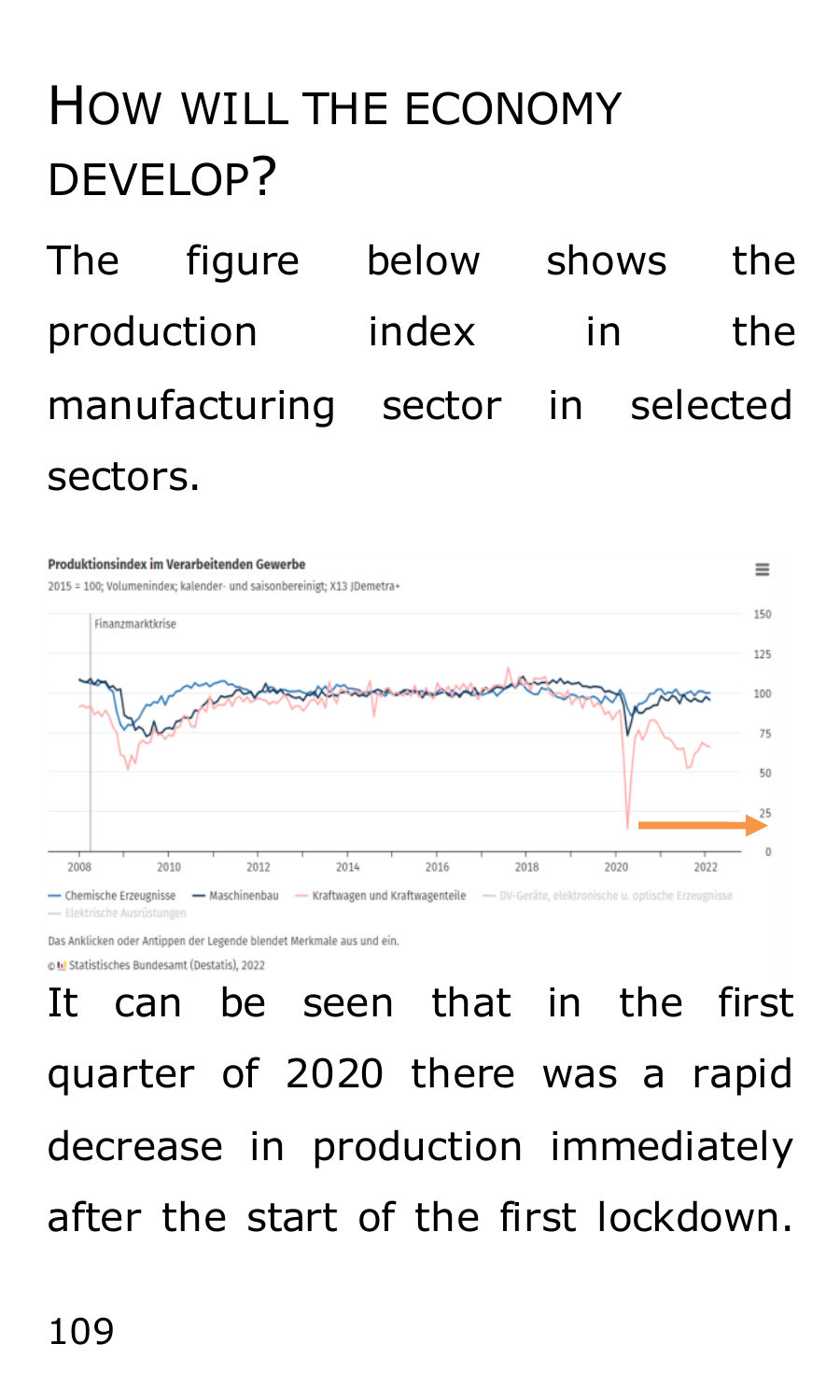You could imagine it in a similar way if the money disappears. However, since this is a planned measure, the numbers will remain at the minimum level. There is no reason not to assume that production will fall at least as much as in spring 2020. This means that CO2 emissions drop and the long-term climate goals will be met immediately.

110 For example, car production is likely to remain at low levels because far fewer people have to commute and there is no effort to get anyone to buy a new car. It would just be nonsensical to drive far every day because you no longer have to earn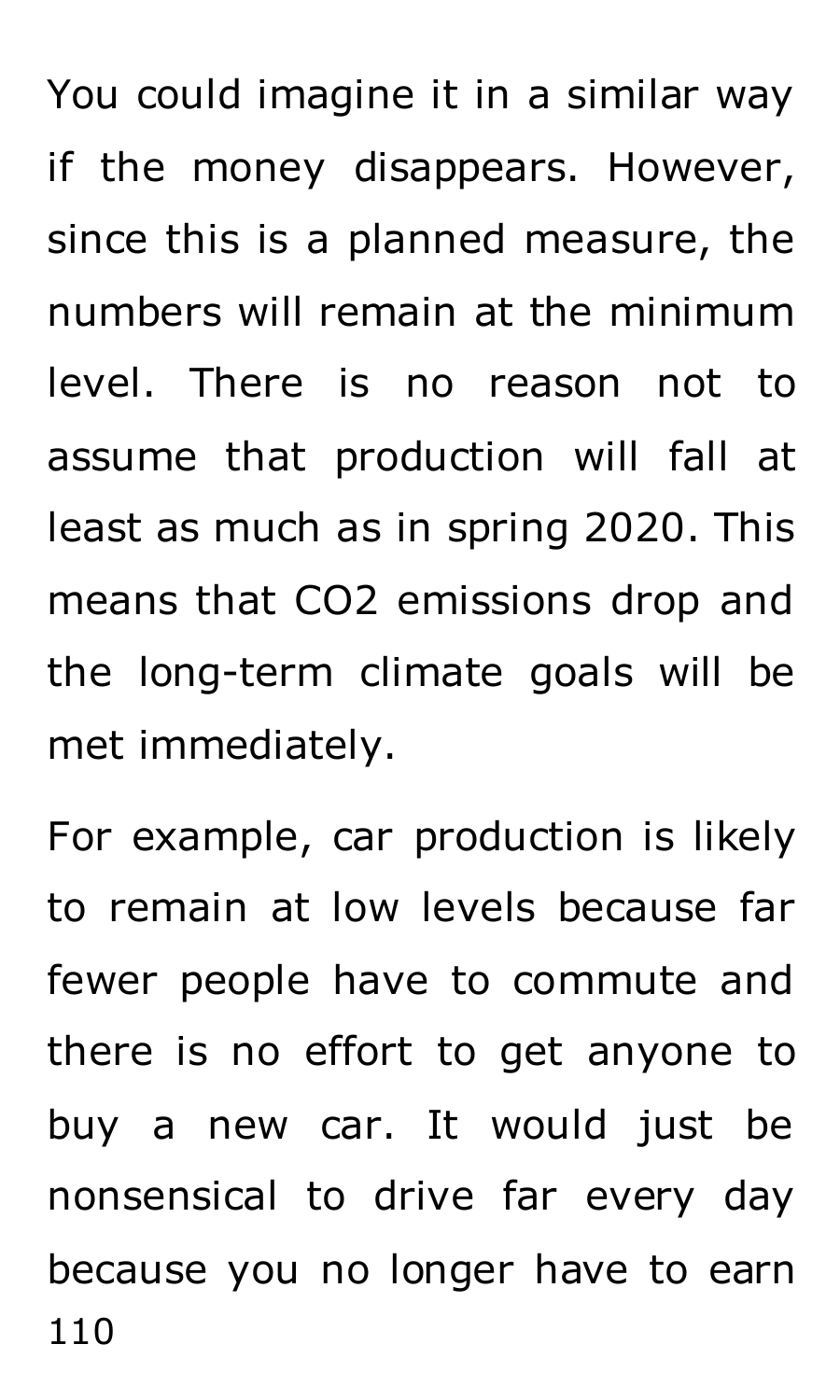money. People who live in the countryside and who commute into the city every day may find themselves helping out in agriculture on a hourly or daily basis in their area. This could also replace going to the fitness center every day. In addition, there are no longer any financing obstacles for local public transport.

111 In contrast to the pandemic, there is no existential fear. All employees are secured due to the stability of the daily supply and other costs are no longer incurred because there is no more money. Because we give each other gifts, we will also feel the need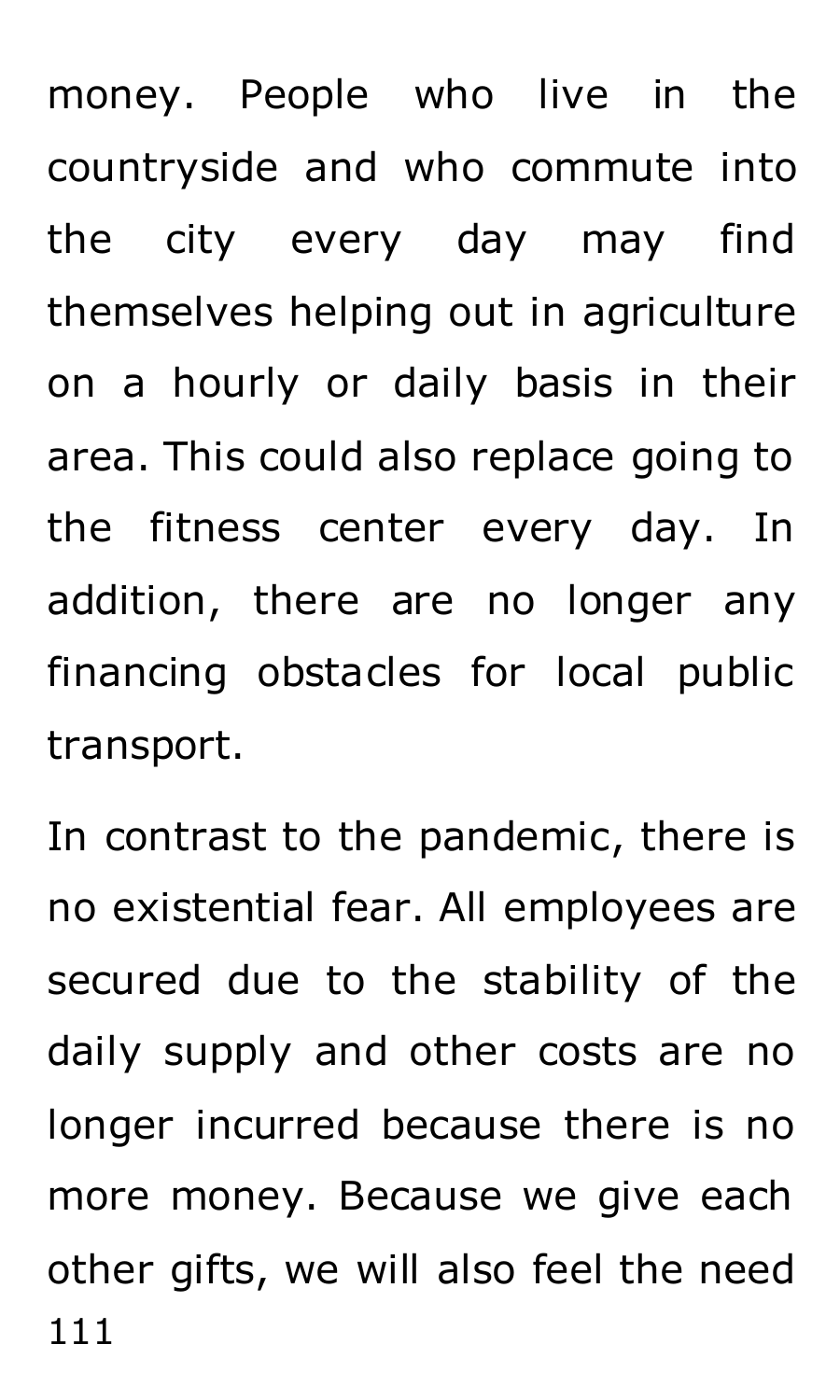to help each other. We just have to think about our families again, those small active utopian cells that already exist today. Who sits idly by when someone's bag of sugar falls? Everyone starts running, trying to limit and eliminate the damage. It will be the same in the economy. At automotive locations like Stuttgart, Munich, Ingolstadt or Wolfsburg there are also many other sectors that are still needed. You will then simply share the work, everyone works for one, two or three days. Why shouldn't that work?

112 In addition, many robots are needed to be used where underpaid workers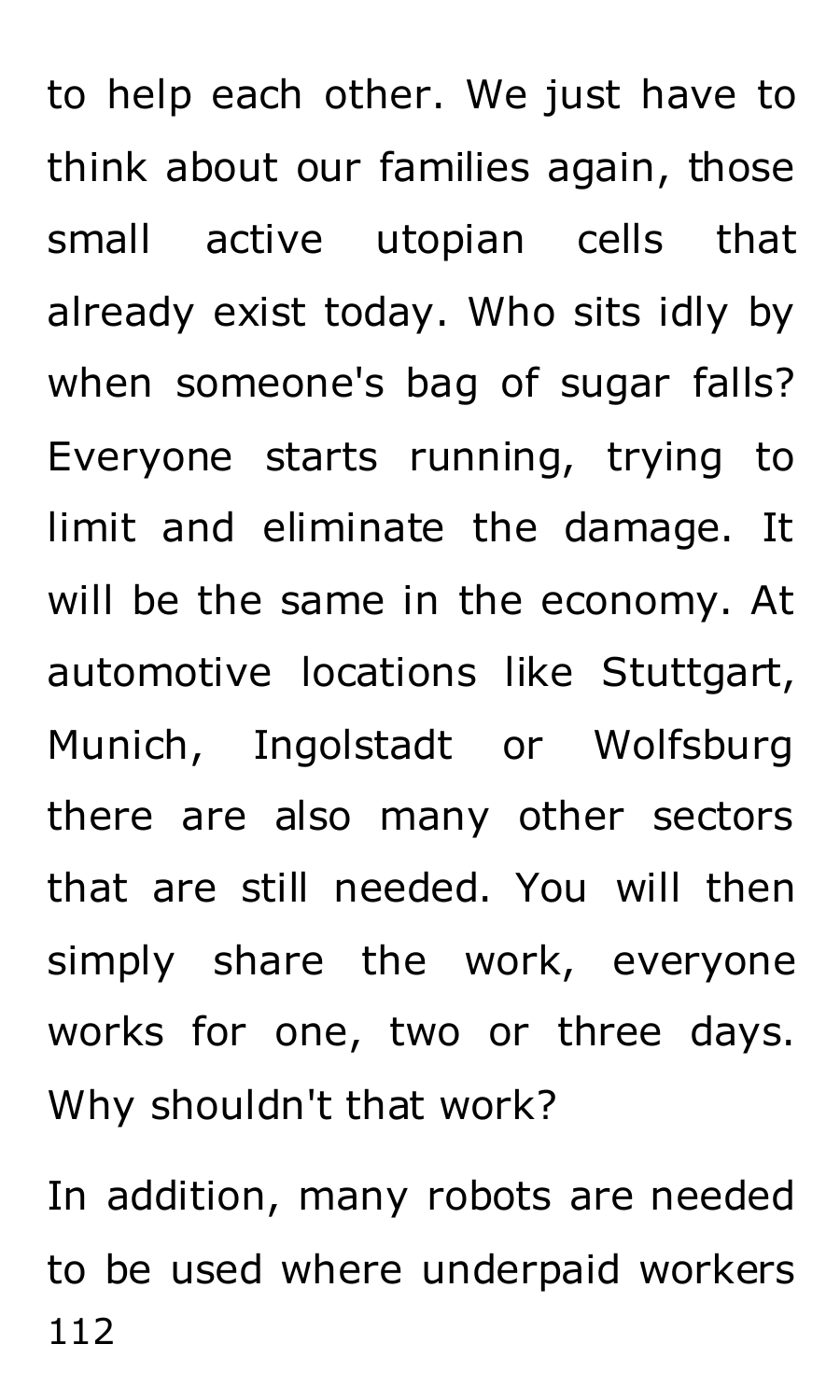are now doing heavy, monotonous and dangerous work. Couldn't you imagine that several companies might be competing to build the best robot for cleaning the streets or sorting plastic waste? Why should this only be possible under competitive pressure, as is the case today?

113 Over time, large and global companies will crumble back into smaller manageable companies. Small and medium-sized companies are run like real family businesses. The ownership structure is clear and simple and since there is no competitive pressure, the company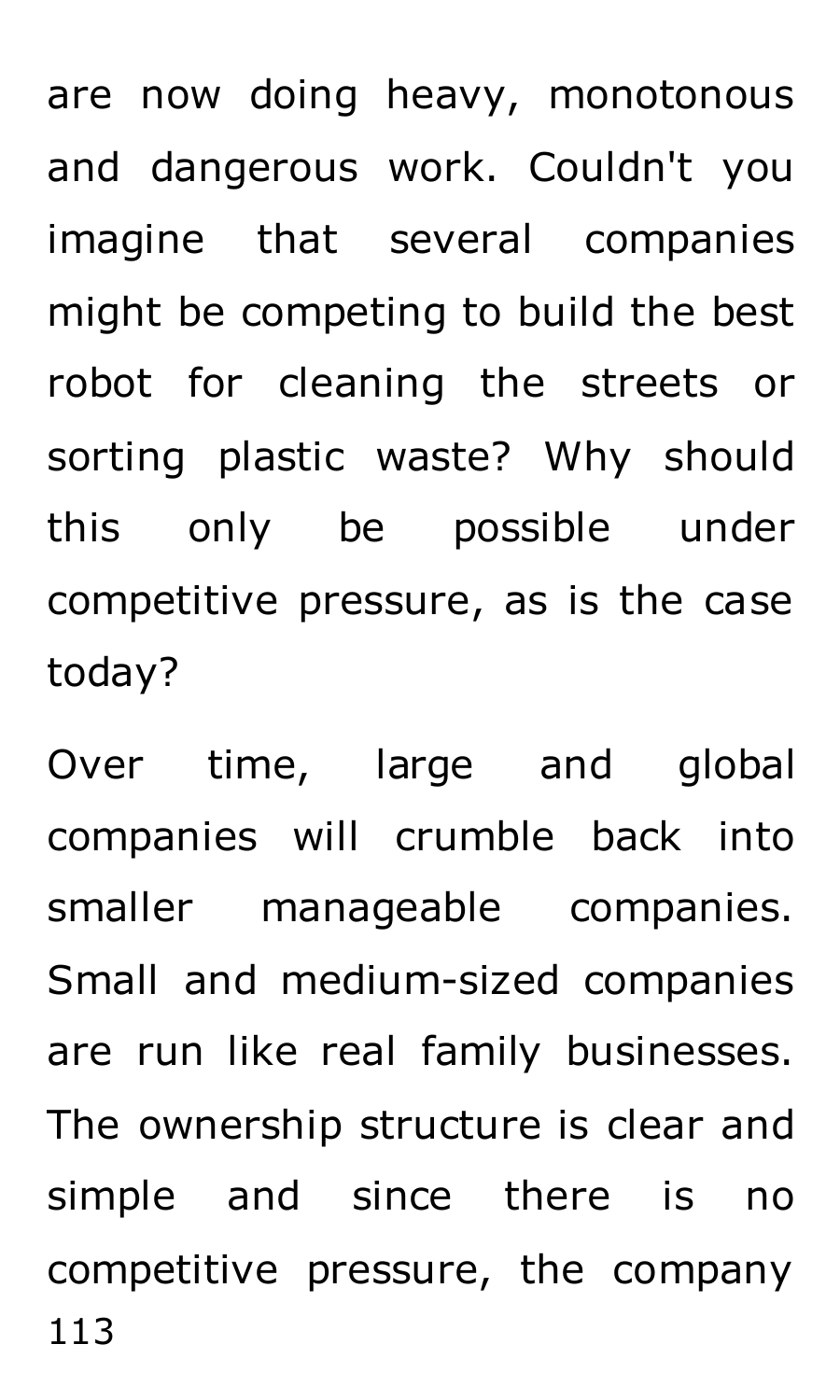management will be able to take better care of a good working atmosphere. Your reward is thanks and appreciation from the employees and that is the best reward one could ask for.

114 It will be similar in agriculture. Here too, there is no competitive pressure and no incentive for management to get rich with money. Therefore, the fields and stables will become smaller again. Over time, people's mobility will decrease as there will no longer be a need to commute. You no longer have to travel far to earn a little more. This frees up large areas of agricultural land for food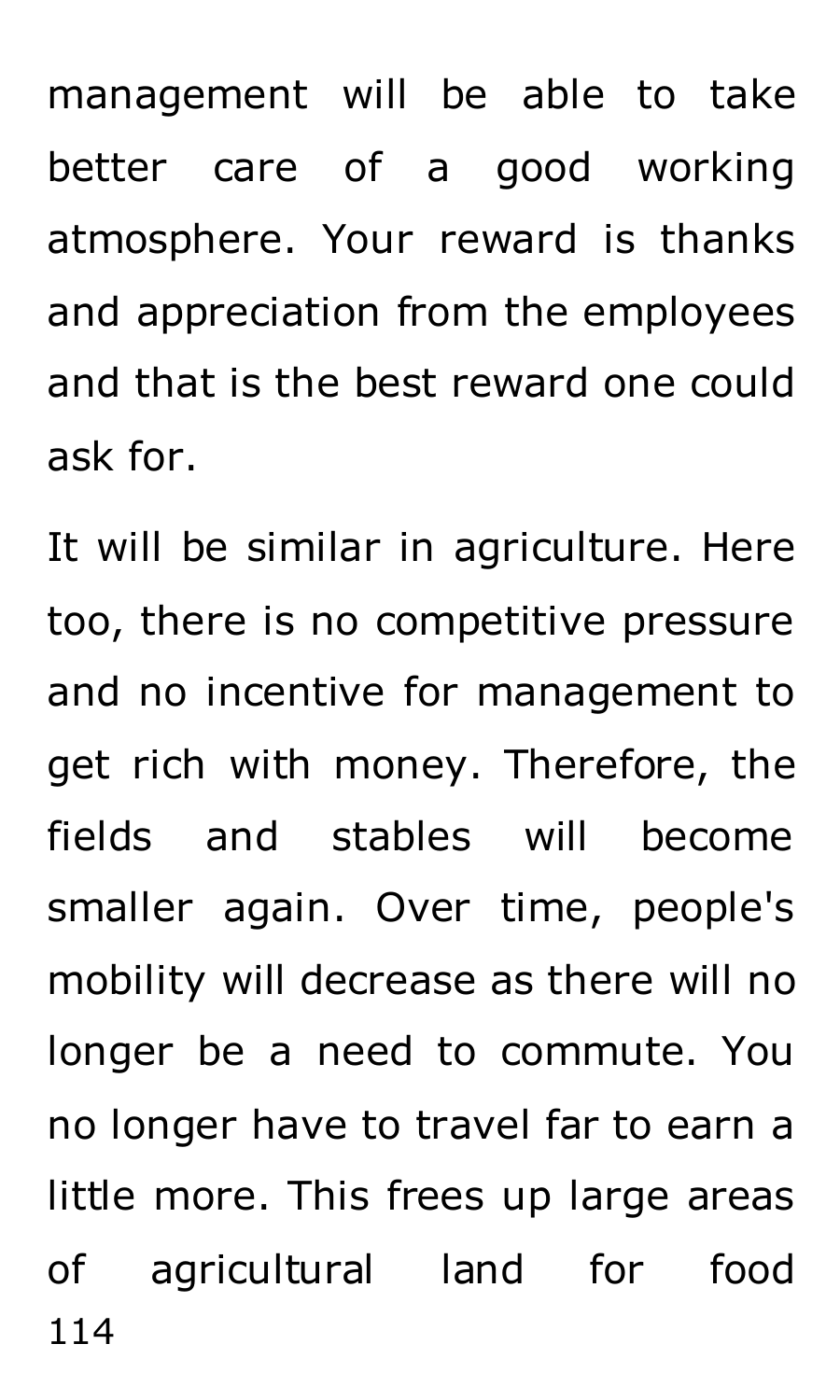production that is now needed for biofuel production.

In today's countries of origin of cheap agricultural products, regional agriculture, which has disappeared due to mass production, will return. The natural balance and biodiversity that has been destroyed by competition will gradually be restored as much as is still possible.

All human concerns are regulated within civil society. Everyone will find a job there according to their skills and inclinations. The means of communication is the Internet. The strong civil society will probably also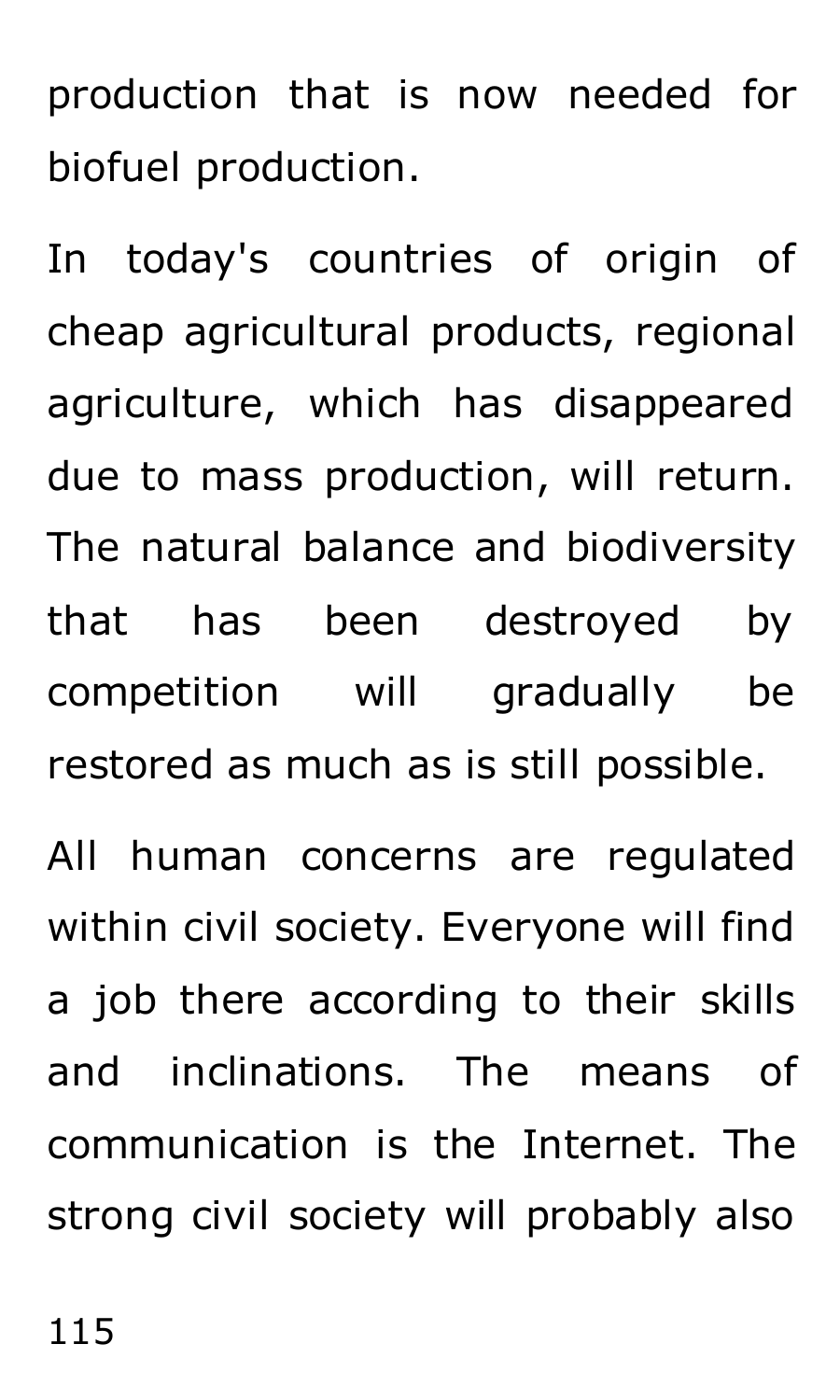devote itself to major tasks, the realization of which is unthinkable today because the money for it is lacking. Areas of the earth that have become deserts due to human activities could be made arable again. This is much easier than the realization of existing plans to colonize the moon or Mars.

We will probably also strengthen the dikes together to prepare against rising sea level. And we no longer have to worry about financing.

[To the table of contents](#page-3-0)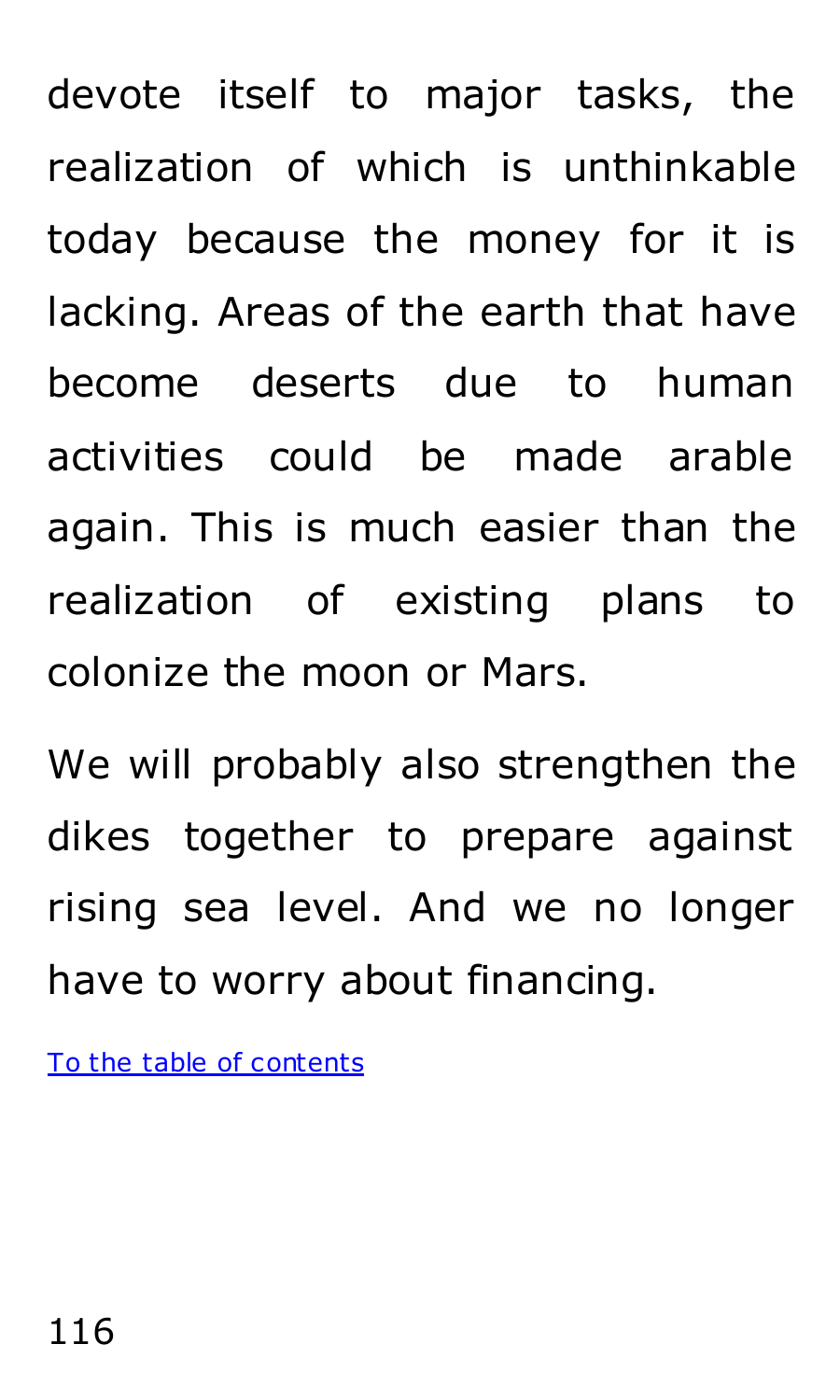#### MARKET - WHAT IF IT NO LONGER REGULATES?

One often hears the following cliché from economists: "If there is no competition, then the producer of washing machines will no longer make an effort to ensure that enough washing machines are produced and improvements are made".

117 This situation would apply if there was no competition but the money was still there. The producer would then say to himself: "I have earned my money" and he no longer exerts himself. However, if there is no money to be earned at all, this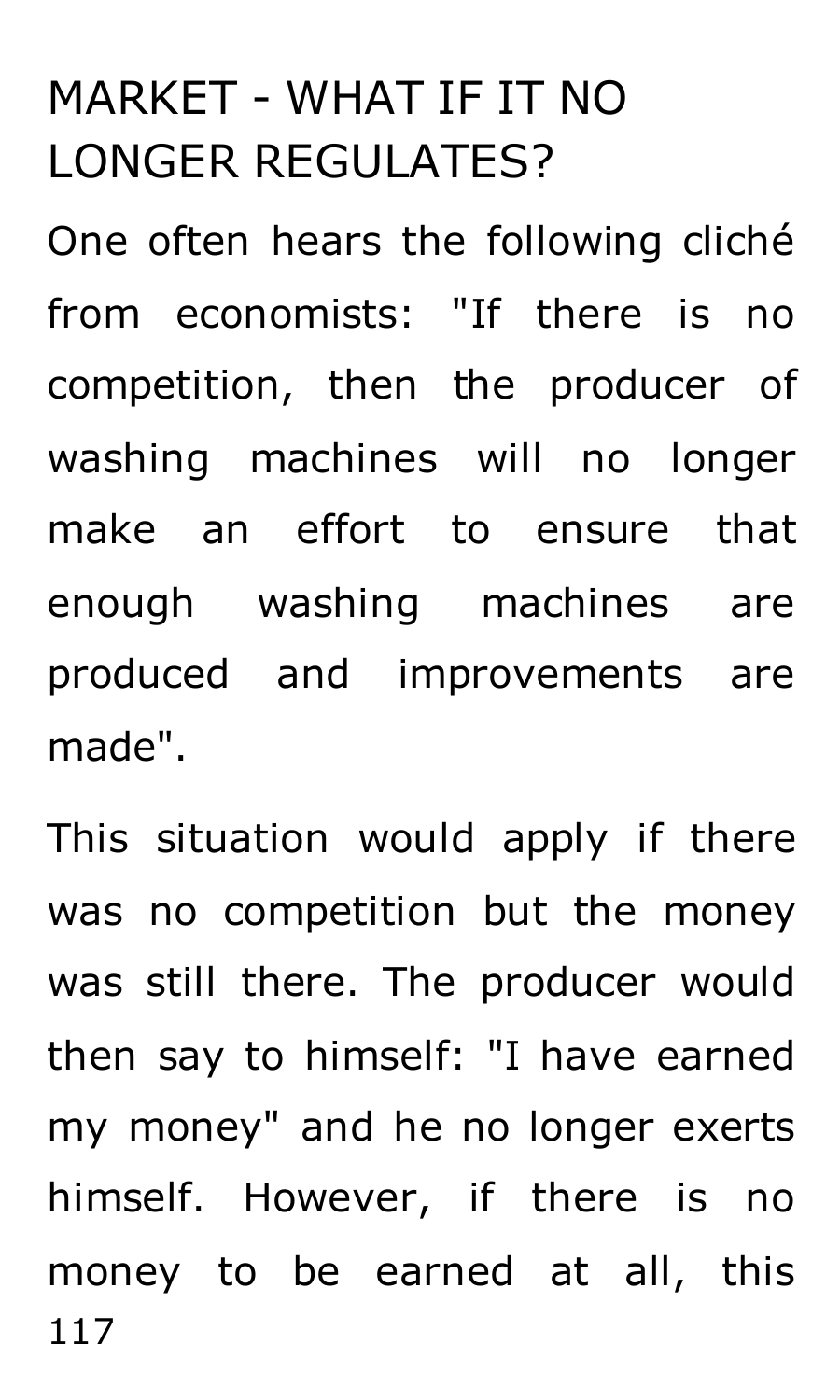argument is completely invalid. I don't think anyone has thought about that yet.

Today we no longer need the market, it is an outdated relic from times when there was still need and shortage all over the world. Today we have the possibility of short distances. With the help of the Internet, we can connect the store shelf directly to the producer. This has nothing to do with planned economy, this is production in real time!

That would also save a lot of natural resources and a lot of energy, since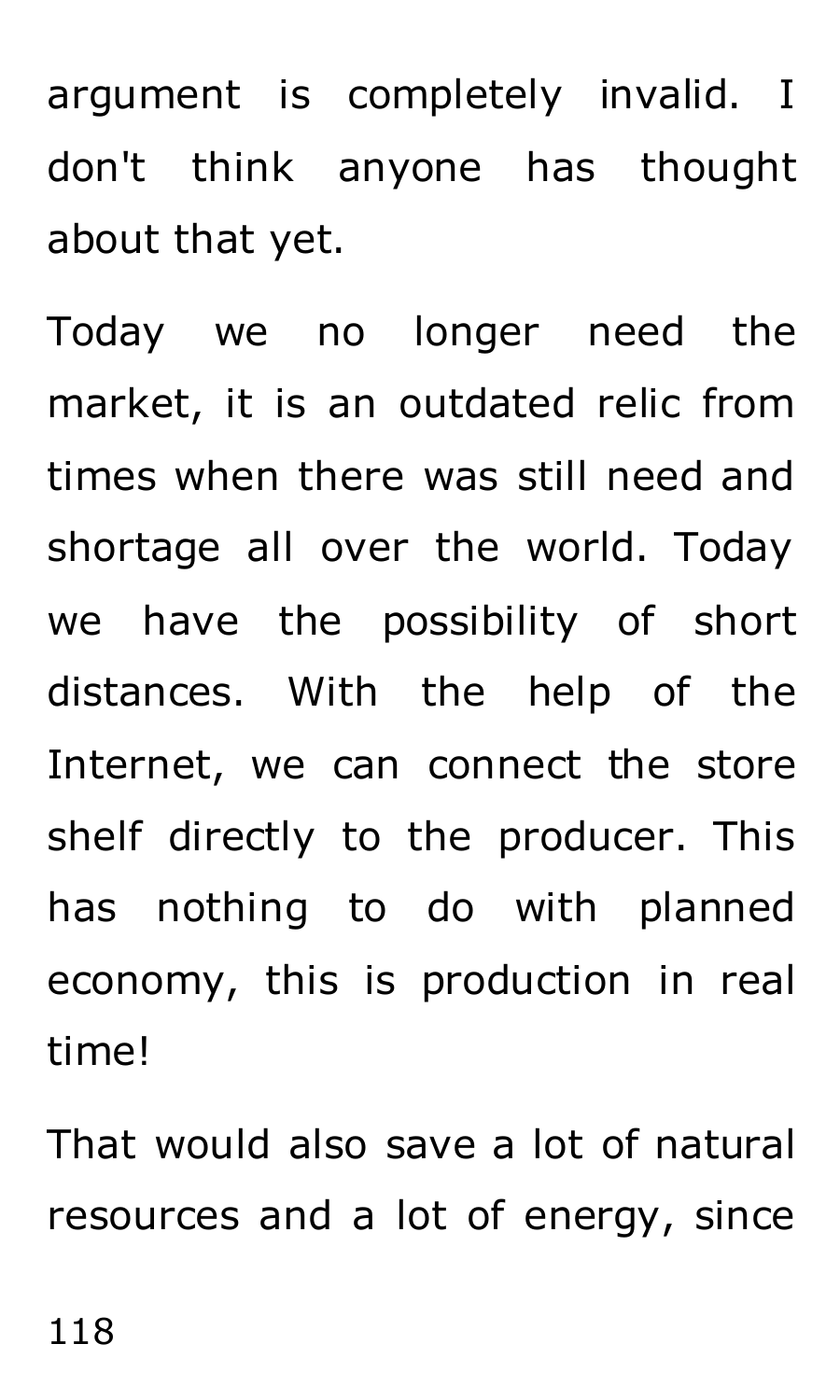everything that people need, *but also just that,* is produced immediately and delivered at short notice.

We also no longer need the market because it is no longer necessary to look for the cheapest supplier. Everyone is free to choose what they want to take. We can simply take the vegetables from regional organic farmers, which have been too expensive for us so far.

There is also no longer a need to create unnecessary needs because there need be no more growth. Modern communication possibilities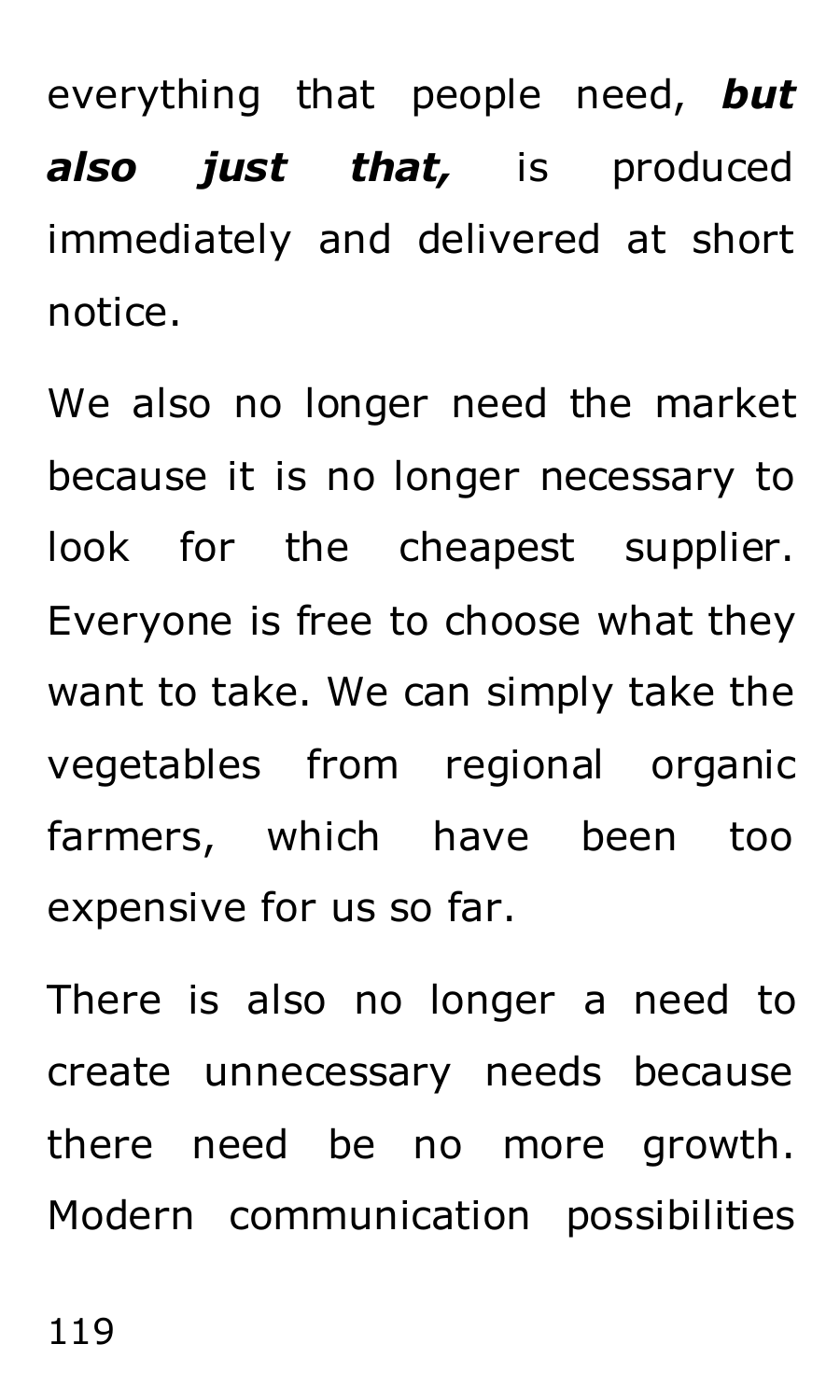replace today's regulation by the free market with all its disadvantages such as overproduction or the creation of artificial bottlenecks. Some economists say money is a means of market communication. That's a very outdated view. It's kind of like writing letters in the age of email. Today there are much better means of communication. What is now being striven for with Industry 4.0, to make competing large companies more competitive, is then used for general communication among each other and to ensure the real prosperity of all people.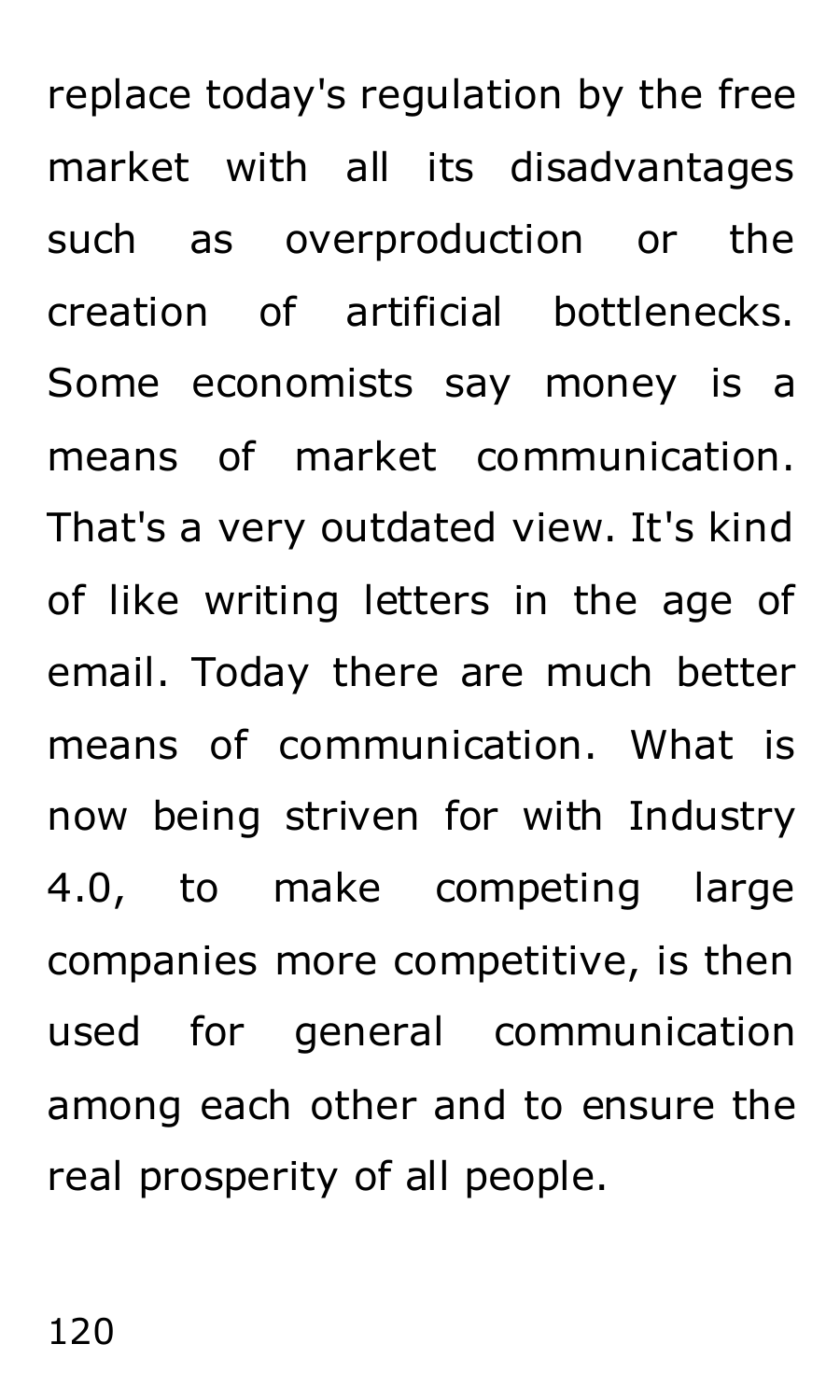The market also prevents inequality from disappearing. Because today only those who have money get something on the market. All others get nothing. [To the table of contents](#page-3-0)

## INVESTMENTS – WHERE DO THEY COME FROM IF THERE IS NO MONEY?

In the current economic system, investments are paid for from the surpluses of growth.

When the money is gone, the products are available for free. This is because the employees work for no money and all the raw materials and energy are provided free of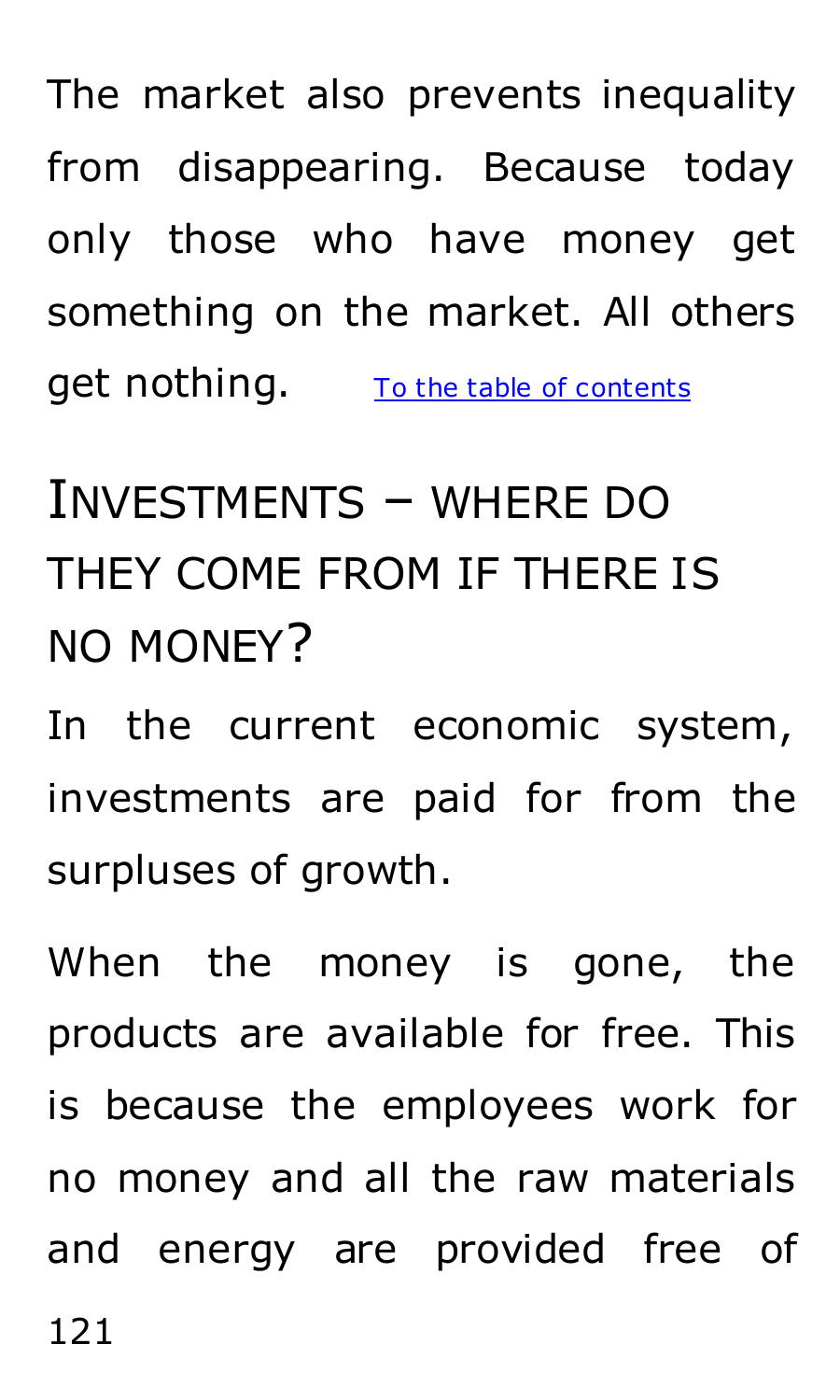charge by nature. So when a company needs a new machine, it orders it from the supplier just like before. When it's ready, it's delivered and installed. Simply that way. And so it continues throughout the economy. Growth is no longer needed because investments are free. [To the table of contents](#page-3-0)

PROSPERITY WITHOUT GROWTH? Unfortunately, prosperity today is mainly understood as consumption. And the economy suggests that the consumption of the Global North should also be extended to the Global South. The economy wants to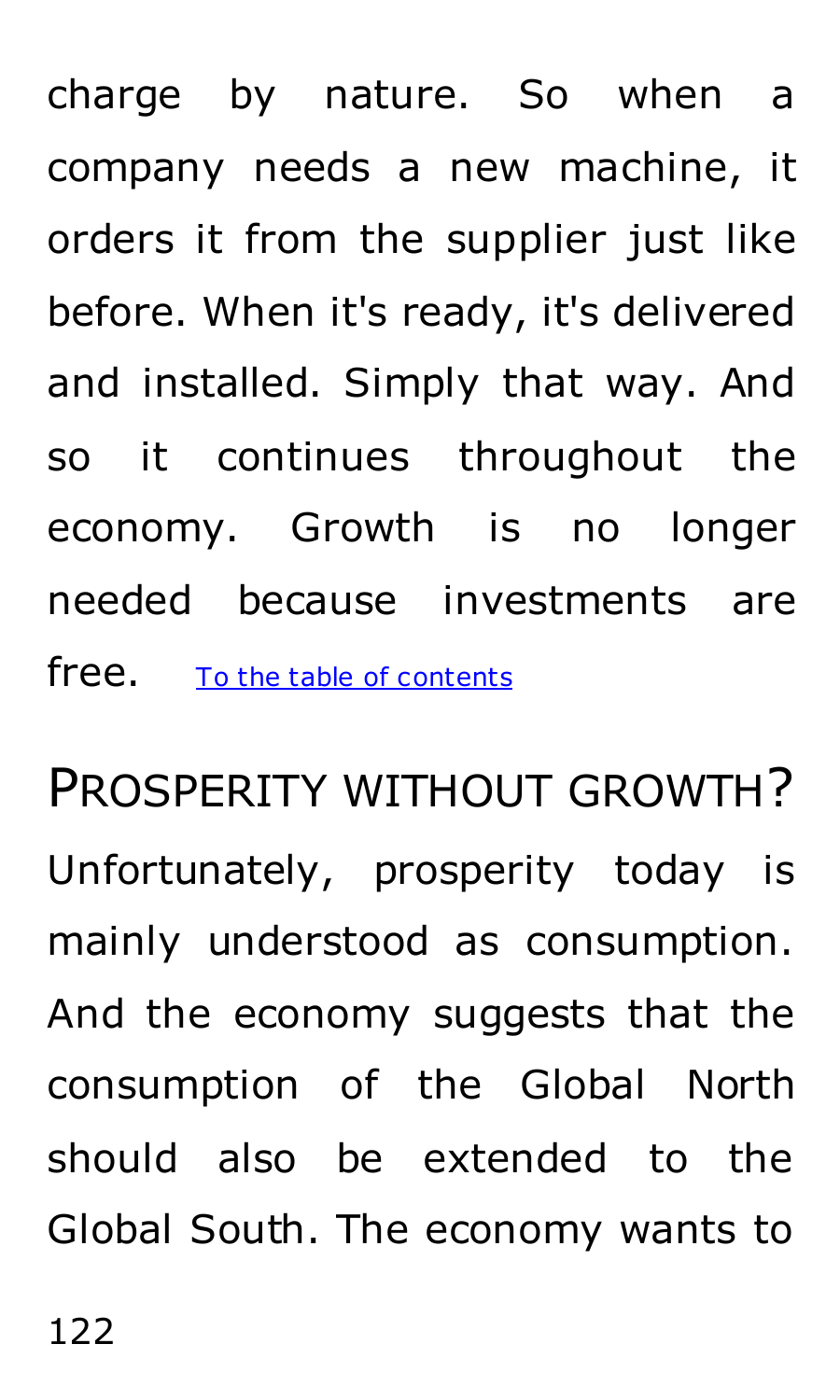generate further growth with this. We in the Global North are now consuming three times what we consumed fifty years ago, but we haven't gotten significantly happier.

123 Is our current way of thinking about the economy and prosperity really correct? We have already stated above that the economy is constantly inventing new needs. But one does not ask whether the new need makes us happier. The important thing is that there is even more consumption. And that's exactly why we're getting further and further away from ourselves, why we don't know anymore what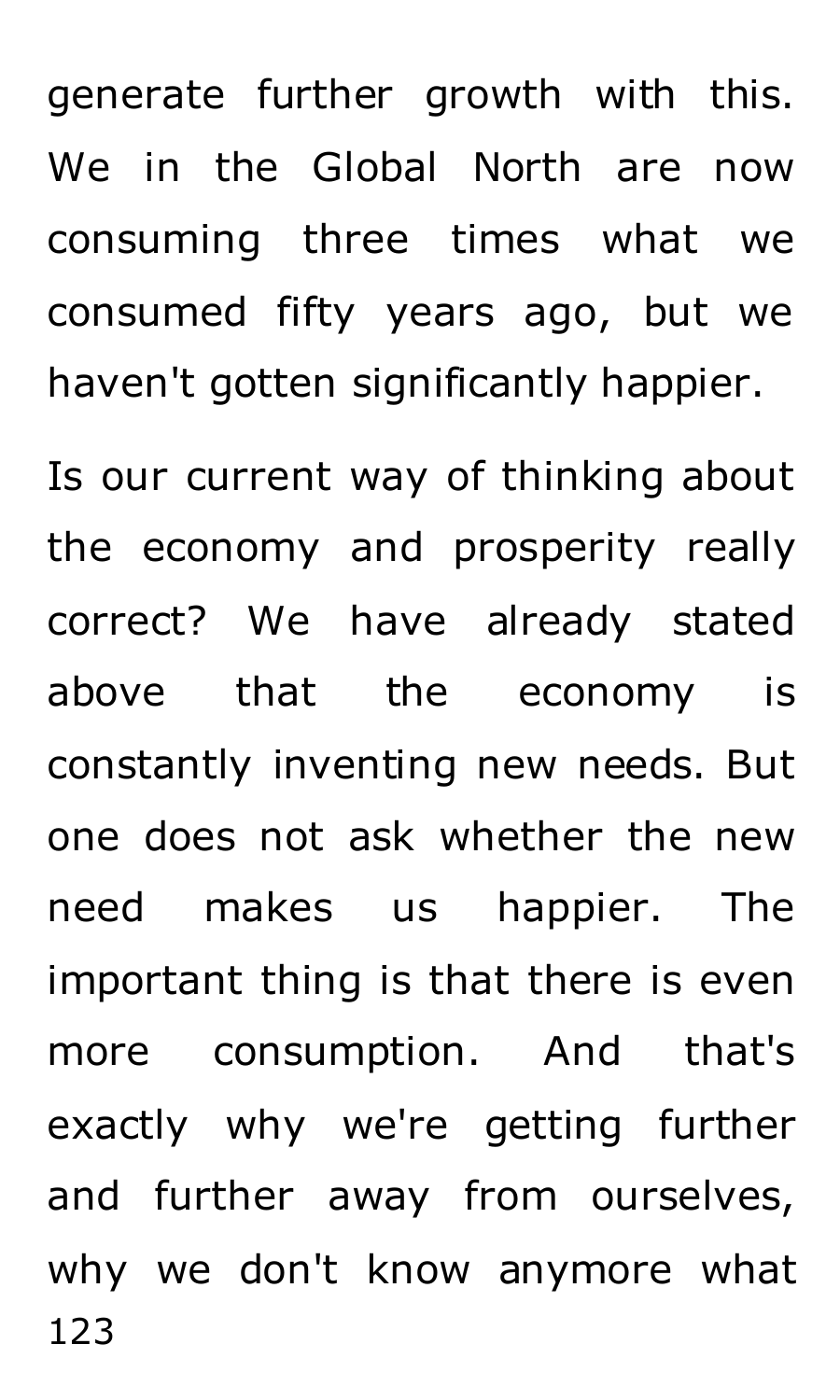we really need to live happily. Even the best therapy will not be able to help us today.

When the money is gone, we will attain real prosperity. We will gradually find ourselves again. We will no longer have to adapt to winter and summer collections or other trends, but we will embrace our own individual prosperity.

We will keep what we have today. Great mobile phones, escalators in the department stores, fresh bread rolls on Sundays. But we will evolve towards a prosperity that is true to our nature and not dictated by the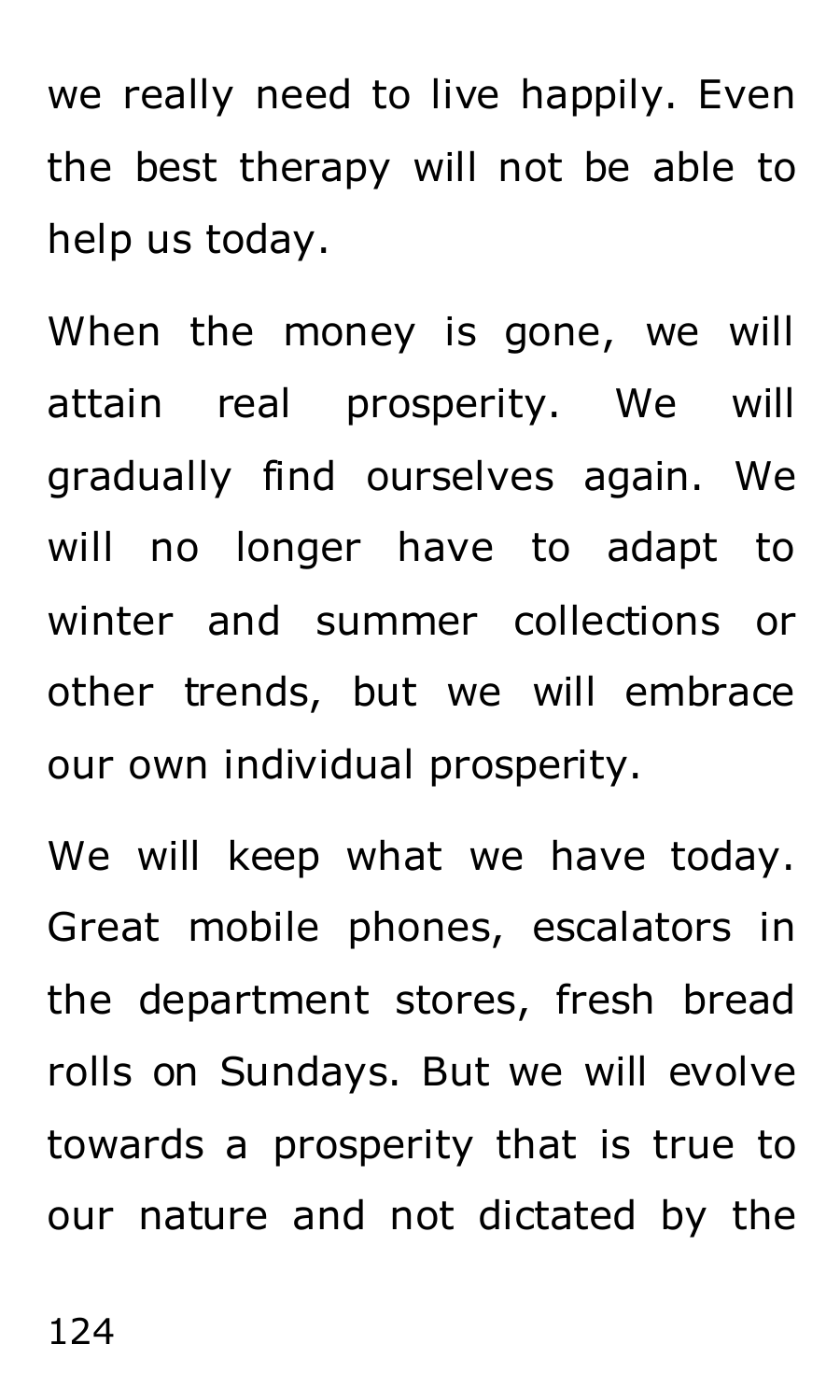economy to generate growth. Prosperity will be later, resting on Sunday, much less rush and traffic, closer to the natural environment, much more time for our hobbies that cost nothing more and much more time for our family.

This new prosperity will surely make us happier.

[To the table of contents](#page-3-0)

### WHAT WILL BECOME OF OUR SOCIETY?

It is not easy to imagine a world without money. We think that's not possible because we are so greedy. But we have to assume that we will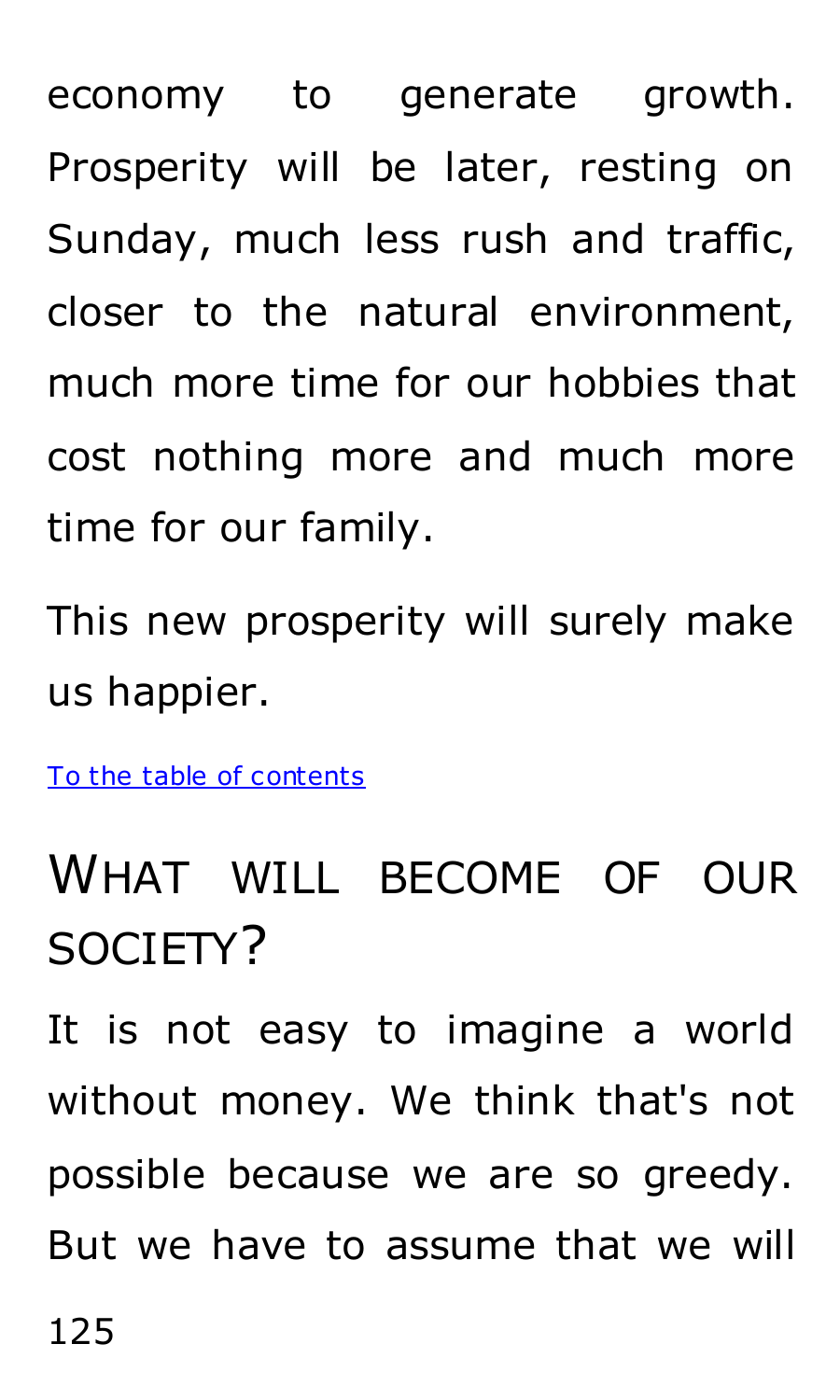change quickly and then think and behave differently. It is also clear that we are afraid of such a situation. Today we live safely in cages. The amount of money we have is the bars. We try or we are forced to spend our money to the limit. It's like an animal that wants to go outside and can't. We stick our arms through the bars as far as we can by taking out loans.

126 Most of the cages are small, but there are also large cages for rich people. But even the richest people's cages are not infinitely large, since they cannot freely dispose of all the money because it is mostly invested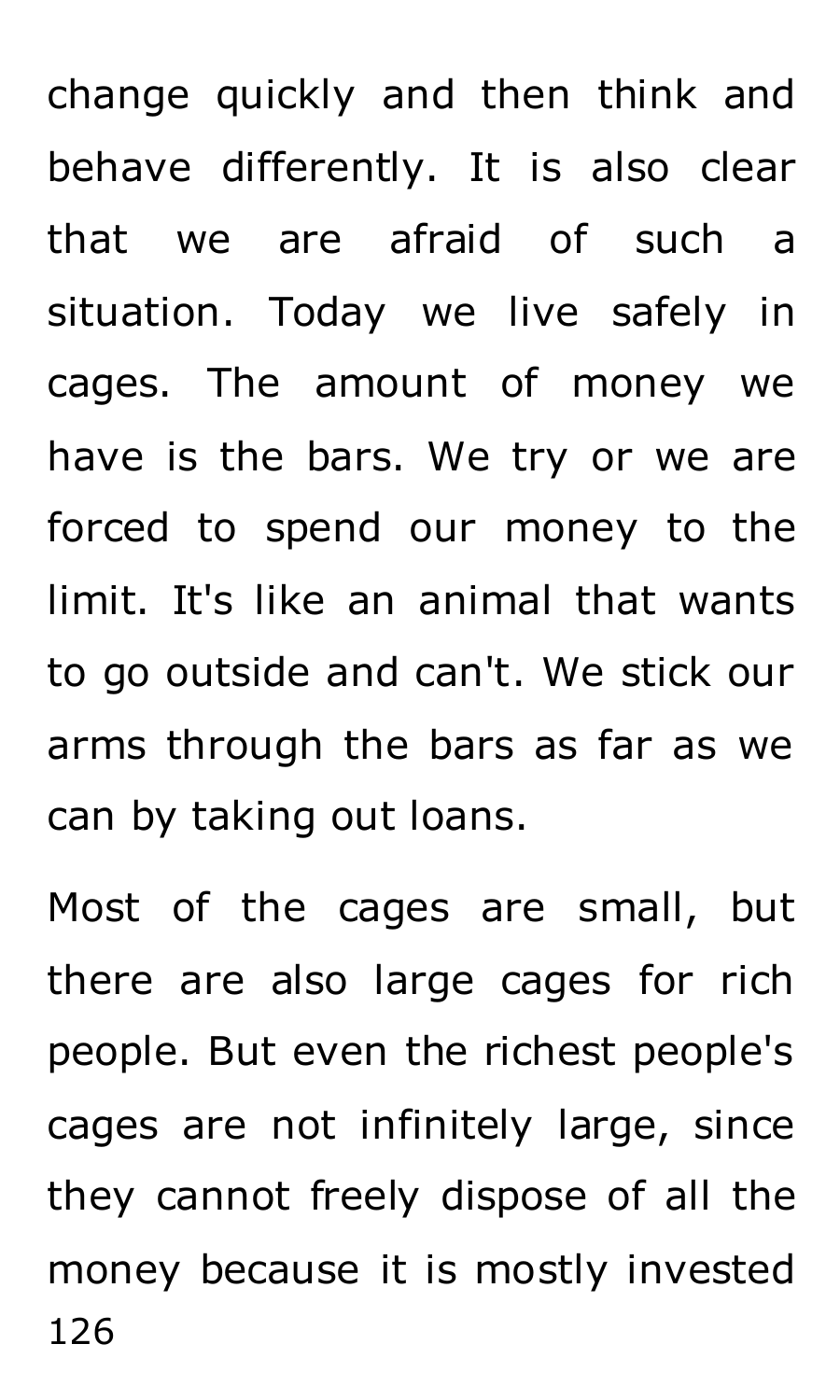in the economy. There are studies that say anything over \$70,000 a year doesn't make you happier. Then it starts to be an effort to spend the money.

When the money's gone, those bars go away and suddenly we're free. We don't know today how we will behave then. Even if we were to do an experiment with a limited group of people living in a community where there is no money, we are not truly free. These people know that they are surrounded by cages and that the time of this freedom is limited.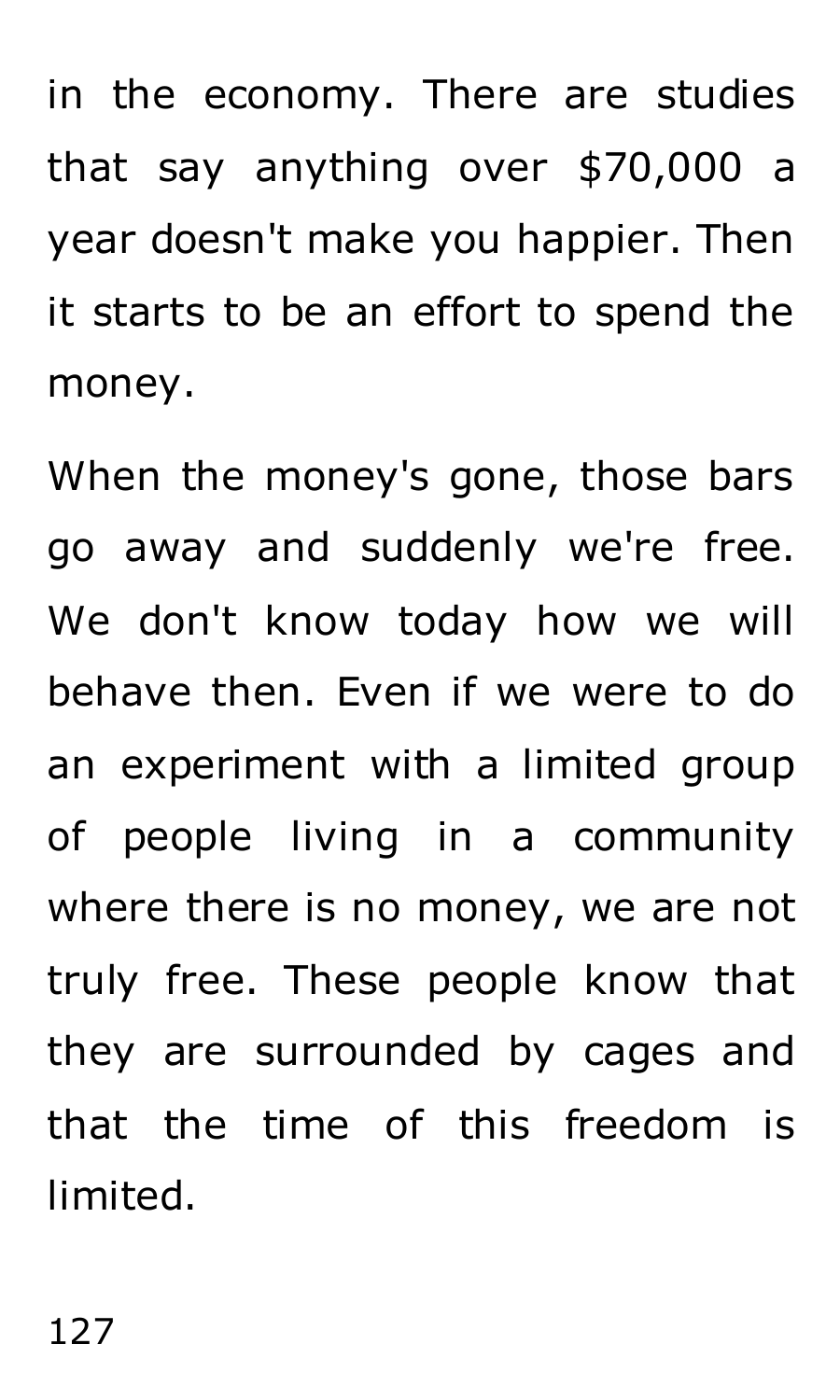Today we cannot imagine what it will be like when the bars of money are gone. But we have our family or circle of good friends, our area of real utopia. When the bars are gone, then all these small elements of real utopia can connect in brotherhood. The sense of responsibility we feel for our families will expand to others when the constraints of money are removed. We will then also feel personally responsible for our residential area, for our city and our country.

128 Care work is then equivalent to previously paid work. This will finally eliminate gender injustice.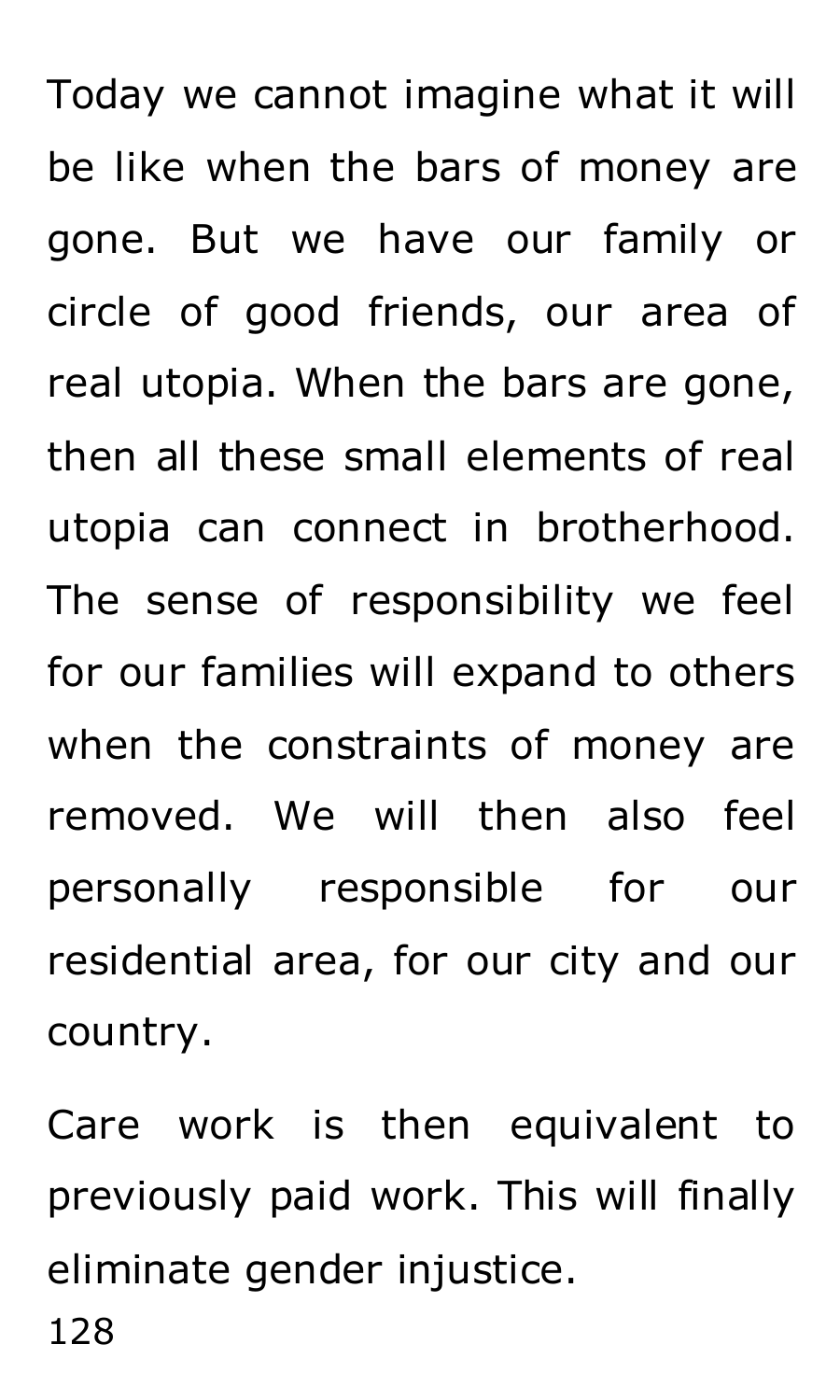We can now voluntarily do anything we dreamed of. Even with large projects like the reforestation of the rainforests, we don't have to pay attention to the financial aspects.

The health care and old-age provision of all people on earth is secured. No one has to bring many children into the world to be provided for in old age. Therefore, within a generation or two, the world population will decline significantly.

With the abolition of money, we create the conditions for something to change. There are many concepts for this development, such as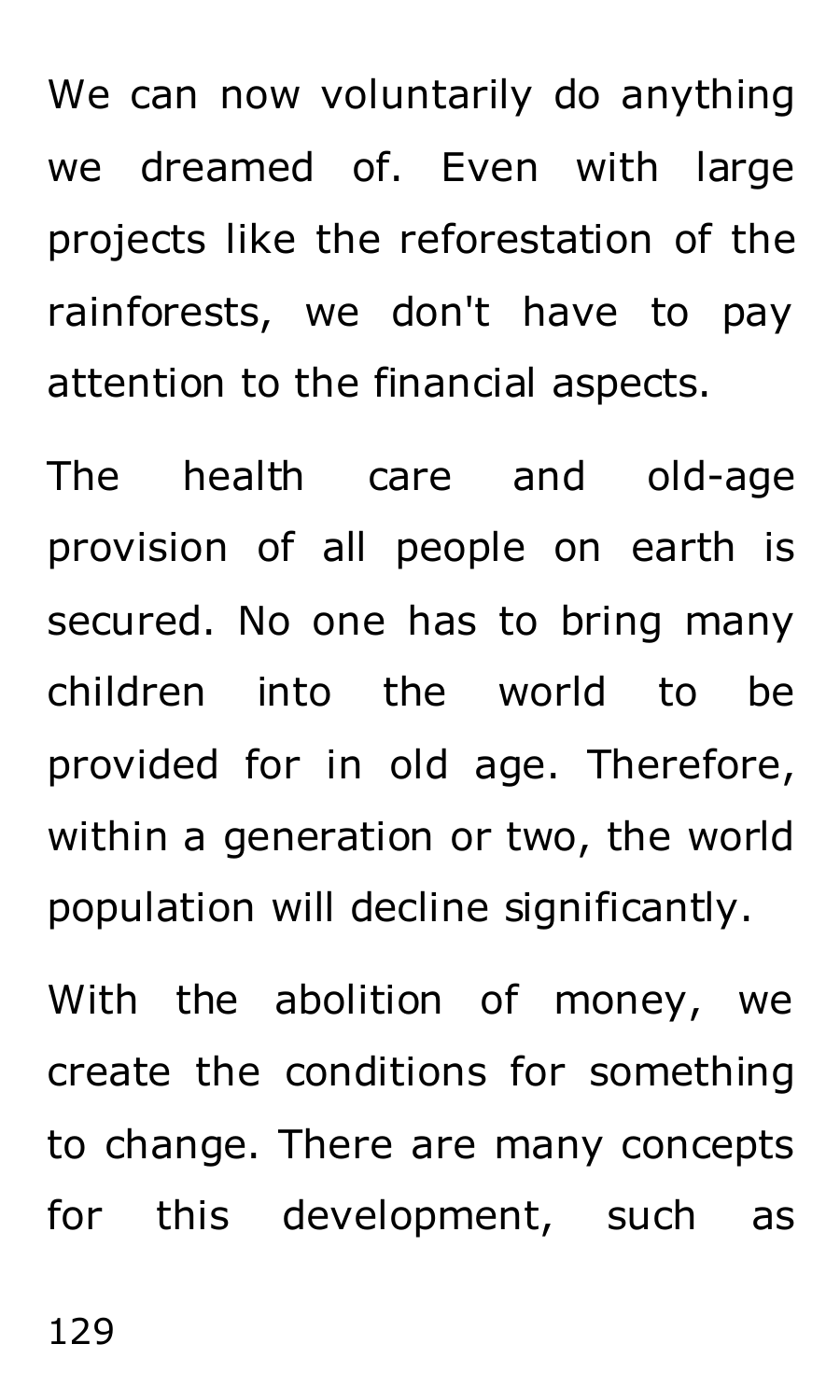degrowth, common good economy, doughnut economy, commons and others. They are ideas from people who worry about what scientists are telling us. Namely that there will be a collapse if we continue to do business as we have in the last fifty years.

The representatives of these concepts fight against the overpowering global economy. But as soon as the money is gone, as soon as the bars are gone, these many good ideas become reality on their own. The new society will develop on the basis of these ideas. [To the table of contents](#page-3-0)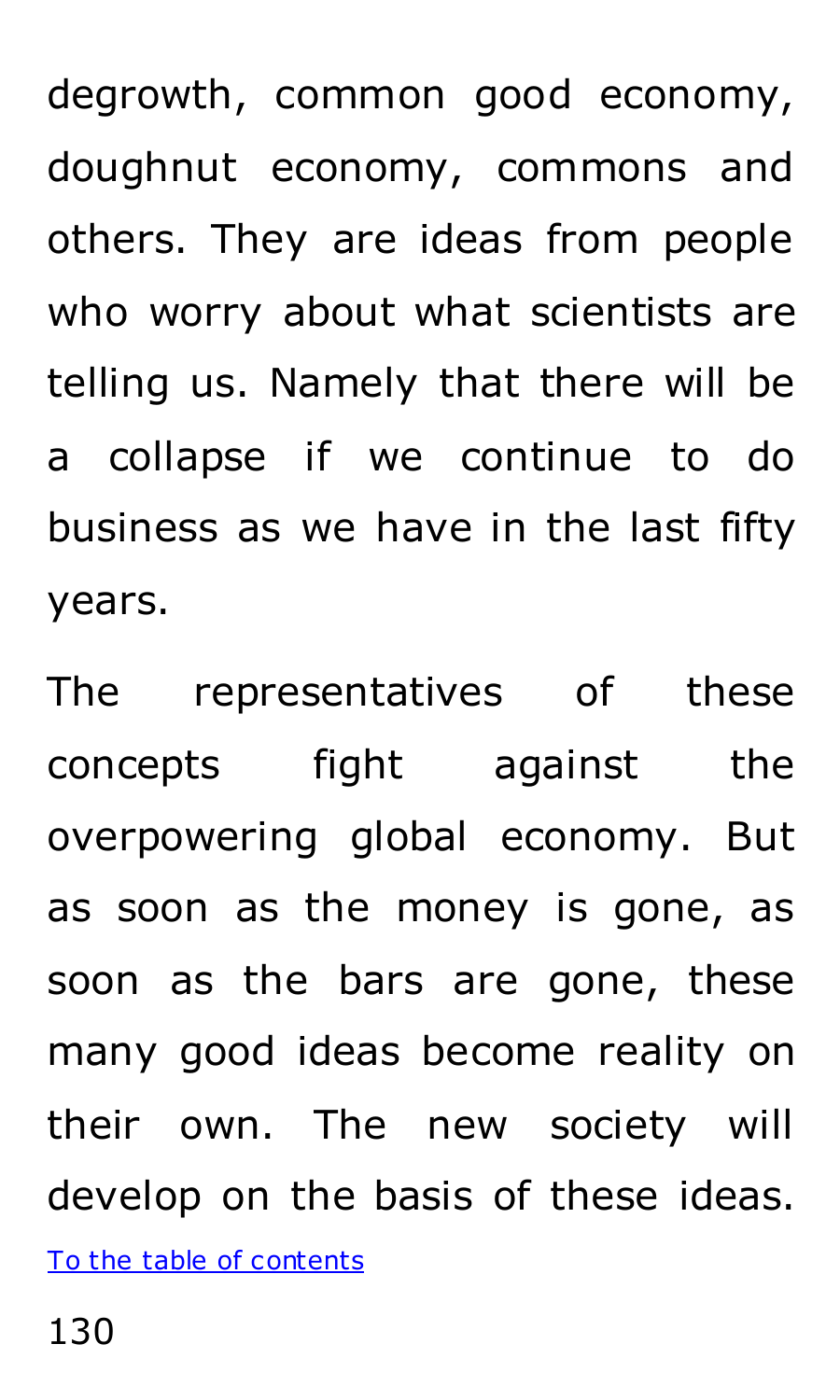WHAT WILL BECOME OF THE STATE?

Why do we need power today? You need power to assert interests. In most cases, these are financial interests in order to strengthen areas of the economy.

The police and judiciary will probably no longer be needed in their current form. Most crimes such as robbery, drug and human trafficking, fraud or tax evasion have something to do with money and money no longer exists. Certainly there will still be occasional violence due to jealousy or the like. But these problems can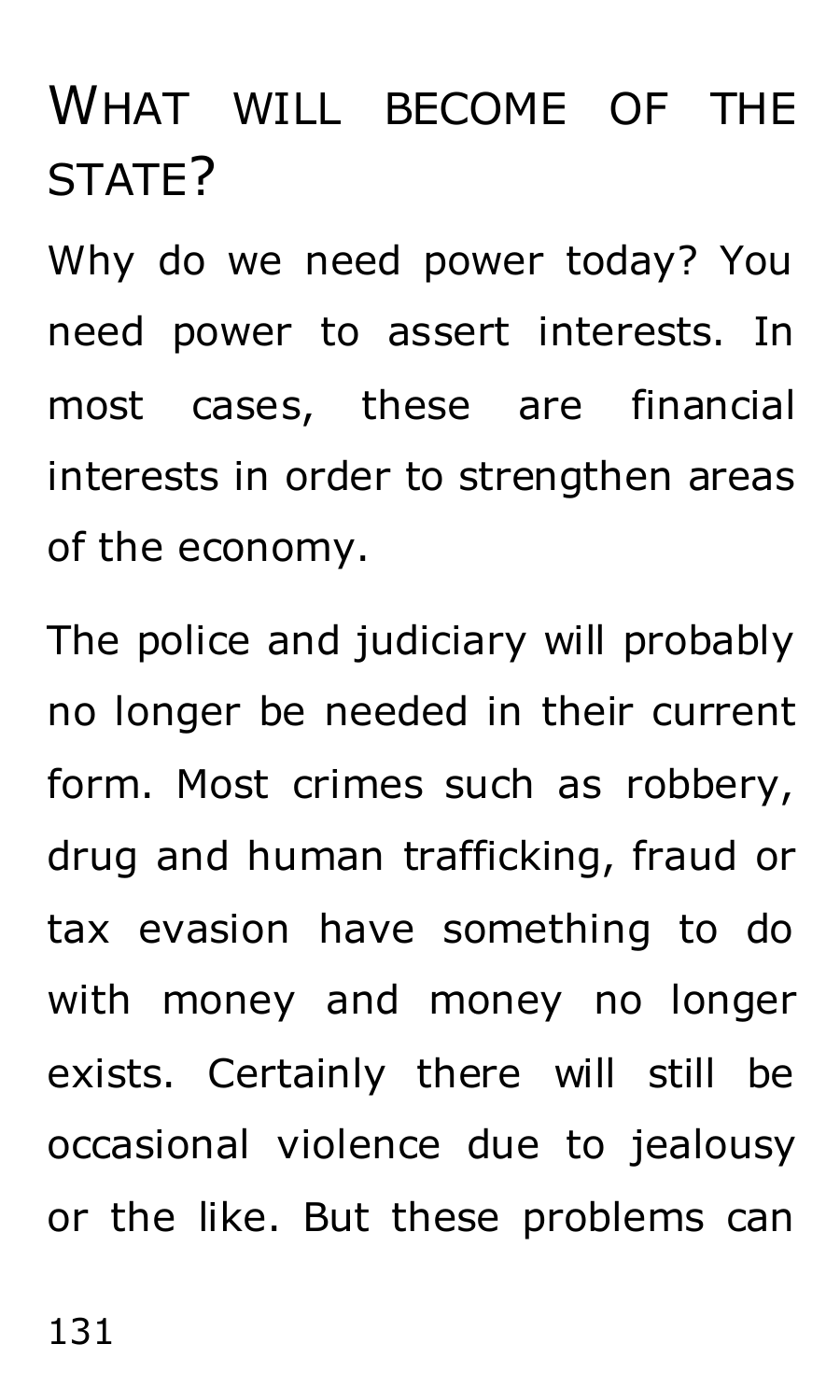be solved by, perhaps with a kind of jury. The few remaining cases that are now punishable by imprisonment will certainly be solved in a different way. With therapy or role model effect, for example<sup>5</sup>. I have to keep pointing out that people change. The most accurate description of this is living in brotherhood. Excluding someone will then no longer be part of our self-image. The state becomes superfluous.

Today, countries of the Global South usually live more simply than the

j

132 [https://en.wikipedia.org/wiki/Ho%CA%BBop](https://de.wikipedia.org/wiki/Ho%CA%BBoponopono#Das_Verfahren) [onopono](https://de.wikipedia.org/wiki/Ho%CA%BBoponopono#Das_Verfahren)

 $<sup>5</sup>$  See e.g.</sup>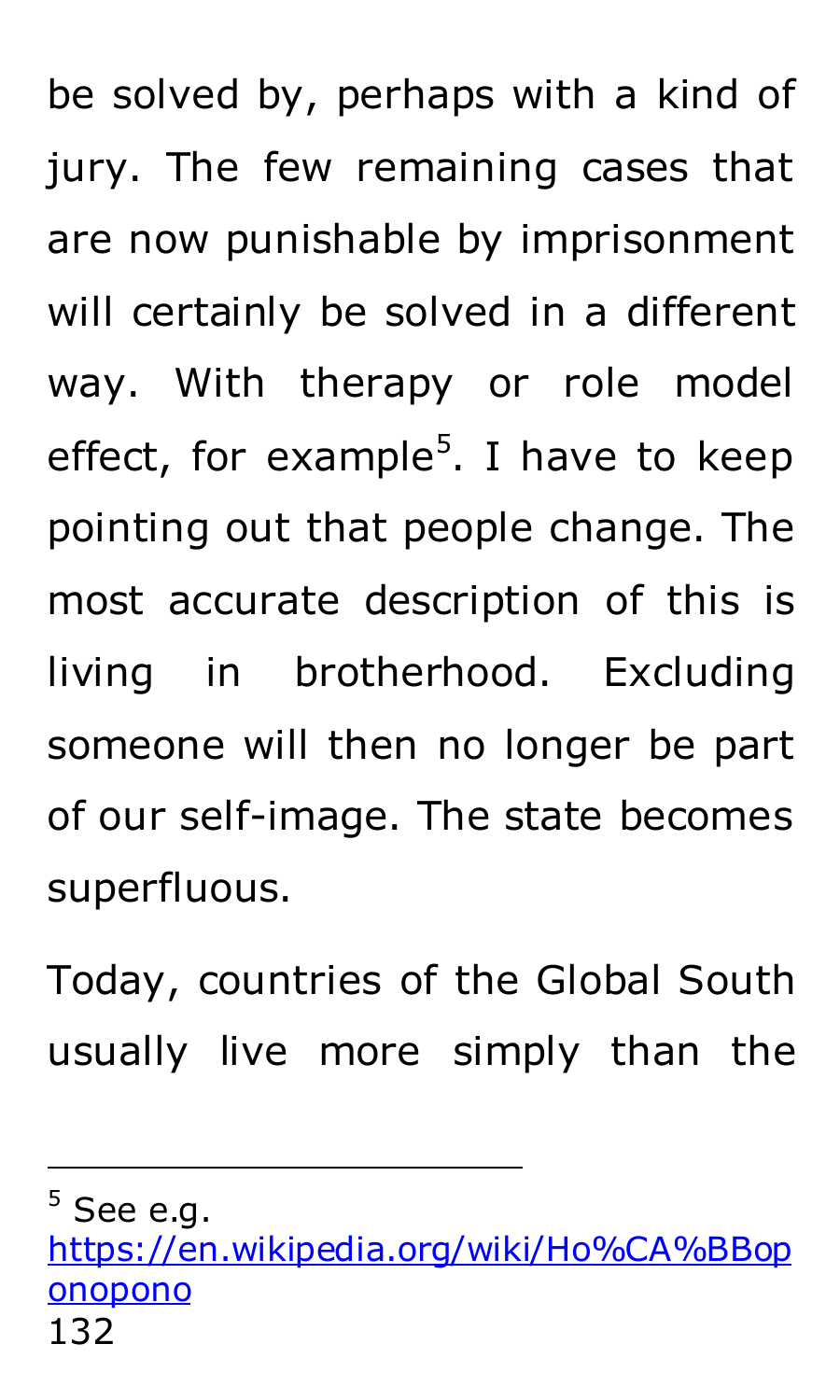Global North. You can clearly see that these countries are late on the Earth Overshoot Day timeline. By the time the money disappears, they likely still need help from the North's surplus. But soon they will be an example of sustainable living for the North.

In past centuries, colonisation has drawn arbitrary borders and caused much suffering as a result. If the states disappear, then of course these borders will also disappear. Perhaps ethnically cohesive peoples will emerge, people of these communities will visit each other and enrich each other.

133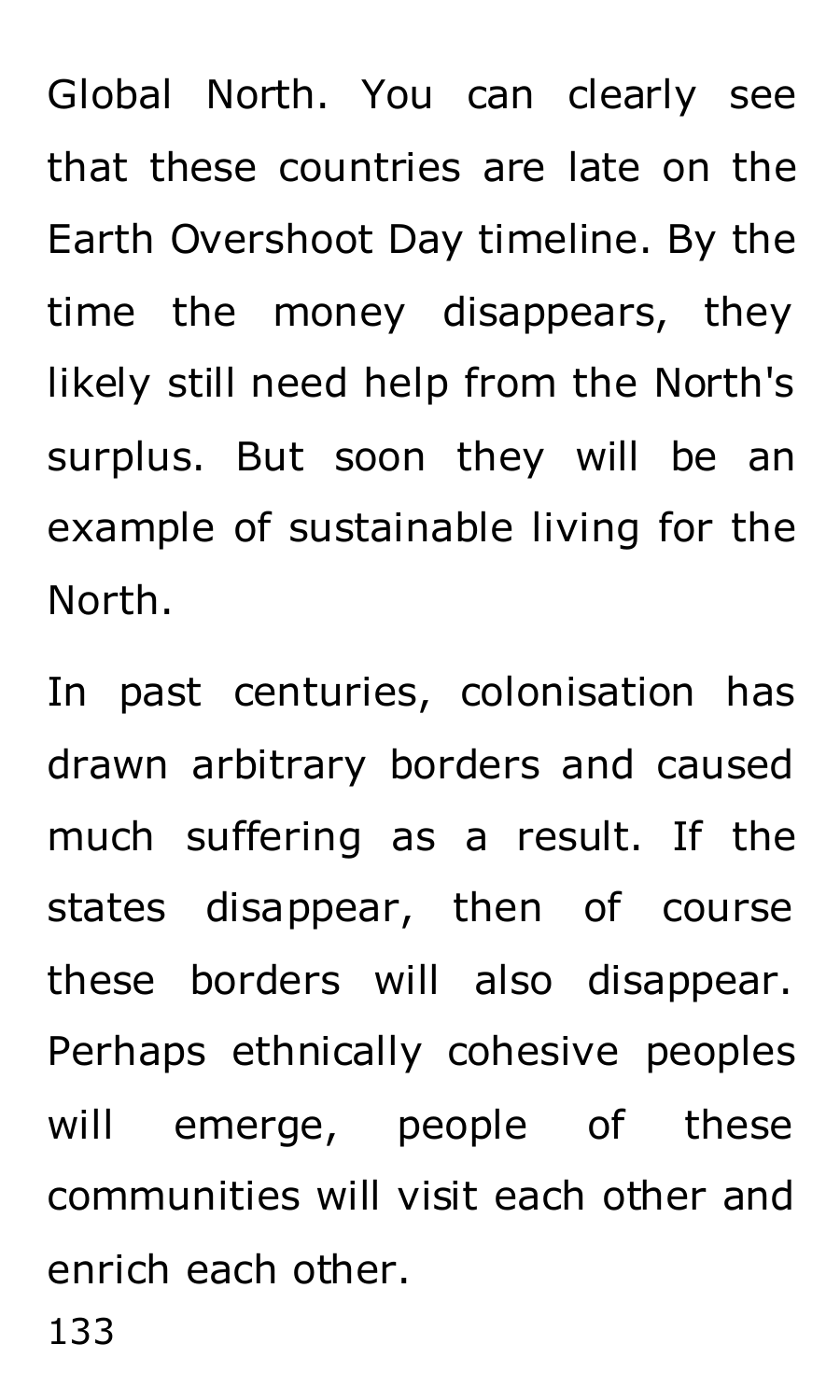There will no longer be refugee flows as we know them today. Today people flee from poverty and from war. Poverty disappears if you can distribute goods fairly.

What about the war?

When the economy is no longer interested in products breaking down as quickly as possible, a true cradle to cradle, a consistent circular economy, will occur. Because we also consume much less, natural resources are hardly exploited any more. A war for resources can therefore be ruled out.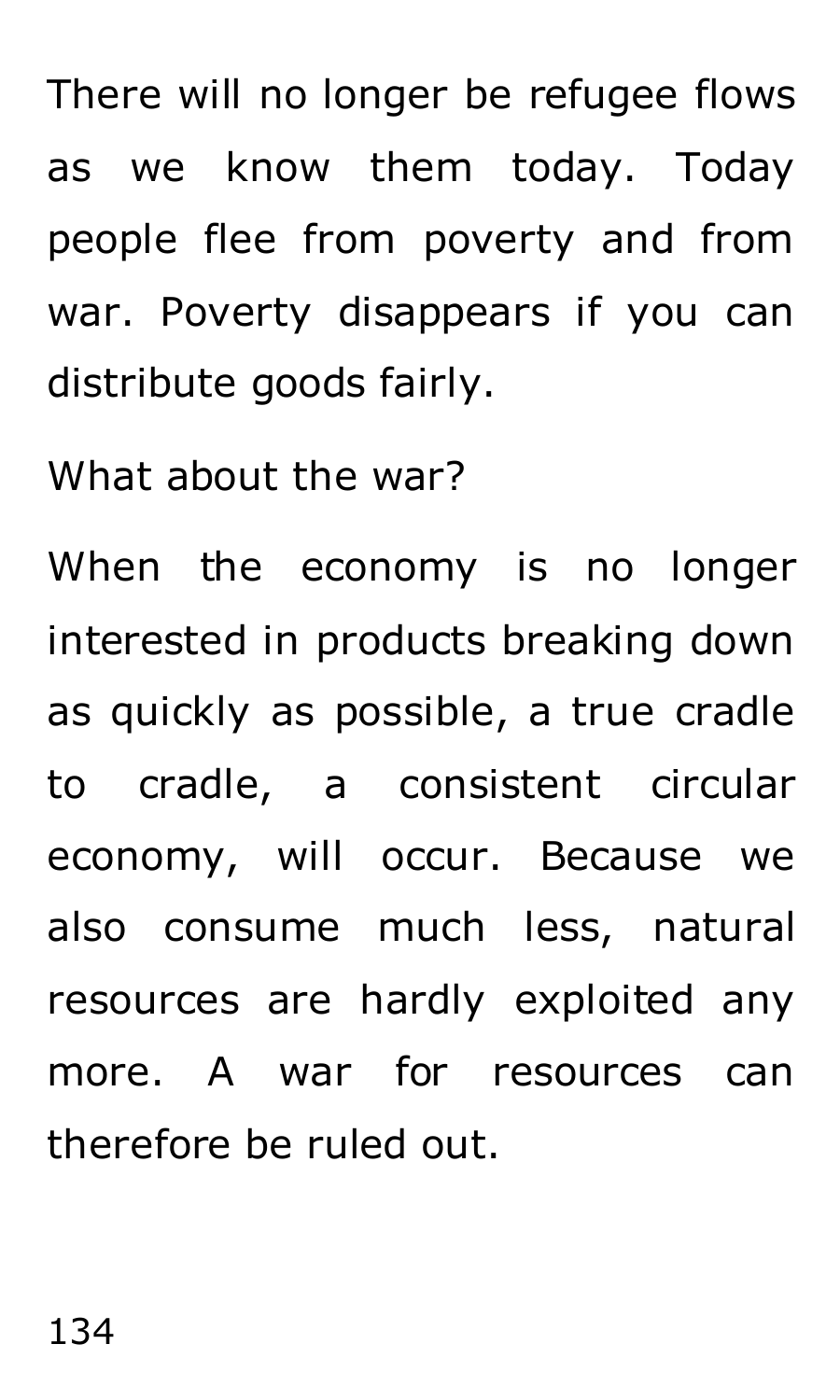But there is another reason why there will be no more military. Today, a lot of money is earned with armaments. It has just been decided that the arms budget of the Federal Republic of Germany will be increased by one hundred billion euros. A large part of this money will disappear into the pockets of some people in the arms sector.

So if we want to be sure that there will be no more war in the future, we have to abolish the money.

[To the table of contents](#page-3-0)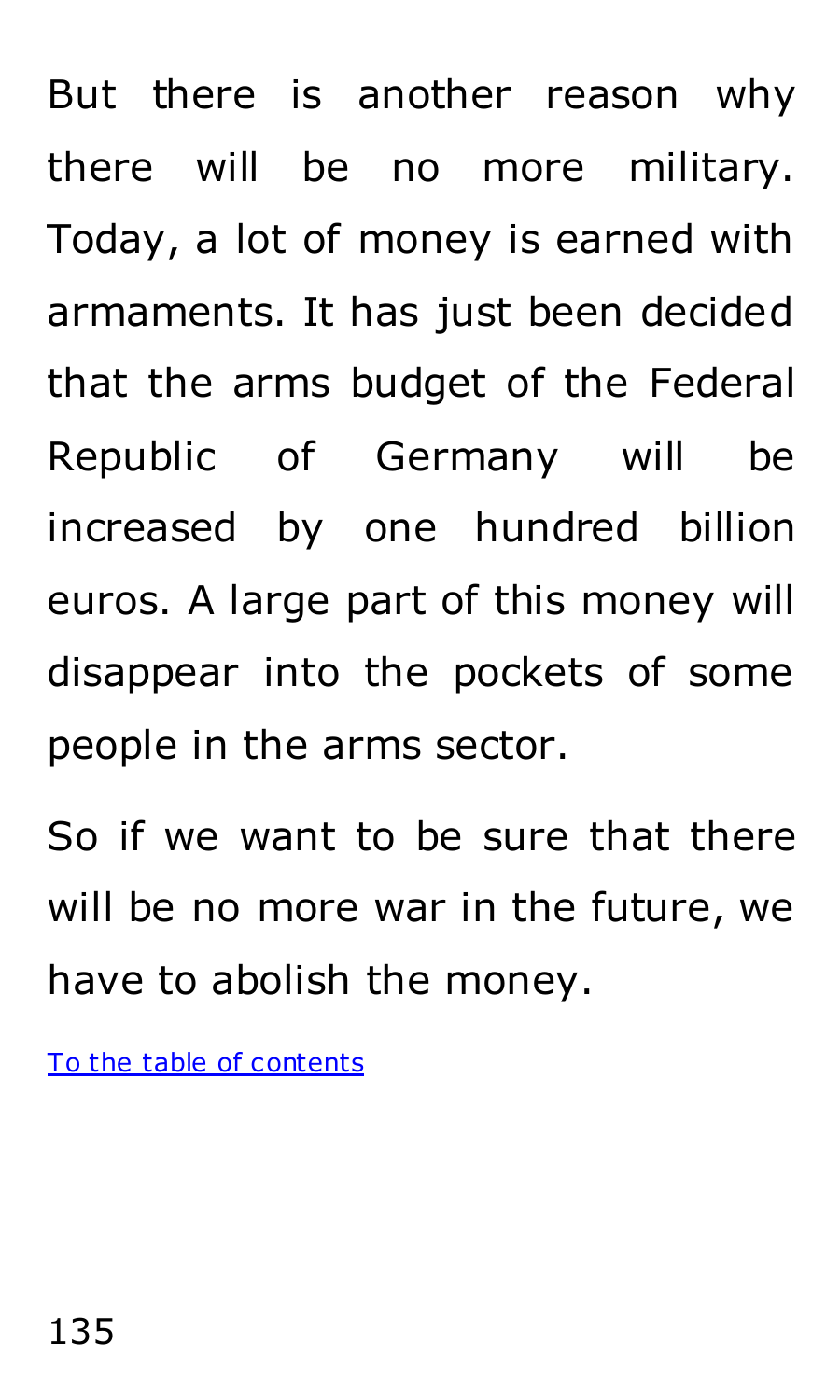# RISKS OF THE SIMPLE ECONOMY

### WILL WE STILL WORK AT ALL IF WE DON'T GET ANY MONEY?

Actually, we don't leave the house every morning because the thought of making money drives us. We leave the house because we are used to it. That there is money for it is rather normal, without thinking about it all the time. Contact with our colleagues is part of our social environment.

Man is guided by habits. We will continue to go about our daily duties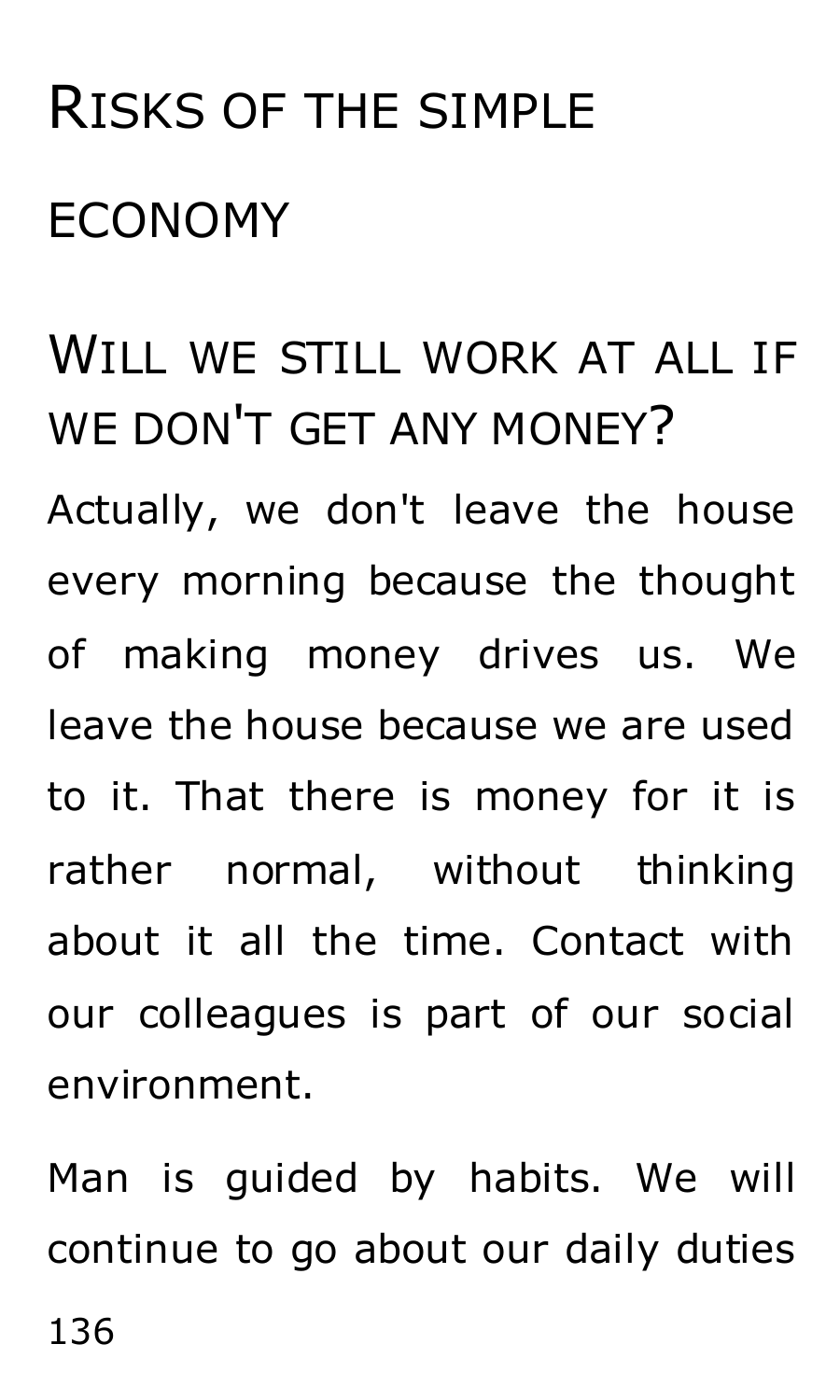as a matter of course to feed and provide for ourselves and others. This is innate self-protection. Every person knows that the system collapses if he does not fulfill his daily duties. It's the same in the family.

137 You can also look at it a little more philosophically. The ability to work is what distinguishes us from the animals. The desire to create something is in us. Regardless of whether we get money for it or not. When we are no longer forced to work for money and our weekly working hours are limited to two or three days, then we have the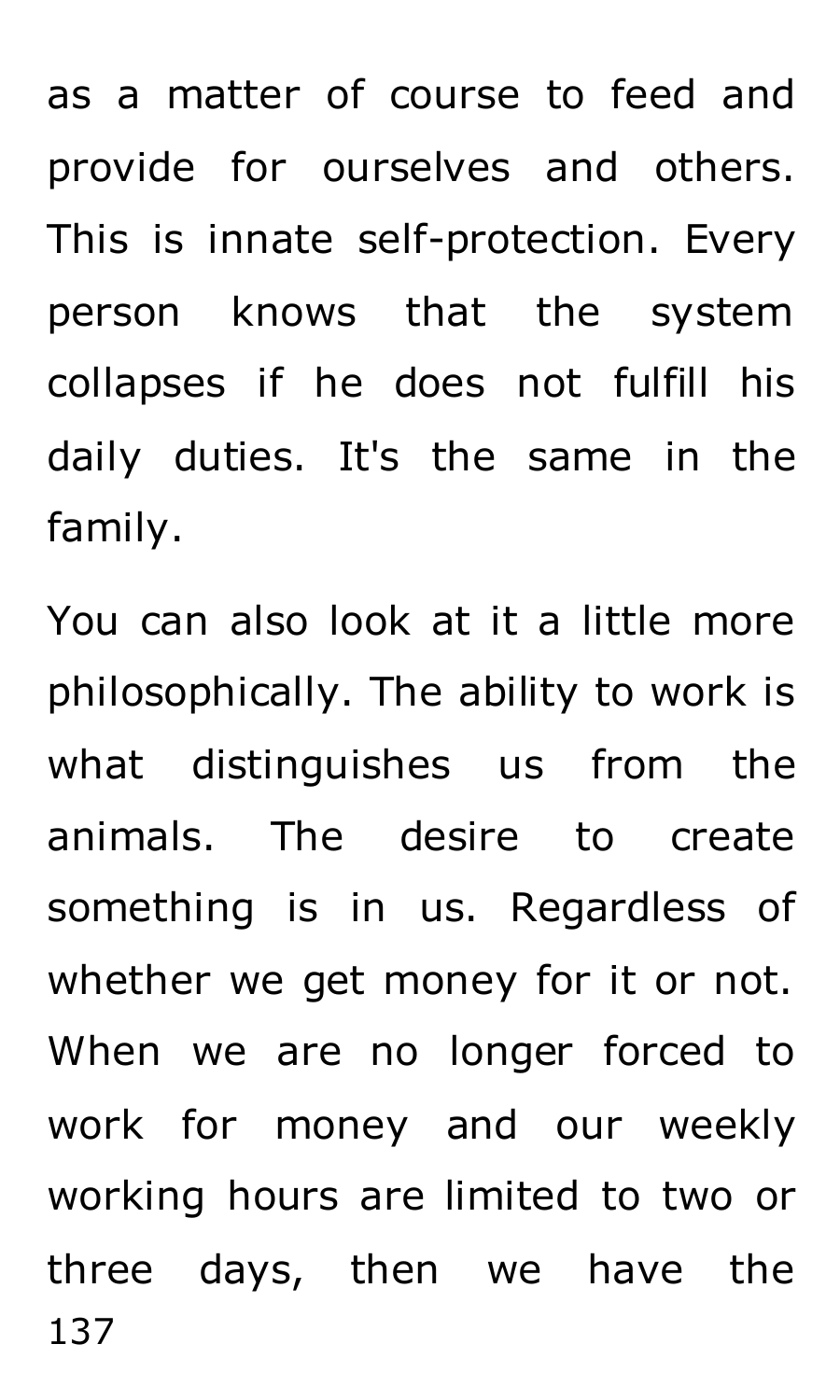opportunity to look for an activity that we sustainably enjoy. We then look forward to the next day when we can be active with it.

Several thousand years ago, some people began to appropriate land for themselves. They let other people work on this land and remunerated this work first in kind, later with money. Over time, the idea that you have to work to get money became entrenched. But this idea is just as wrong as simply appropriating land that belonged to everyone.

With the abolition of money, the natural state as it prevailed for tens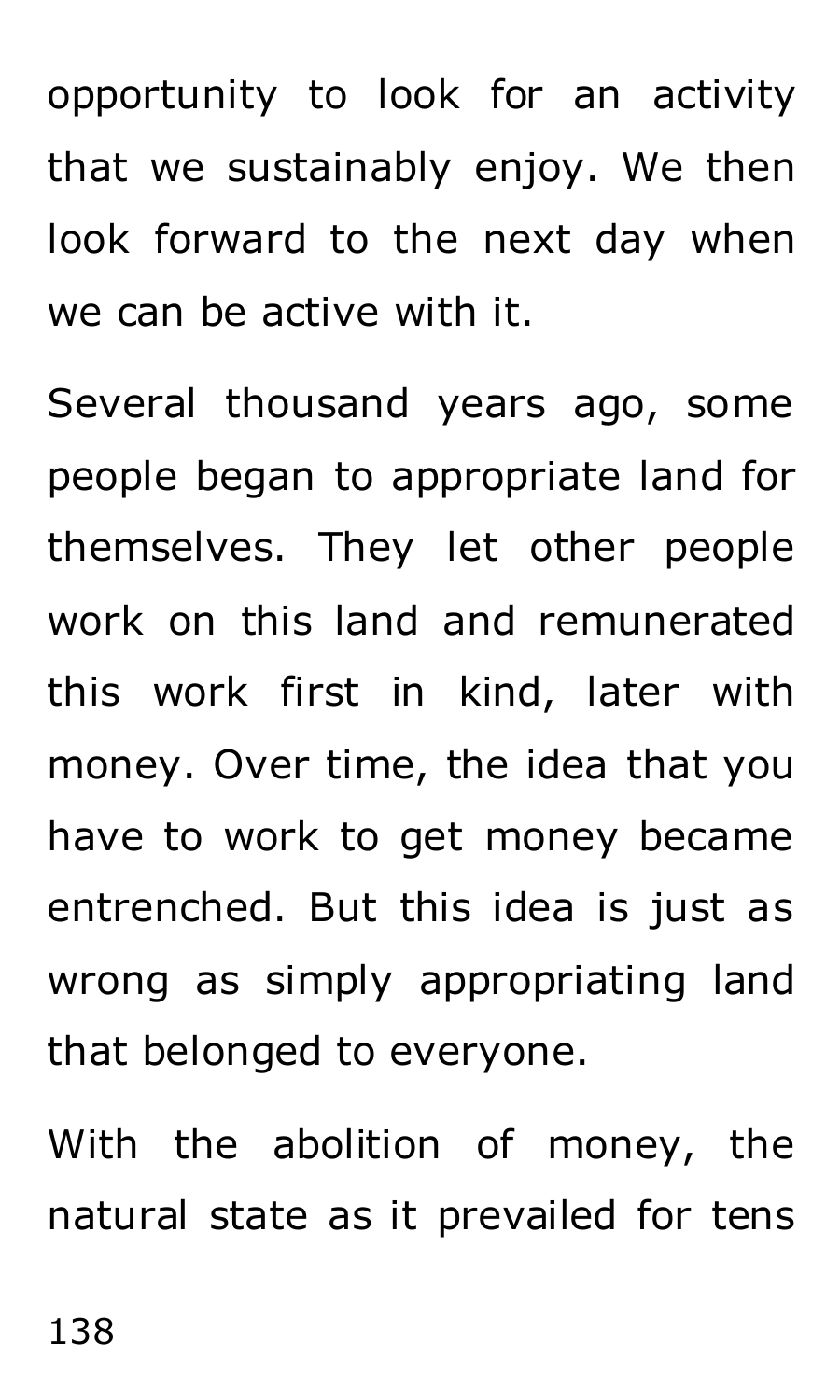of thousands of years is restored. Not as in the primitive community but on a new level of quality, based on our present state of science and technology. [To the table of contents](#page-3-0)

### SHOPS - WILL WE TAKE AS MUCH AS WE CAN CARRY?

Try to imagine that everything is free. You could take whatever you want. First of all, you don't really do that, because there wouldn't be enough room at home for all the stuff. Why put ten freezers in the basement if in a week or a month everything is still free? But you could theoretically take everything. Greed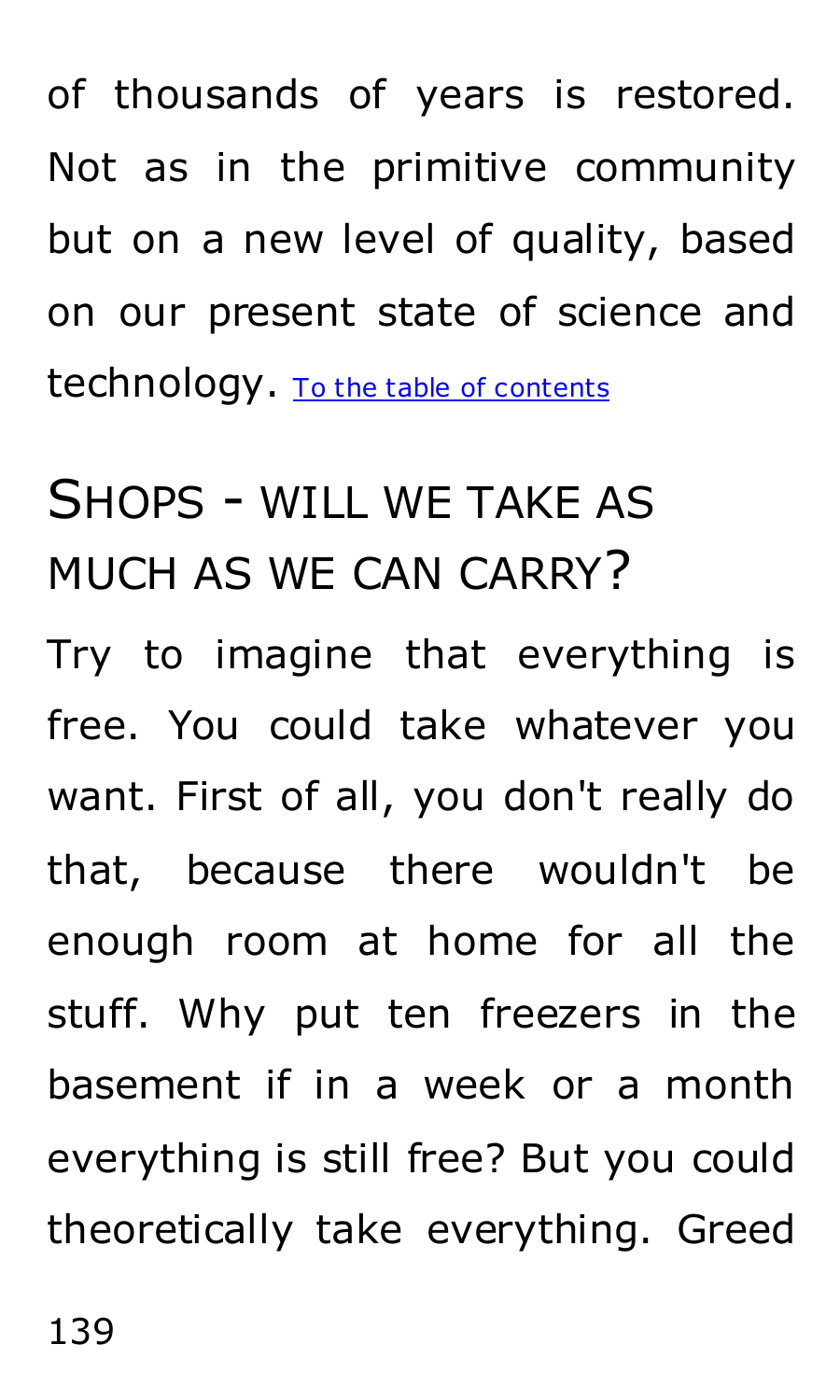is wanting to have something that one believes one does not yet have enough of. Greed is the reaction to a feeling of scarcity. In a world of abundance, greed disappears from our lives. If advertising and cheap prices no longer prompt us to buy, after a short time we will only take what we really need to be happy.

140 Greed and envy are instilled in us. People are not naturally predisposed this way. Greed and envy are among the most negative human characteristics. Greed is being able to buy as much as possible and envy is wanting to have what the neighbour has. These two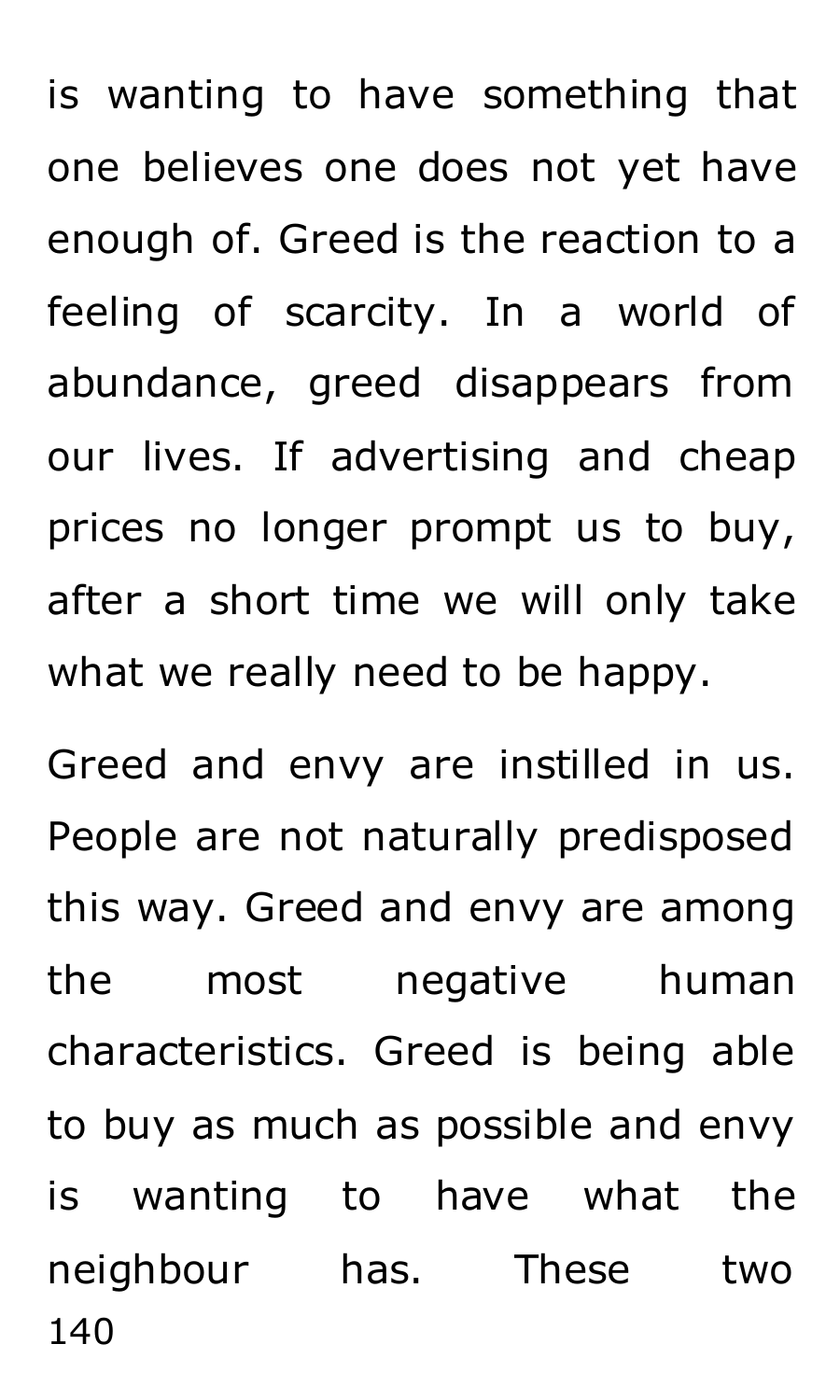characteristics are the cornerstones of the market economy, which would not function without them. The system will therefore do everything it can to promote these two qualities. Greed and envy are the oil in the gears of the market.

When we are no longer bombarded by advertising and discount offers, we will find ourselves again and feel again what is really good for us. And I promise you, that is much less than we think today, because today the economy is always inventing new needs to generate growth.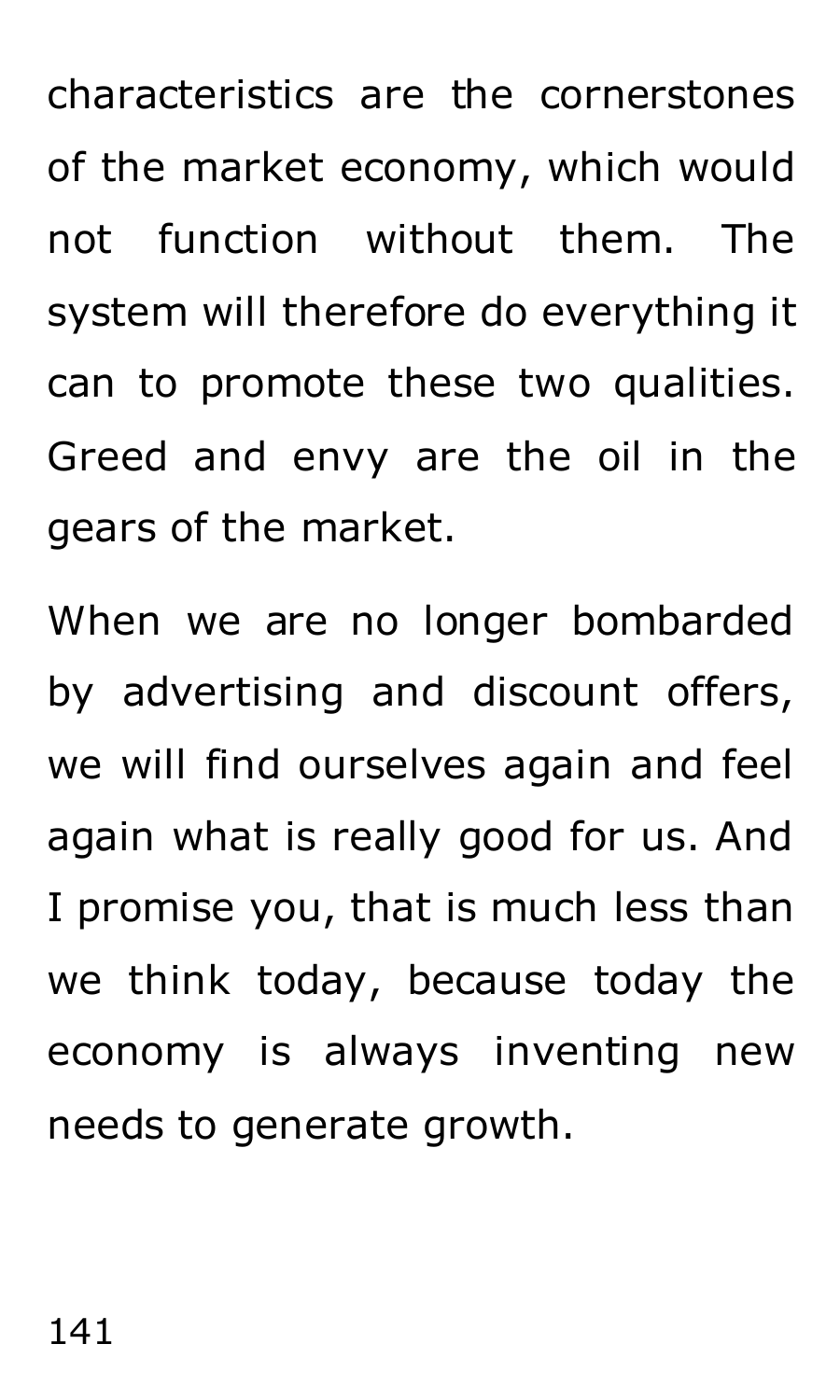We must not think of the gift economy like the battle of the cold buffet or Black Friday, where you get something (almost) free for a limited time.

It's more like a relaxed all-inclusive holiday. You know that everything will be free tomorrow, too.

Or we can just imagine a happy party. That's how our life should be. A party where everyone brings something and everyone can take something from everything. One takes a little more and the other takes a morsel from everyone, no one is jealous. [To the table of contents](#page-3-0)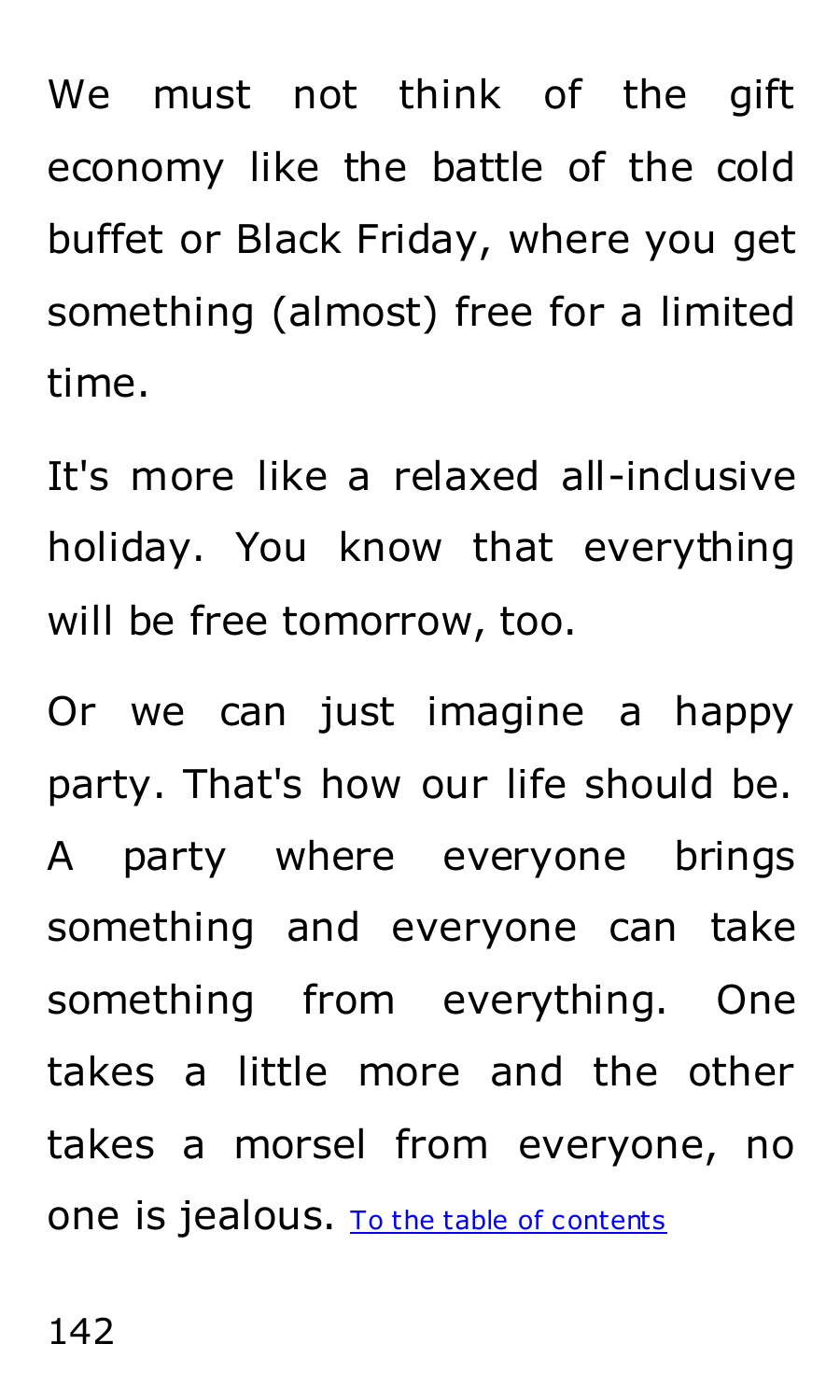## PERFORMANCE – DO WE STILL MAKE AN EFFORT WITHOUT MON<sub>FY</sub>?

We think that we only work hard for money because that's how we were brought up. But what are we really like? Did we really try harder at school when we were promised money? Aren't we often much more committed to our hobbies than to our jobs? Wikipedia is a volunteerdriven project. The whole of civil society works like that. Sometimes money even slows us down, or haven't we already heard the sentence: "... that's not what I'm paid for!".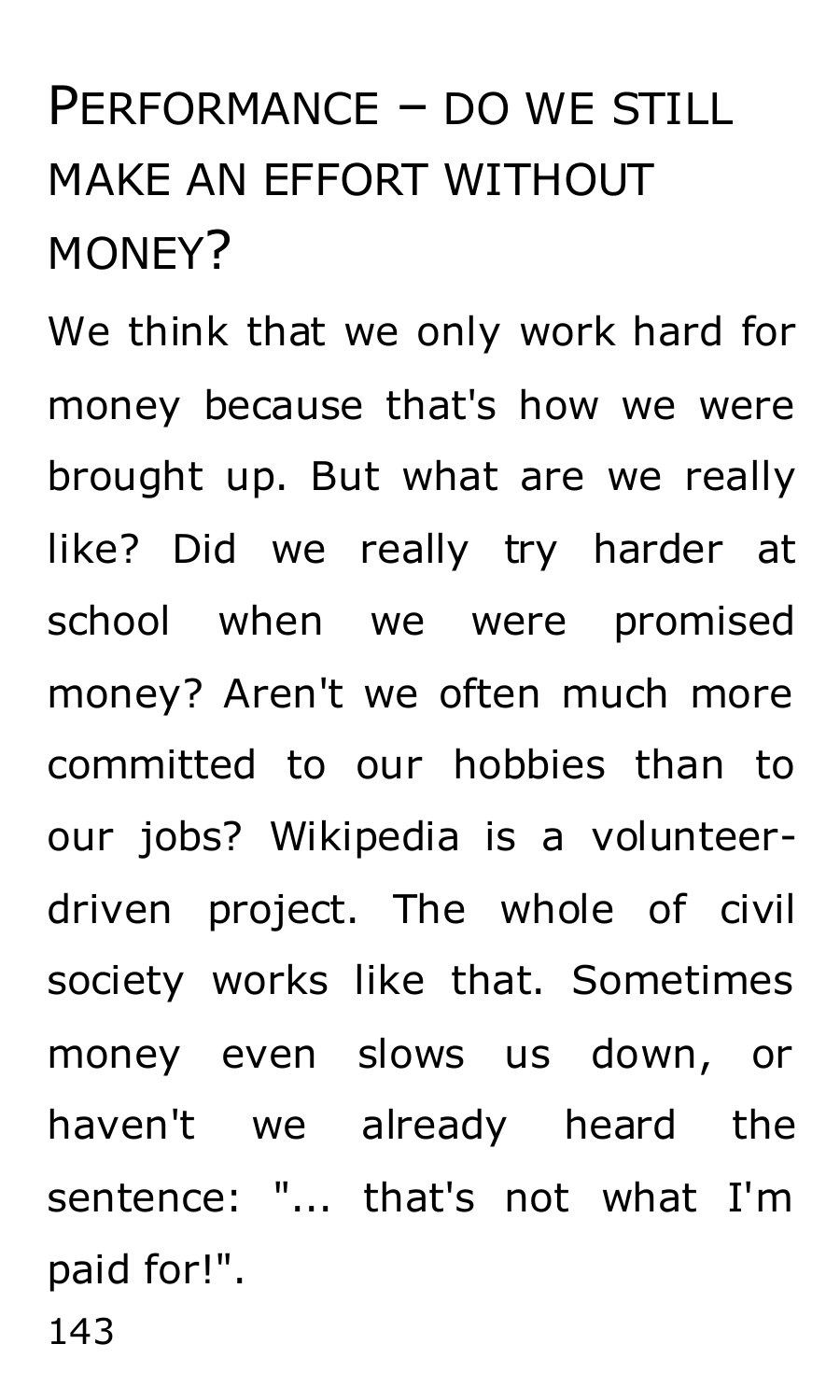I have been singing in choirs for many years. We rehearse intensively and give our best at performances, even though we don't get paid for it. I am sure that we would not sing better if we were paid. This is a typical example of voluntarily performing at one's best when one can use one's talent in the best possible way.

144 There are sociological studies that have shown that people make more effort when they do something voluntarily than when they are poorly paid for it. Voluntariness makes you more creative than good pay. When you do something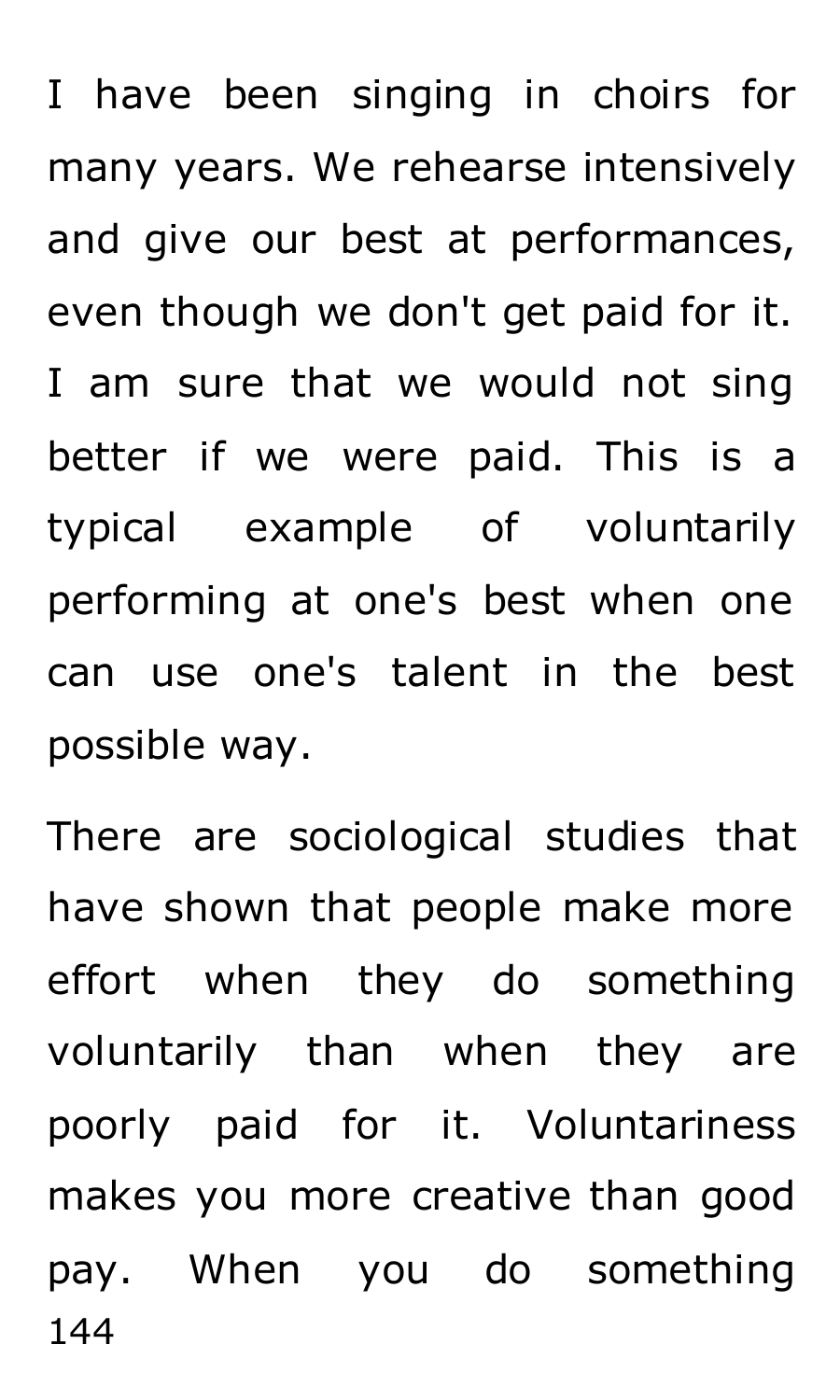voluntarily, it's like preparing a gift for someone. In such a situation, you automatically put more effort into it. And we will then live in a gift economy.

[To the table of contents](#page-3-0)

# GARBAGE DISPOSAL - WHO WILL DO THE UNPLEASANT WORK LATER?

A very common question is what happens to the unpleasant activities. We are now able to make most unpleasant activities more pleasant, or have them performed by robots. But in our society, you can always find people who will do these nasty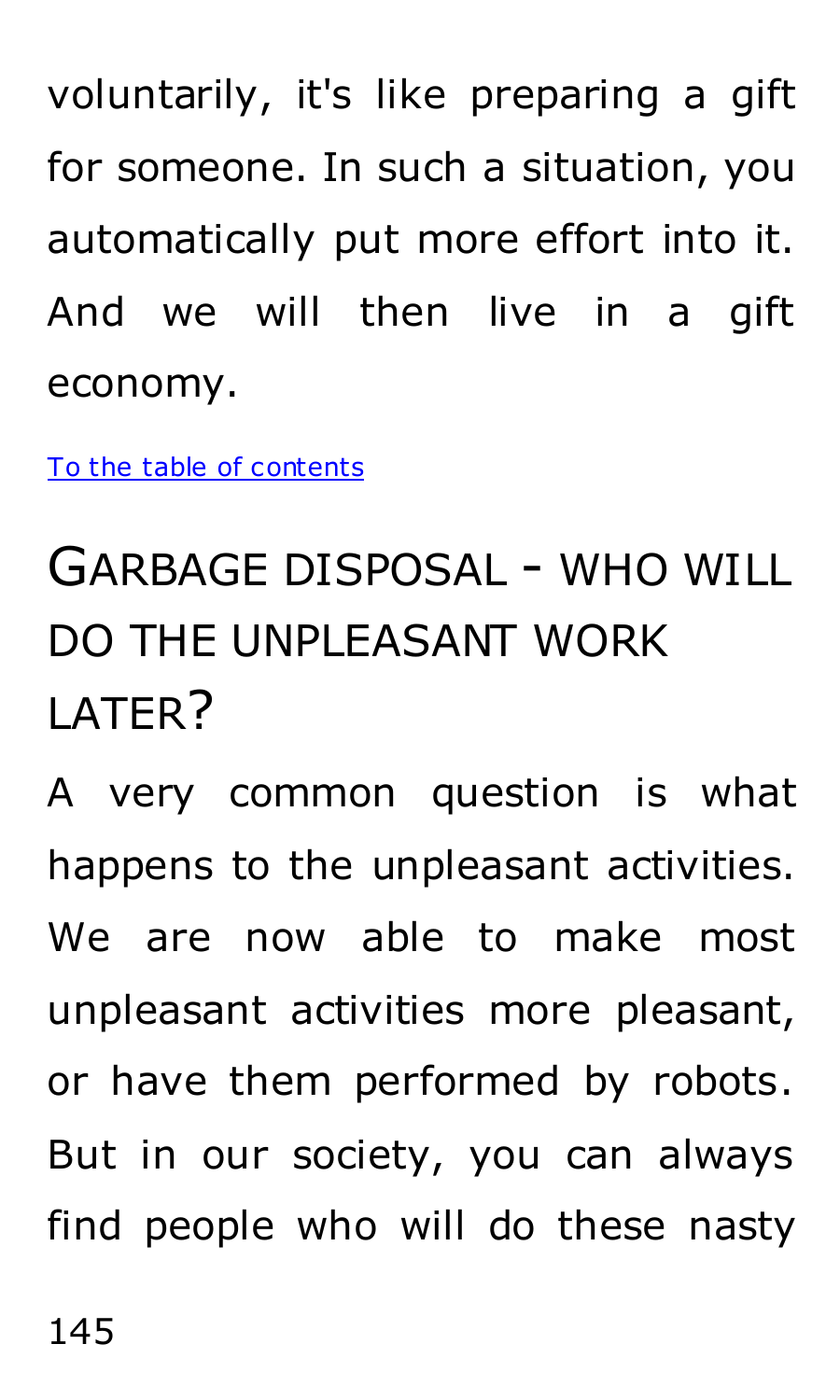jobs cheaper than robots. If there is no more money, then a free decision about it is possible.

If the garbage disposal is not left to the cheapest provider, the residential areas think about how to achieve that as little garbage as possible is produced and recyclable materials are separated and transported as well and trouble-free as possible. Remember, we'll have plenty of time later to deal with these things.

Sharing and togetherness also makes unpleasant things more pleasant. In many districts, the fortnightly cleaning of the streets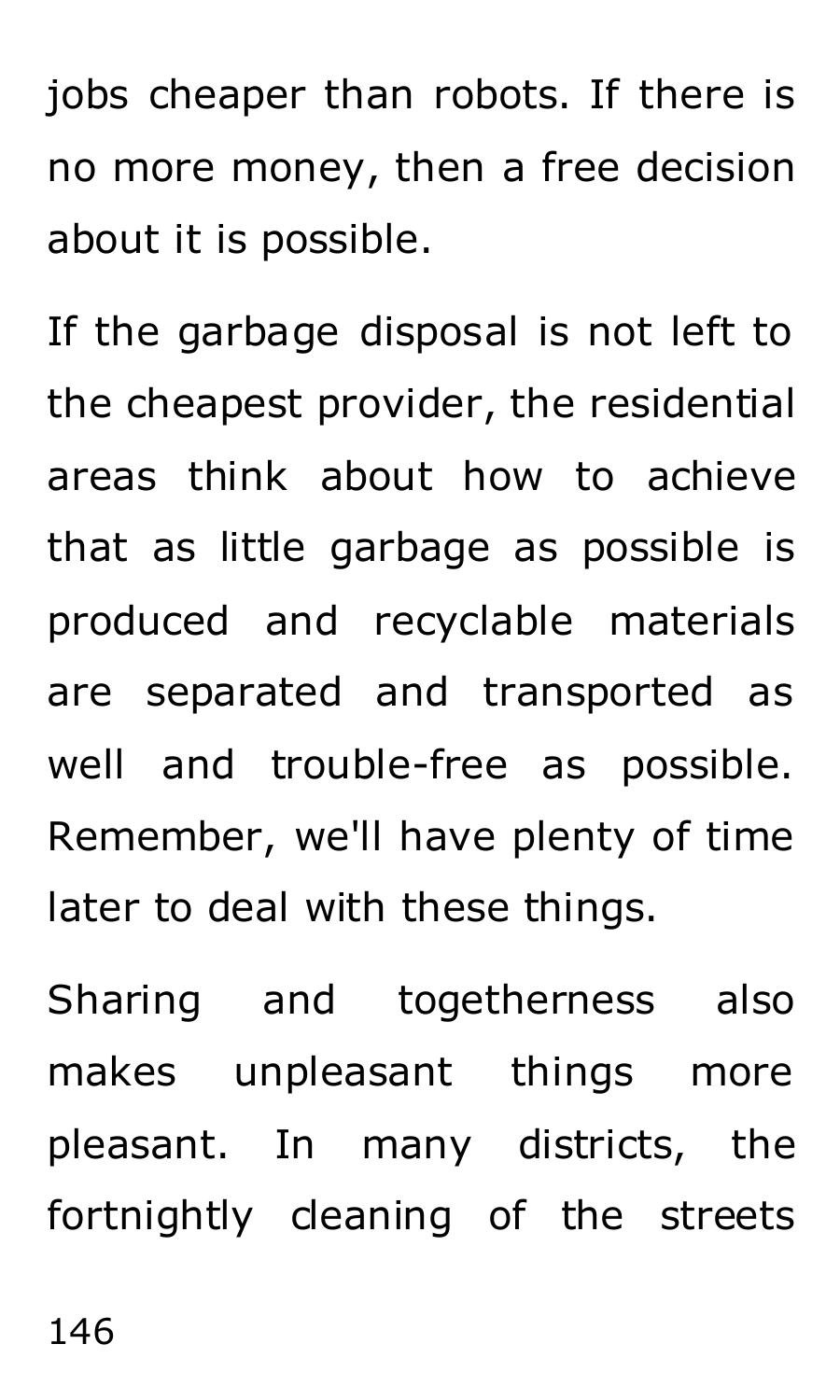and front doors is celebrated almost like a residential area festival, at which neighborly relationships are also cultivated.

[To the table of contents](#page-3-0)

# BANK EMPLOYEES – WHAT WILL HAPPEN TO THE PEOPLE IN THE FINANCIAL AND ADVERTISING SECTORS

If the finance and advertising industries are no longer needed, nothing changes in the industries responsible for supplying the population. Agriculture, textile companies, food businesses continue to work as usual. Until now, bank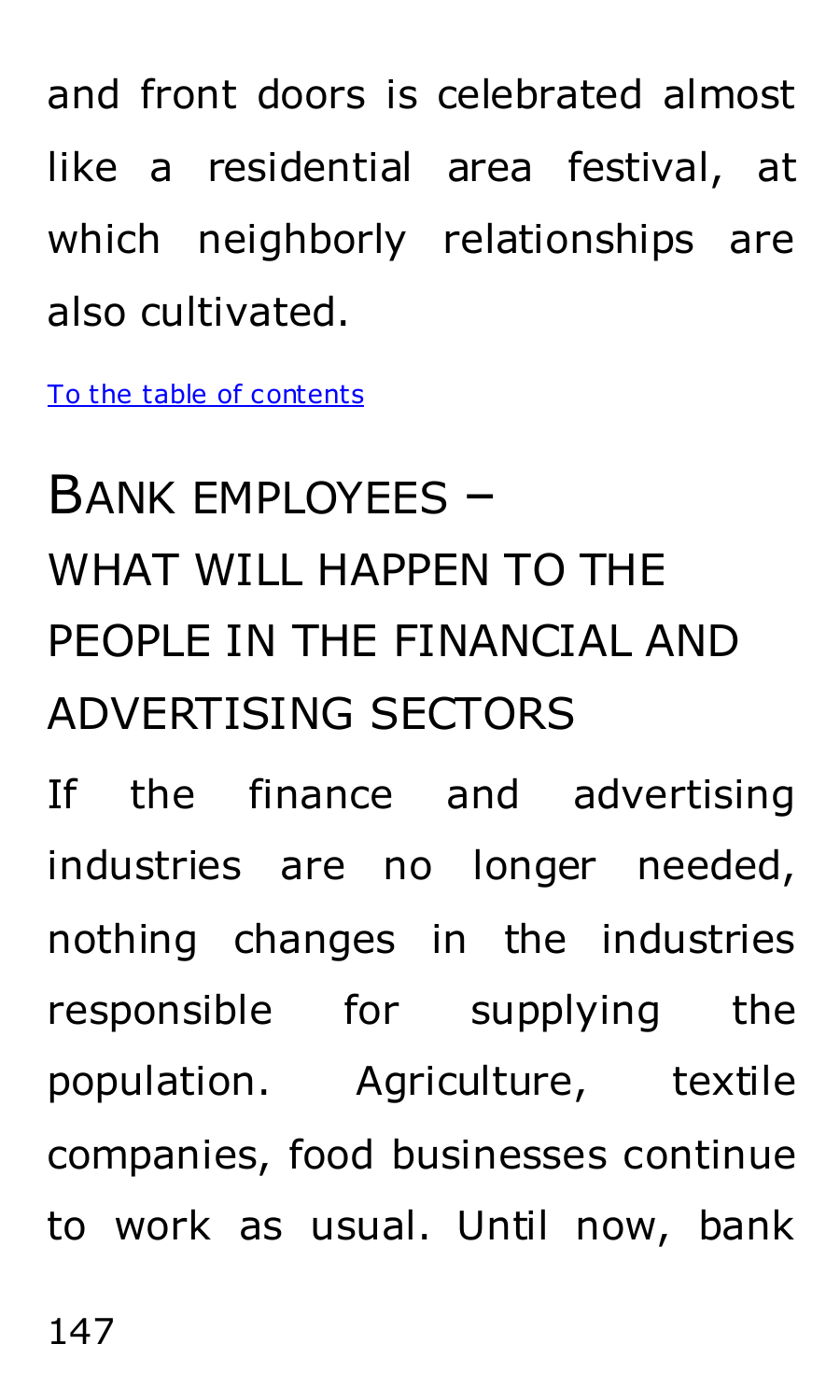employees got everything they needed. If the supply is stable, they will get everything even after the money disappears. It is not as if more people will be affected.

The peculiarity is that there is no longer a difference between "paid" and "unpaid" work. One can simply look for an activity that one enjoys.

If we only consume what really makes us happy and no longer what the economy tells us to do today, in order to continue growing, we will probably only have to work two or three days a week. Maybe many of the bank employees originally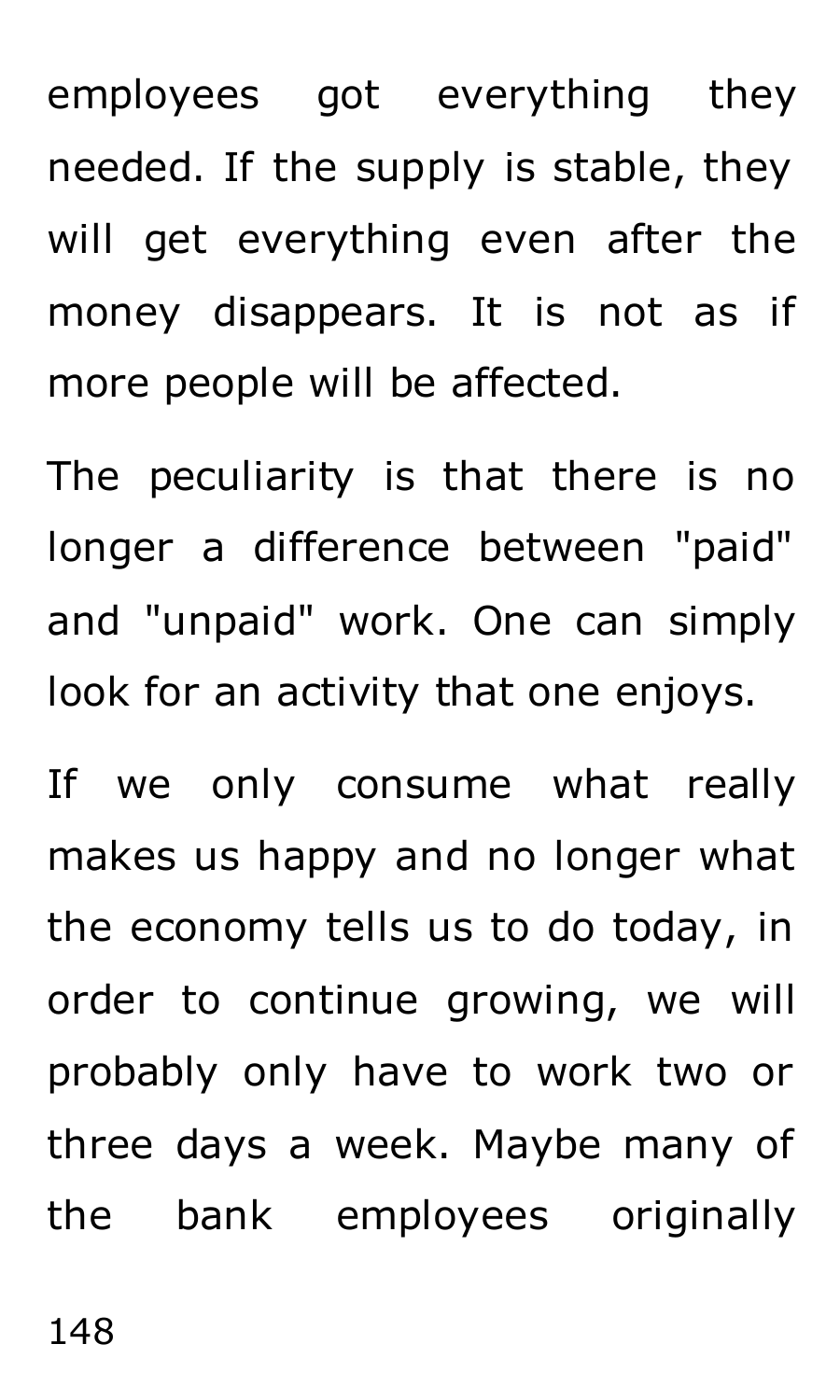wanted to do something completely different. They may have chosen this profession only because they expected to earn a lot of money.

Maybe people who are no longer needed in the advertising or financial sector go into the food industry and help out there. Or they help in the social or educational sector. Why not? Or they set up housing communities for older people. Starting something new doesn't cost anything. And so it goes on and on, towards a more humane direction.

To [the table of contents](#page-3-0)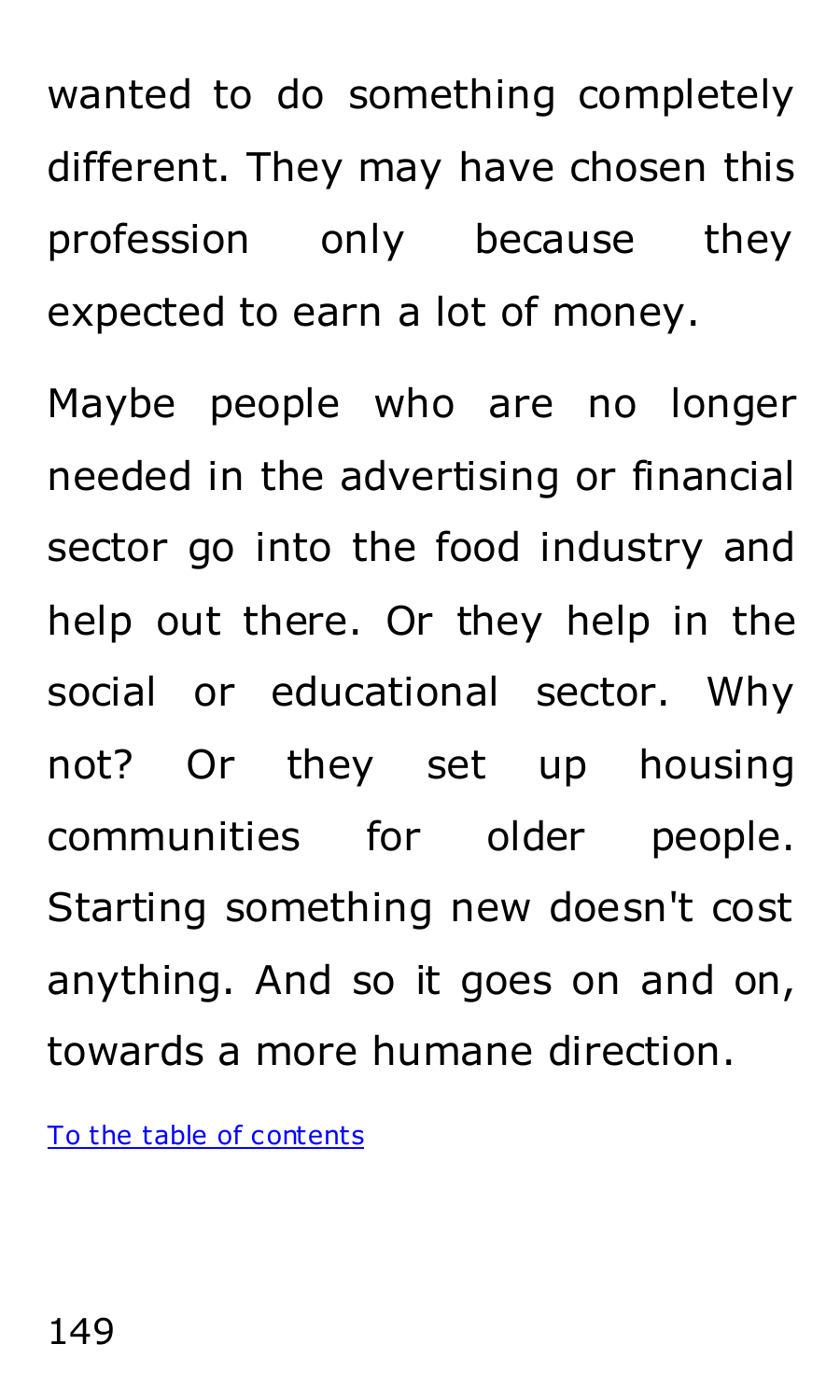# THE BAKER – WHO WILL STILL GET UP AT FOUR IN THE MORNING?

That's often the first question I hear when I talk about the money-free society.

We will then have completely different ideas about life. No one will anonymously rent a shop in a block of flats and open a branch to sell bread. The baker then belongs organically to the residential area because he supplies the people there with bread

Already, in the second chapter, which is about work, we said how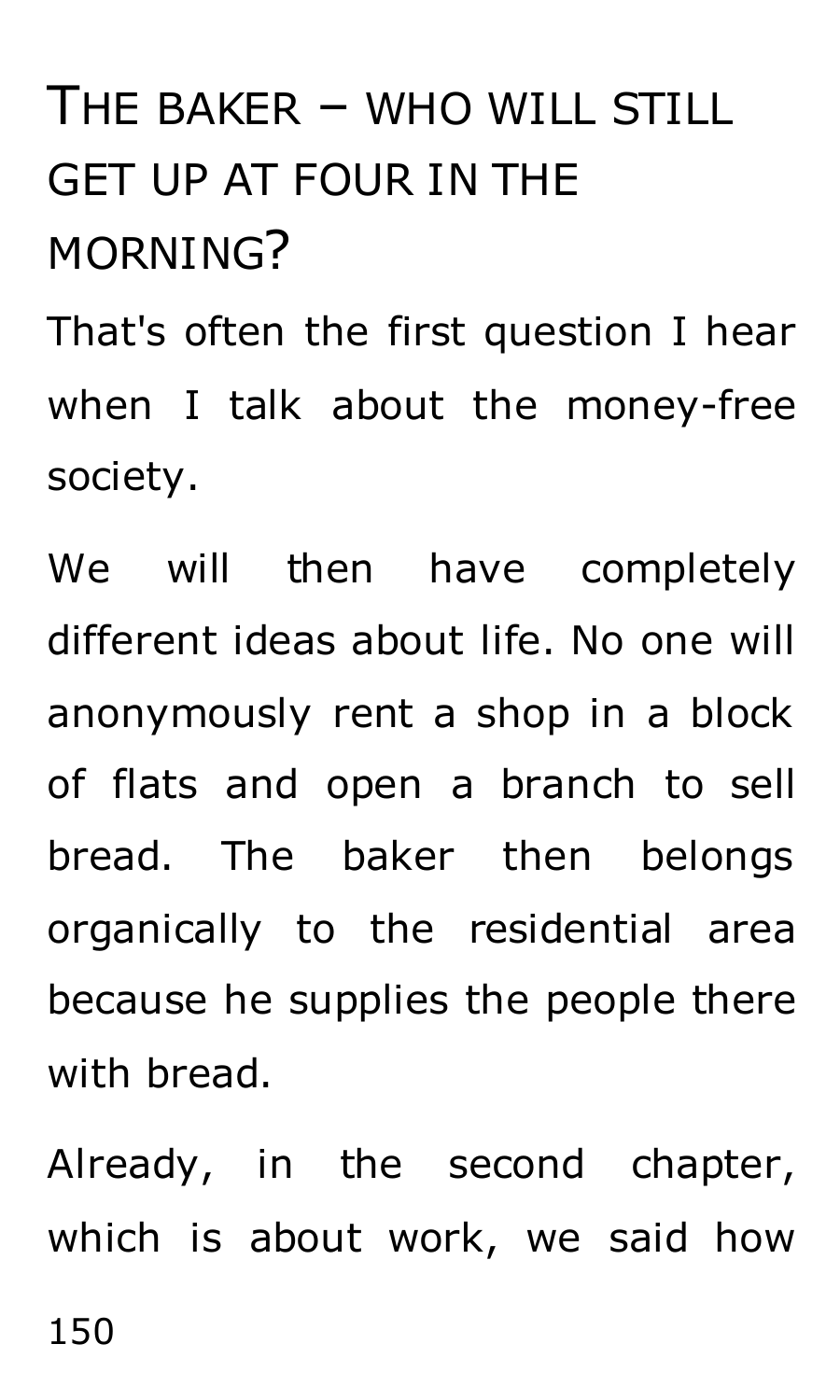important it would be if people had the opportunity to find a job that suits their talents. Everyone knows that there are people who would give their lives to bake. These people just need to be given the opportunity to work in this bakery. If one can freely choose an activity without being under the constraint of having to feed a family, talents and necessities will come together. Civil society will support this.

To [the table of contents](#page-3-0)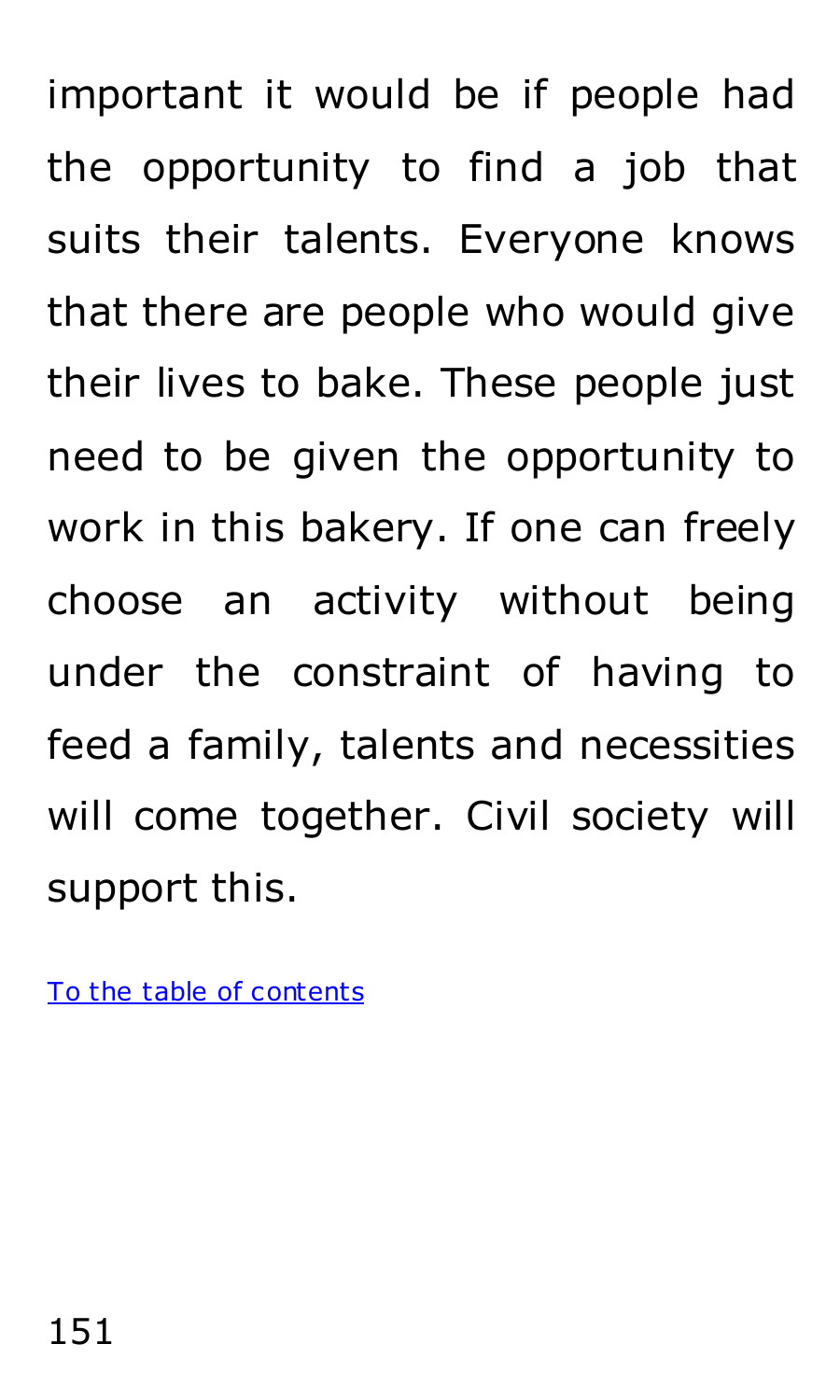### PROGRESS – WILL IT CONTINUE?

Technical progress happened in the market economy, but it is mainly due to our knowledge and to our innate creativity and drive. When something new is developed today, the focus is exclusively on profit and not on the benefit for the buyer.

152 The development of the Covid-19 vaccine in particular showed how harmful competition is. Development would have been much faster and much more could have been produced if the competing companies had worked together. But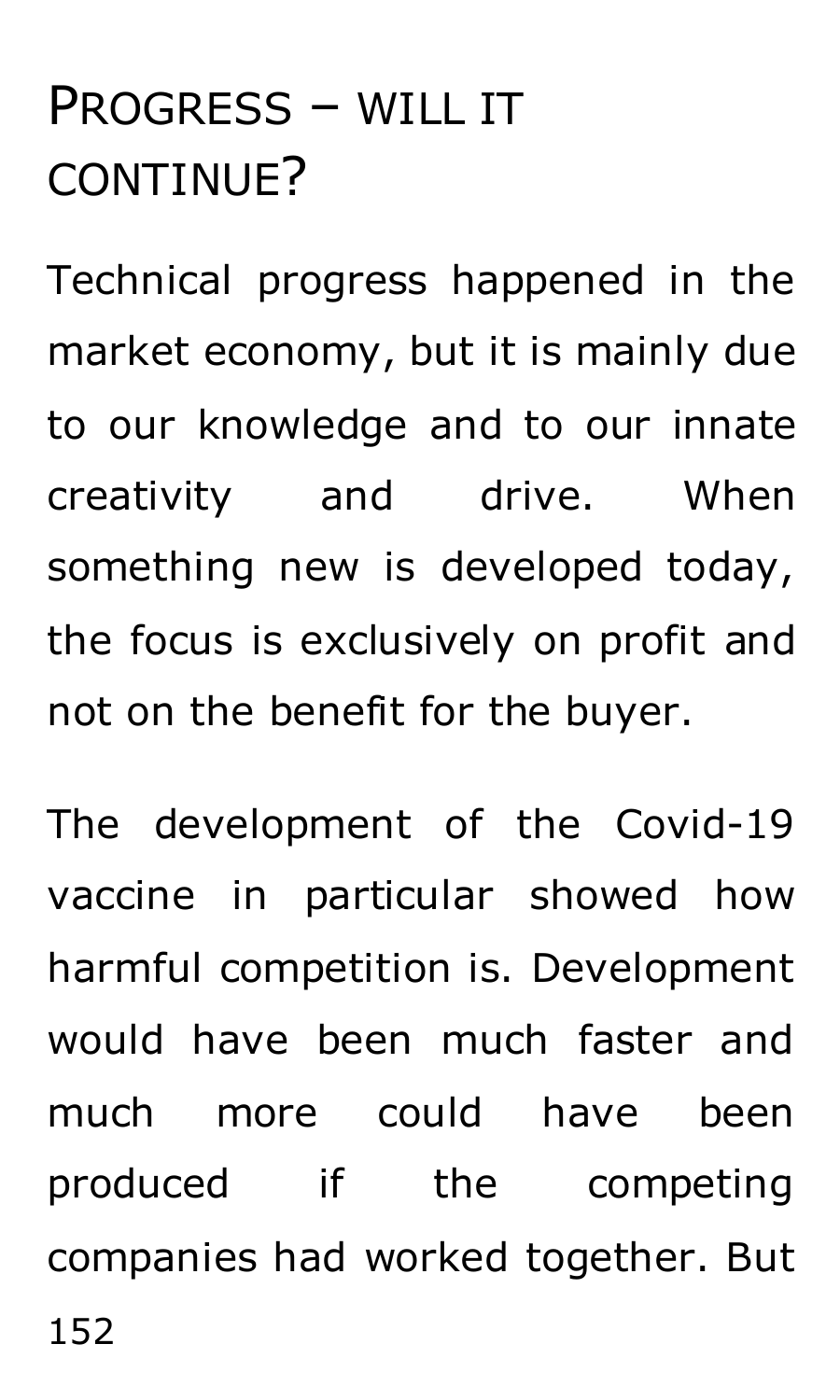intellectual property rights had to be protected because investors could lose money.

Our motivation and curiosity will not disappear just because there is no money. The only thing that will disappear is "the extrinsic motivation of money". We will continue to have ideas and it will be much easier to find like-minded people to implement the idea. It is likely that far fewer ideas will disappear in drawers because there are no financial possibilities for their realization today. My son is studying industrial design. He and his team at university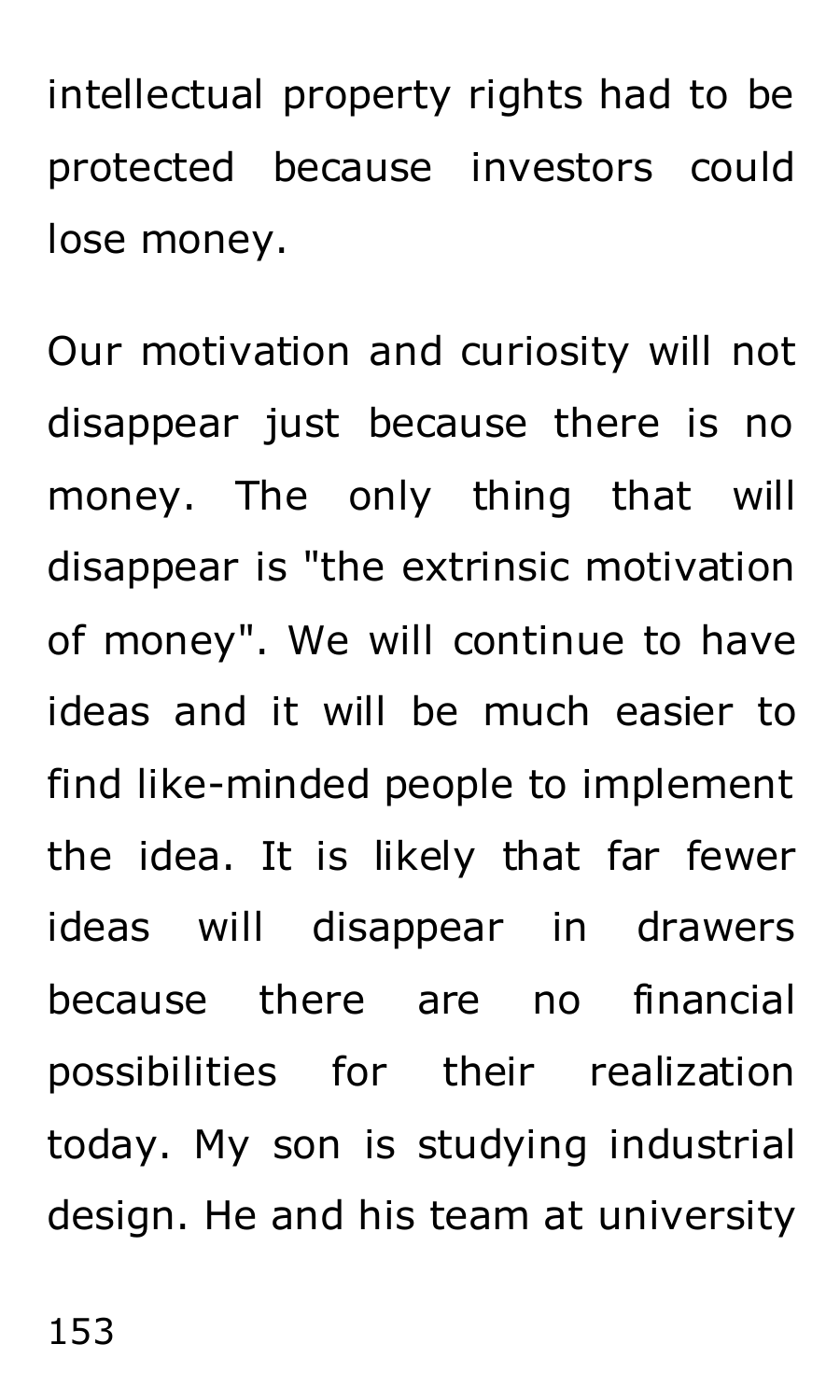are currently developing an intelligent pet doll for dementia patients. It reminds you to take your tablets on time, smells when your food is burnt and makes sure you don't forget to brush your teeth in the evening. The team is dedicated to the project and would like to develop it to the point where it is ready for production. But today they don't have the money. Later, everyone works together on problems; instead of competition, there is synergy at all levels.

Maybe the speed of development for new products will slow down a bit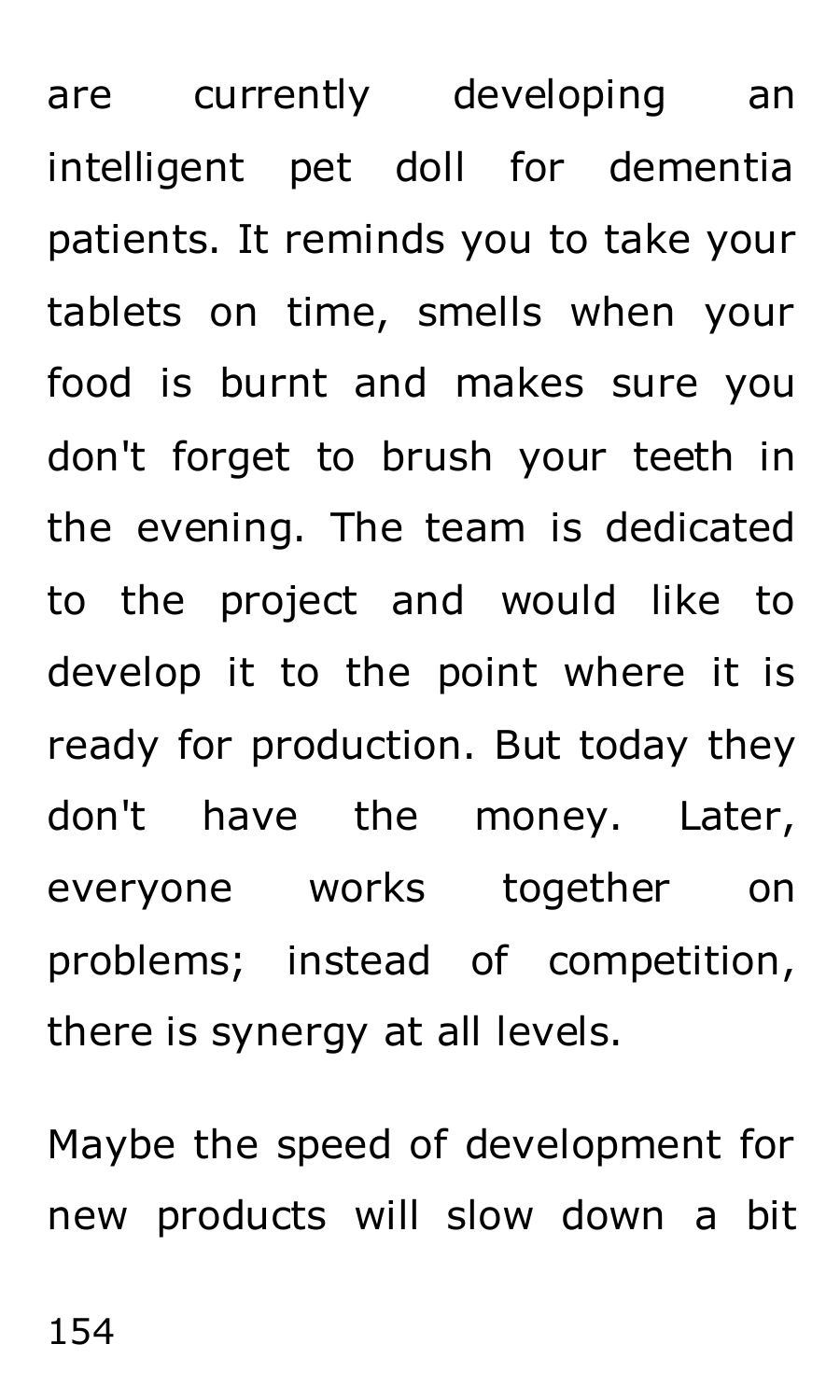when there is no more competition. But the ever faster development in recent years has also led to the fact that the lifespan of the products is artificially shortened. It's called planned obsolescence. The result is that more and more waste is created and natural resources are depleted. Who doesn't mourn the good old washing machine that was no worse than the newest but lasted for twenty years. We wouldn't mind if we used our cell phone for maybe three years and didn't throw it away every year because a new one was advertised.

[To the table of contents](#page-3-0)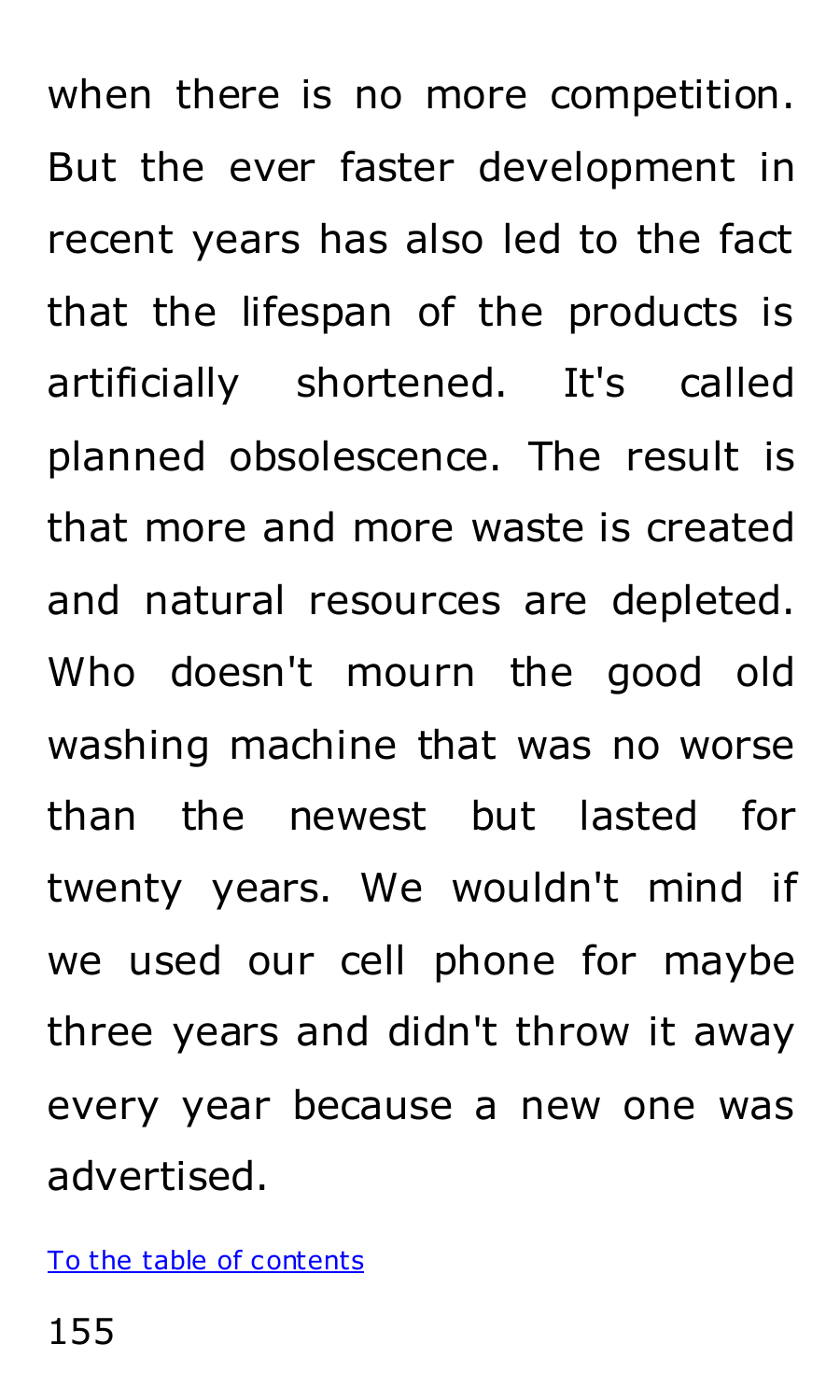# LUXURY GOODS – WHAT HAPPENS TO LIMITED-EDITION **PRODUCTS**

Today we stand in front of the champagne shelf full of admiration and desire because the bottles are so expensive that we cannot afford them.

When the price tags are gone, we'll ignore that shelf and move straight to the semi-dry varieties, because they taste much better. The few champagne bottles then remain for the real gourmets. It will be similar for luxury watches, brilliant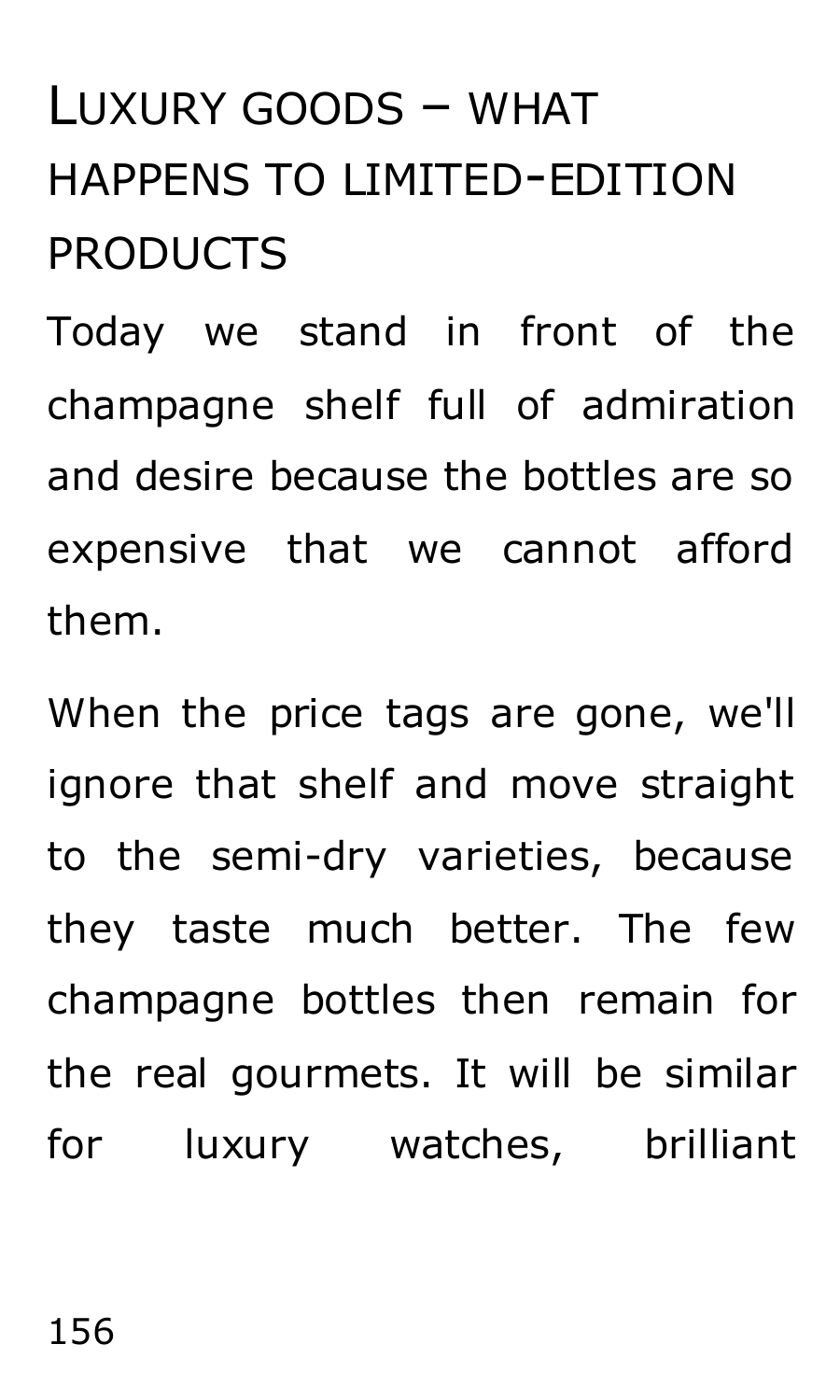necklaces, Saint Laurent handbags and many other "luxury" items.

157 When there is no more money and therefore no more profit, there are no more needs to be aroused. There will therefore be no more advertising, since it is no longer of any use to anyone. I think that after a period of transition nobody will have the need for scarce luxury goods anymore, also because the social hierarchy is disappearing. In a society in which fraternity can develop freely, there is no need to distinguish oneself with externals. And this transition period will be so exciting and exciting that the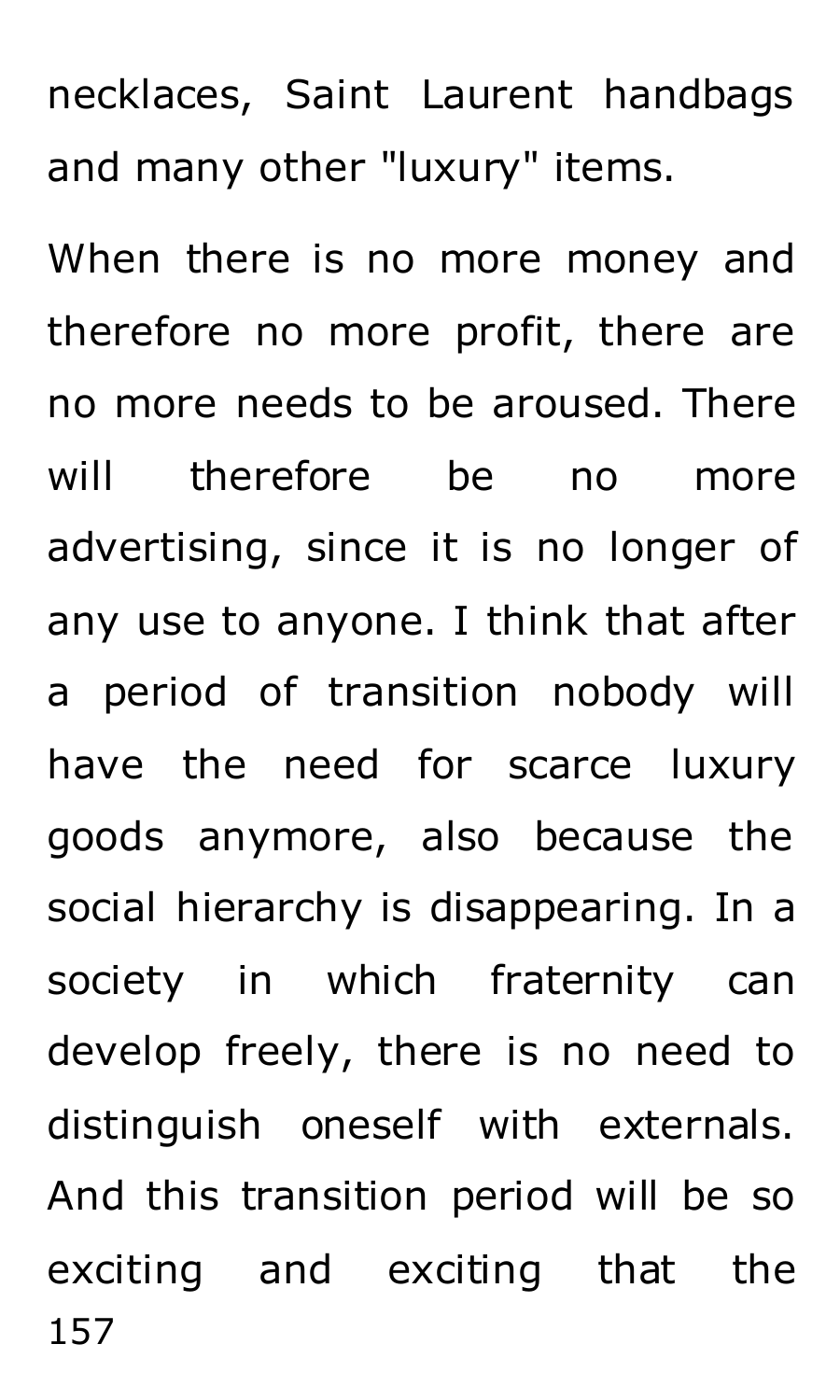transition problem with the luxury goods can certainly be neglected.

[To the table of contents](#page-3-0)

### WHO GETS THE HOUSE AT THE LAKE?

The abolition of money will not lead to even more prosperity and consumption. But prosperity will be distributed fairly. Disadvantaged people in the world will be able to live well and safely. Many bad things like human trafficking or the production of weapons that have to do with money will disappear.

There will not be more houses at the lake than there are now. Today the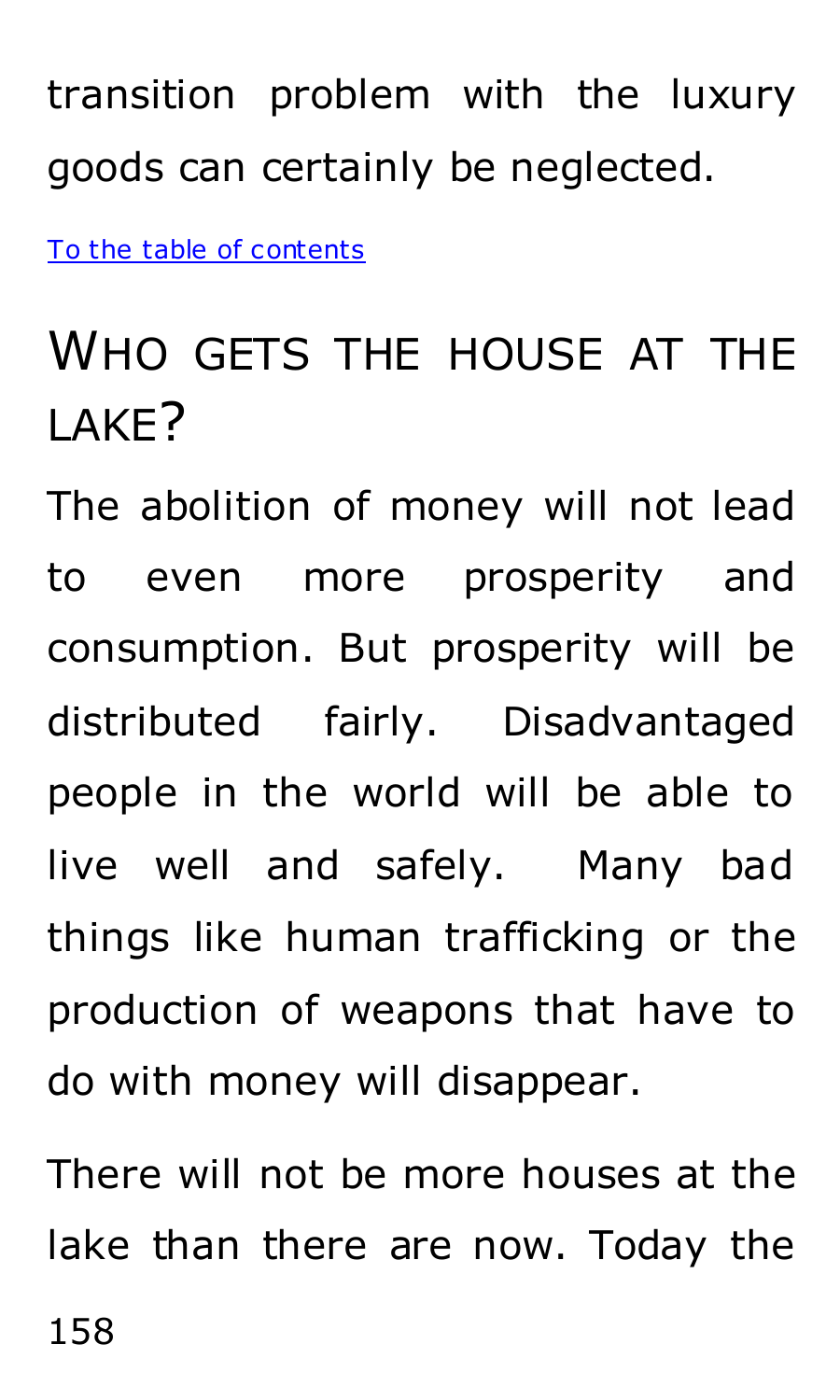house at the lake is a symbol of wealth and power. We will meet in brotherhood and no longer use our elbows. We then live in a society characterized by giving and receiving gifts. The house by the lake will then no longer be a status symbol.

[To the table of contents](#page-3-0)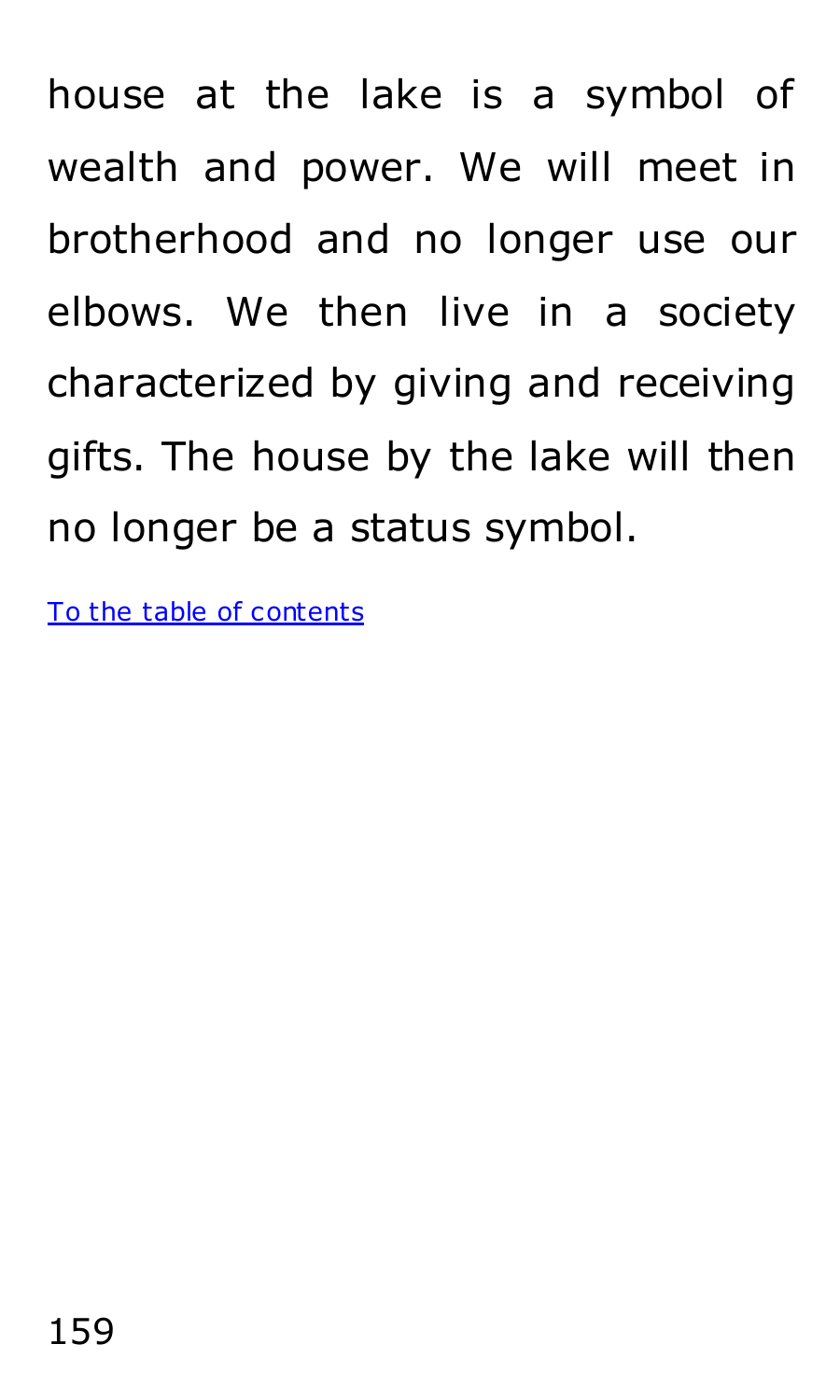# AFTERWORD

It looks like now, in May 2022, the pandemic is largely over. The economy and our working world have been shaked up. Who had even heard of "home office" three years ago? We are happy that we can celebrate together again today.

Even the abolition of money would not require more time than two years. But then all people could look to the future with their heads held high.

160 You can spin it any way you want, we have to complete this stage of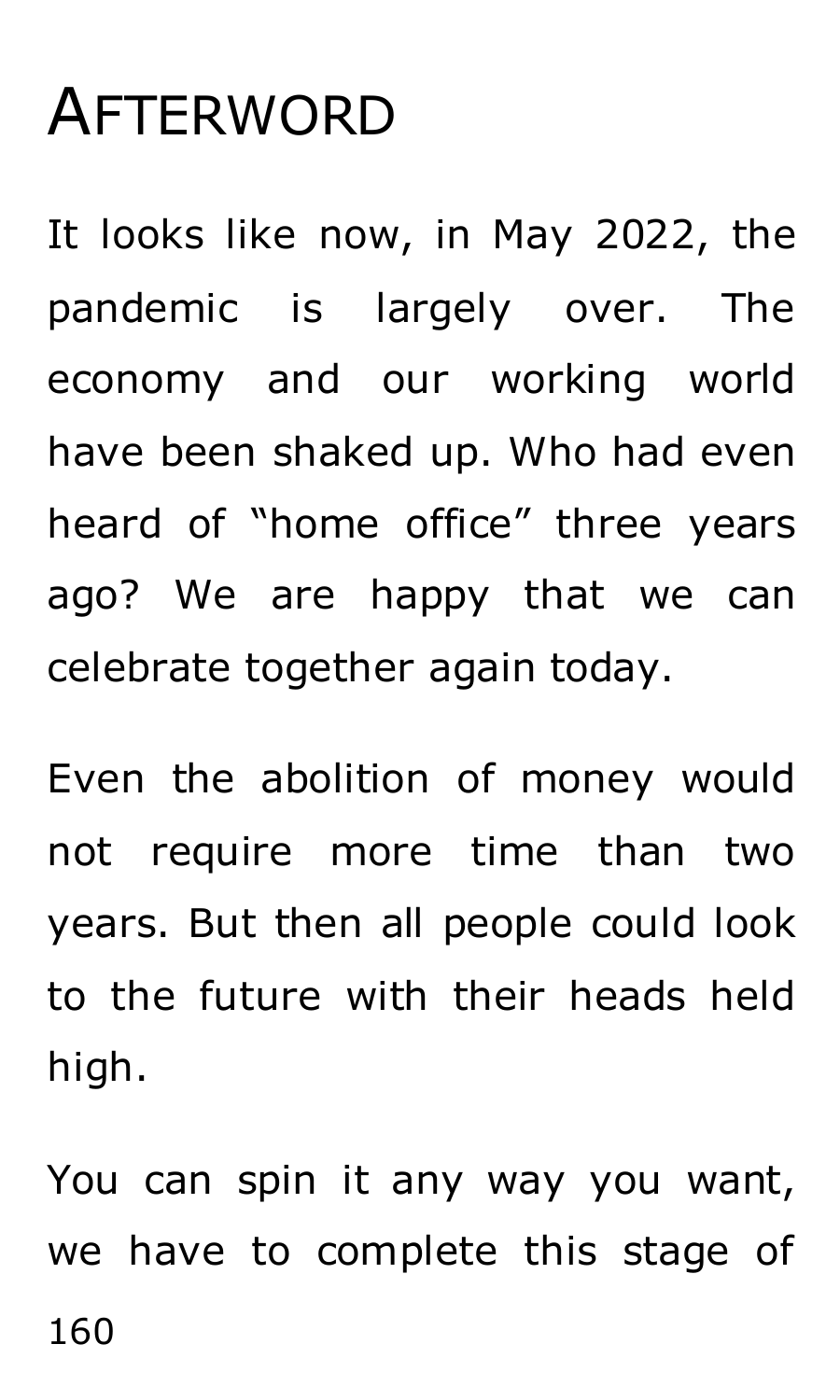human development as soon as possible. To wait longer would be inexcusable. The global distribution of wealth and the absolute amount of wealth some people have have nothing to do with reality. The spontaneous handling of unimaginable amounts of money in times of crisis and the grotesquely distorted situation of the debt of disadvantaged countries are no longer acceptable. The fact that wars are inevitable as long as there is money to be made in guns is something we can no longer tolerate.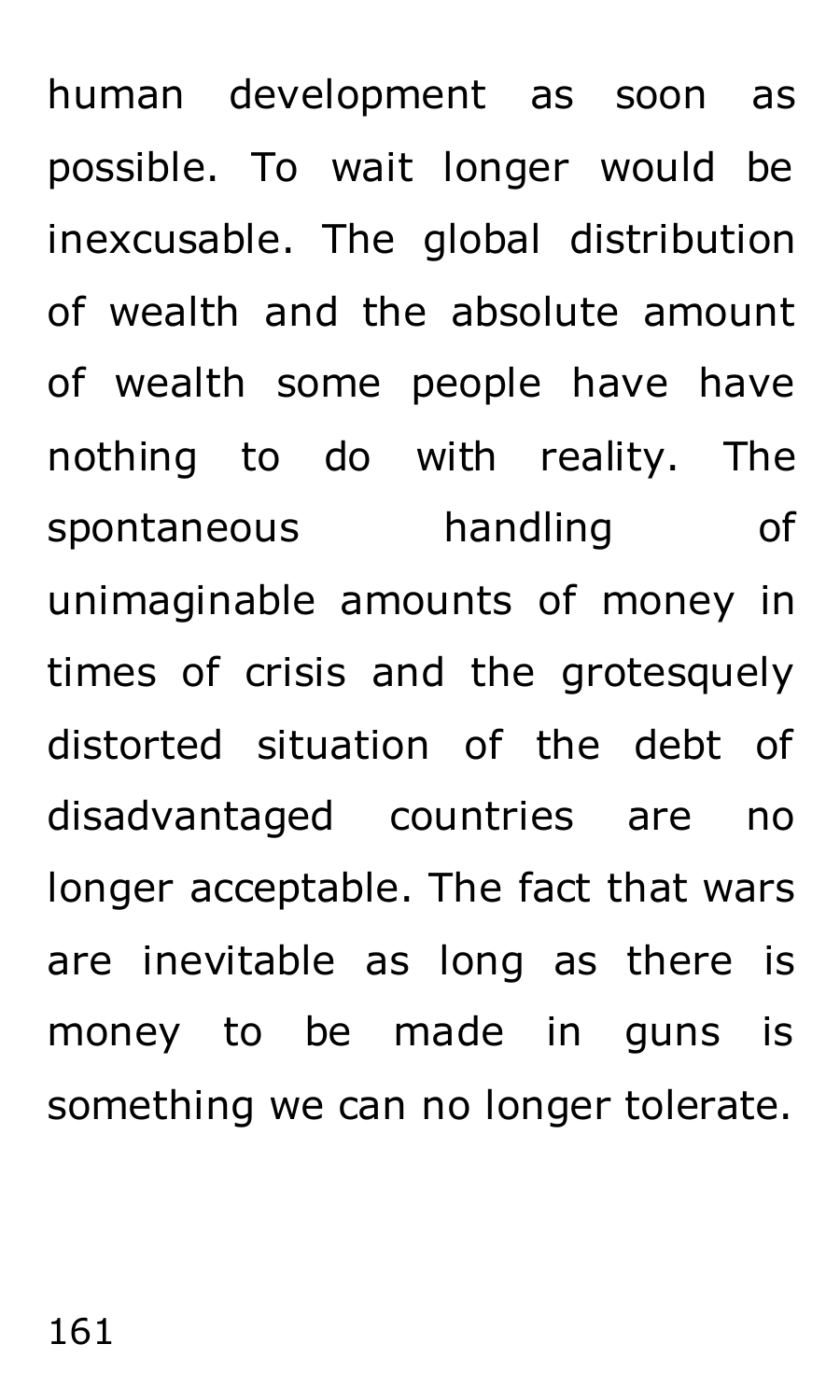We must eliminate the causes of our excessive consumption so that the climate targets can be met as quickly as possible.

Applying the solution presented here will not cause the slightest harm to any of the almost eight billion people. The goods that make up the wealth of mankind will not be touched.

The effort to terminate this chapter of humanity costs next to nothing. We need just a stroke of the pen. No more. [To the table of contents](#page-3-0)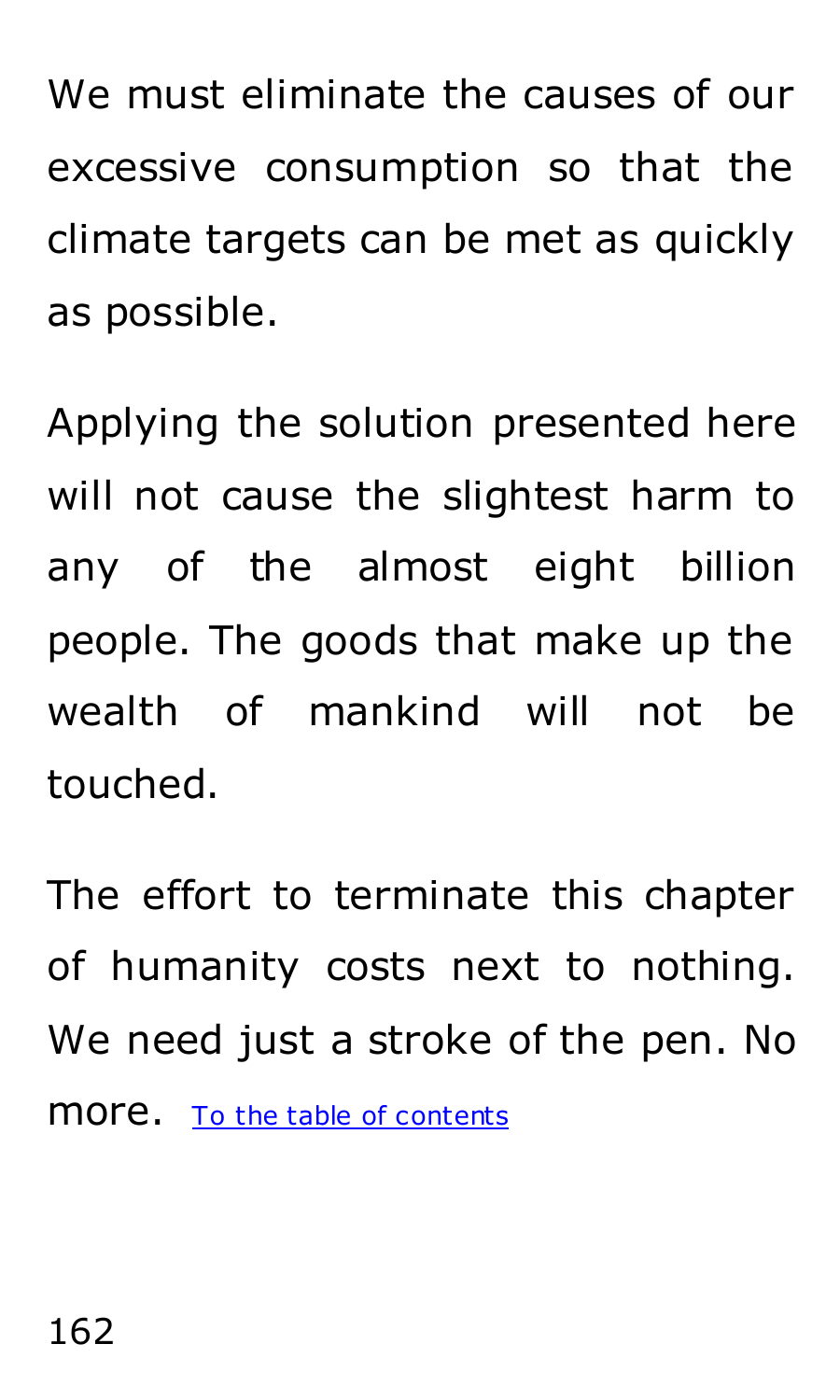### **Please help**

### **to spread this message worldwide!**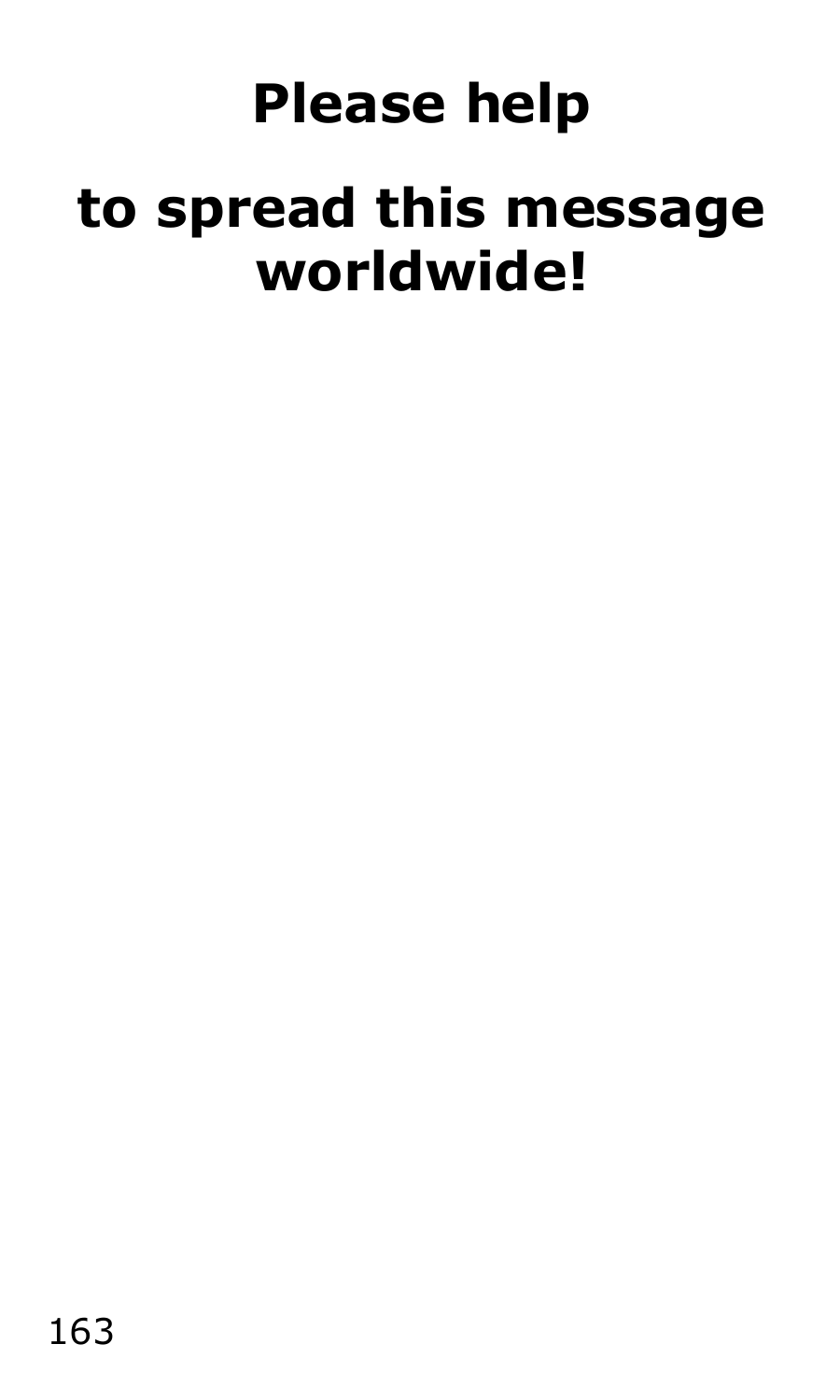# THE AUTHOR

Eberhard Licht lived in the former GDR until he was thirty-five. In the summer of 89, he was actively involved in the peaceful revolution. He has a Diploma in Process Engineering and a master's degree in Water & Environment. After the fall of the Berlin Wall, he set up a branch laboratory of a southern German environmental institute. Later he founded his own private testing institute. It was a state-approved testing center for emission monitoring at industrial plants in Berlin. He also founded a company

164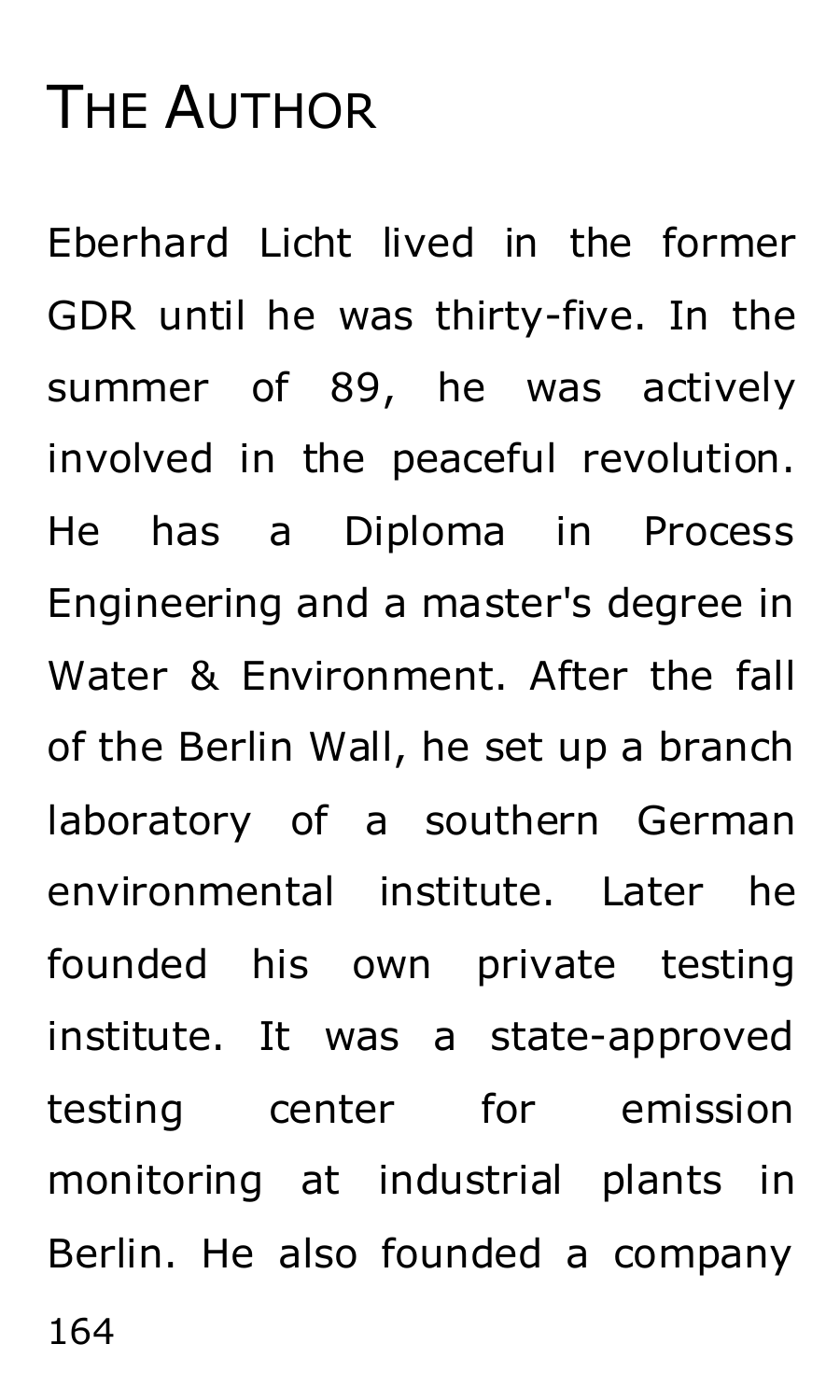based on his own patent application, which was to divert truck flows to combined rail transport using data from the toll system.

He stopped these ventures when he realized that his two younger children needed more time. He later worked for several years as a volunteer at the homeless shelter "Sleep Inn" in Utrecht and dealt intensively with inequality and its elimination. The idea concept described in this book was created in Brussels during the time of the Covid-19 pandemic. Eberhard Licht is married to a Spanish woman and has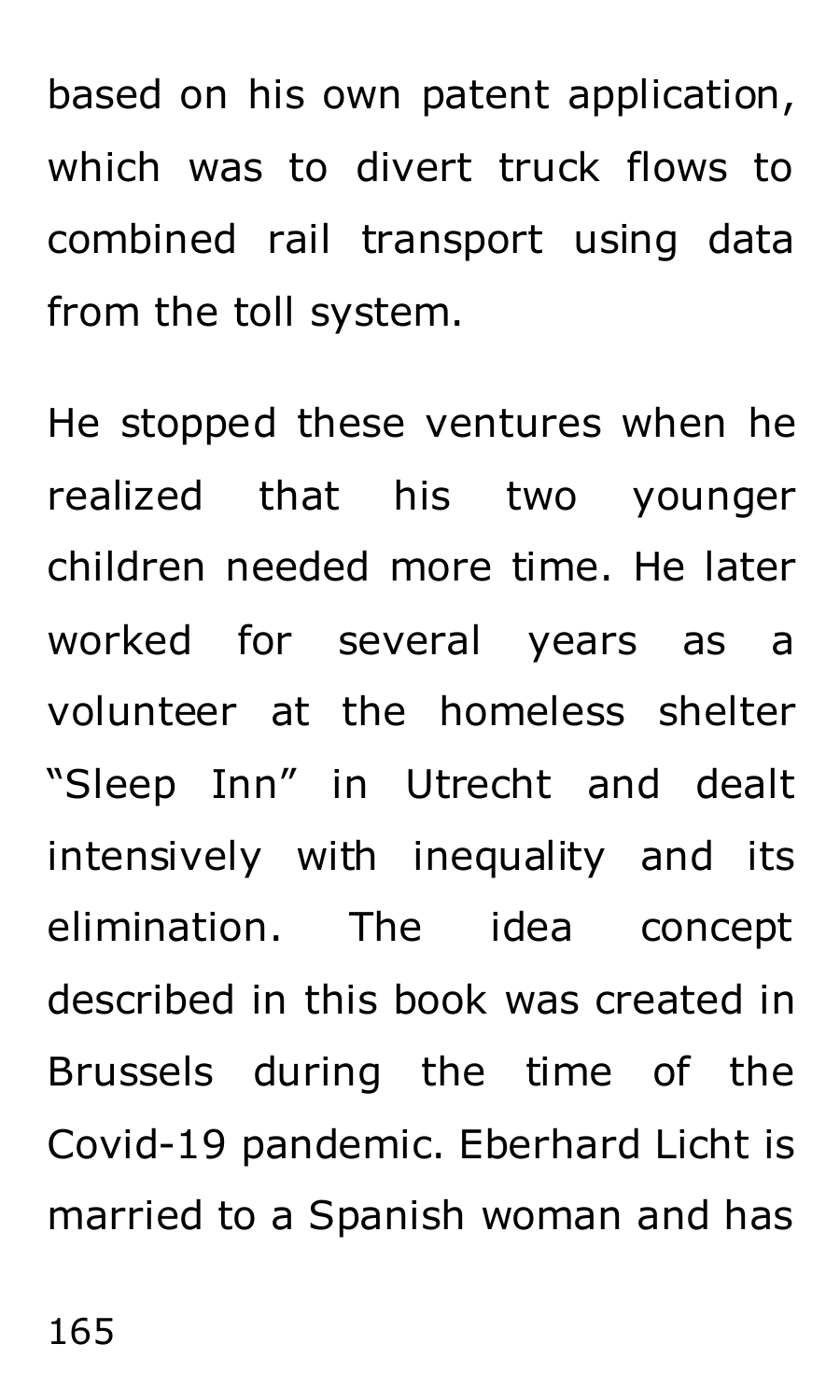four children. He maintains a minimalist lifestyle.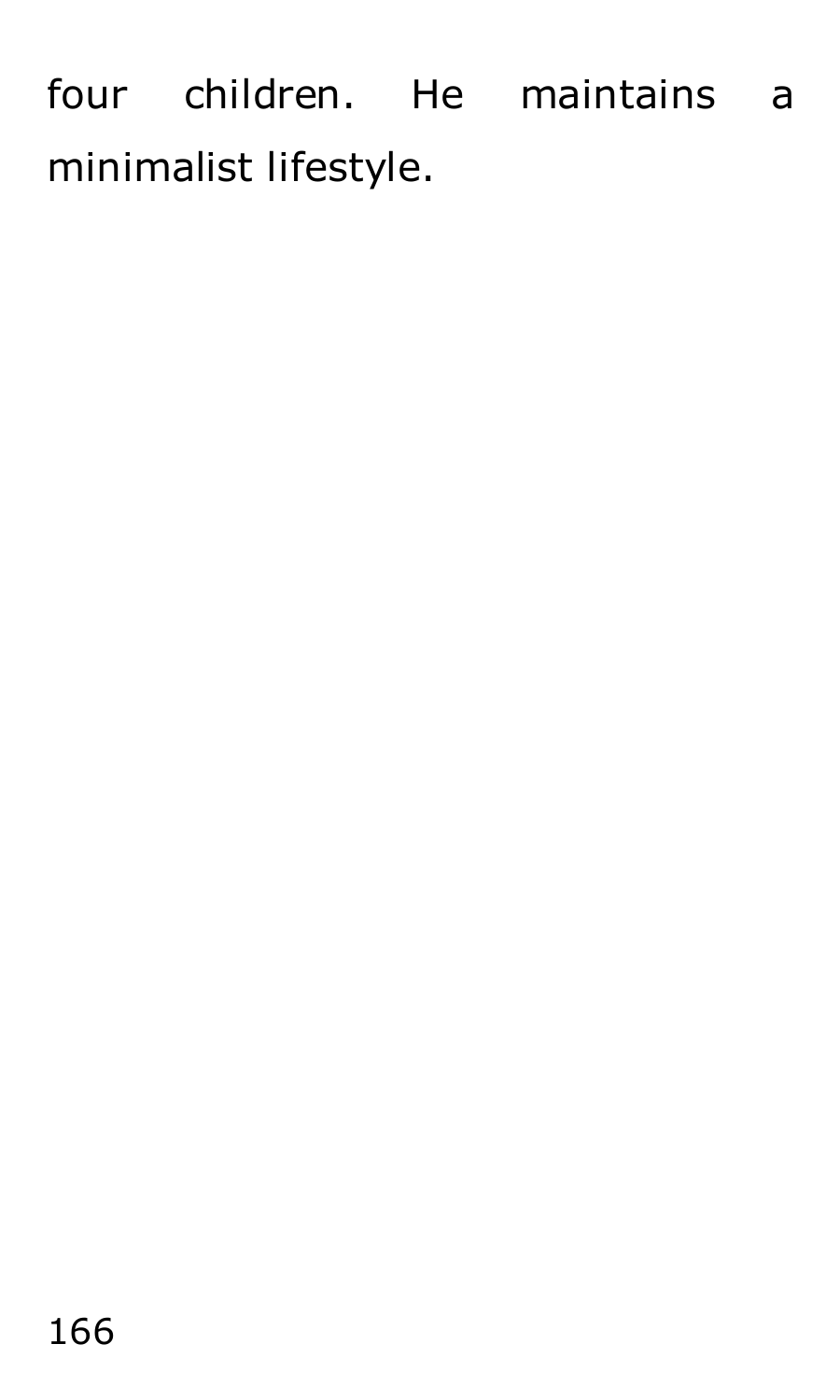# BIBLIOGRAPHY

#### Anitra Nelson:

Nelson shoes how money drives [political](https://anitranelson.info/) power, [environmental](https://anitranelson.info/) destruction and social inequality and argues for it to be [abolished,](https://anitranelson.info/) rather than [repurposed,](https://anitranelson.info/) to achieve a [postcapitalist](https://anitranelson.info/) future.

#### Bilbo Calvez

In [ihrem](https://www.youtube.com/watch?v=sc6TMHbKUaM) Buch Saruj – Stell dir vor, es gibt kein Geld mehr, beschreibt die [Künstlerin](https://www.youtube.com/watch?v=sc6TMHbKUaM) Bilbo Calvez eine völlig [veränderte](https://www.youtube.com/watch?v=sc6TMHbKUaM) [Gesellschaft](https://www.youtube.com/watch?v=sc6TMHbKUaM) der Zukunft, die geldfrei lebt.

#### Colin R. Turner:

The Free World Charter is a [statement](https://freeworldcharter.org/en) of [principles](https://freeworldcharter.org/en) that has the potential to optimise life on Earth for all species, [eradicate](https://freeworldcharter.org/en) poverty and greed, and advance [progress.](https://freeworldcharter.org/en)

#### Der grüne Planet

An alien from a [planet](https://www.ldsr-mediatreff.tv/watch.php?vid=fd6632e65) where there has been no [money](https://www.ldsr-mediatreff.tv/watch.php?vid=fd6632e65) for a long time visits Earth.

Edeltraud Schmitz-Angelini 95 Thesen für die [Abschaffung](http://www.angemitz.ch/media/686823b0a75dc5e1ffffabd5ffffffe6.pdf) des Geldes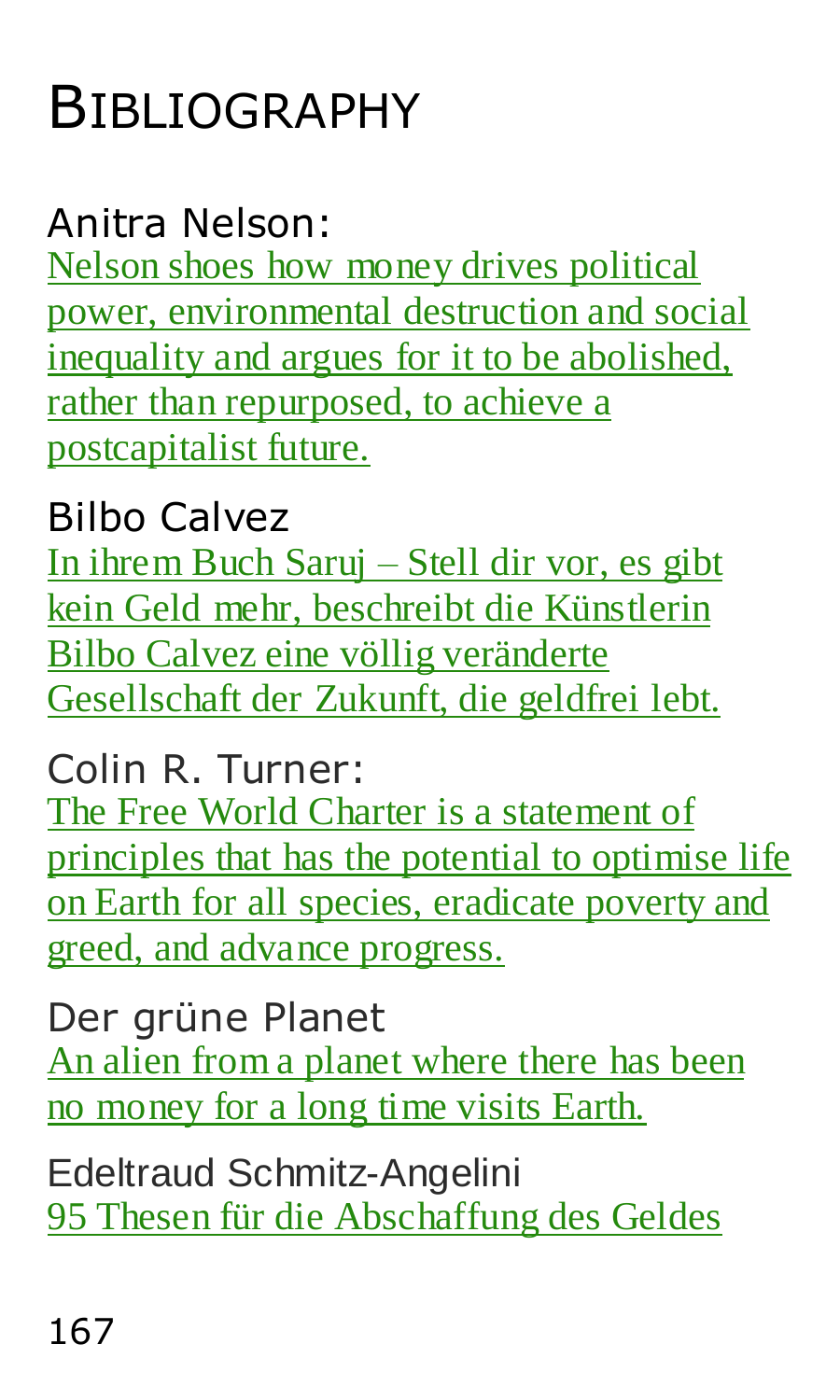Elisabeth Scherf: Anders [denken:](https://www.welt-ohne-geld.de/) eine Welt ohne Geld Von allem [weniger](https://www.welt-ohne-geld.de/) und von Liebe mehr

Eske Bockelmann Das [Geld](https://www.matthes-seitz-berlin.de/buch/das-geld-12762.html) Es steht um diese Welt so, dass [kaum](https://vimeopro.com/sunflowerfoundation/eske-bockelmann/video/328497124) eine Woche [vergeht,](https://vimeopro.com/sunflowerfoundation/eske-bockelmann/video/328497124) in der nicht erneut von [kundiger](https://vimeopro.com/sunflowerfoundation/eske-bockelmann/video/328497124) Seite gemahnt würde, es müsse [allerspätestens](https://vimeopro.com/sunflowerfoundation/eske-bockelmann/video/328497124) jetzt etwas wegen des Klimas [geschehen.](https://vimeopro.com/sunflowerfoundation/eske-bockelmann/video/328497124)

Fabio Fernando Varela Enoema, la sociedad [a-dinerada](https://letusbe.one/documents/Enoema.pdf) Español Enoema, die reiche [Gesellschaft](https://letusbe.one/documents/Enoema_deutsch_02-22.pdf) ohne Geld [Deutsch](https://letusbe.one/documents/Enoema_deutsch_02-22.pdf)

Jade Saab: More on A World [Without](https://jadesaab.com/more-on-a-world-without-money-6c9f832c5740) Money A [detailed](https://jadesaab.com/more-on-a-world-without-money-6c9f832c5740) Q&A on how it would work and [what](https://jadesaab.com/more-on-a-world-without-money-6c9f832c5740) may stop it

Jesus Wälti Insel Erde – Der Weg ins [Paradies:](https://equapio.com/finanzmarkt/insel-erde-der-weg-ins-paradies-die-abschaffung-des-geldes/2/) Die [Abschaffung](https://equapio.com/finanzmarkt/insel-erde-der-weg-ins-paradies-die-abschaffung-des-geldes/2/) des Geldes

Mo 'Flo' Mojo Imagine a [currency](https://moflomojo.blogspot.com/2016/02/money-doesnt-make-world-go-round.html) whose value depends on context, a [currency](https://moflomojo.blogspot.com/2016/02/money-doesnt-make-world-go-round.html) whose value can not be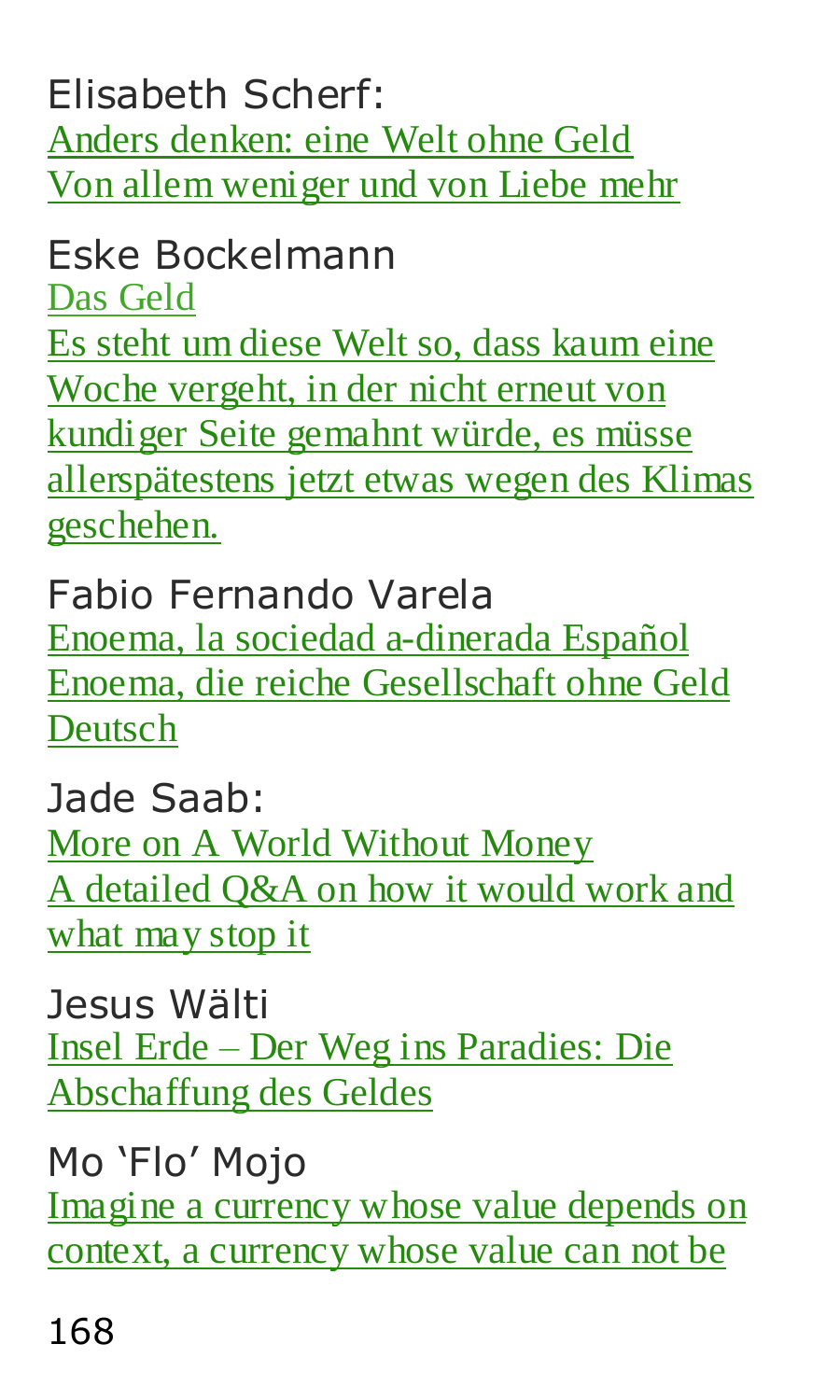represented by a number printed on a piece of paper.

Peter Lucas

20 Jahresplan für eine [globalisierte](http://www.utopia-ist-machbar.de/utopia/index.php) Welt von Wohlstand, Frieden, sozialer [Gerechtigkeit](http://www.utopia-ist-machbar.de/utopia/index.php) und [individuellem](http://www.utopia-ist-machbar.de/utopia/index.php) Glück für alle.

Rainer Rössler und Eberhard Licht [unterhalten](https://www.youtube.com/watch?v=ScAOOo-zBJY) sich darüber, was besser ist und was sich schneller [verwirklichen](https://www.youtube.com/watch?v=ScAOOo-zBJY) lässt: BGE oder gift [economy.](https://www.youtube.com/watch?v=ScAOOo-zBJY)

Richard Osmaston: We have [outgrown](http://moneyfreeparty.org.nz/about/) it and moved into the [modern](http://moneyfreeparty.org.nz/about/) era where the use of money and trade is actually [detrimental](http://moneyfreeparty.org.nz/about/) to our survival.

Robin Wall Kimmerer: THE [SERVICEBERRY](https://emergencemagazine.org/essay/the-serviceberry/) An Economy of [Abundance](https://emergencemagazine.org/essay/the-serviceberry/)

Sigrun Preissing, Gottfried Schubert, Heidi Lehner In [Zukunft](https://issuu.com/conzettverlag/docs/in-zukunft-ohne-geld2) ohne Geld?

The Auravana Project This is a [proposal](https://auravana.org/) for a societal system that operates [effectively](https://auravana.org/) without trade, with the